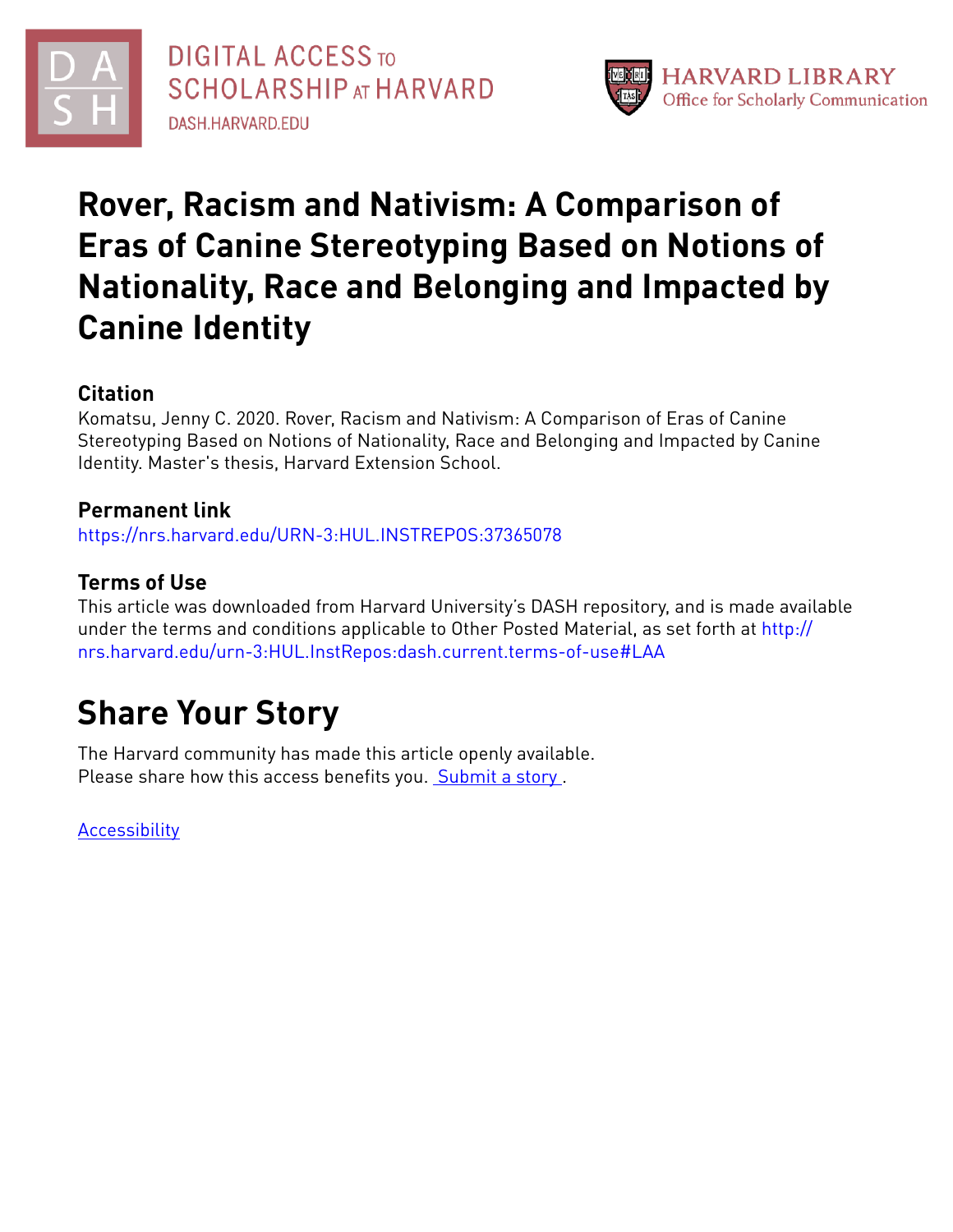Rover, Racism and Nativism:

A Comparison of Eras of Canine Stereotyping and Discrimination

Based on Notions of Nationality, Race and Canine Identity

Jenny Komatsu

A Thesis in the Field of History

for the Degree of Master of Liberal Arts in Extension Studies

Harvard University

May 2020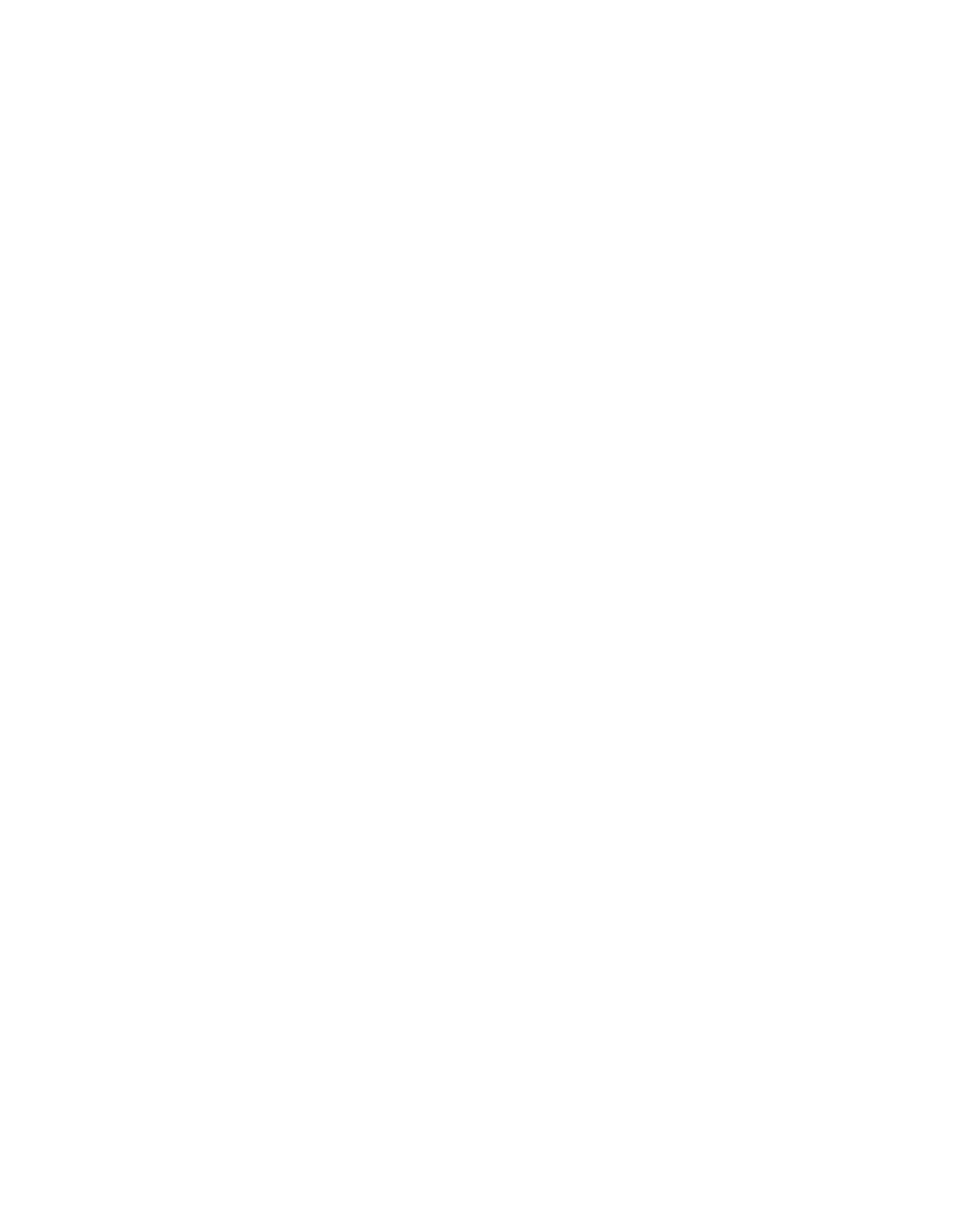#### Abstract

This thesis examines and compares three eras of canine stereotyping in the United States and Great Britain, during which certain breeds of dogs were associated with, and conflated with, minority groups experiencing social isolation or targeting. As a result of this identification with human minorities, the specific canine breeds examined were then targeted for media and social campaigns, suffering abuse and discrimination. However, the author hypothesizes that canines themselves have a culture and history, and their own change in social status was a factor in the abuse and discrimination that they experienced.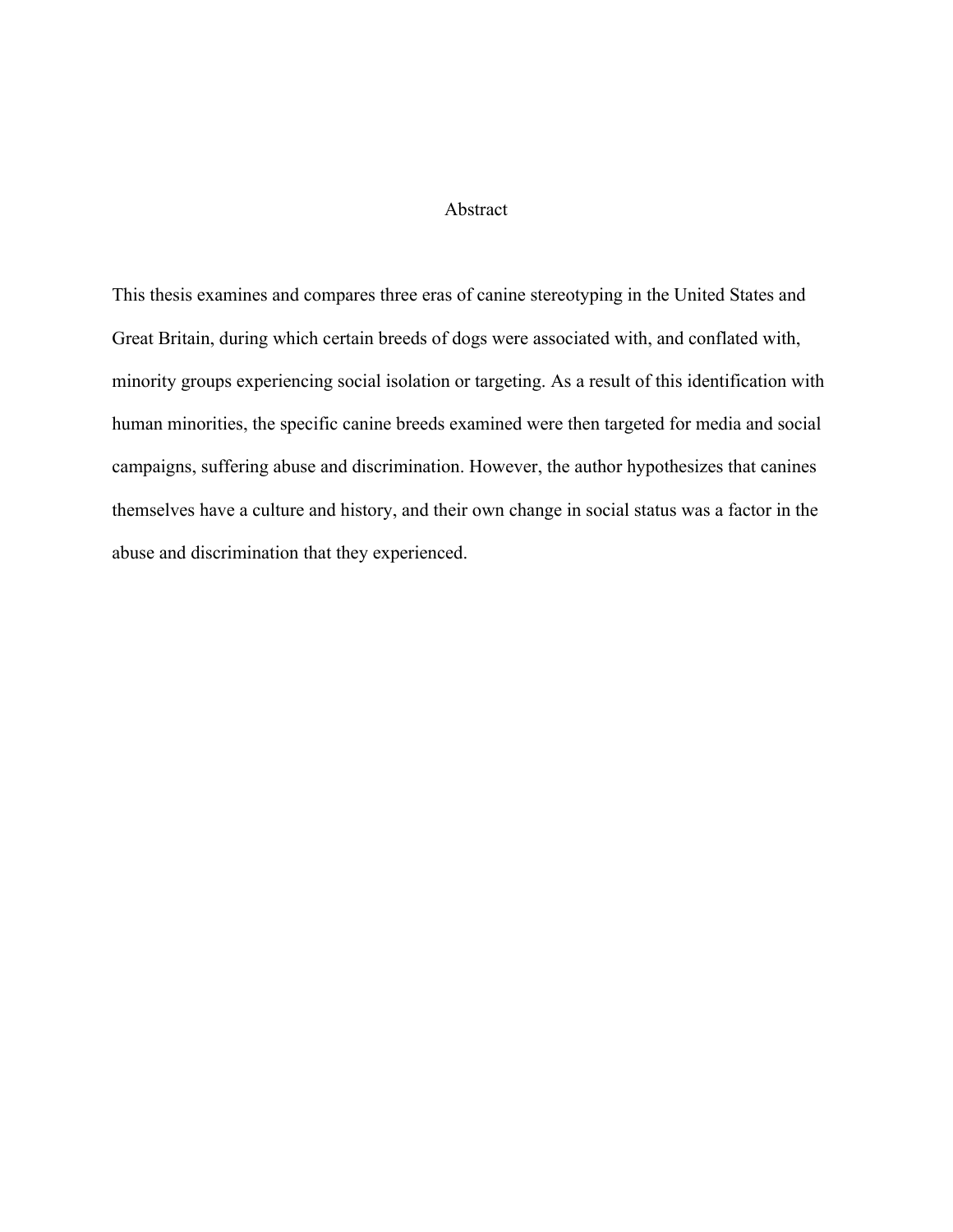## Dedication

To my girls, Wonder Juniper and Hunny Tuna, you are my inspiration. And to Lonesome George, Collette, and Autumn who will always be part of my life's journey.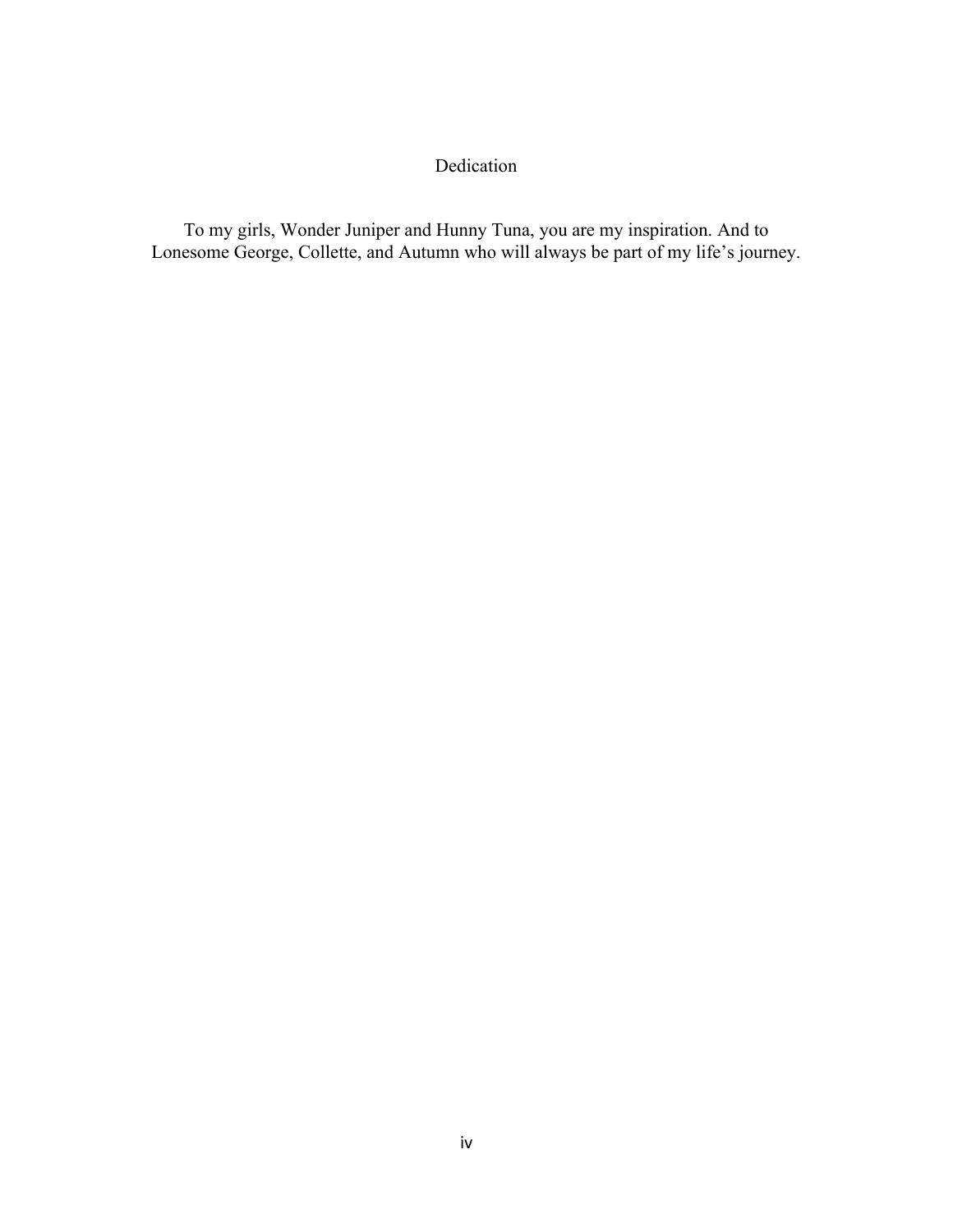### Acknowledgements

I want to thank my favorite sister and constant champion, Brandy, without whose support this work would not have been possible. I thank my parents, Kit and David, who made all things possible, and who taught me the joys of conversation and ideas. And thank you to Jessica Robbins, for being family, along with my big brother Stefan. I draw strength from you all.

Also, thank you to Professor John R. Stilgoe and Professor Donald Ostrowski, who gave me feedback and support in this project.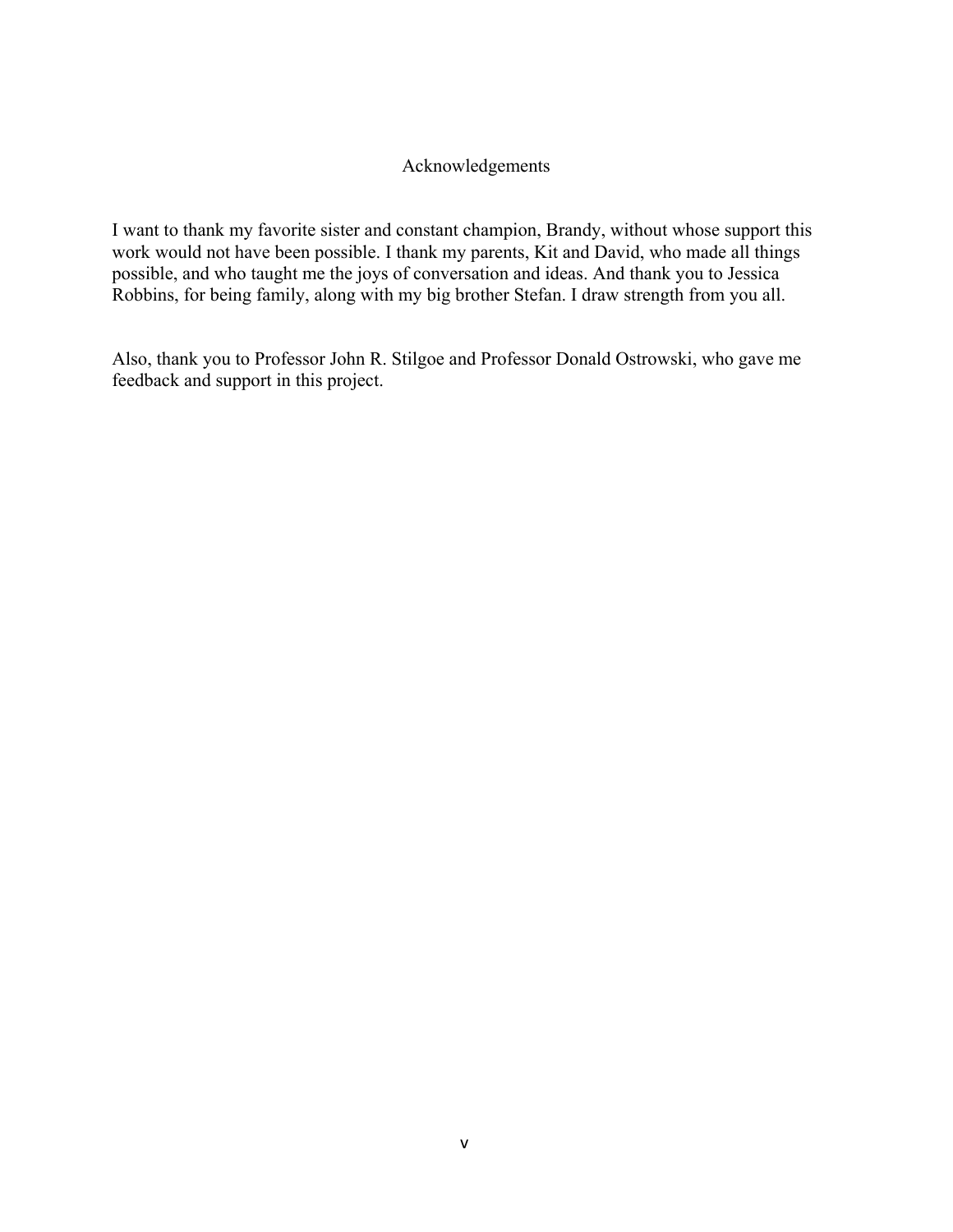## Table of Contents

| Chapter 3: Breed Discrimination Campaign against the Spitz: Spector of Foreignness19 |
|--------------------------------------------------------------------------------------|
|                                                                                      |
|                                                                                      |
|                                                                                      |
| Chapter 4: Breed Discrimination Campaign against the Dachshund: Enemy Dogs in World  |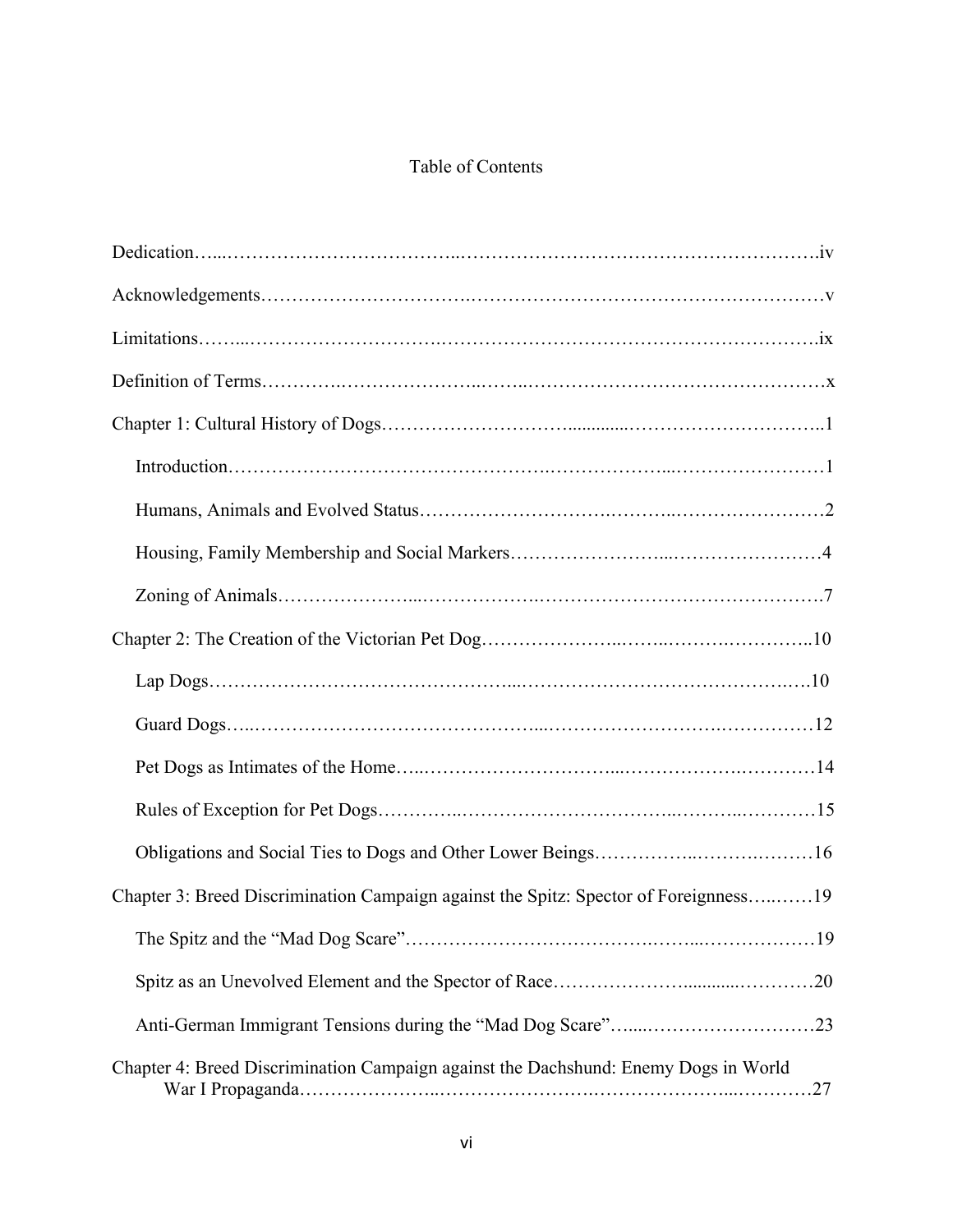| Blacks as Criminals and their Neighborhoods as Areas of Dysfunction41                |  |
|--------------------------------------------------------------------------------------|--|
|                                                                                      |  |
|                                                                                      |  |
|                                                                                      |  |
| Chapter 6: Breed Discrimination Campaign against the Pit Bull: A Criminal Campaign49 |  |
|                                                                                      |  |
|                                                                                      |  |
|                                                                                      |  |
|                                                                                      |  |
| Chapter 7: Examination Pit Bull Identities Reflecting Canine Humanization57          |  |
|                                                                                      |  |
|                                                                                      |  |
|                                                                                      |  |
|                                                                                      |  |
|                                                                                      |  |
|                                                                                      |  |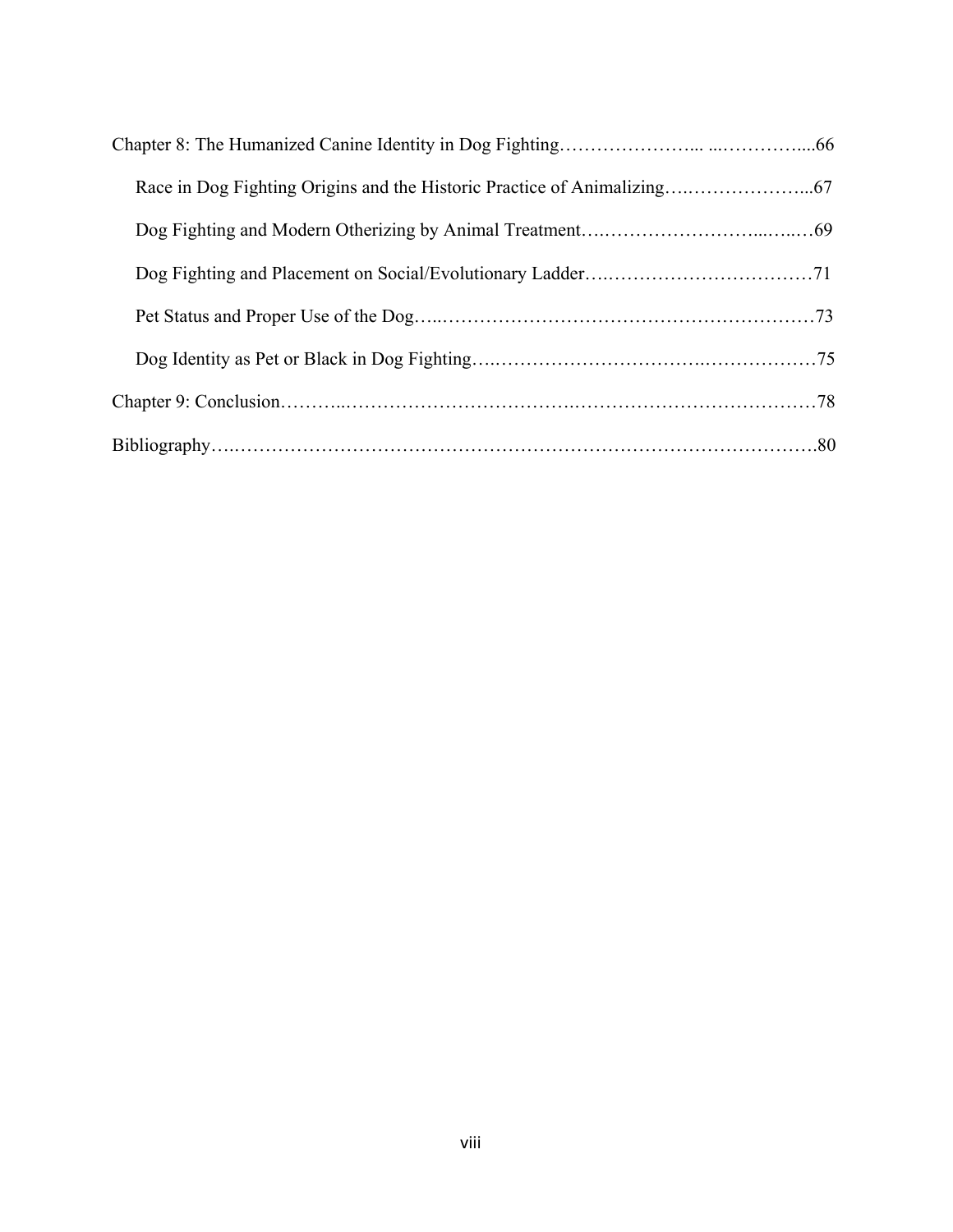#### Limitations

Many topic areas intersect when discussing social change, and direct evidence of such change may not be available. It may be necessary to infer such changes from the collective weight of opinions, individual occurrences, political analysis, and so forth to draw a picture of a subtle social change.

Additionally, I primarily limit my examination to the U.S. and Great Britain. Although many phenomena touched in the research of this topic have played out in other countries, such as animalization, the emergence of the specialized pet dog, and the controversy over pit bulls as a vicious breed, this study focuses on the United States and includes Great Britain as a major cultural influence on the country. The nations share a language and a history and are close cultural allies. Many of the same social concerns and legislation, both for and against the interests of canines, concurred in both countries: such as the rise of animal rights interests, the social elevation of the pet as a member of the family, the rooting out of other animals in the urban environment, black urban blight and contested ownership of pit bulls, and legislation aimed at restricting or eliminating pit bull.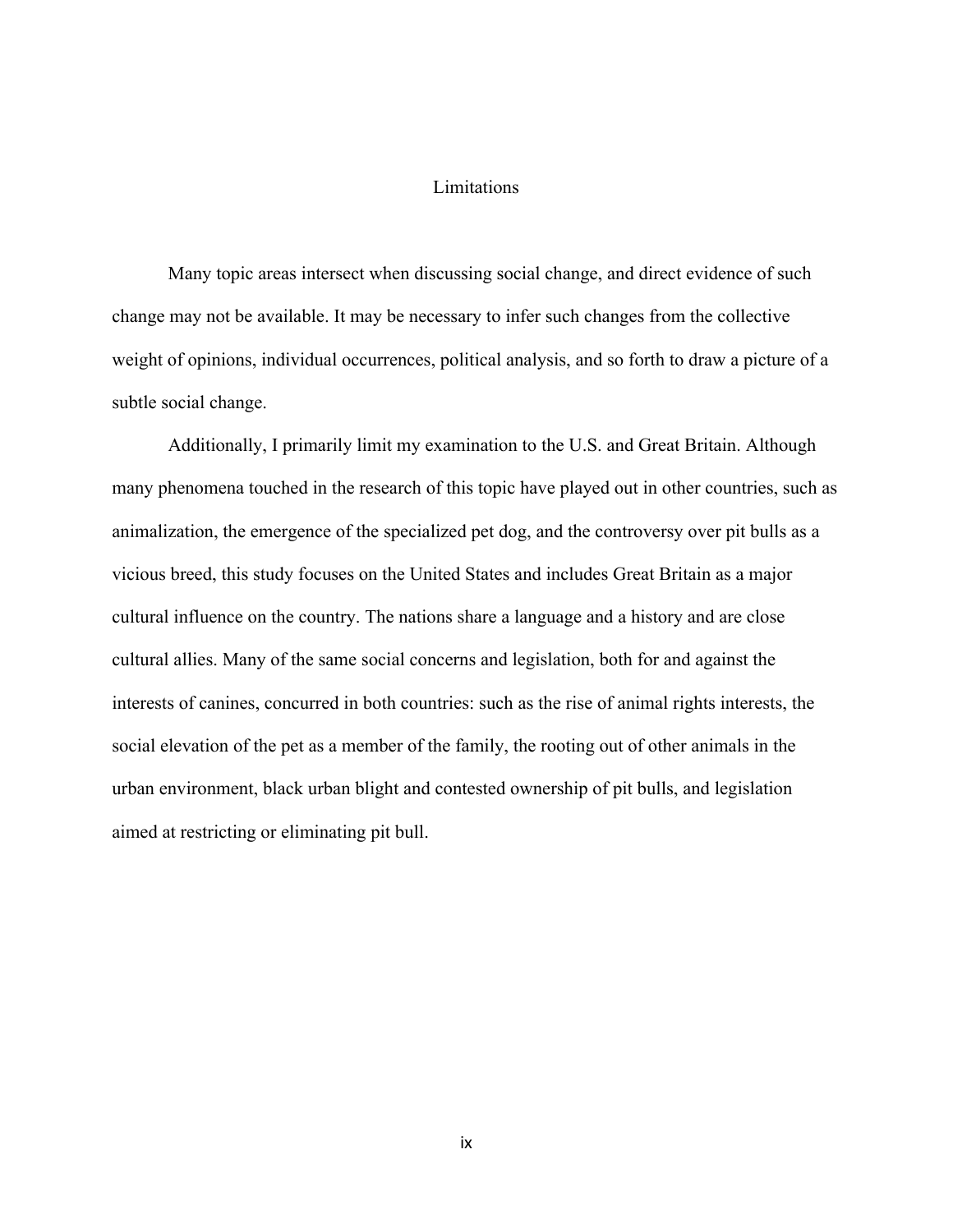### Definition of Terms<sup>1</sup>

Animalizing To depict or represent in the form of an animal; a method used to degrade and establish the lower status of minority groups. Hydrophobia Older term for rabies. Nativism A sociopolitical policy, especially in the United States in the nineteenth century, favoring the interests of established inhabitants over those of immigrants. Urning Older term for homosexual or gender variant individual. Wilding The act or practice of going about in a group threatening, robbing or attacking others, and in the 1990s, a crime associated by the media with minority juveniles.

<sup>&</sup>lt;sup>1</sup> Based on FreeDictionary.com.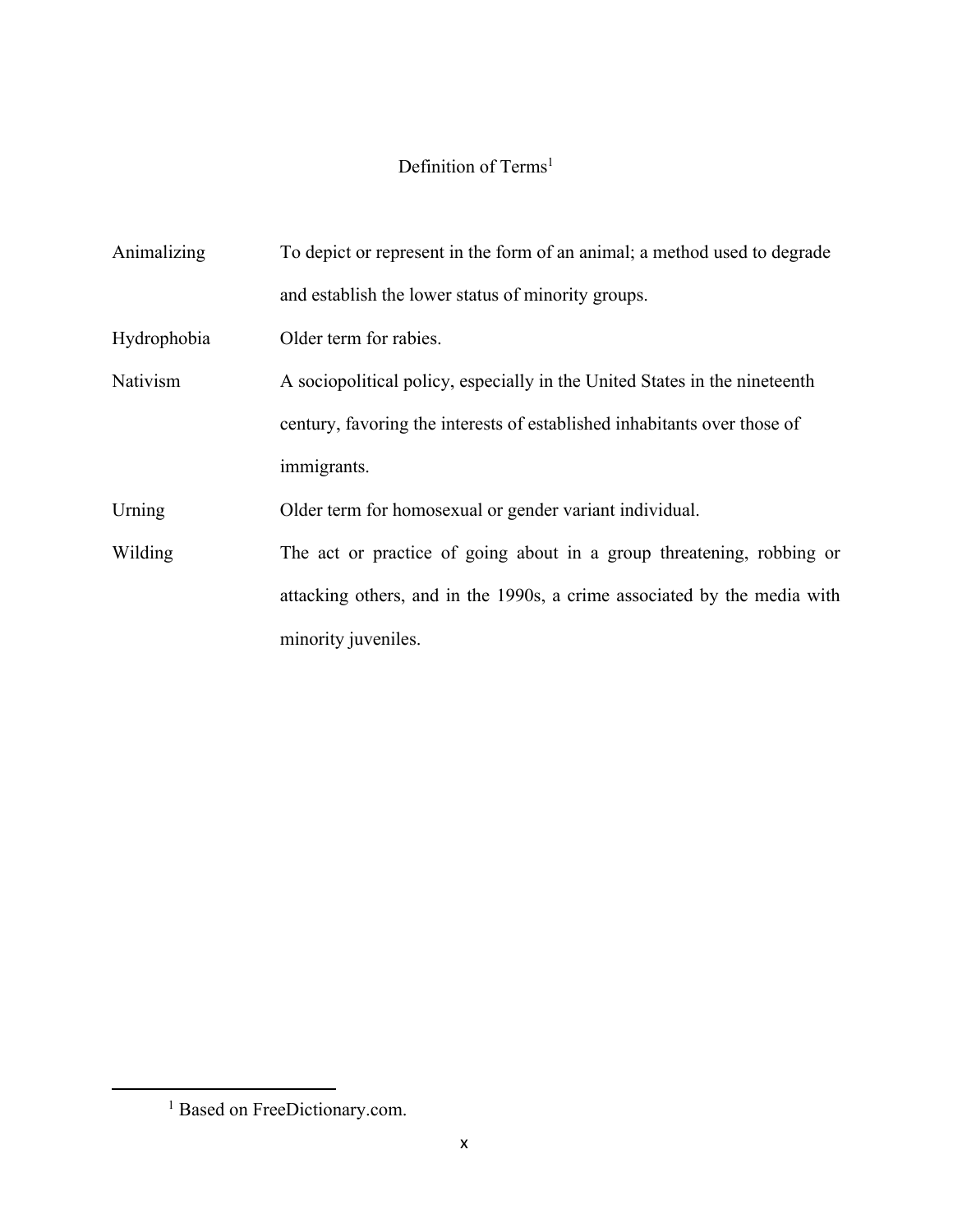#### Chapter 1

#### Cultural History of Dogs

A review of the cultural history of dogs, examining their historic place in connection to human society and how that place has changed in the past two hundred years, gives context to how dogs have been used against, and in comparison, with minority groups. While this paper focuses on specific instances of canine breed discrimination in relation to targeting of minority groups, the history and the phenomenon of the pet dog gives particular meaning to such use.

#### **Introduction**

Canines in the West are known today by the description, "Man's Best Friend," and are members of approximately 44% of U.S. households and 45% of British households.2 They are intimates of homes, often holding status as members of the family unit. Yet in recent history, two breeds of dogs have been targets of media and social campaigns which led to discrimination, abuse and sometimes death. The first anti-breed campaign was conducted against dachshunds, who, as dogs of Germanic origin, were the focus of war propaganda during World War I. The second anti-breed campaign was focused on pit bulls, a popular breed in minority communities and one associated with blacks physically and culturally. The anti-pit bull campaign was conducted during the late nineteen-nineties and early two-

<sup>2</sup> "Share of Households Owning a Pet in the United Kingdom (UK) from 2009 to 2019," Statista, accessed January 25, 2020, https://www.statista.com/statistics/308235/ estimated-pet-ownership-in-the-united-kingdom-uk/.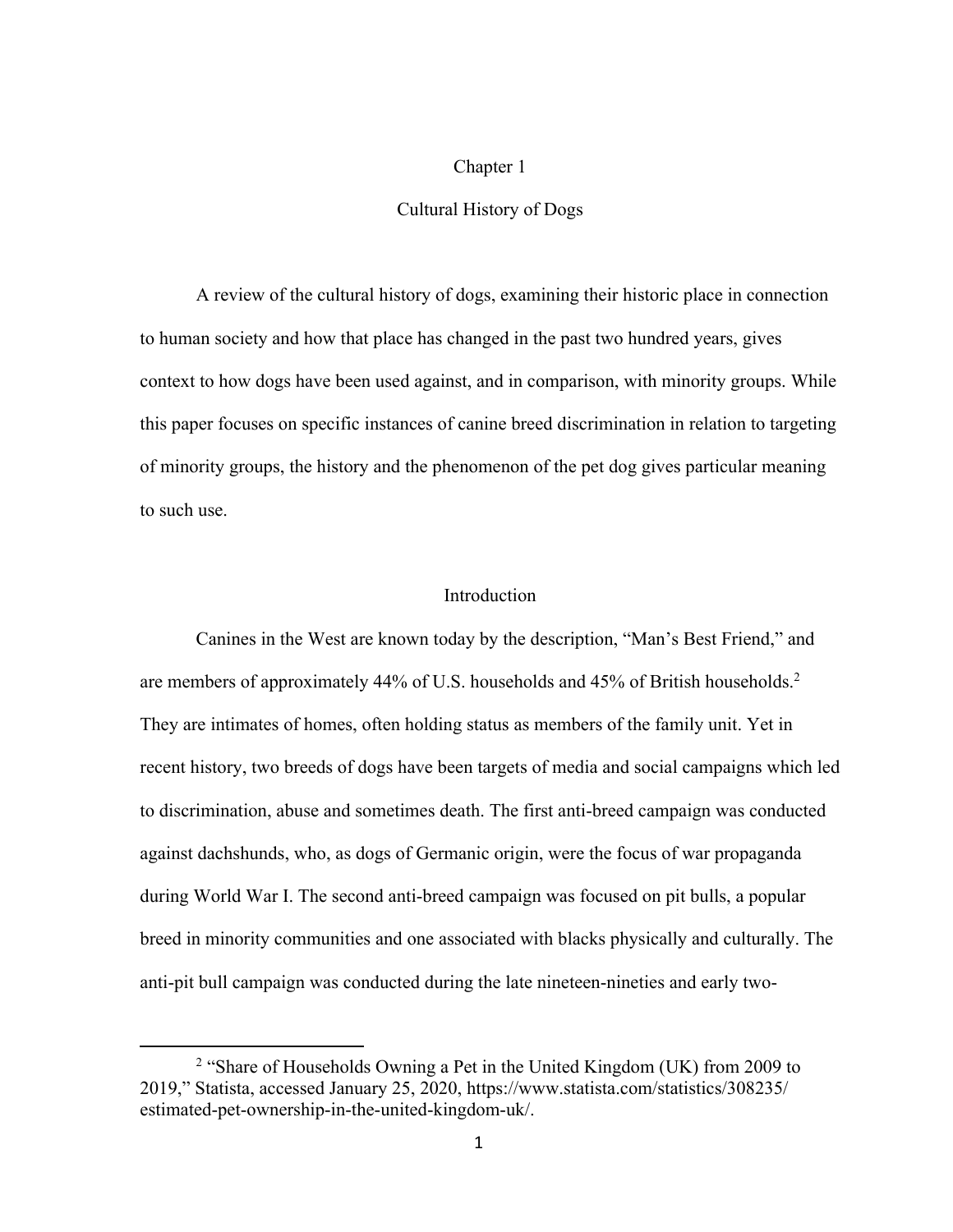thousands via sensationalized media coverage and government legislative efforts. In both cases, the breeds were associated with minority groups under increased scrutiny, based on tensions of nationalism and/or racism.

What reason would the canine, with its special standing as "man's best friend," be chosen as conduits for such racism/nationalism and how did this phenomenon differ from the tradition of animalization of racial or national groups as a tool of oppression? Did the racist association made between black people and pit bulls go beyond animalization of a minority, touching more obscure/hidden dynamics of belonging and alienation, of proper world order and a proper place within that order, not just for minorities but for dogs themselves? Will an examination will find these same dynamics at play in the targeting of pit bulls for breed discrimination and in the anti-dachshund sentiment of World War I? I hypothesize that as the result of the projection of human racism and nationalism onto dogs, dynamics of belonging and place, the isolation of the alien, usually applied as oppressive mechanisms to humans, have also played out in the cultural history of dogs.

#### Humans, Animals and Evolved Status

The pseudo-sciences supposedly established a hierarchy of more and less evolved human groups, based on distance from animal origins. Most of these scientific methods sought to prove racial superiority. As noted by Brigitte Felder in "Black Dogs, Blood Hounds and Best Friends African Americans and Dogs in Nineteenth-Century Abolitionist Literature,"<sup>3</sup> "According to (historian) Harriet Ritvo, eighteenth- and nineteenth-century

<sup>&</sup>lt;sup>3</sup> Brigitte Felder," Black Dogs, Blood Hounds and Best Friends African Americans and Dogs in Nineteenth-Century Abolitionist Literature," *American Beasts Perspectives on*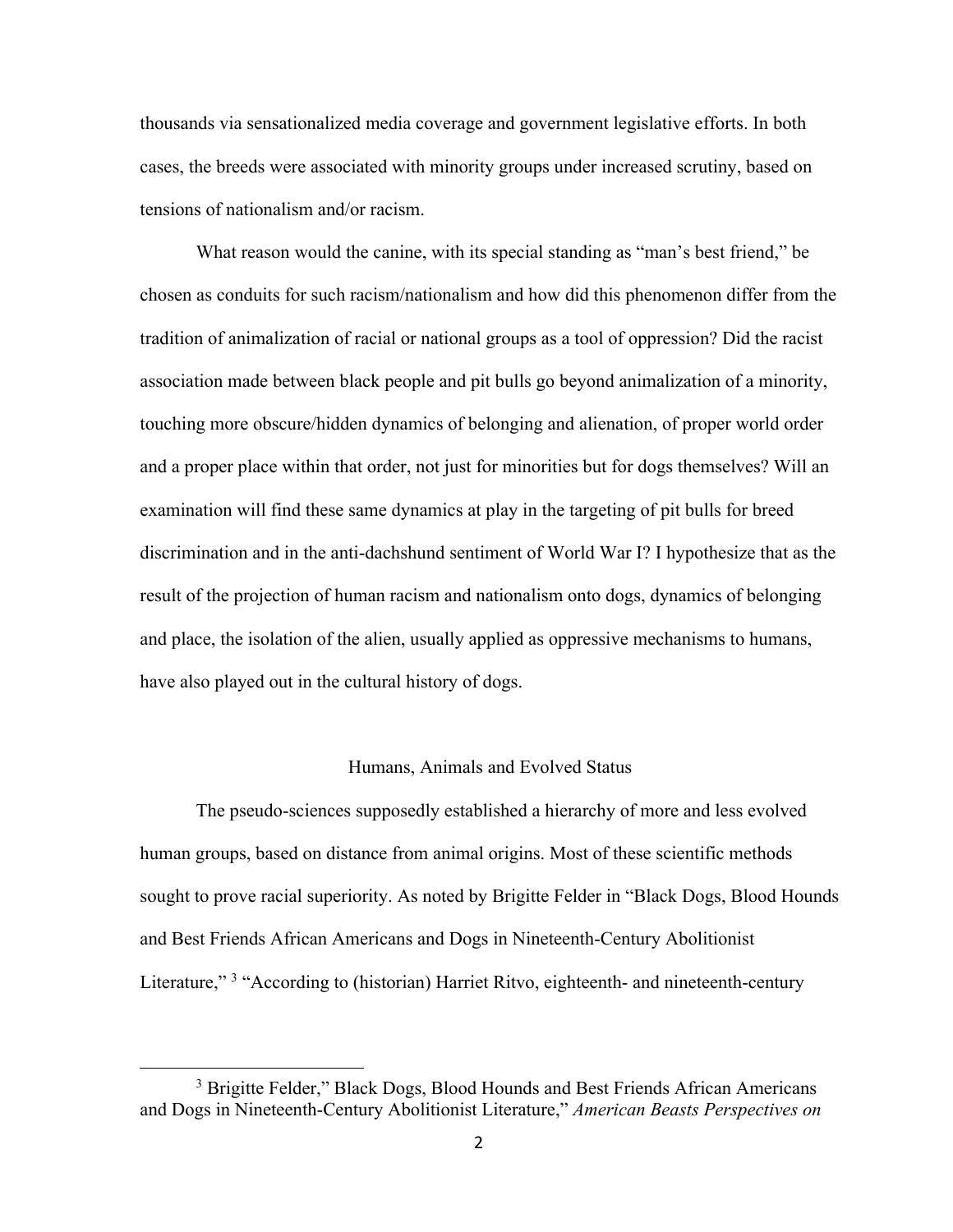advances in the biological and evolutionary sciences produced new theories of development that categorized races hierarchically according to how far they had evolved from humans' hominid progenitor."

In response to evolutionary theory, the use of scientific racism, pseudo-sciences that supposedly proved white superiority and non-white (and Irish) proximity to various animals, were popular and widespread. James W. Redfield published his work *Comparative Physiognomy or Resemblances Between Men and Animals*<sup>4</sup> in 1852, which closely examined and made comparisons between different races and various animals, drawing conclusions as to character and moral standing from his findings. His work was a continuation of the pseudo-science of phrenology, which had become popular earlier in the century. Phrenology measured the shape of the skull and used the results to predict mental acuity and criminal tendencies. Thicker or broader skulls such as those attributed to the "negro" race, indicated lesser evolution. Redfield noted broader features, supposedly thicker bones and more muscular physiques, longer arm length and so on to identify more primitive, and primatelike, humans. Those equated by such methodology were blacks, placed at a kind of bottom rung on a ladder of evolutionary development. Other races occupied higher rungs, with European, Anglo-Saxon whites at the top of the ladder. This supported the social, political and economic hierarchy of Western societies.

*Animals, Animality and U.S. Culture, 1776-1920* (Berlin: Neofelis Verlag GmbH, 2016), 163.

<sup>4</sup> James W. Redfield, *Comparative Physiognomy or Resemblances between Men and Animals* (Clifton Hall, NY: Redfield, 1852).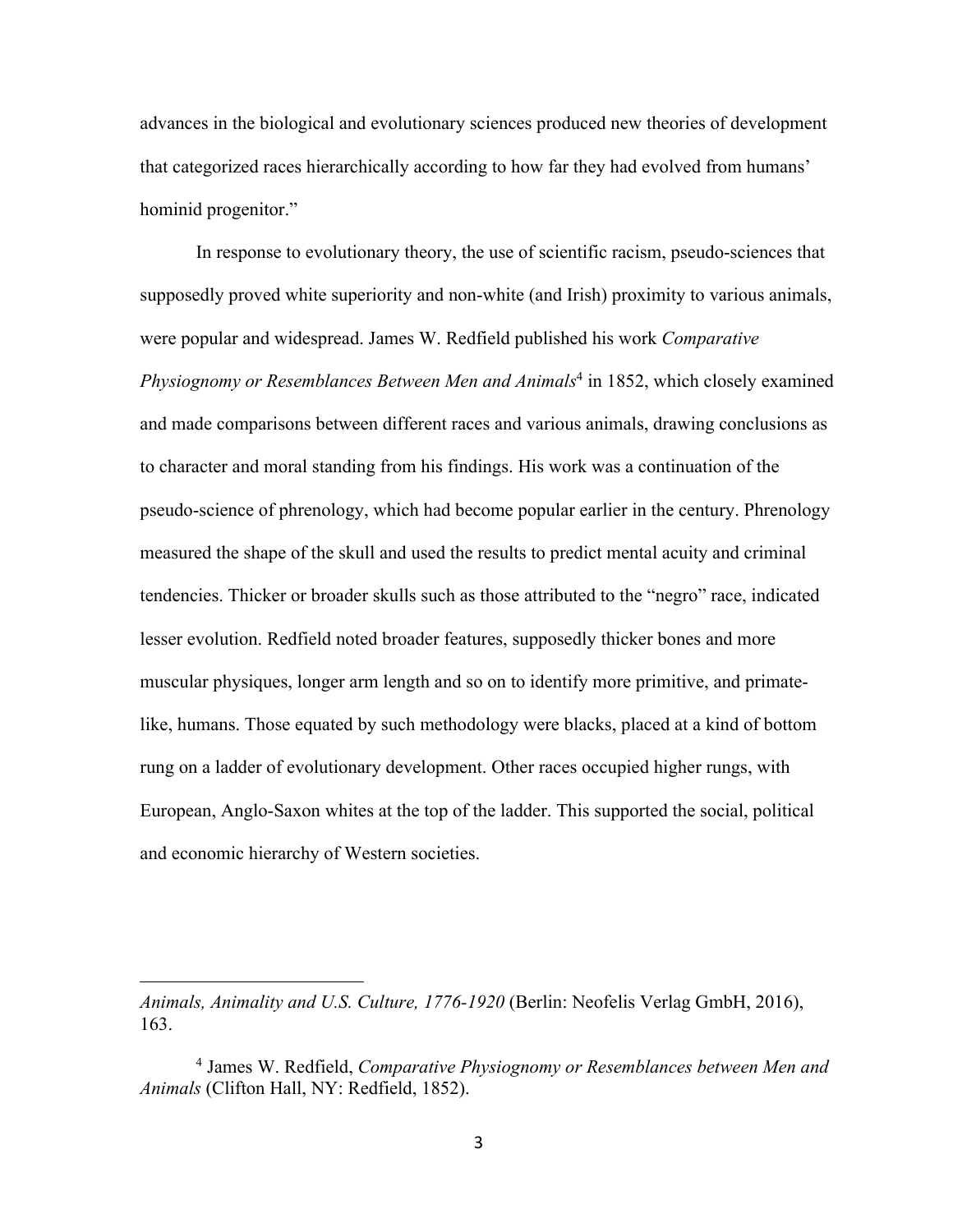As noted by Felder, this "racialization of human-animal relationships," was an attempt to establish a supposedly factual foundation for the position, privilege and world view of the elite. She says, "The nineteenth century saw discourses of race and species that were closely intertwined. Transatlantic discussions of science and pseudo-science produced literature on human and nonhuman taxonomies and natural histories that often conflated race and species categories in their arguments and overwhelming sought to justify global white supremacist of endeavors of imperialism, enslavement, and oppression."<sup>5</sup>

The use of science to establish racial superiority would have strong influence over the Eugenics craze of the nineteenth and early twentieth centuries, and at the core of Nazi philosophy. The placement of human in groups as "developed," "proper," and "decent" was in contrast and conjunction with the animal; the animal was both the starting point, and by notion, the center, of establishing who was more human than the other.

#### Housing, Family Membership and Social Markers

Cultural changes of nineteenth century wrought by the new placement of mankind in the cosmology was married with tension over the question of proper placement in the hierarchy of human groups. The increased tension resulted from new work and social relationships due to industrialization, increasing urbanization and an increasing far-reaching global economy born of imperialism and colonialism, with races and nations in closer contact. The question of who was more evolved, who was "proper," who had membership in society, became vital.

<sup>5</sup> Felder, "Black Dogs, Blood Hounds and Best Friends," 173.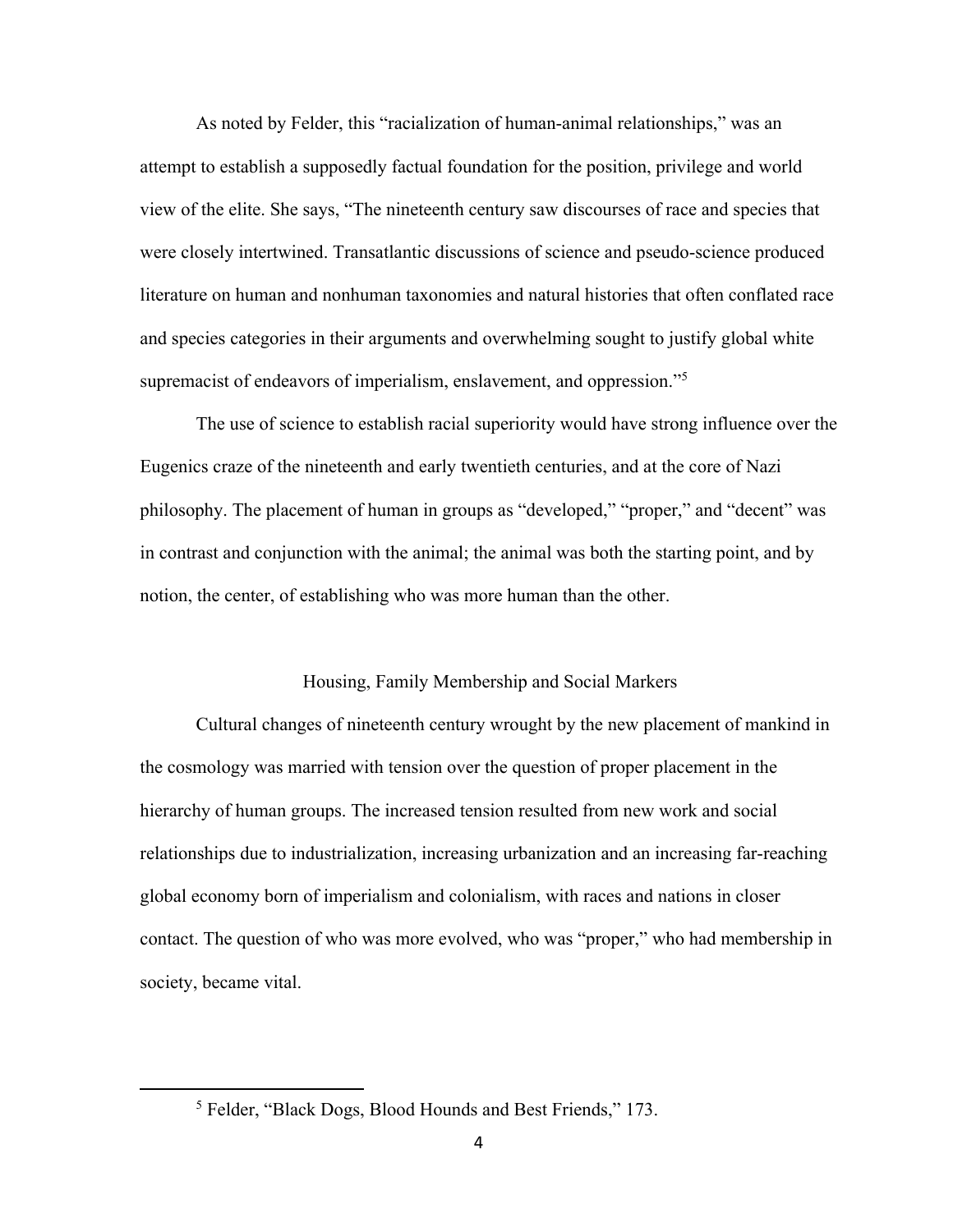In this changed culture, the status of the home became very important. The importance of the home can be found repeatedly in Victorian literature and social commentary, where Victorians associated their own homes with membership in the Empire itself and also as a reflection of the society, with the father as the patriarch and head, the woman and children and servants as subordinate subjects set within a hierarchy of privilege. The home must be set in a "proper" location, with comparable housing and inhabitants, also deemed "proper." The physicality of the home, its appointment of furniture, equipment, and knick-knacks, were a reflection of the material status of the Empire/Young Nation as well as the individuals within the home. Cleanliness and orderliness, of both site and persons within the site, were constantly emphasized, as was hierarchy and place. Renowned architect Robert Kerr, whose book on proper living, *The Gentlemen's House; or, How to Plan English Residences from the Parsonage to the Palace*<sup>6</sup> was the premier guide to home life, was a popular guide for proper living that instructed, "Every servant, every operation, every utensil, every fixture, should have a right place, and no right place but one. The family constitutes one community, the staff, another."

The home became the focus of idealized social relationships and roles. As noted by Alison Blunt and Robin Dowling in their work, "Home,"7 the home is "both material and imaginative, a site and a set of meanings/emotions."8 Home was the mechanism through

<sup>6</sup> *The Gentleman's House; or, How to plan English Residences from the Parsonage to the Palace* (London 1864; 3rd expanded edition 1871). Accessed January 11, 2020.

<sup>7</sup> Alison Blunt and Robyn Dowling, *Home,* Key Ideas in Geography (London: Routledge, 2006)*.*

<sup>8</sup> Philip Howell, *At Home and Astray: The Domestic Dog in Victorian Britain*  (Charlottesville: University of Virginia Press, 2015),13.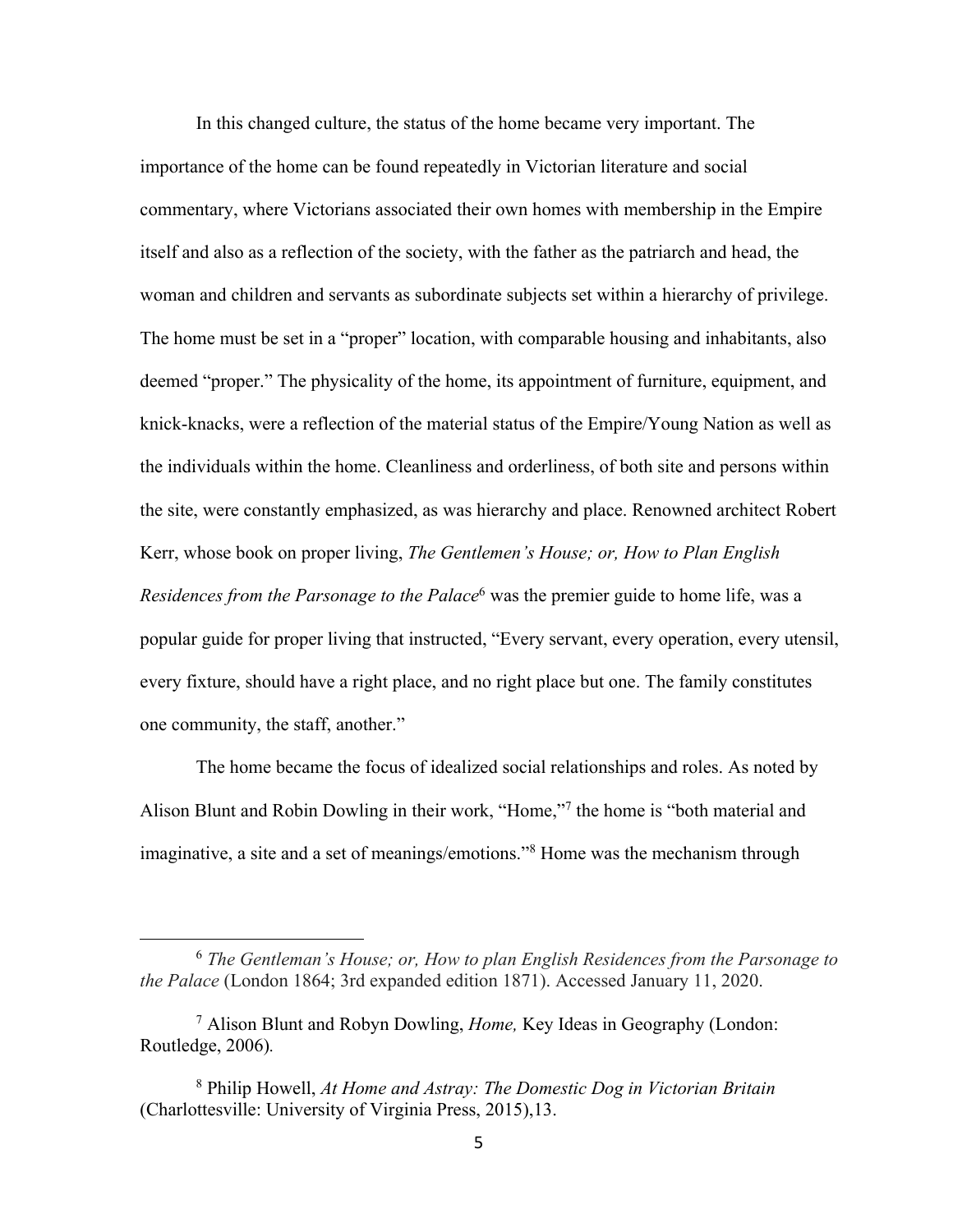which gender and political roles were played out, with the woman of the house symbolizing the home and subordination, and the man of the house symbolizing its head and leadership, mirrored amongst any staff with male servants taking precedence over female ones.

Through the living out of the proper place within the home, individuals became members of society. Among the worst of insults, and crimes, was to be a vagrant. To be one was to be an outsider, an alien, and a potential threat and enemy to decent, insular society. Vagrants were stripped of basic social rights and abused, both in Britain and the U.S. By rule, a habitual vagabond would be determined a "rogue" and criminalized. From the Vagabond Acts of the sixteenth century, a "rogue" was a person who "had no land, no master, and no legitimate trade or source of income."9 Punishments under the Acts included whipping, the cutting off or branding of ears, or execution. Noted Karl Marx in *Das Kapital* (*Capital)*: "Any one wandering about and begging is declared rogue and a vagabond. Justices of the peace in petty session are authorized to have them publicly whipped and for the first offence to imprison them for 6 months, for the second for 2 years. While in prison they are to be whipped as much and as often as the justices think fit.... rogues are to be branded with an R on the left shoulder and set to hard labor, and if they are caught begging again, to be executed without mercy."<sup>10</sup> Such punishments were in force until the eighteenth century. The stigma of vagrancy remained.

<sup>9</sup> "Vagabonds Acts 1572," Last modified November 13, 2018, En.m.wikipedia.org/wiki/ Vagbonds\_Acts\_1572.

<sup>10</sup> Karl Marx, *Capital: A Critique of Political Economy*, vol, 1(England: Penguin Books, 2010), 523.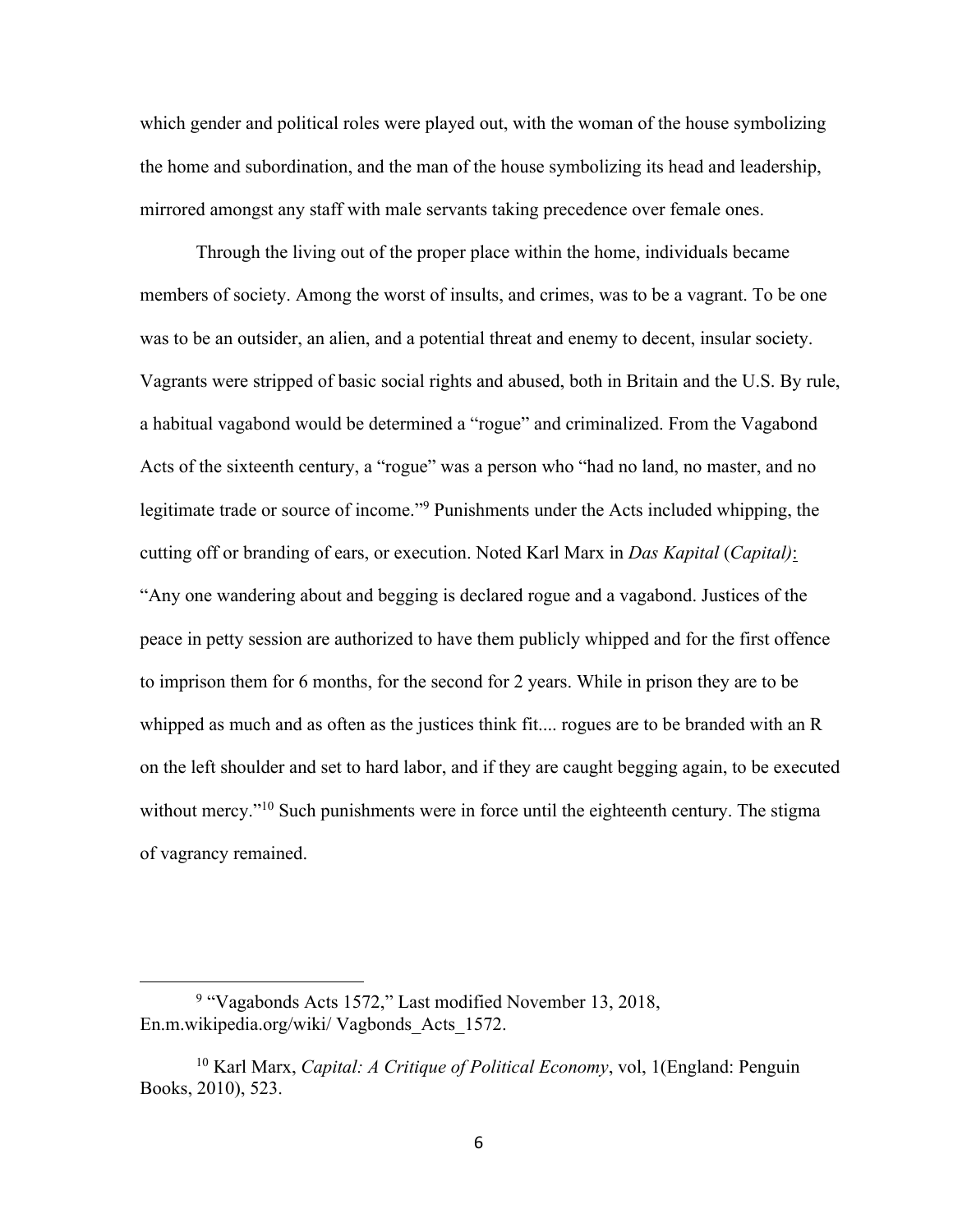The use of animalized stereotypes of the Irish, shows the importance of social markers such as housing in determining citizenship/membership status. The housing of the Irish was a particular focus for Irish critics. Like blacks, the Irish had been targeted for animalization. In his book, *How the Irish Became White*, <sup>11</sup> author Noel Ignatiev examines the use of caricature and cartooning against the Irish—where they were often compared to other races, but also animalized as apes, as dogs, and increasingly common as the nineteenth century wore on, as pigs. The latter animal in particular was symbolic due to its housing: the sty, which played on the status of proper housing.

The opposite of the Victorian idealized home was a sty, a contrast to purity, cleanliness and orderliness. The Irish were portrayed as dirt-loving and on equal basis with the pigs they kept. Stated the James Redfield the practitioner of physiognomy: "Among the Irish, the commonality take to dirt-digging more naturally than to anything else," adding, "They are dirty in their persons, and admit pigs in their mud-cabins which they themselves occupy." With the association with porcine "muck" and dirty sties, the implication of Irish pigliness was that they lacked respectable homes, living in the mire like animals, and therefore lacked common decency and full status as human beings, in conjunction with the idea that a "real" home is ordered and disciplined and clean in contrast to the animal world of poor households.

#### Zoning of Animals

As part of the same urge to differentiate proper humans from animals, and animal-like people, was the gradual removal of animals in general from the human environment. Animals

<sup>&</sup>lt;sup>11</sup> Noel Ignatiev, *How the Irish Became White* (London Routledge, 1995).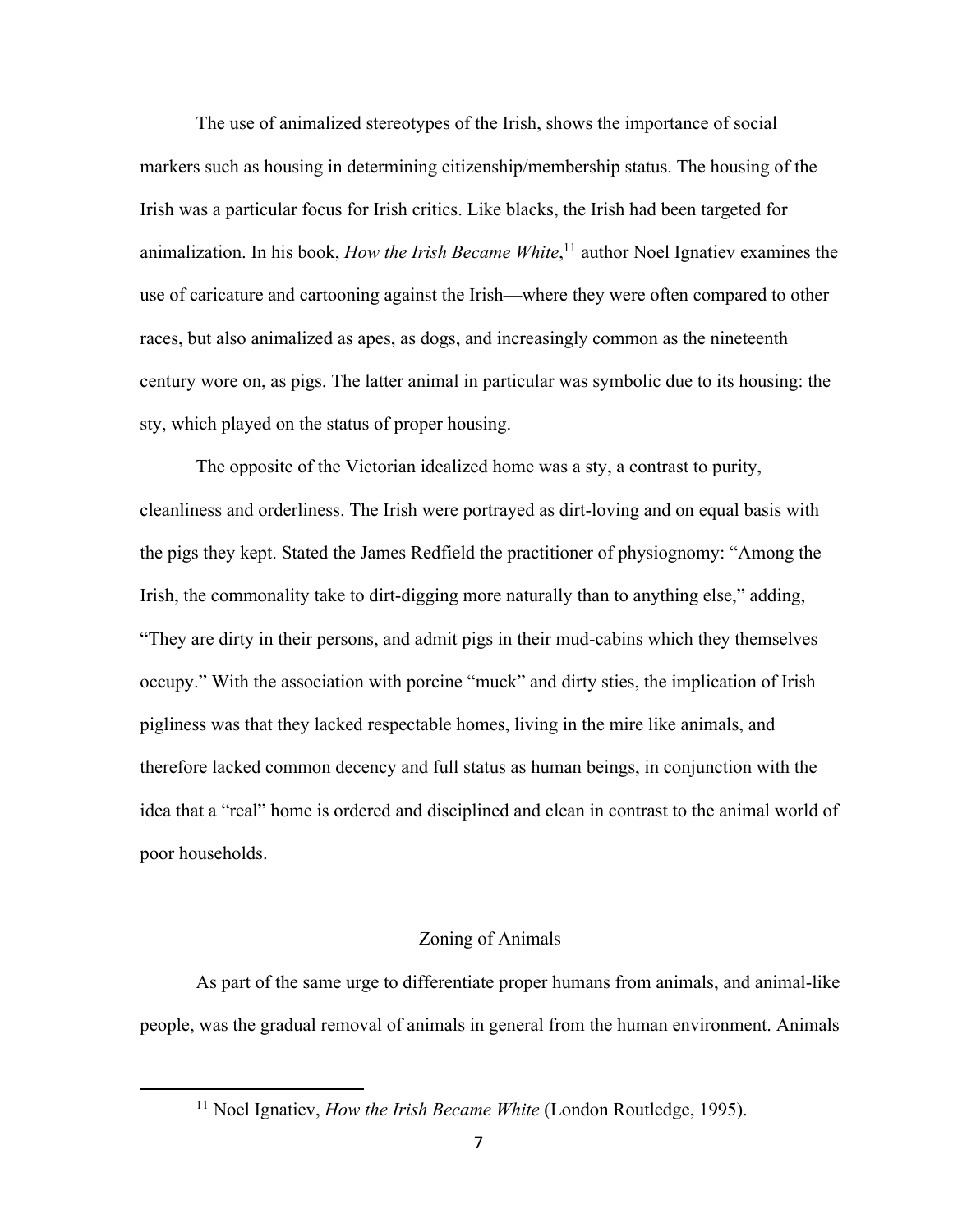were common in urban settings from fowl and cows, working animals such as cart dogs and horses, and non-working animals scavenging off human settlements. As noted by Philip Howell in his study of the concept of pet ownership, animals and strays, *At Home and Astray: The Domestic Dog in Victorian Britain*, numerous laws were gradually passed through the nineteenth century and early twentieth century to enforce zoning of various animals out of cities and towns, and to specified areas, specifically out of the human sphere. That sphere was thus purified of its animal content of dirt, germs, disease and under-evolved beings. Notes Howell, "Some have traced this attempt to *purify* the human world of the pollution of animality to Cartesian rationalism and/or Enlightenment science in the West, if not to even longer-term histories: The exclusion of animals and the animal can be said to follow "a more general logic and desire for classification and control of the non-human world." He notes of this change in animal geography, "The most prominent, if not always the most considered, geographical themes here are those of exclusion, marginalization, and enclosure. By "exclusion" is meant the expulsion of the animal from the human world, both conceptually and practically; the construction of cities and societies where, it is said, animals and "the animal" have been removed and purged, either wholly or in part." <sup>12</sup>

Animals became in part conceptual, as real-life contact with them became an increasing rarity, except as pets or unwanted pests such as rodents and snakes. Says Akira Mizuta Lippitt in the study, *Electric Animal*: "Modernity can be defined by the disappearance of wildlife from humanity's habitat and by the reappearance of the same in humanity's reflection on itself."13 Animals were becoming in part conceptual for humans, a new creation

<sup>12</sup> Howell, *At Home and Astray*, 6.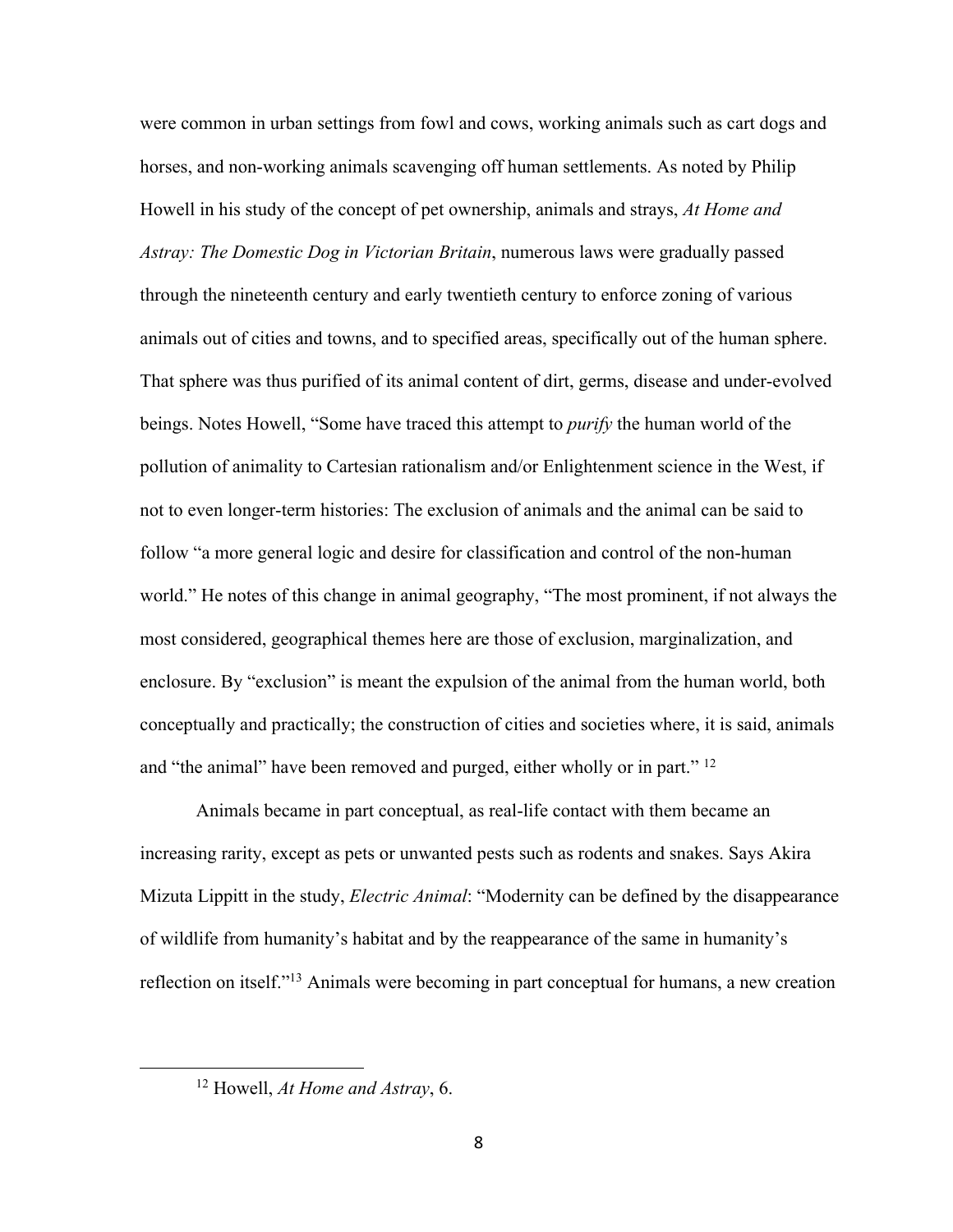of animals to human needs, desires and ends. As noted by Chris Philo and Chris Wilbert in their work, *Animal Spaces, Beastly Places*, animal geography is meant "to discern the many ways in which animals are 'placed' by human societies in their local material spaces (settlements, fields, farms, factories and so on) as well as in a host of imaginary, literary, psychological and even virtual spaces." <sup>14</sup> The home was now a virtual space of sorts, and into it was welcomed the exception to expulsion of animals from the human sphere: the pet dog.

<sup>13</sup> Akira Mizuta Lippitt, *Electric Animal: Toward a Rhetoric of Wildlife* (Minneapolis: University of Minnesota Press, 2000), 2.

<sup>14</sup> Chris Philo and Chris Wilbert, eds., *Animal Spaces, Beastly Places: New Geographies of Human-Animal Relations* (London: Routledge, 2000), 5.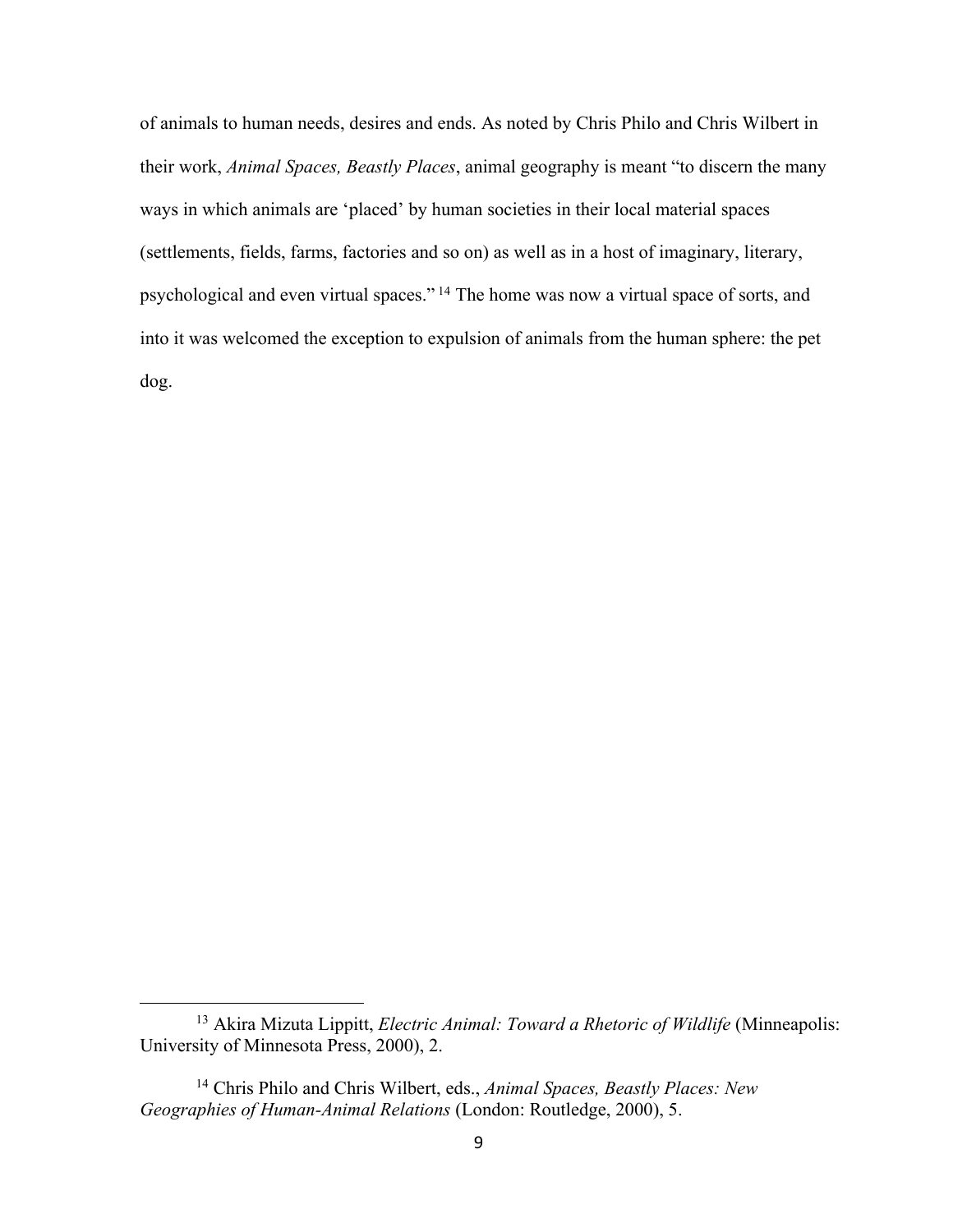#### Chapter 2

#### The Creation of the Victorian Pet Dog

As other animals were removed from daily life, the fancy of owning dogs as companions and expensive hobbies became increasingly popular. Working dogs were removed from the streets, their vocations as cart dogs banned, their use as herders, retrievers, etc. now circumscribed to specific areas. Loose dogs were unsanctioned. It was the pet dog that was made an exception to the zoning of animals to out-of-sight locales; instead these dogs were brought into the home physically, as well into the idealized Home and family of Victorian-era society. The new role of pet dog differed from its forerunner, the lap dog, and from the previous dog of the home, guard dog, both of whom served different functions then establishment of domesticity.

#### Lap Dogs

This process was a gradual one, and the pet dog's forerunner was the lap dog of the wealthy. There are distinctions between the status of the two, however. Lap dogs became increasingly popular from the late seventeenth/early eighteenth centuries, when they entered the wealthy homes as accessories and consumer status symbols for the social elite, primarily upper-class women. Lap dogs with special features, such as fringes, curled tails, or large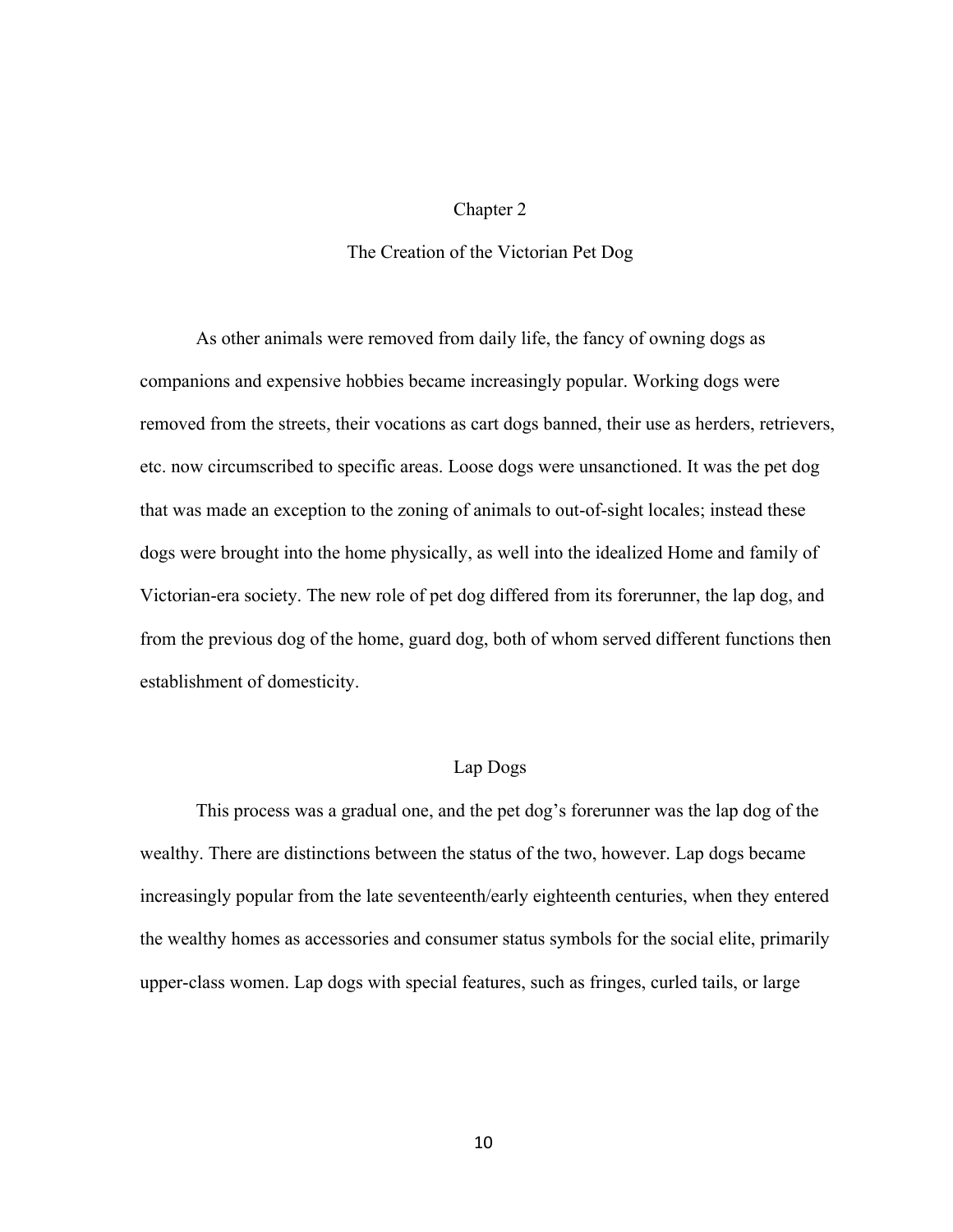eyes, were prized and traded.15 They might be bred or dyed to match clothing or dressed to compliment a certain style or for humor.<sup>16</sup> They could also be cherished companions and loved by their owners. However, they remained seen as strictly animals. There was no social consensus on special treatment or any forms of legal protection for them. Such dogs might be, and were often, simply abandoned if they no longer suited an owner's whims (or even killed).<sup>17</sup> As with all animals, lap dogs had no place in the environment outside of human whims and, notably, they remained degraded beings. Thus, the use of dogs for racializing remained popular. The nineteenth century would see the canine role continue to develop and enlarge, and for clarity's sake we will call the household canine the pet dog.

The pet dog was a new phenomenon, separate from lap dogs and the long history of dogs as workers and service providers. The Victorian pet dog was an animal class which, by definition, could not be a working dog, and did not provide services to humans. Says Howell, "In this regard, pet animals were not supposed to be supplementary workers in the household, as they might want to have been. By and large, the only work that the pet dog was assigned was the cultural work of embodying and securing the home<sup>18</sup>." Pet dogs thus secured the

<sup>17</sup> As noted in *At Home and Astray*, the Battersea Home for Dogs, the first dog shelter in the West, serviced dogs who had, in the words of the Home's secretary James Johnson, "strayed from home or who have been banished by cruel and unfeeling masters." Johnson cautioned, "The Committee are anxious to impress upon the public the fact that this institution is not intended to be a permanent home for old and worn out favourites…." Howell, *At Home and Astray*, 74 and 78.

<sup>18</sup> Howell, *At Home and Astray*, 16.

<sup>15</sup> "Lap Dog," Wikipedia, edited December 17, 2019, https://en.wikipedia.org/wiki/ Lap\_ dog.

<sup>16</sup> See Kathleen Kete, *The Beast in the Boudoir: Pet Keeping in Nineteenth-Century Paris* (Berkeley: University of California Press, 1994).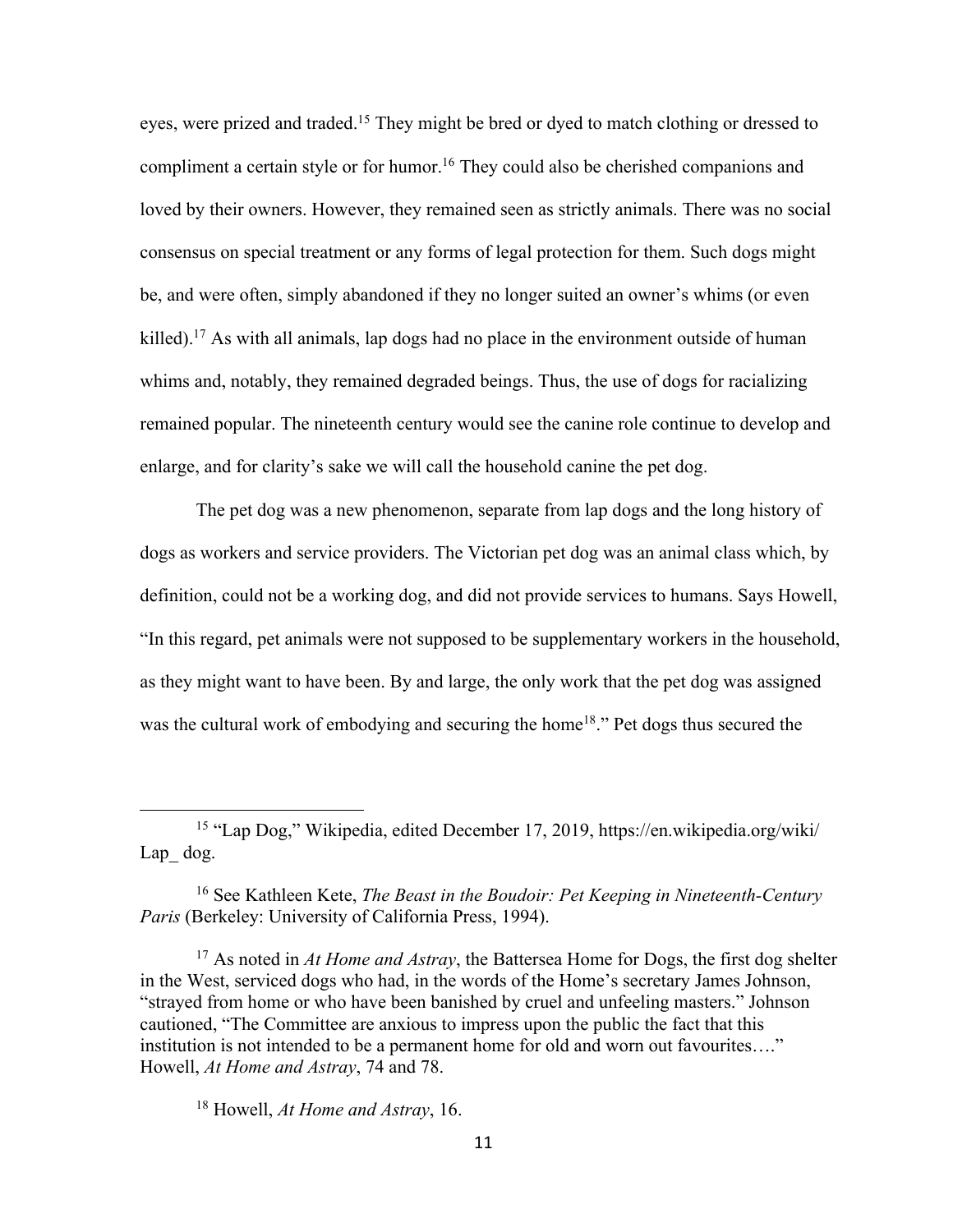sanctity of the idealized household rather than the physical house itself. This differed from the figure of the working guard dog, often relegated to the public spaces of the house such as the yard, who was valued for the ability to fulfill a utilitarian need and thus for size, bite, aggression and menacing appearance.

#### Guard Dogs

In comparison to the guard dog, pet dogs were often valued for beauty and cuddliness, and smaller sized pet dogs were popular. However, in the gradual shift towards the umbrella definition of dogs as pets, even in the mid-nineteenth century created controversy over when a dog could be deemed just a guard dog or when it became a pet. This distinction was material in France, which imposed a tax on "luxury" dogs (i.e., in the tradition of lap dogs as upper-class, mostly female, fancies). The legal basis established by the French tax authorities rested on the dog's use, and its place in the home and its place within the household. States Kathleen Kete in her work, *The Beast in the Boudoir: Petkeeping in Nineteenth-Century Paris*: "A dog was a pet rather than a worker if it accompanied its master on walks, if it was allowed to wander freely within a home, or if it was allowed to play with children." A dog "habitually confined in a house that was situated in a built up area of a city, when that house is enclosed on all sides and when it contains neither large store or shop" was a pet, as was the dog "of small size that by its nature cannot be understood as being intended exclusively to guard a house." The function of use of the home was critical, and Kete notes, a dog would be considered a taxable pet if it "though serving as a guard dog (and) is also admitted inside apartments or offices."<sup>19</sup>

<sup>19</sup> Kete, *The Beast in the Boudoir*, 45.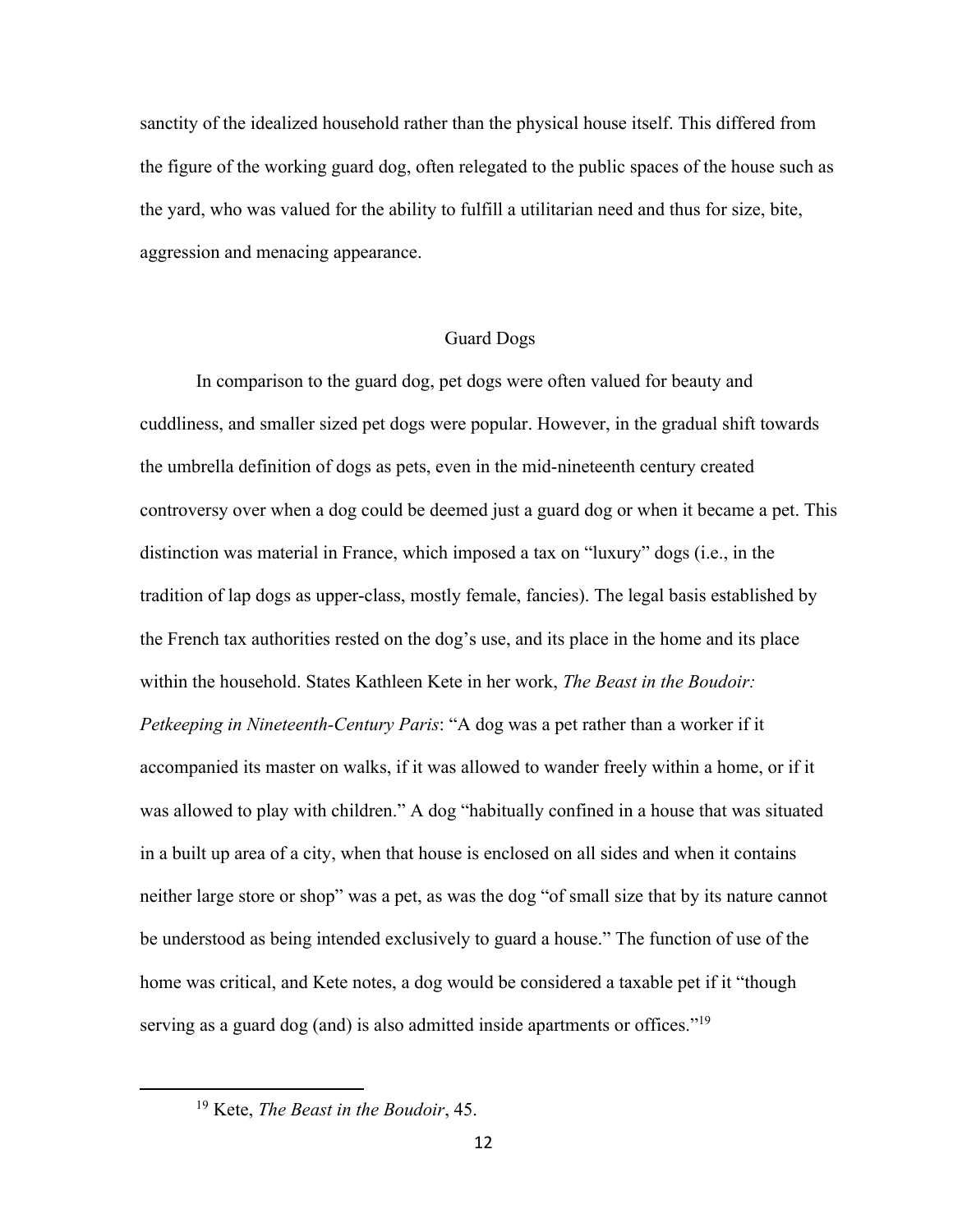The status of the working dog was based strictly on utility, and the law found that " a dog must be deemed a pet if its state of health or age rendered it useless." Kete notes: "A guard dog wasn't allowed to grow old."20 But as sentimentality around canines grew, so did the mandate that dogs were part of the household, and the intersection between the historic role of guard dog and the new role of pet meant that more dogs were being treated as pets as the nineteenth century progressed.

But pet fancy did change canine breeds in favor of features that made them less utilitarian and more appealing. Breeds of dogs that were demonstrably limited by stature or features that rendered them less able, such as bull dogs with their flat faces and musclebound legs, would eventually result from breeding for qualities that made them "cute" and benign, the opposite of a guard dog profile. Instead they were celebrated as companions for children, as in the case of the dachshund. As noted by Howell in *At Home and Astray*, the pet dog was often seen as a vulnerable heel of the bourgeois household, a target of dognapping and ransom demands, which was a problem in the nineteenth century.<sup>21</sup> On par with children, such dogs were stereotyped as innocent, cute and childlike. That the dog was dependent on his/her owner, the way a child is dependent on his/her parent, meant the bond was not simply terminated when the dog no longer physically useful. The pet dog was instead a resident of the household whose presence signified social mores and prosperity. States Philip M. Teigen in his study of the rabies crisis of the late Eighteen-Hundreds, "Legislating Fear and the Public Health in Gilded Age Massachusetts":

<sup>20</sup> Kete, *The Beast in the Boudoir*, 47.

<sup>&</sup>lt;sup>21</sup> See Howell's study on dog theft, "Flush and the Banditti: Dog Stealing in Victorian London," *At Home and Astray*, 50-72.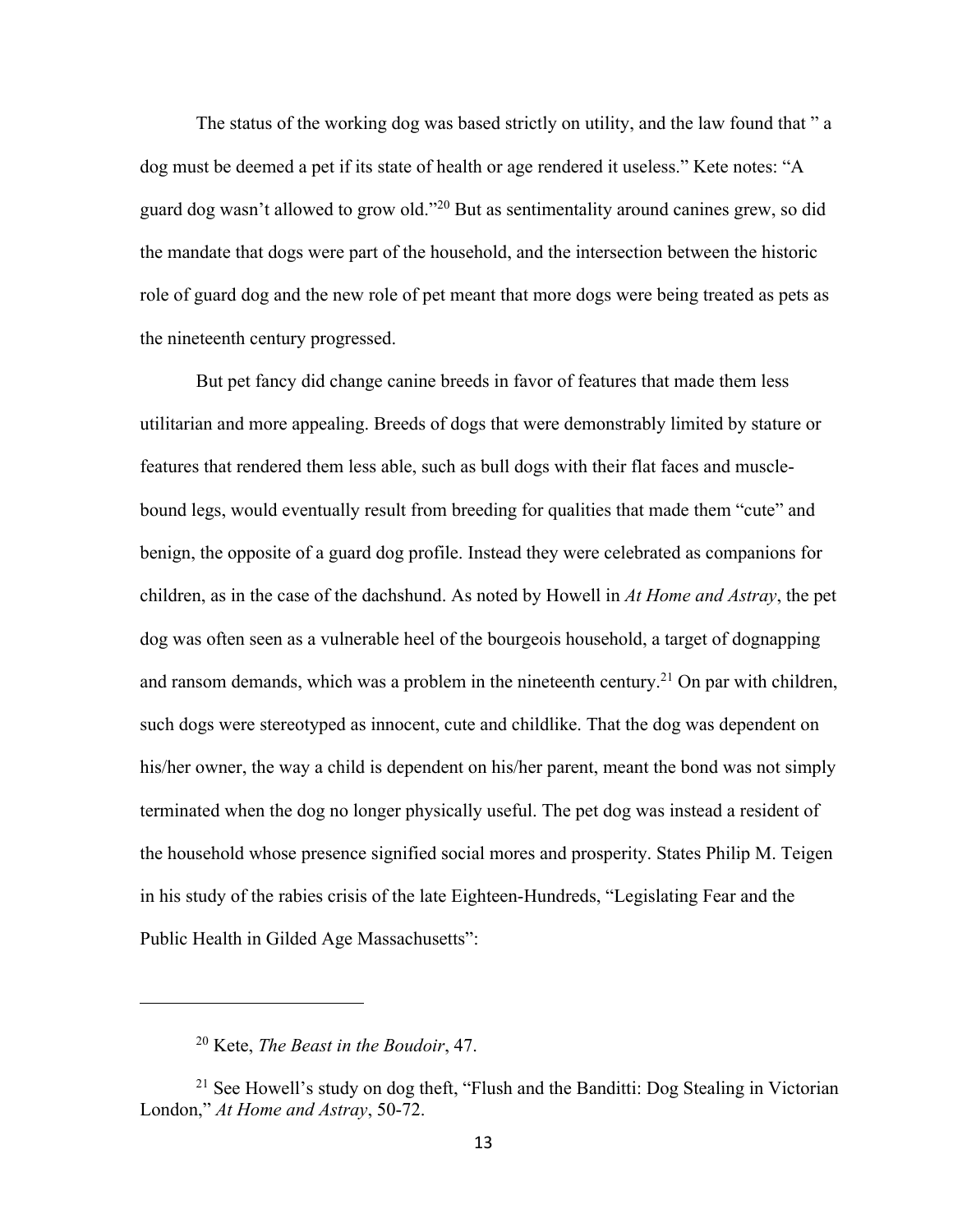"Turn-of-the-century economist and social critic Thorsten Veblen dwelt on dogs and their place in the emerging consumer culture in his 1899 classic, *The Theory of the Leisure Class.* Useless for work, but costly to buy and maintain, he noted, canine value resided in what the species contributed to the construction of middle class "repute"(social identity). The dog, he said, "commends himself to our favour by affording play to our propensity for mastery, and as he is also an item of expense, and commonly serves no industrial purpose, he holds a well-assured place in men's regard as a thing of good repute."22

#### Pet Dogs as Intimates of the Home

Critically, instead of being defined by utility, the pet dog was defined as an intimate of the home. In the words of Samuel Beeton, publisher of the popular "Englishwoman's Domestic Magazine", "As regards the creature now under consideration, however, he claims the right to the title of Home Pet, – nay, as something infinitely more dignified, – as Home friend and protector."23 In what has been described by Howell as the "imagined geography of domestication"24, the dog was almost a component of the creation of a perfect idealized home life.

The pet dog was also defined as part of the family. The family's hierarchical structure, mirroring patriarchal institutions, included relations of power, discipline and subordination not just between family and pets, but between family members, as examined in the studies of Yi-Fu Tuan on the making of pets.<sup>25</sup> The pet dog's place was near the bottom

<sup>&</sup>lt;sup>22</sup> Philip M. Teigen, "Legislating Fear and the Public Health in Gilded Age Massachusetts," *Journal of the History of Medicine and Allied Sciences* 62, no. 2 (April 2007): 166.

<sup>23</sup> Howell, *At Home and Astray*, 16.

<sup>24</sup> Howell, *At Home and Astray*, 3.

<sup>25</sup> Yi-Fu Tuan, *Dominance and Affection: The Making of Pets* (New Haven: Yale University Press, 1984).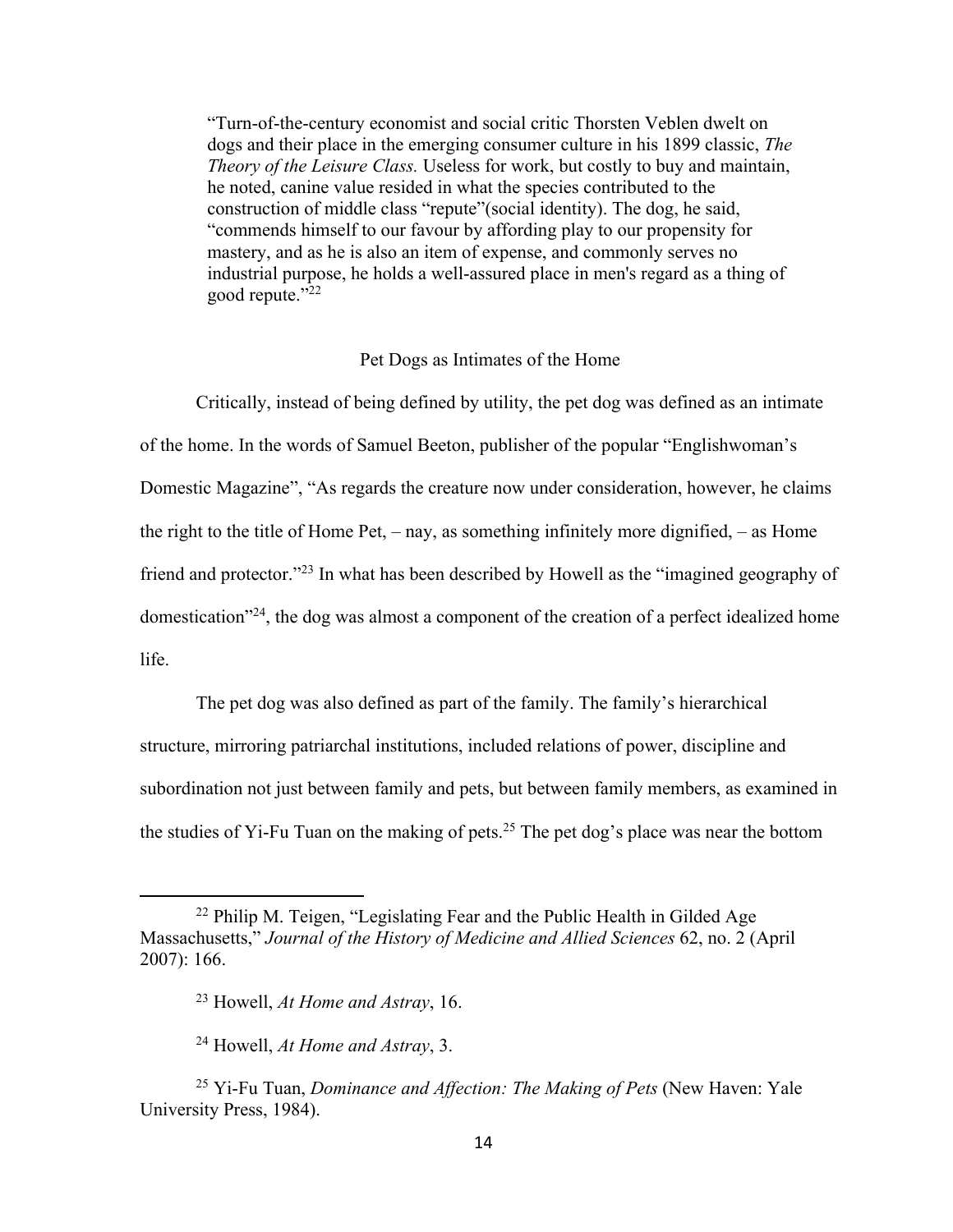of the ladder, and so sometimes equated with the least powerful members of the nuclear family: the children.

"There are important parallels," notes Phillips, "for instance, between the ways in which dogs and children were treated, for homes were places where dogs, like children, should ideally be cared for without reference to economic value. Both are precious, sentimental investments in "the emotional order of domesticity "constructed by 19th-century middle-class culture."26

This position of familial intimacy gave the dog the status of near-human. The home was a sanctuary from dirt and outside influences, and a marker of citizenship and belonging. The dog's placement within the home marked a change in status, one elevated as close to human status as any animal might attain. Notes Howell, "And here, the question of home is fundamental, as the central imagined and material site where animals like the pet dog are domesticated, that class of animals, that in the words of (nineteenth century animal activist) Henry Salt, 'who have become still more associated with mankind for being inmates of their homes."<sup>27</sup> Dogs as companions traveled the sidewalks and traversed the neighborhoods. It was a position that made some citizens uncomfortable and led to calls for restriction and regulation.

#### Rules of Exception for Pet Dogs

As pet dogs became more popular and numerous, there were increasing concerns about the animal's proximity and status. The response was to subject kept dogs to regulation; in fulfilling those regulations, dogs could be deemed pets, could be given the status of near-

<sup>26</sup> Howell, *At Home and Astray*, 16.

<sup>27</sup> Howell, *At Home and Astray*, 13.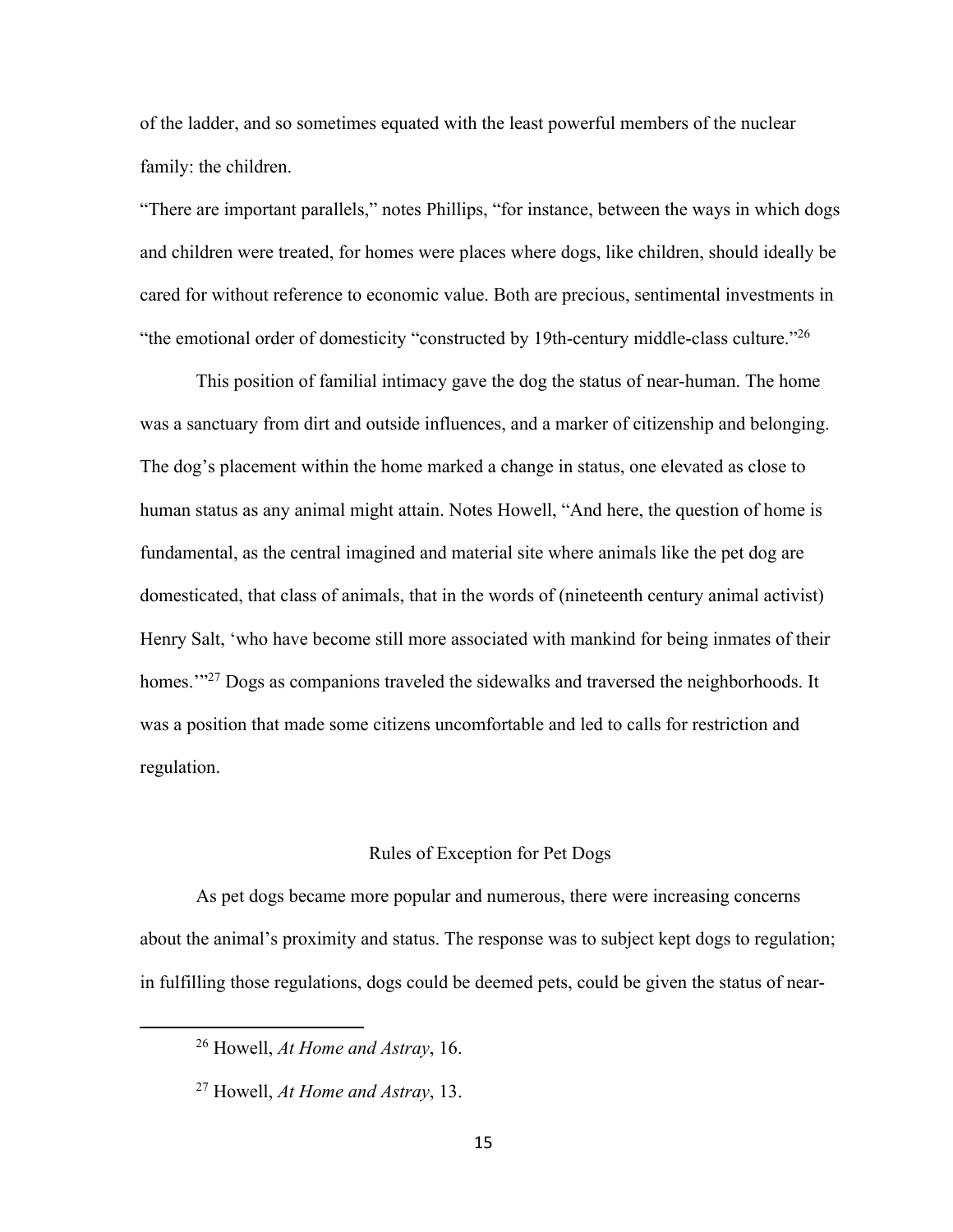human, and could claim some of the same markers of social place as humans. The first such regulation was a home. To be a pet, a dog had to be contained on privately owned or leased property; if kept in a yard, the dog to be enclosed in private space by use of a barrier. As Howell noted, "Finally, where animals have remained a part of human societies, they have been enclosed in a variety of carefully controlled, thoroughly human-dominated spaces."<sup>28</sup> When outside of a home and the yard attached to it, the dog was required to be under human command, often by use a leash, to be restrained but also to indicate ownership (and subordination to a household member). The dog also required a license, a tax upon his or her person, usually publicly indicated in the wearing of a tag that served as proof of ownership and homed status. With pet status established, such dogs had many of the same markers that humans held; membership in a proper household, a proper home. Arguably they had status as a tax paid member of society, and, as the pet product and services sector continued to grow, as a consumer, although they themselves were consumable commodities. The phenomenon of pets was in its early stages in the nineteenth century and early twentieth century, and dogs remained defined by the desires of human beings.

#### Obligations and Social Ties to Dogs and Other Lower Beings

The use of the dog to establish the ideal household aligned with the increasing view of proper animal order, hierarchy and use, modeled on Christian patriarchy. Social reform movements reflected an emerging ethic based on a sense of obligation and social ties to lower beings, and reflected a view of Christian cosmology where animals, especially domesticated animals, not only belonged to Man, but were his childlike charges. This moral

<sup>28</sup> Howell, *At Home and Astray*, 7.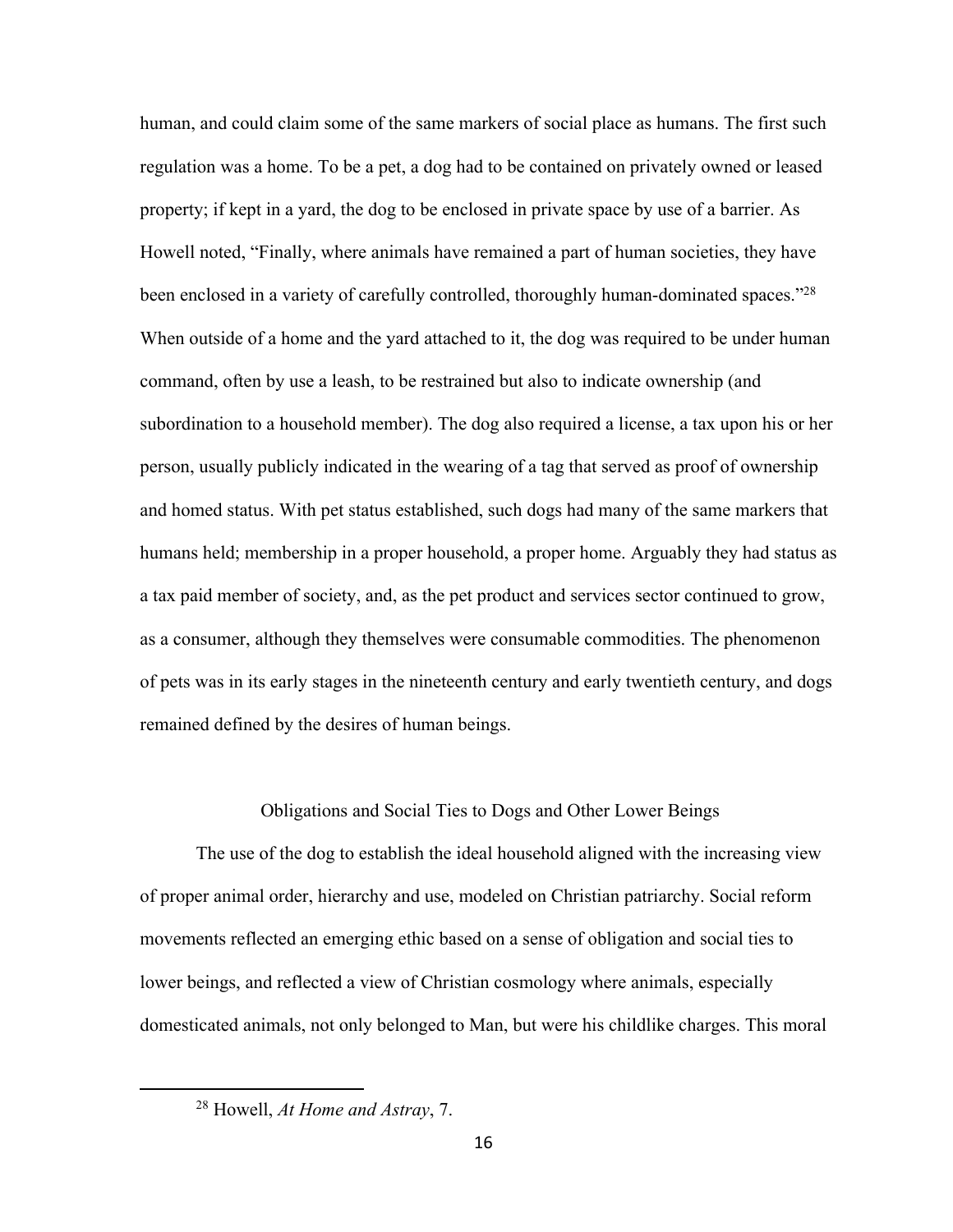obligation was cited in the first efforts at creating anti-cruelty laws in Regency Britain. Stated Lord Erskine to the House of Peers in 1809, of the obligations of "Man, with his Godlike faculties":

"From the moral sense of the Parent re–animated, or rather in this branch created by the law, the next generation will feel, and the first dawn of their ideas, the august relation they stand into the Lower World, and the trust which their station in the universe imposes on them."29

The proper treatment of animals was thus part of the creation of a whole Christian society, one based on social hierarchy, cohesiveness, proper behavior and higher, more evolved religious and civic sentiment.<sup>30</sup> The term "Man" itself indicated a human hierarchy of privileged white men at the top of society, women and lower classes and people of color stationed beneath, and it follows that the leadership of animal treatment reform were upperclass men self-appointed as creators of such a society. With the aim to establish norms for animal use/treatment and create social censure and laws to enforce them, these men established The Society for the Prevention of Cruelty to Animals in 1824 (renamed with royal permission The Royal Society for the Prevention of Cruelty to Animals in 1840). This society was self-identified as rational (thus higher on the evolutionary ladder) and Christian;

<sup>29</sup> Lord Erskine, *The Speech of Lord Erskine in the House of Peers, on the Second Reading of the Bill for Preventing Malicious and Wanton Cruelty to Animals* (London: Richard Philips, 1809), 28.

 $30$  As Lord Erskine detailed in his speech to the House of Peers, "Add to this, my Lord, that the justice and tenderest consideration of this benevolent system of nature is not only consistent with the fullest domination of men over the lower world, but establishes and improves it. In this as an everything else, the whole moral system is in cultivated by the pursuit of our own happiness." Lord Erskine, *The Speech of Lord Erskine*, 4.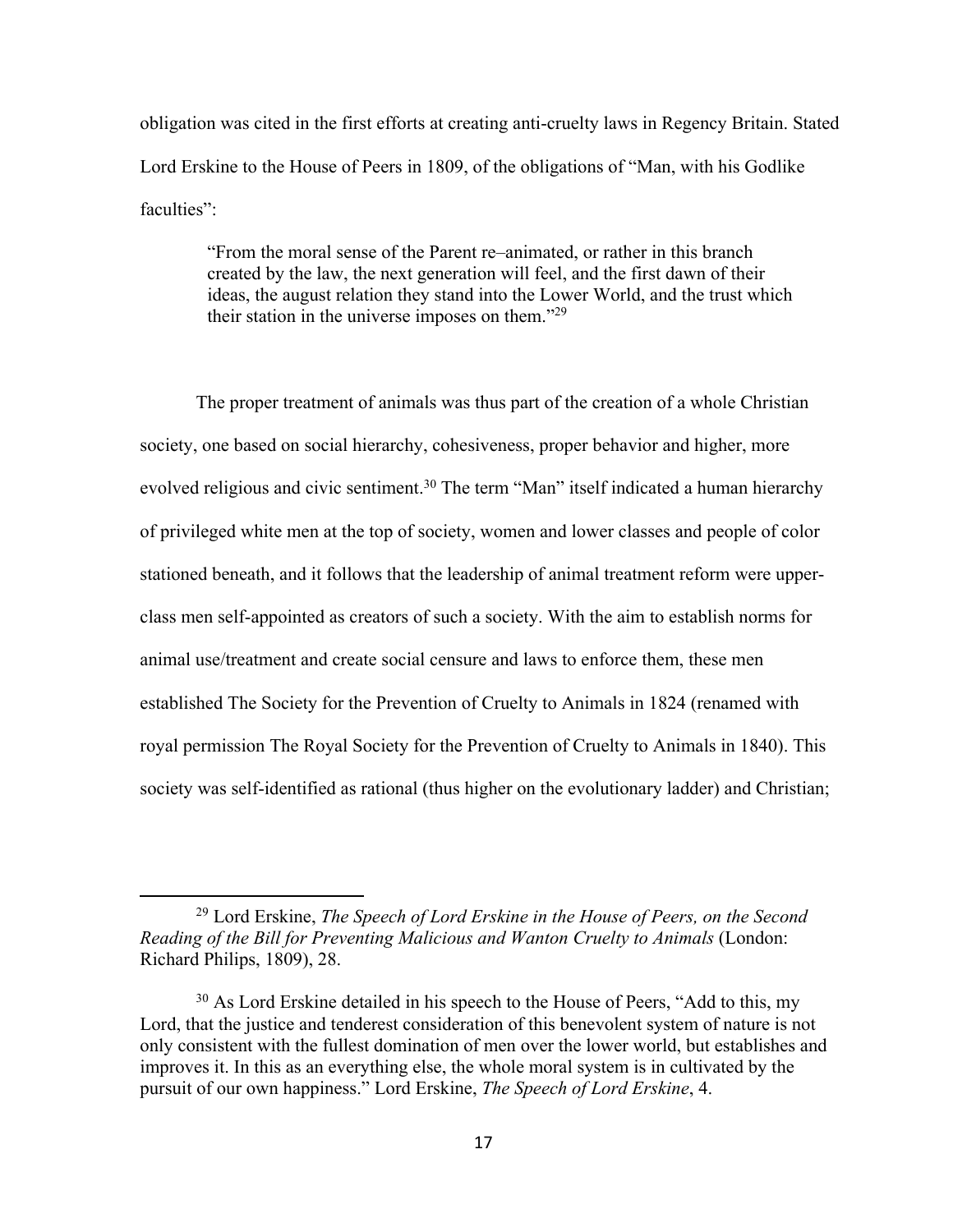it promoted proper animal treatment as a Christian ethic and a signifier of rational, i.e. "proper" and civilized behavior.

As noted in an essay writing contest they sponsored in 1837 to influence public attitudes towards animal treatment, "The Essay required is one which shall morally illustrate, and religiously enforce, the obligation of man towards the inferior and dependent creatures- their protection and security from abuse…" and that it should be "harmonious with the spirit and doctrines of Christianity, and the duty of man as a rational and accountable creature."<sup>31</sup> Such campaigns emphasized animals as lower beings in the hierarchy, but the issue of dog treatment was especially contentious due to the increasing intimacy of dogs within society itself. Sentimentalized treatment of dogs reflected the canine's special place within this tightly defined/controlled Christian cosmology. Exceptions to this sentimentalized treatment are therefore notable, and, as the anti-cruelty movement itself, reflects politics, issues of hierarchy and notions of citizenship/belonging.

<sup>31</sup> As outlined in David Mushet, *The Wrongs of the Animal World* (London: Hatchard, 1839), xii.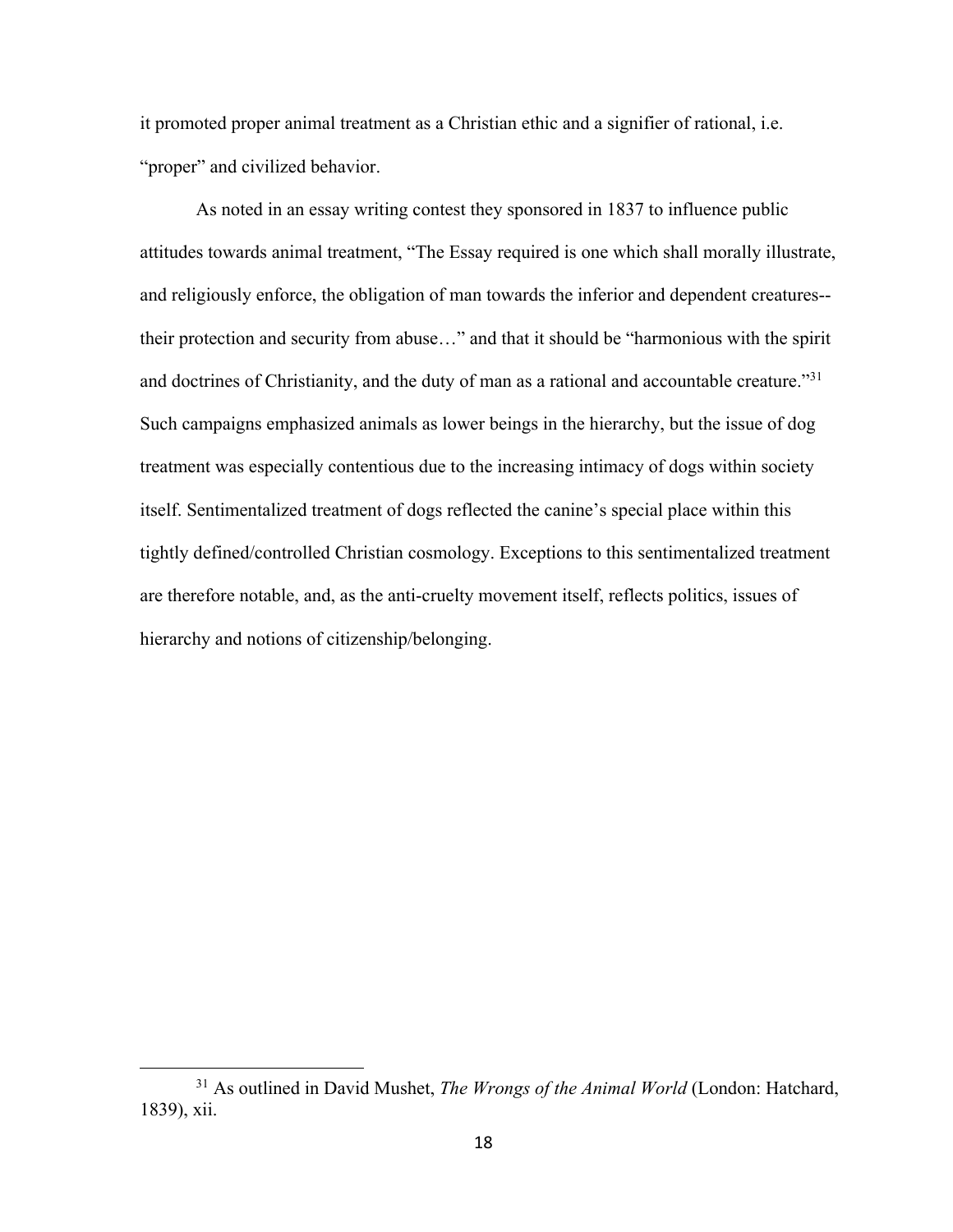#### Chapter 3

#### Breed Campaign against the Spitz: Spector of Foreignness

The dog's place in the home and within human society could be challenged on a breed basis during times of social stress. When canines, with their near-human status, were used as substitutes or equated with targeted minority human populations, the backlash against them reflected not only their use/abuse as an outlet for hostility to minorities but also the underlying unease with questions of improper placement, belonging and non-belonging, and membership in society. Questions that underlay the perception of outsiders, racial and national, could be found in debates about dogs. By examining campaigns targeting German dogs in the years before and after WWI, we find that targeted breeds were institutionally equated to alien elements and categorized as active menaces to society.

#### The Spitz and the "Mad Dog Scare"

The first health campaign involving canines in the era of pets was the "Mad Dog Scare" of the late nineteenth century, which focused on the spitz breed and the spread of rabies. The spitz is not one breed, but a type of dog springing from a common ancestor and bred into a number of varieties, from the Akita to the Mittel Spitz. The spitz that Victorians were most familiar with was a smaller lap dog, either the German Spitz or a hybrid of it, like the Pomeranian, which served as a companion for children and women of the house. As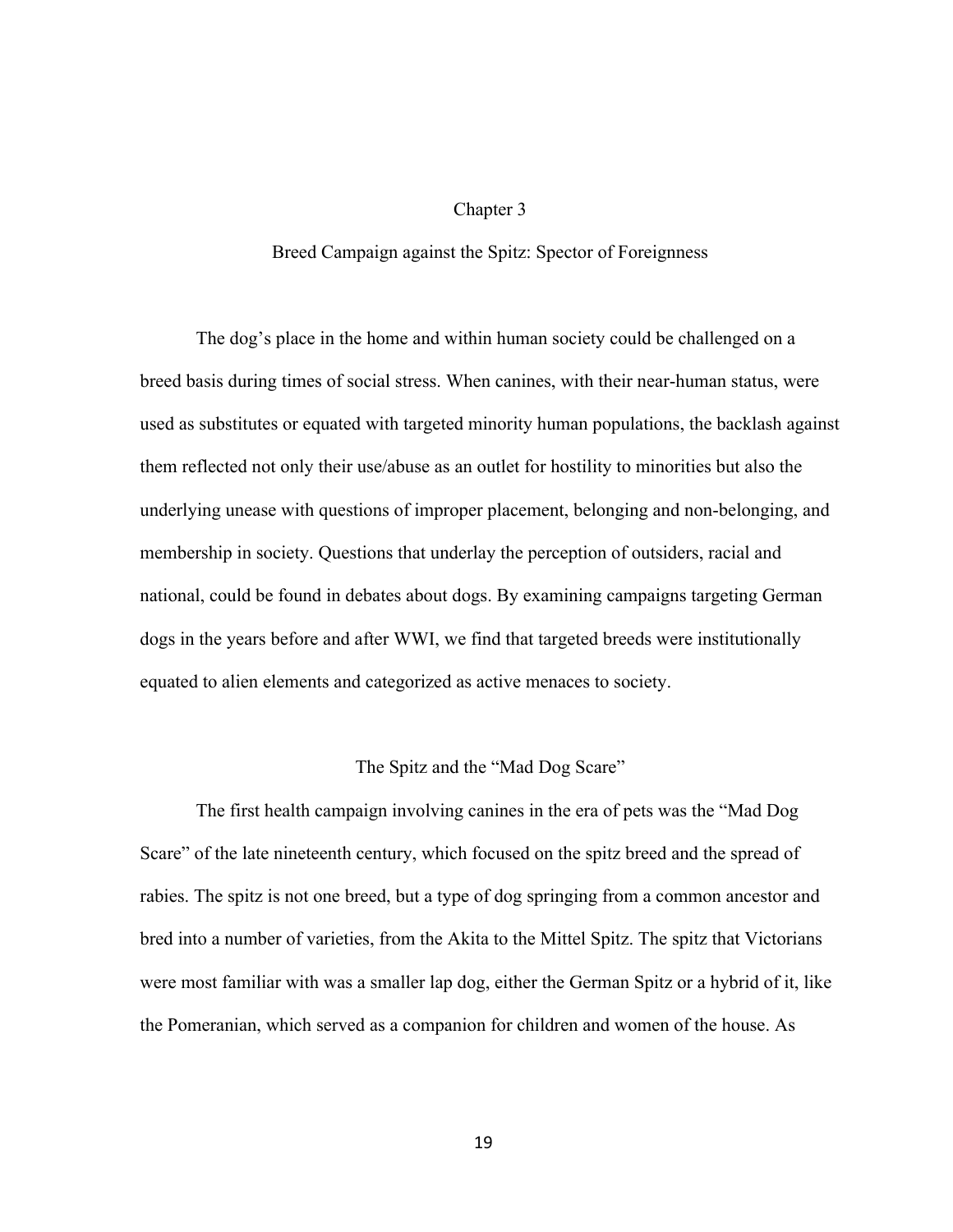noted by Teigen in "Legislating Fear and the Public Health in Gilded Age Massachusetts," the new role of pet dogs was reflected in popular sentiment:

"The prevailing understanding of dogs as predators ebbed in the last quarter of the century, replaced by the ideal of dogs as family members and intimate companions (Figures 3 and 4). Snapshots, portraits, pictures in books and magazines, stories about the moral or family values of dogs, and the success of the Massachusetts Society for the Prevention of Cruelty to Animals, all illustrate the revaluation of dogs. The proliferation of dog shows in the 1870s, the widespread interest in breeding, buying, and importing purebred dogs are further indications of a cultural change."<sup>32</sup>

However, in the midst of an increase in mortal rabies infections and public fear, questions of the dog's place in society came to the fore. Teigen notes: "Moreover, for victims and nonvictims alike, the virus, with its ability to cross the animal–human boundary, created further anxiety by undermining clear distinctions between humans and animals. Finally, the disease signaled social dislocation. Since most nineteenth-century hydrophobia was communicated by dogs, and since canines as a species were and are defined by their social relationships with humans, dogs that bit humans disrupted the sometimes pragmatic but almost always emotional human–dog relationships."33 Teigen quotes George Fleming, an English veterinarian of the time:

"And what renders the story of this malady still more sad and alarming is the fact, that it is generally derived from the most faithful and numerous of our domestic pets and servants—the dog—whose attachment to—I had almost said "veneration" for—man brings this animal at all times and everywhere to share his company, to join with him in sport, pastime, toil or hardship, and whose motto justly deserves to be *semper fidelis.*"34

<sup>&</sup>lt;sup>32</sup> Teigen, "Legislating Fear," 164.

<sup>&</sup>lt;sup>33</sup> Teigen, "Legistlating Fear," 146.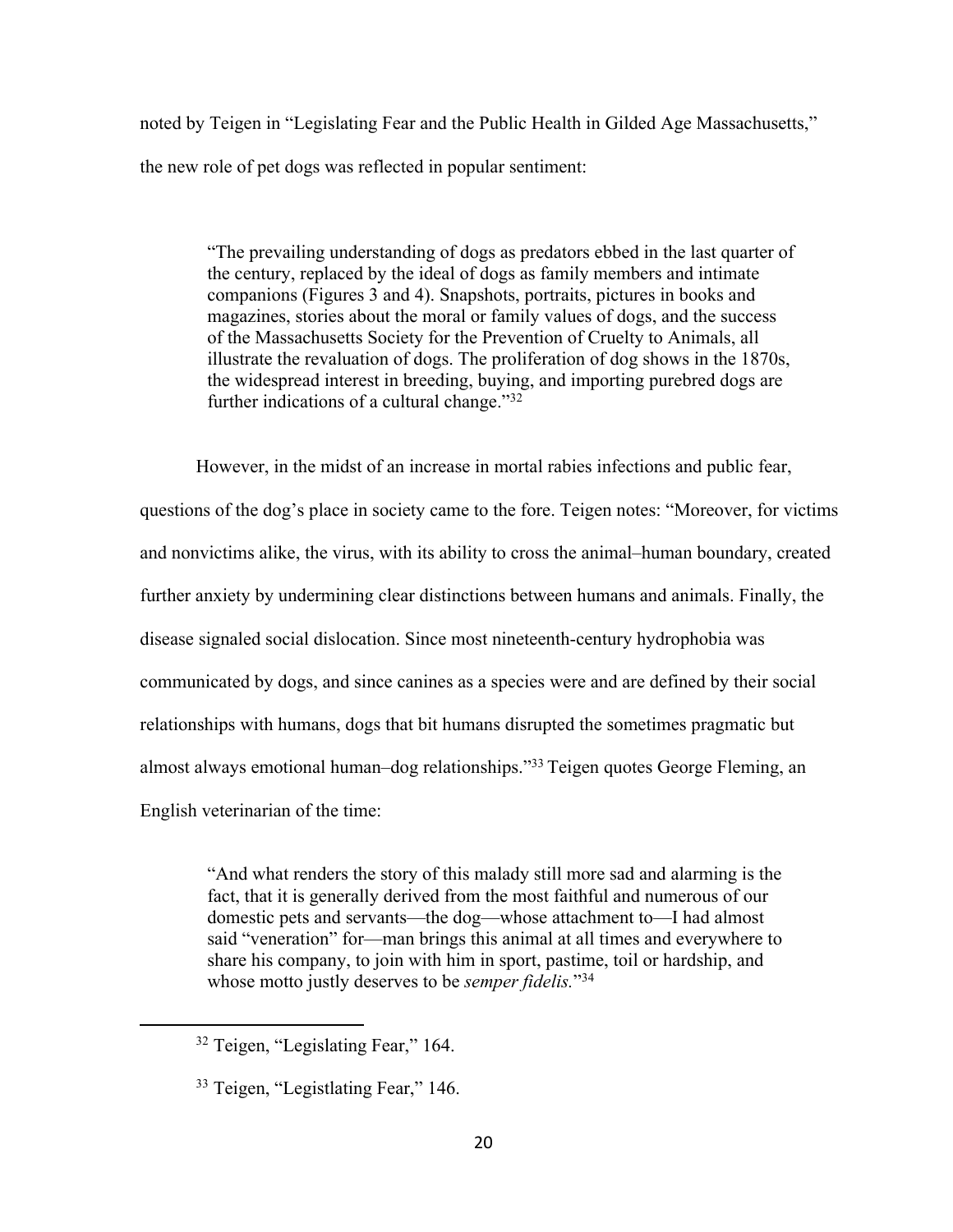As noted by Stephanie Howard-Smith in her article, "Mad Dogs, Sad Dogs, and the "War Against Curs"<sup>35</sup> an examination of the mass extermination of dogs in London in 1760 in response to rabies, culling of dogs was common throughout Europe, especially during epidemics. Mass extermination of dogs in London are documented in seventeenth and eighteenth centuries in response to disease outbreak. These dogs were undifferentiated by breed or type, and often whether owned or not. By the nineteenth century, there were qualms about such killings of "man's best friend," which would continue to grow as dog ownership became increasingly common and a mark of social standing and proper home life. However, fear of rabies meant outbreaks resulted in culling, often focusing on dogs that appeared ownerless and homeless, and not appropriately contained.

#### Spitz as an Unevolved Element and the Spector of Race

What differentiated the Mad Dog Scare of late nineteenth century was the focus on one breed in particular as a carrier of the virus, and the use of pseudo-science to back notions of an innately dangerous "race" of canine, one that had been allowed intimate social access. Notes Teigen of the spitz, a popular mid-sized lap dog of Germanic origin, "This long-haired dog with erect ears and tail curled over its back—a favorite with Gilded Age women and children… played a central role in nineteenth-century debates over dog bites and hydrophobia throughout the United States. Its apparent susceptibility to rabies, many

<sup>&</sup>lt;sup>34</sup> Teigen, "Legislating Fear," 146.

<sup>&</sup>lt;sup>35</sup> Stephanie Howard-Smith, "Mad Dogs, Sad Dogs and the 'War against Curs' in London 1760," *Journal for Eighteenth-Century Studies* 42, no. 1 (2019): 101-118.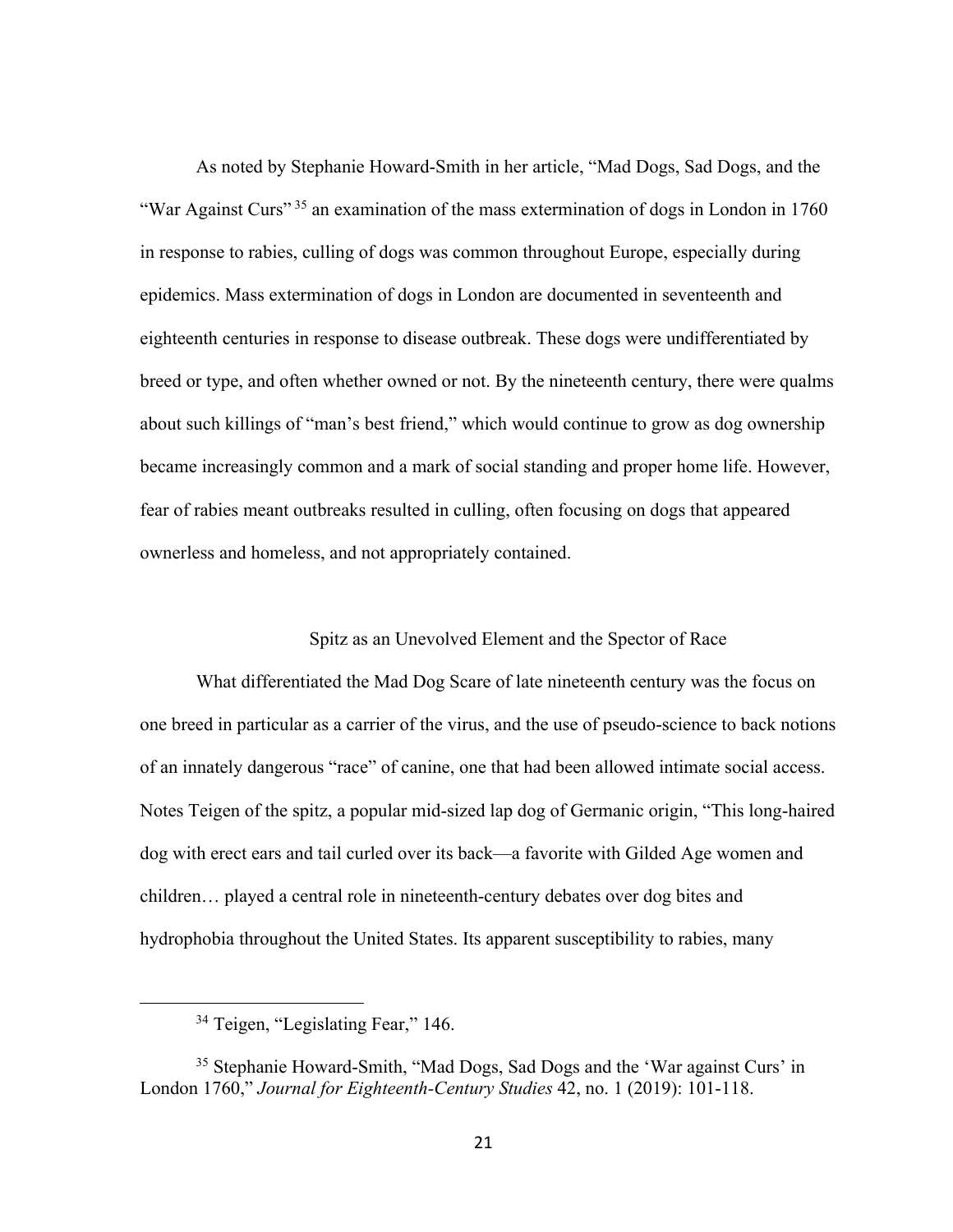believed, derived from its ancestral tie to the wolf."<sup>36</sup> The unsubstantiated theory of the spitz breed's closer proximity to its unevolved, wild origins, the wolf, is an echo of the pseudoscience in use to confirm human and animal place on the evolutionary ladder. The breed's baser origins were confirmed for some in the its supposed excitability, unprovoked aggression, and unpredictability. The spitz was deemed not only to have more poisonous saliva, but to have an innate nature that made it untrustworthy and dangerous, regardless of health status. As reported in the magazine, *The Manufacturer and Builder*, in 1877: "Why the Spitz dog is the most dangerous of all, is because it is well established and recognized fact that the closer related domestic animals are to wild ones of the same clans or family the greater the danger to be dreaded from wounds inflicted by them." The writer than adds, "No trust or dependence can be placed upon this breed, for it is impossible to tell at what moment they will turn upon their keepers and betray their origin by a savage attack."<sup>37</sup>

Respected medical authorities backed the pseudo-science of the anti-spitz mania. Noted veterinarian and author Francis Butler, in his work *Breeding, Training, Management, Diseases of Dogs*, stated:

"Ex-Surgeon General of the Army, Dr. Wm. A. Hammond, who is regarded as one of the most eminent authorities on nervous diseases in this country, gives his views on hydrophobia, which is now conceded to be a nervous disease. The Doctor concurs in the dangerous nature of the Spitz dog, and considers theory of the harm-lessness of the Spitz absurd. He says Spitz dogs are more prone to excite hydrophobia in the human system than any other breed of dogs he knows of, and pronounces the Spitz a cross between the Pomeranian hound and the Arctic fox All hybrids are bad."

<sup>&</sup>lt;sup>36</sup> Teigen, "Legislating Fear," 149.

<sup>37</sup> "Hydrophobia," *Manufacturer and Builder* 9, no. 8 (August 1877): 177.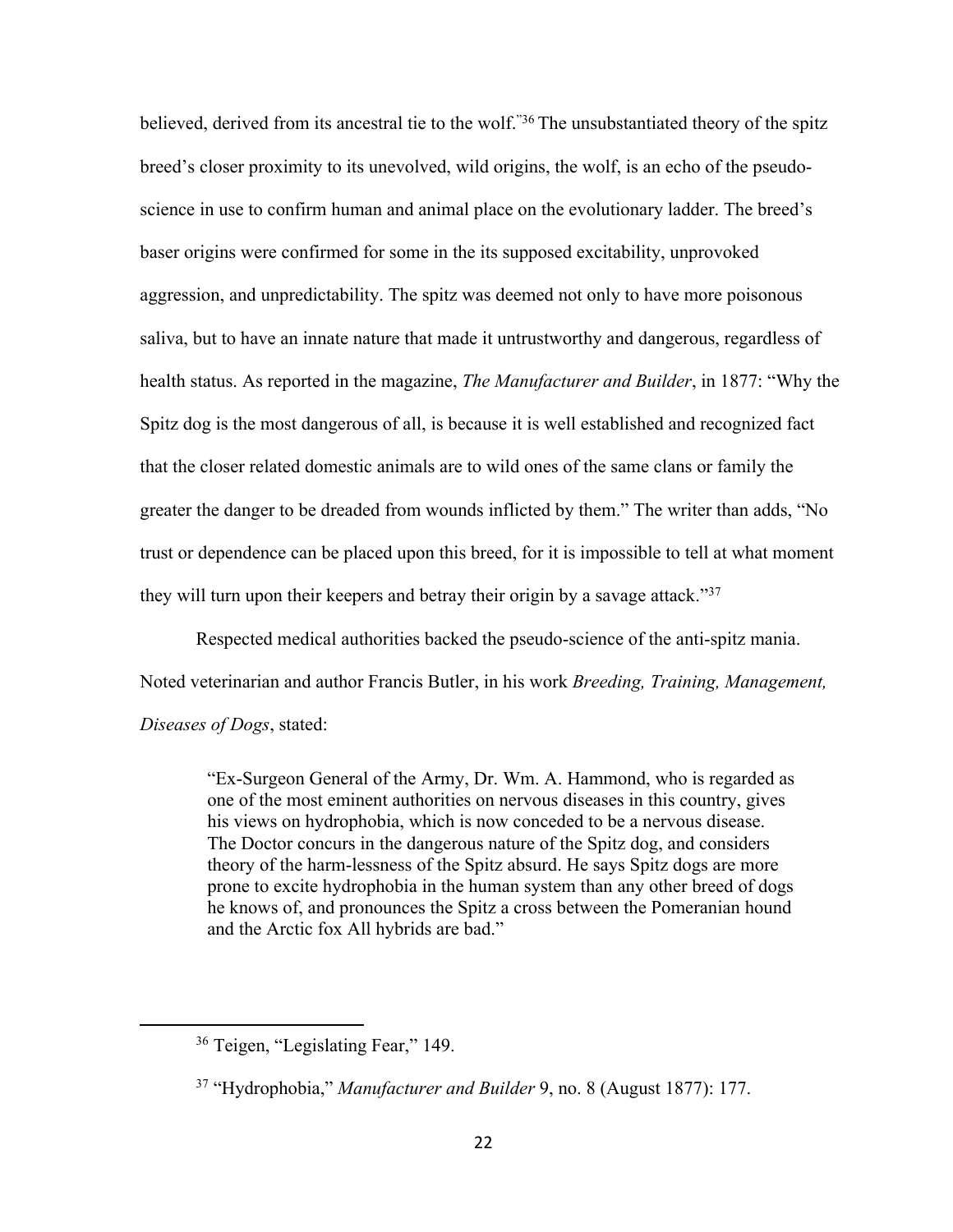Butler adds, "Until more comprehensive investigation settles the question, we are justified in assuming from our present experience that the saliva of the Spitz dog is more uniformly poisonous than that of any other dog, and experience teaches that the saliva of a dog not suffering from rabies may be poisonous under certain conditions when the dog is in a state of anger or fury or merely in a condition of excitement. Dr. Hammond says the Spitz is absolutely of no use, and in a matter involving precious lives, it is better to be on the safe side. Nothing would be lost by exterminating the Spitz."<sup>38</sup>

Some areas instigated stricter leashing, muzzling, insurance, and licensing policies specifically for spitzes. In areas where dire warnings by medical specialists and sensational media coverage, such as the *New York Times* headline, "Death From Hydrophobia.: The Spitz Dog Performs Fatal Work Once More<sup>339</sup> caused panic, spitzes were euthanized by their owners or abandoned to the streets, to be rounded up for extermination by local animal control, or worse fates. Incidents of the breed being targeted for mob violence, chased and shot on the street by the police, and causing public melees occurred. Genuine panic over formerly cherished pets resulted when the dog was revealed to be not a trustworthy intimate of the home but as a threat and a contagion. The controversy brought to the fore tensions over canine's newly elevated status and its place within the home and the neighborhood were questioned. Notes Howell:

<sup>38</sup> Francis Butler, *Breeding, Training, Management, Diseases of Dogs: Together with an Easy and Agreeable Method of Instructing all Breeds of Dogs in a Great Variety of Amusing and Useful Performances* (Brooklyn: D. S. Holmes, 1877).

<sup>39</sup> "Death from Hydrophobia.: The Spitz Dog Performs Fatal Work Once More," *New York Times*, October 5, 1884, 3. https://www.nytimes.com/1884/10/05/archives/death-fromhydrophobia-the-spitz-dog-performs-fatal-work-once-more.html.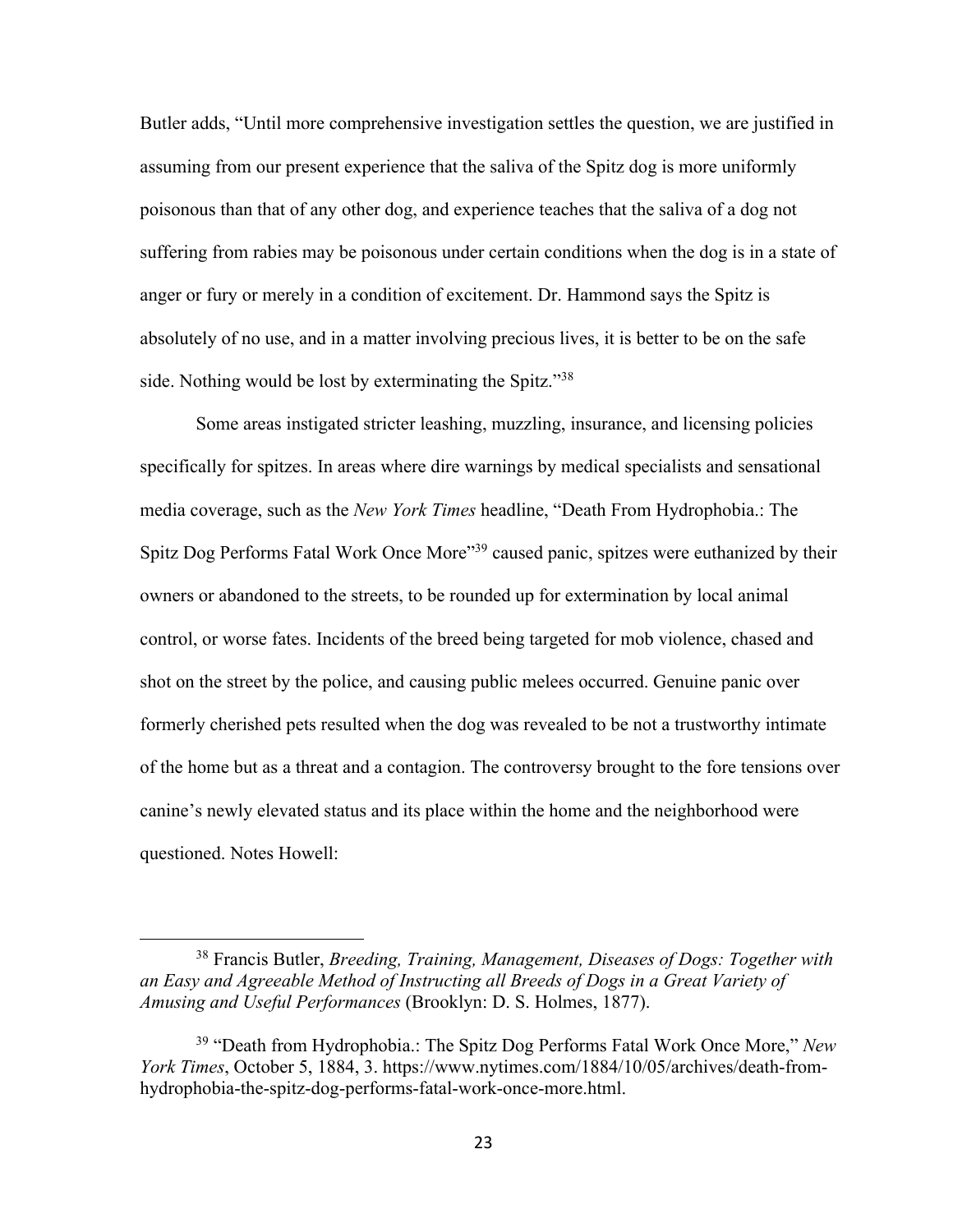"But rabies was also imaginatively linked to the rise of the bourgeois pet keeping: in threatening to replace domestic propriety with dirt, disorderliness, and depravity, nineteenth-century rabies phobia "shattered the myth of the bourgeois interior."40

The disruption caused by the specter of rabies revealed many underlying dynamics around canines in the nineteenth century: tensions about the place of canines in human society and their near-human status; fear of the threat of contagion by unevolved elements, the allowing of parasitic and possible dangerous others into good society. Many of these tensions echoed those with minority communities. As a near-human, canines were party to many of the dynamics at play in the racialization of minority groups. Notions of evolved/unevolved to differentiate good citizens from others of a certain background; the identification of supposed "innate" characteristics, often using pseudo-science, marking a whole group as dangerous; widespread, biased media reporting to emphasize infractions by individuals of a targeted group as justification of wholesale measures against the entire group.

As Felder observes in "Black Dogs Blood Hounds and Best Friends," of "the racialization of human-animal relationships" that "The nineteenth century saw discourses of race and species that were closely intertwined. Transatlantic discussions of science and pseudo-science produced literature on human and nonhuman taxonomies and natural histories that often conflated race and species categories in their arguments and overwhelming sought to justify global white supremacist of endeavors of imperialism, enslavement, and oppression."<sup>41</sup>

<sup>40</sup> Howell, *At Home and Astray*, 19.

<sup>41</sup> Felder, "Black Dogs Blood Hounds and Best Friends," 173.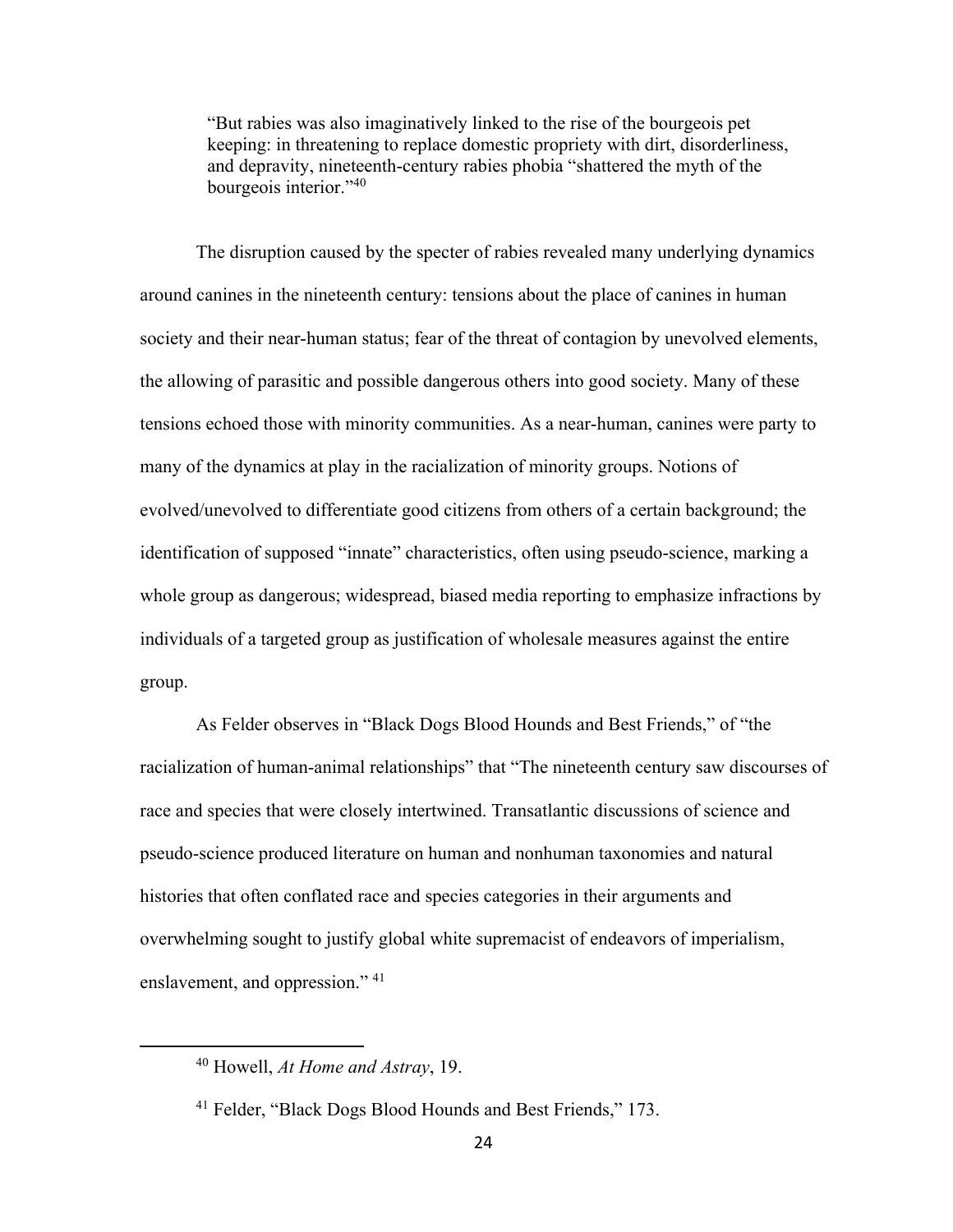#### Anti-German Immigrant Tensions during the "Mad Dog Scare"

Parallels in the ideology and tactics of racism, nativism and othering of minorities, can be found the treatment of canines, especially when based on breed. The spitz breed as conduit for xenophobic tensions and for racist and nativist sentiment can be considered in light of the rise of Anti-German activism from the mid-nineteenth century onward, a period when the specter of immigrant hoards also threatened the "myth of the bourgeois interior," with the interior being the American heartland and the sanctity of the American home, led to similar allusions to "dirt, disorderliness, and depravity" and immigrants in the media. This period marked the increase of German immigrants to the U.S., largest immigration wave the U.S. had seen. In 1843, the first meetings of the Know-Nothing secret societies were conducted, anti-Catholic societies which focused on conspiracy theories involving papal authority and new Irish and German immigrants.

Although the Irish were also targets of the Know-Nothing movement, Germans were the focus of the movement for their supposed political machinations, and in reaction to the growth of intact German enclaves which built their own institutions such as banks, newspapers and churches and used the German language. Also, because of their sheer numbers, which caused labor unease. the Know-Nothing societies would grow to an open political movement, fronted by the American Party, and increasing tension and violence by "native" Anglos towards Germans. This anti-German sentiment was marked by violence during the election period of 1855, which saw mob violence and killings.

In the Cincinnati Riots, nativists angry over a growing German presence and their voting power, attacked a German neighborhood. "Anti-German sentiment led to the

25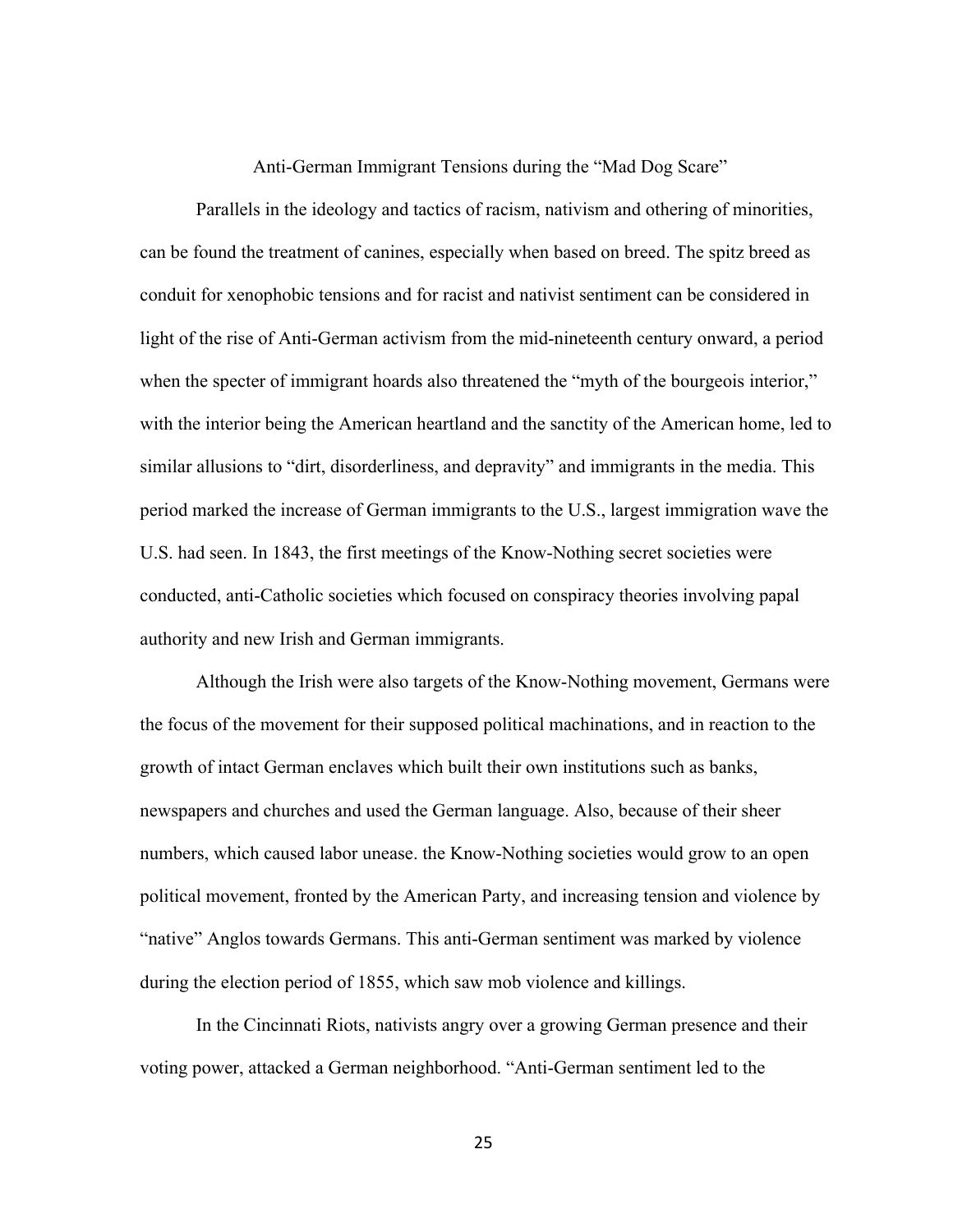Cincinnati riots of 1855, in which a Nativist mob tried to invade the German neighborhood. The Germans, organized into armed militia units, constructed a barricade across Vine Street and were able to successfully repel the mob after three days of fighting."42 In Louisville that year, the infamous "Bloody Monday" riots resulted in twenty-three deaths. Nativists attacked a large German neighborhood, beating people and setting buildings alight. The conflict was over the fate of elections of anti-immigrant politicians, but the general racist basis of the riots can be seen in its progression from the targeting of first German, then Irish, and then black neighborhoods. The riots marked the peak of violence against Germans, with the Know-Nothing party disintegrating in the 1860s, replaced with a weaker American Protection Association in the 1890s. However, the open growth of anti-German sentiment in the United States, and in Britain, made dogs of Germanic breeds vulnerable members of society.

<sup>42</sup> "The German Ohioans Bloody Monday," Ohio History Central, accessed November 12, 2019, http://www.ohiohistorycentral.org/w/German\_OhioansBloody Monday.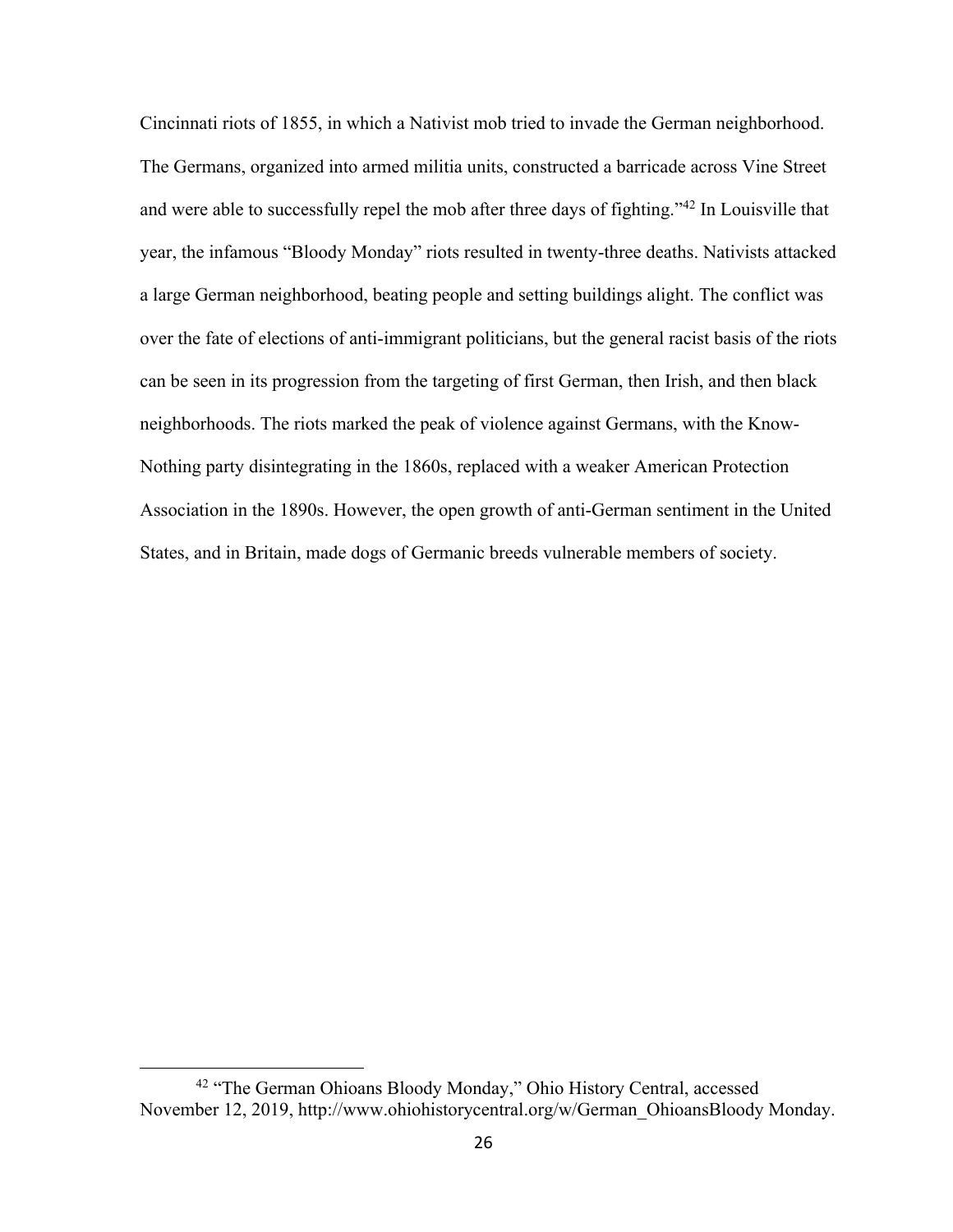#### Chapter 4

# Breed Discrimination against the Dachshund: Enemy Dogs in World War I Propaganda Campaign

The position of another Germanic breed, the dachshund, altered radically in the U.S. and Great Britain during World War I, in what looks, upon first examination, to be use of a canine as a minority proxy. Dachshunds served as a target of the first modern war propaganda campaign, symbolizing Germany and the Kaiser. The stress of World War I had led to rise in nativist activism and jingoism, purposely exacerbated and directed by the burgeoning use of organized media, led by government authorities and supportive media heads with the intention to rouse support for the war and provide directives for the civilian population. A war propaganda machine produced posters and adverts, provided news copy and radio content. Other media and the entertainment industry followed suit, generating a homogenous message and a mood that provided little room for dissent.

Previous to the campaign, the dachshund had been a popular breed for the home. Known for its almost comically elongated torso and short legs, which limited mobility, the dachshund was a small to mid-sized benign breed especially favored as a family pet.<sup>43</sup> The outbreak of anti-dachshund sentiment was created and fanned by war propaganda which used

<sup>&</sup>lt;sup>43</sup> Queen Victoria and her husband Prince Albert had numerous dachshunds and helped to popularize the breed as a family pet. Victoria is quoted as saying, "Nothing will turn a man's home into a castle more quickly and effectively than a dachshund," Kate MacDougall, "Dachshunds, the undisputed kings of their castles, no matter the size (or species) of the other residents," *Country Life*, May 15, 2019. Accessed January 25, 2020.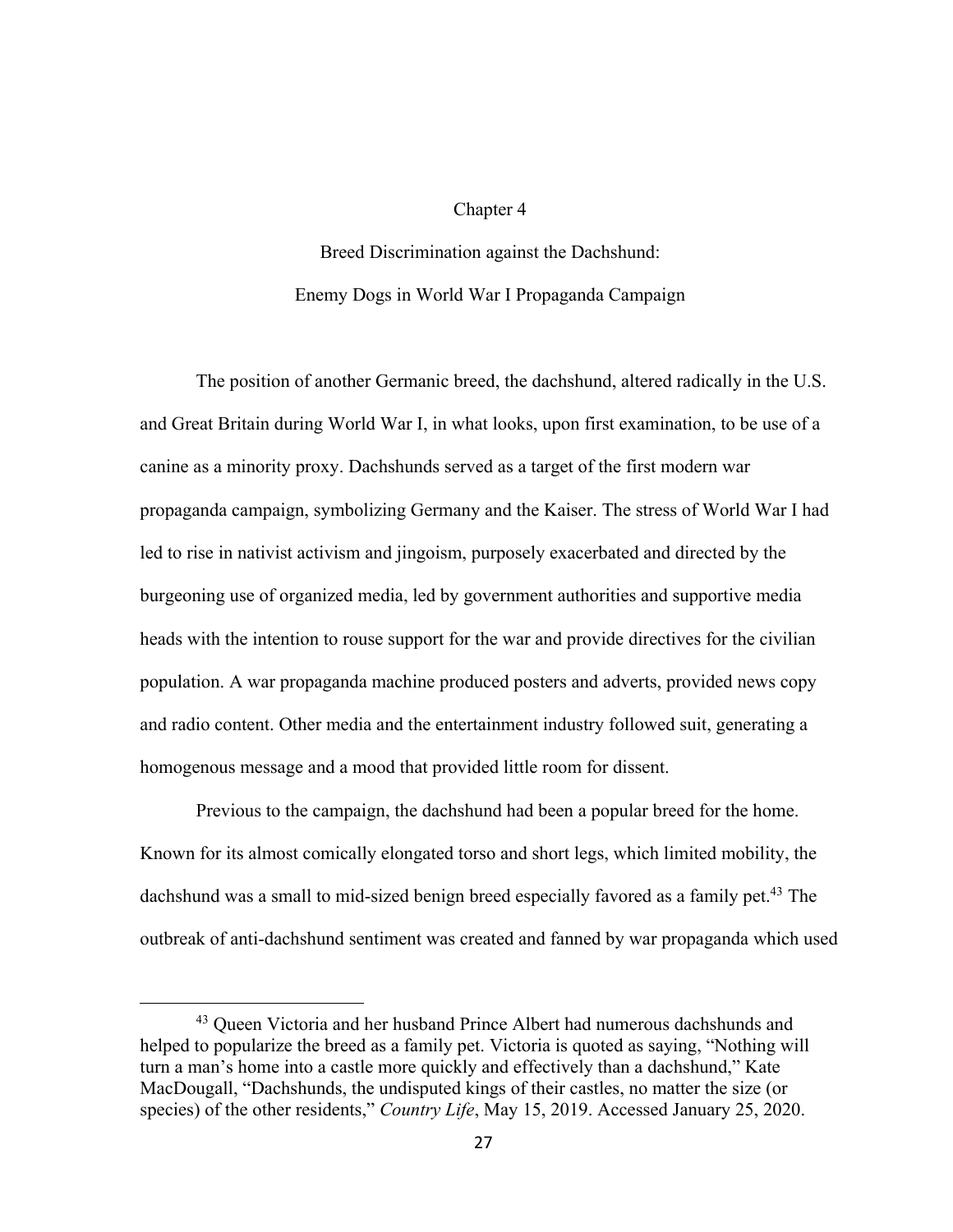the breed's name and image as a euphemism for the Germany and the Kaiser and promoted the idea of using the breed as a stand-in for the enemy; media heaped abuse upon the dachshund and images of the dogs being strangled, crushed, kicked, beaten, chased by citizens or arrested by the police abounded in print newspapers and posters. Where the propaganda producers left off, other media producers picked up, and comics, newspaper shorts and magazine ads produced works targeting the dog as the enemy, ridiculing the breed and advocating that they be socially rejected. Influenced by the tone of the media, stories of dachshunds being abused, abandoned and killed were reported. After the launch of the first enlistment posters which portrayed the dachshund as the enemy, the Ohio paper, the *Jasper Weekly Courier* announced: "Exit the German Dachshund: Marine Poster Causes German Dog to Be Driven from Streets of Cincinnati," and continued:

"Since the appearance of the poster the local dachshunds, of which there are a great number, have led a miserable existence, as small boys have 'sicked' bulldogs, terriers, hounds and every other canine breed on the poor 'Fritzles,' until at last they have been virtually driven off the streets of Cincinnati."<sup>44</sup>

Dachshunds and their owners were subjected to physical assault on the streets and the breed was abandoned in large numbers. As recounted by author Graham Greene in his recollections of his schoolboy experiences in Hertfordshire during the war, a dachshund was stoned in the street.<sup>45</sup> Stonings and attacks were reported in the papers. Subjecting dachshunds to abuse became an outlet for mob fervor. As noted in a history of Columbus, Ohio, during a renaming ceremony for the main park from a German name to an Anglo one,

<sup>44</sup> "Exit the German Dachshund: Marine Poster Causes German Dog to Be Driven from Streets of Cincinnati," *Jasper Weekly Courier*, August 30, 1918, 2.

<sup>45</sup> Graham Greene, *A Sort of Life* (London: Bodley Head, 1971), 66.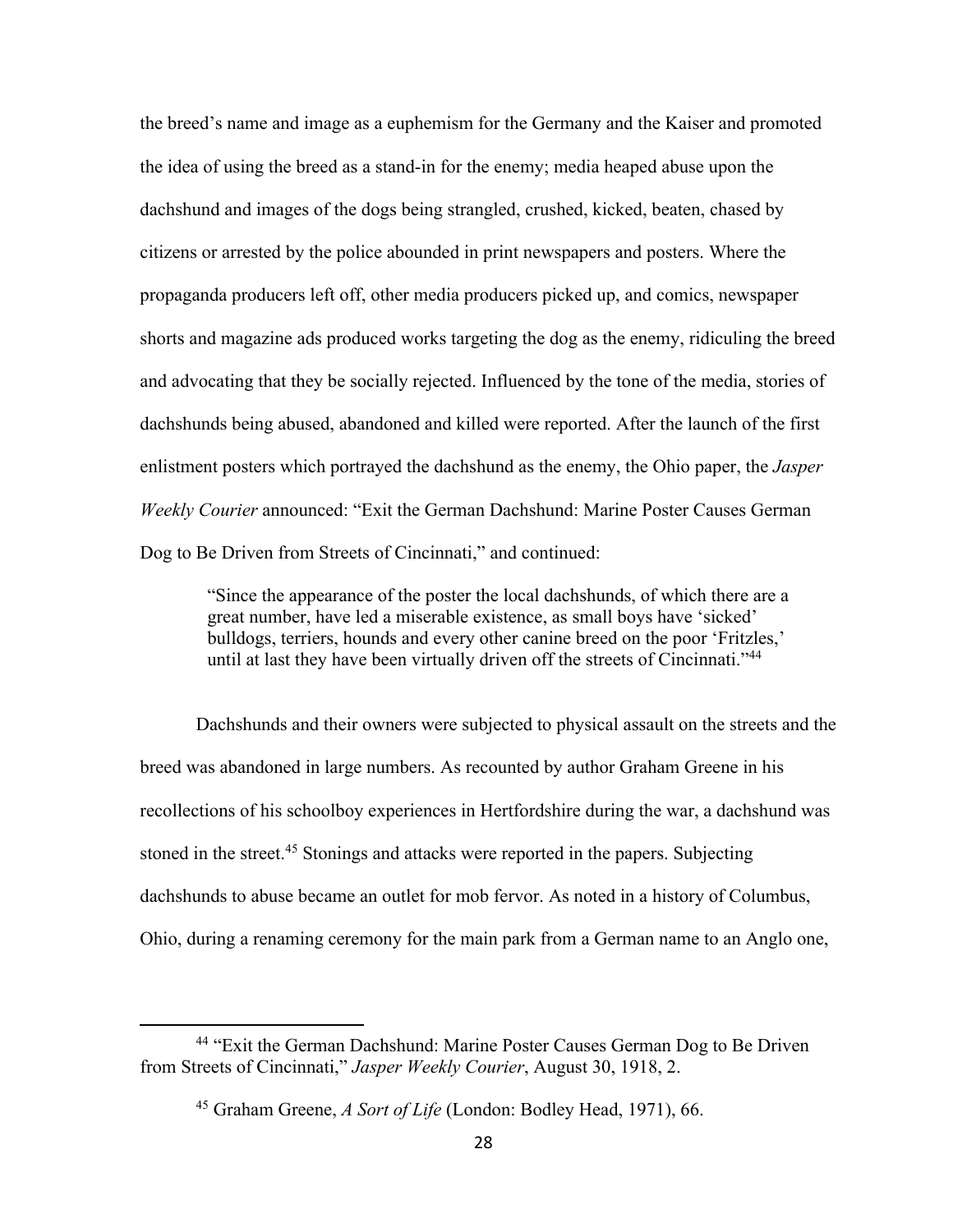killing of dachshunds on stage was part of the entertainment, a kind of public execution of enemy aliens: "Residents celebrated renaming Schiller Park to Washington Park by killing a large number of Dachshunds and throwing their bodies into a pit."<sup>46</sup> The group of dogs were shot, and their corpses were set on fire for public viewing.

## Dachshunds as Pets and Enemy Neighbors

The use of the dachshund against Germans may be interpreted as traditional animalizing. However, although the dachshund's obvious role in the war propaganda campaign was as a symbol of Germany and of the Kaiser, at a deeper level the breed's use can also be examined through the lens of canines' special standing within the human community, as near-humans. The reaction to the anti-dachshund campaign might be based on more than that of a stand in for Germany or its leader. The use of a canine, animals who were suitable as human companions and intimates, who held their own social markers and whose membership in the family was considered symbolic of a "complete" and "proper" home, for a campaign about foreign enemies had meanings other than direct racialization or degradation of humans associated with them.

Examining the historic use of animal bodies and animal stereotypes in stereotyping minorities, the purpose of was to otherize a target minority through equation of humans with degraded and lower beings. The use of cartooning in the West is an example of such a tool, with cartooning used as a method to lampoon, ridicule, and construct an understanding of the proper geography of lower peoples, either by class, race or nationality. In Britain, note

<sup>46</sup> Katharine Moore, *Schiller Park Across Time: Celebrating 150 Years* (Brookfield, MO: Donning, 2017); "America's Complicated Relationship with the 'Hot Dog' Dog," Greg Bailey, 10/02/2017, www.realclearhistory.com/articles/2017/10/02/americas.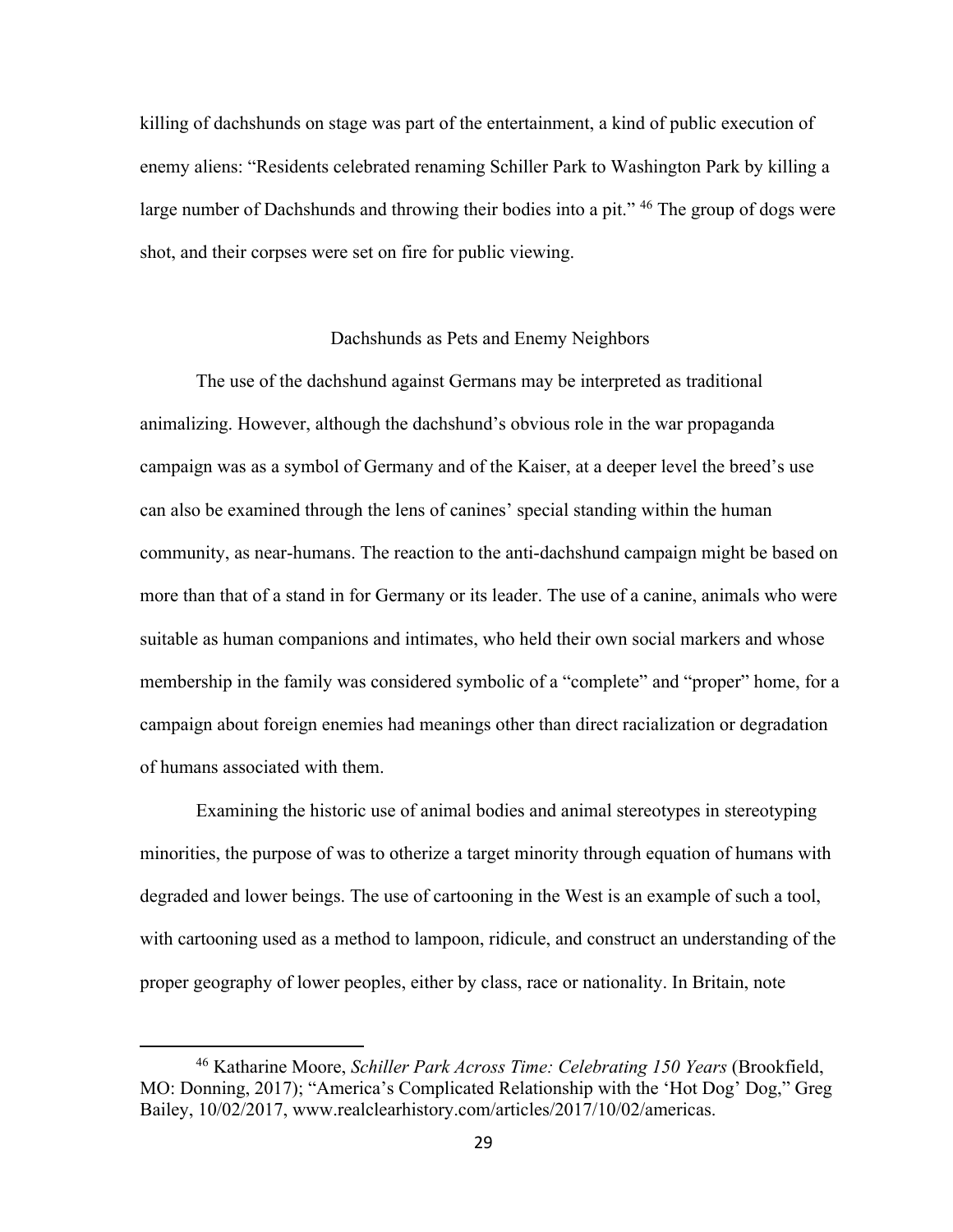authors Kathryn Kirkpatrick and Borbála Faragó, the use of such cartoons often targeted colonial subjects, and was widespread from earliest colonial times. In their book *Animals in Irish Literature and Culture*, they state, "A characteristic by-product of stadial development theory is the animalized racial stereotype, which the British press featured abundantly in writings and cartoons about its colonies."<sup>47</sup>

"The simian was invoked most often to convey Ireland's evolutionary loneliness and to justify colonization, as L Perry Curtis has shown, but the pig also appeared in Victorian racial cartoons and became increasingly popular in the 20th century, eventually replacing the simian. The pig offered a flexible alternative to the purely brutish simian: it could reference primitiveness but also facilitated a critique of Irish consumption, laziness, intractability, and squalor."

The use of cartoons, and other media, for lampooning and the targeting of minorities, aliens, or other enemies, arrived in the Americas as a tradition from Britain. Again, the purpose was the use of animals as embodiments of lower beings/social standing and then equating targeted outsider groups, was part of a widespread process of "othering" minorities with animal stereotyping. Yet the emphasis was that the animals used, simians, pigs, and at that time, dogs, were beings of degraded status, and the degradation, the association with filth or wildness or brutishness, was the source of such media's power. Although traditional use of cartooning also had a social/political agenda as with WWI propaganda, use of canines in WWI propaganda had undertones not existent in colonial cartooning. The dachshund was not wild, dirty or brutish, or even threatening. The breed was an intimate of the home. Its crime was not in being an animal, but in being a near-human, one with social markers and standing, but through a new social narrative via propaganda, now with the suspected status of alien or

<sup>47</sup> Kathryn Kirkpatrick and Borbála Faragó, *Animals in Irish Literature and Culture* (London: Palgrave Macmillan, 2015), 63.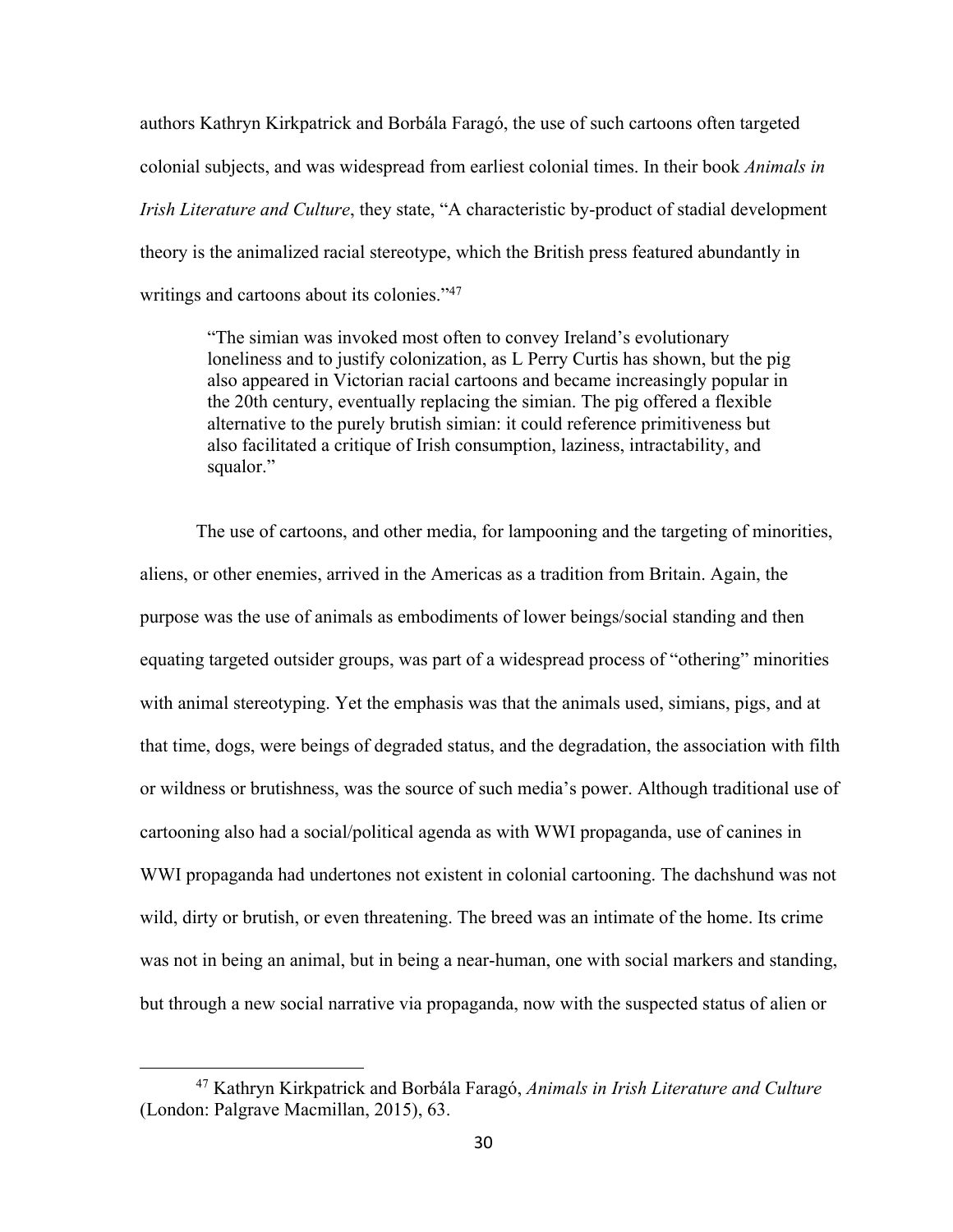even alien enemy. I posit that during the anti-dachshund fervor of WWI, the breed was often equated with German-Americans, rather than Germans abroad, who were now being seen as enemies within the midst of good and proper society. Both the breed and the nationality had enjoyed membership in society and were now exposed as malignant outsiders.

## Ethnic German-Americans as Enemy Neighbors

The use of the dachshund, whether intentional by the architects of the war propaganda campaign or not, spoke to fears over the alien and unassimilated status of Germans in the heartland of America. War propaganda was a new phenomenon, and its power became quickly evident. Where propaganda used stereotypes and exploited already-existing bias, it was more powerful than even its creators expected – mob actions, intimidation and threats of lynching against Germans occurred throughout the country. Notably the target of anti-German sentiment was not only focused on Germany and its citizens, but on American citizens as well, those of German descent who remained ethnically German.

As explored by John E. Kleber in his work on Germans in Louisville, KY, Germans in the U.S. had been slow to assimilate to an all-American identity. Says Kleber in his work on Germans in Louisville, the city had a "rich, concentrated German life," a life, "typical of the German propensity to remain apart."<sup>48</sup> Germans were gathered in ethnic enclaves, which kept their own language, media, churches, social clubs, small businesses and banks. Continues Kleber: "All of this created an impression among the native-born Americans that Germans not only did not want to be assimilated but perhaps could not be." Large portions of

<sup>48</sup> John E. Kleber, "Anti-German Sentiment during the World Wars," *Germans in Louisville: A History* (History Press, 2015), 28.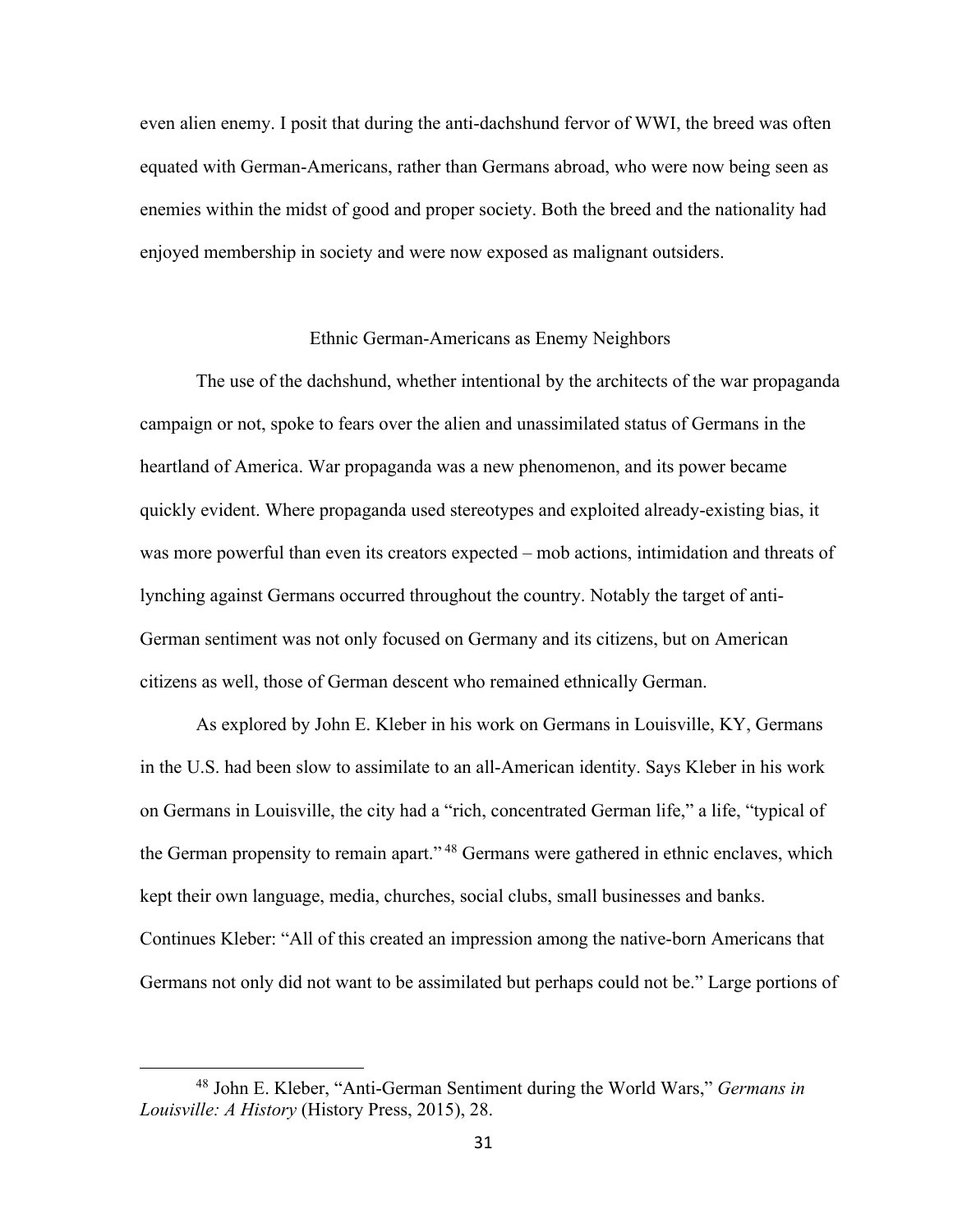the German population remained connected to their ethnic identity and would be accused of being holdouts from assimilation.

Notes Kleber, this ethnic identity increased suspicion and hostility towards German-Americans, when their patriotism came to be suspect with the beginning of World War I, when increasing anti-alien hysteria made standing outside of society dangerous. He says: "Anti-German attitudes took a more ominous turn. As early as 1914 there was pressure on (German) immigrants to "Americanize." Now the cry was, "100% Americanism."49 The role of propaganda in anti-German sentiment was noted at the time. Noted at the time by Professor Hugo Munsterberg of Harvard, a German national who is considered the founder of the field of applied psychology, the use of coordinated media to distort the news had a powerful effect on the masses that overcame logic. His 1914 book, *The War and America*, noted the dynamic between the editorial agenda and feeding the masses' bias and fear:

"This at once gave to public opinion a vivid impulse against Germany, and this first impulse of the crowd work havoc in the editorial rooms. The newspapers, always eager to cater to the appetite of the masses, wanted to serve this new anti-– German instinct. The result has been that they have not only re-produced the colored news but exaggerated it's one - sidedness and have become more Catholic than the pope. Every hateful bit of cable news must now flare out in big headlines. it is a systematic stirring up of the anti-– German sentiment, and the abnormal increase of suggestibility in the mind of the masses has deprive them of their power to discriminate, to judge, to be fair." $50$ 

Anti-German sentiment against Germans within the States, both recent immigrants and long-time residents, were inflamed. The question of loyalty and citizenship, and underlying those concepts, belonging and proper citizenship, were at the heart of anti-

<sup>49</sup> Kleber, "Anti-German Sentiment," 190.

<sup>50</sup> Hugo Münsterberg, *The War and America* (New York: D. Appleton, 1914), 19.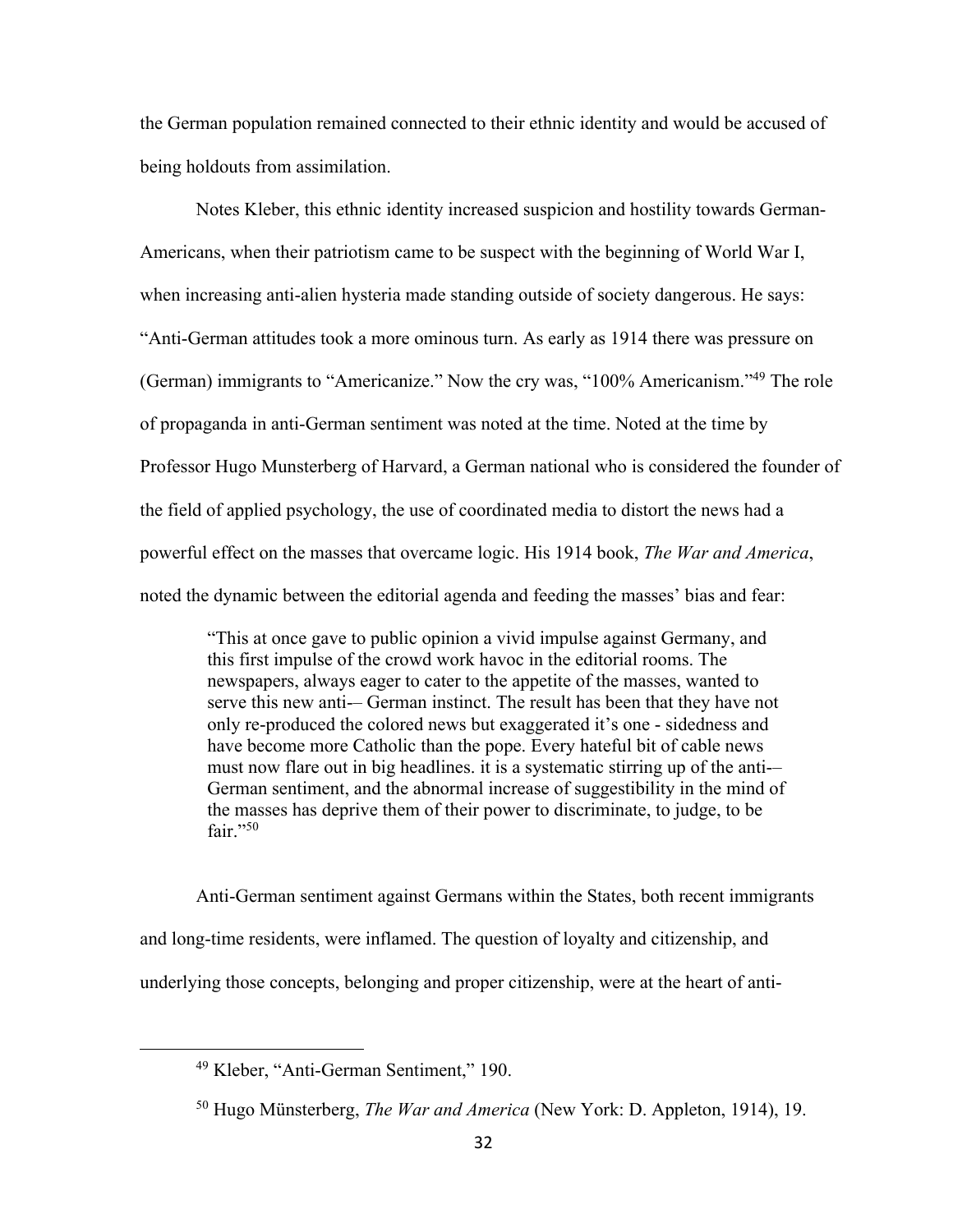German activity. Notes Mike Mackey in his examination of anti-German activity in Wyoming, *The Equality State: Essays on Intolerance and Inequality in Wyoming*, "As the war continued, many people in Columbus and across America began to seek people to blame," and "Spurred by the exaggerations and distortions of a shrill campaign of anti-German 'illustrative and descriptive material' by the governments of the allied nations, many people began to turn against the German-American communities in their own country." <sup>51</sup> Propaganda was an effective tool to control not only messages about the war, but the conduct of Americans, as well as social markers as to who was a citizen, who belonged.

Propaganda allowed the government to sway public opinion to agree with the aims of the government, and its effectiveness can be measured in the steps taken against enemies of those goals. The targets of these actions were primarily ethnic Germans, but the anti-other sentiment included pacifists and homosexuals, among others. Ethnic Germans were subjected to the most intense processing. Notes Mackey, "In February 1918, the federal government required universal registration up or male alien enemies 14 years of age and older, with similar law being passed for German females that summer. Under both laws, individuals were required to complete a form detailing their personal and employment histories, submit to fingerprinting and provide a picture of themselves for identification. Once the forms were completed and filed with the Justice Department, registrants were then required then issued identification card which they were required to carry with them at all times. Lastly, as part of the government's efforts, alien enemies could not seek another place of residence without first receiving clearance from federal officials." 52

<sup>51</sup> Mike Mackey, *The Equality State: Essays on intolerance and inequality in Wyoming* (Powell, WY: *Western History Publications*, 1999), 63.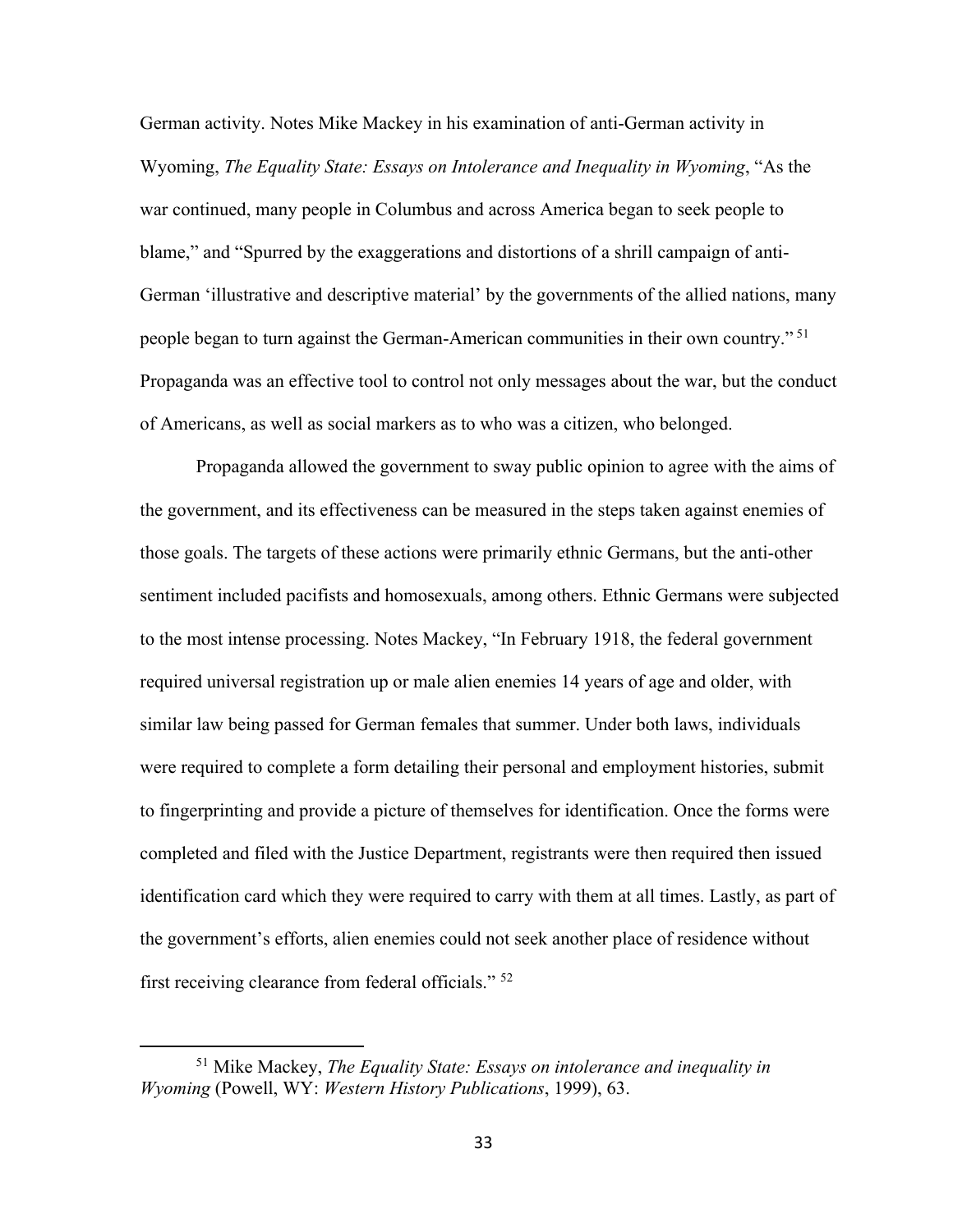Similar sentiment against resident-enemies arose in Britain, and similar measures were enacted to contain them. As detailed by Matthew Stibbe in "Enemy Aliens and Internment":

"At the same time the Aliens Restriction Act imposed severe restrictions upon movement for Germans and also closed down German clubs. This measure, together with property confiscation, widespread anti-German riots, which peaked following the sinking of the *Lusitania* in May 1915 when virtually every German owned shop in Britain faced attack, and mass deportation (preceded by deportation of German born males of military age), destroyed the vibrant German community which had emerged in the Victorian and Edwardian years."53

But as Mackey noted, the underlying tension was on others who appeared against, or outside of, the social structure: "Anti-German feelings, which were originally born out of a public resentment with German imperialism in Europe during the early years of the war, blossoms into a patriotic campaign designed to promote unconditional loyalty and toot out any signs of disloyalty."54

# Targeting the "Other" in World War I Hysteria

Heated public sentiment, mob violence and vigilante action followed the propaganda campaigns of WWI. The focus spread to many minority communities, "undesirable" members of society who were now deemed a social threat. In Britain, homosexuals, prostitutes, "low-class" women, as well as Germans living in country, were targeted.

<sup>52</sup> Mackey, *The Equality State*, 67.

<sup>53</sup> Matthew Stibbe, "Enemy Aliens and Internment," *1914-1918-Online*, *International Encyclopedia of the First World War*, (accessed August 29, 2019). https://encyclopedia.1914-1918-online.net/article/enemy\_aliens\_and\_internment.

<sup>54</sup> Mackey, *The Equality State*, 63.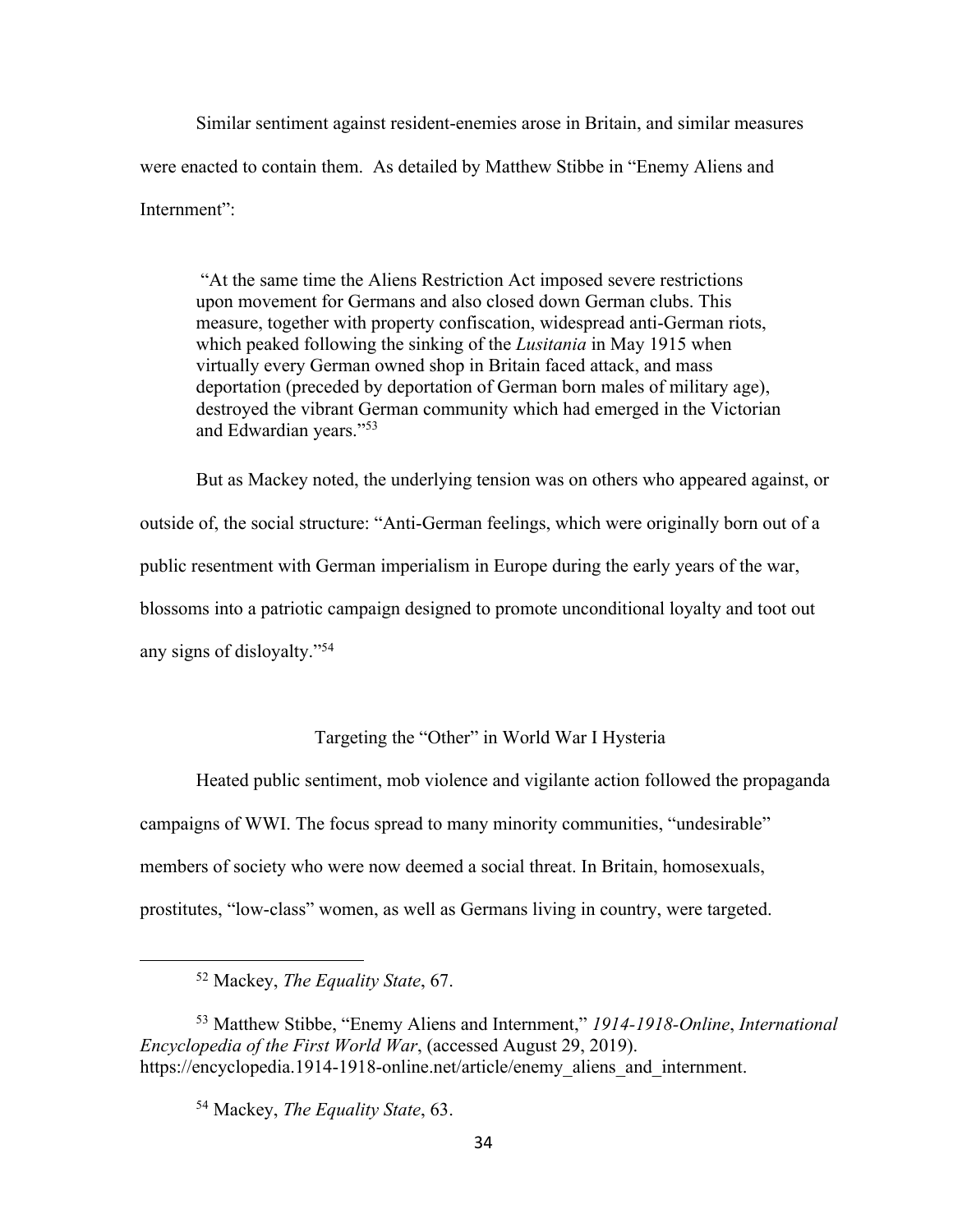Publications such as "The Imperialist" promoted anti-German conspiracy theories focusing on enemy agents supposedly infiltrating the homeland, and those labeled German sympathizers, who were often pacifists or anti-war activists, weakening the British cause at the behest of the German government. "The Unseen Hand" was one such popular theory, purporting that 47,000 Brits were being blackmailed into subverting the British cause in the war by undercover German homosexuals (homosexuals being known as "urnings"):

"Espionage is punished by death at the Tower of London, but there is a form of invasion which is as deadly as espionage: the systematic seduction of young British soldiers by the German urnings and their agents... Failure to intern all Germans is due to the invisible hand that protects urnings of enemy race... When the blond beast is an urning, he commands the urnings in other lands. They are moles. They burrow. They plot. They are hardest at work when they are most silent."<sup>55</sup>

"The Unseen Hand" also asserted that Germany was using British women working in the sex trade and purposely infected with sexually transmitted diseases in order to take out British soldiers. *The Imperialist* warned, "The German, through his efficient and clever agent, the Ashkenazim, has complete control of the White Slave Traffic. Germany has found that diseased women cause more casualties than bullets. Controlled by their Jew-agents, Germany maintains in Britain a self-supporting − even profit-making − army of prostitutes which put more men out of action than does their army of soldiers."

Beatings of anyone seen as a sympathizer to Germany, or of weakening the British cause, were widespread, but targeting of other groups also part of the reign of oppression and was based not on a single race but on any group that was deemed "other". As occurred in the

<sup>55</sup> John Simkin. "The Unseen Hand: The Conspiracy That Was Believed." The Educational Forum, December 20, 2011, Accessed September 4, 2019. http:// educationforum.ipbhost.com/ topic/18546-the-unseen-hand-the-conspiracy-that-wasbelieved/.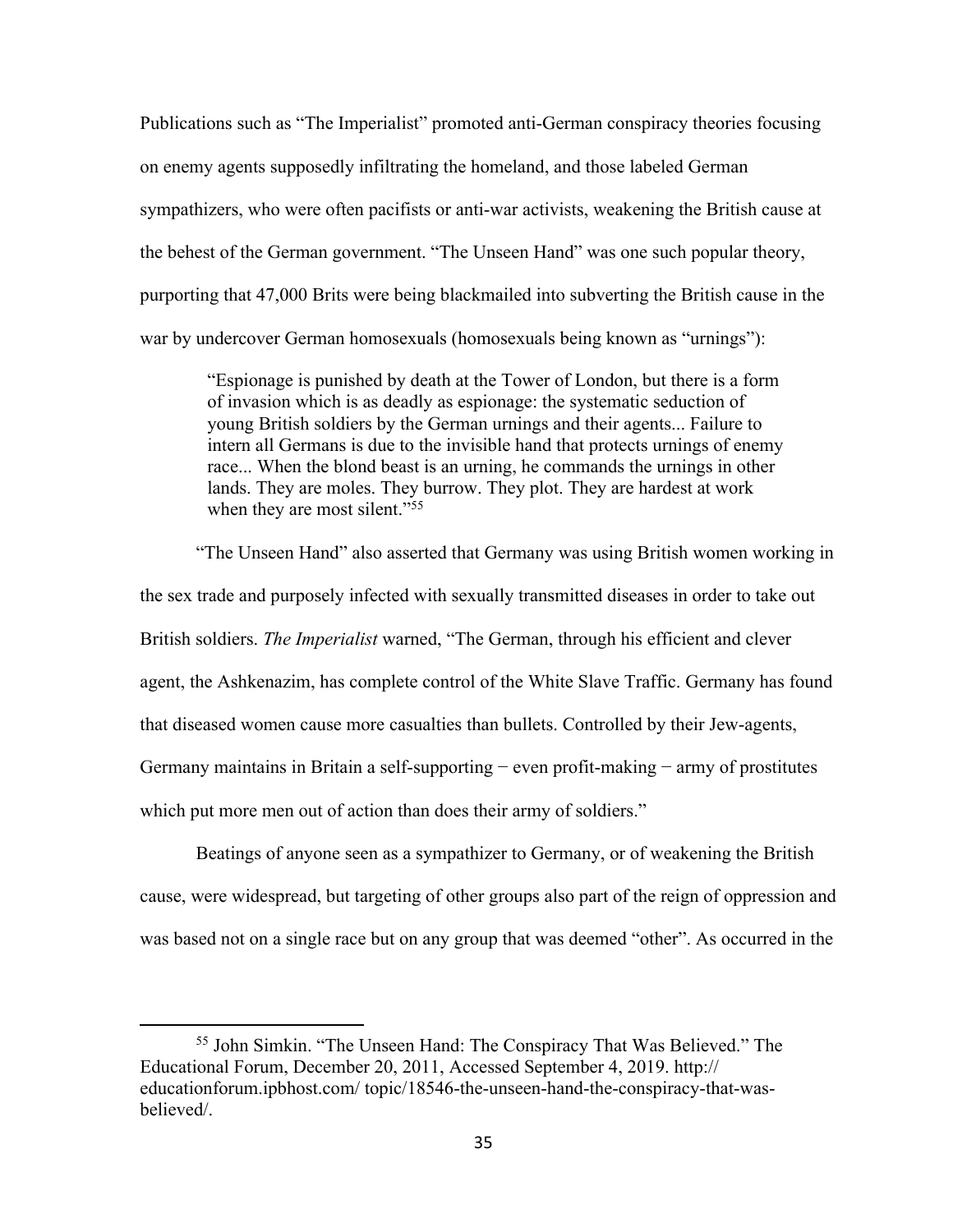riots during Bloody Monday in 1855, what ire originally targeting ethnic Germans spread to any "lower" race (Irish, other Catholics, then blacks). The common denominator is outsider status, and the equation of "enemies." As in the United States, the force of xenophobia in Britain during WWI focused on redefining who was or wasn't a citizen, who did not belong in society and who was an "enemy." The same ideology can be found in the targeting of "German" dogs.

## Anti-German Canine Campaigns as "Anti-Other" Campaigns

We can see identical concerns around the social membership of outsiders in the antidachshund campaign, which included exhortations to socially ostracize dachshunds as "The Dog Nobody Will Know."<sup>56</sup> I have posited that canine breeds, much like human races, were targeted, especially if not located, physically or socially, in proper spaces and especially during periods of stress. The examination of the targeting of the spitz, with its emphasis on breed, physical type and evolutionary status and its pseudo-scientific justification, echoes the attitudes and tactics of racism and nativism of the period, but an additional source of tension was the increasing intimacy of the canine within human environments. The targeting of the dachshund breed in WWI propaganda involved the use of an animal that had come to not only symbolize the home and qualities of the idealized family, but believed to itself almost embody human qualities, such as loyalty, social fraternity, affection, and be thus held to

<sup>56</sup> Title of a popular World War I era dachshund poster. See Mary Evan's antidachshund image collection. "Sausage Dogs Persecuted – the Fall of Dachshund during WW1," Picturing the Great War: the First World War Blog from Mary Evans Picture Library," March 4, 2014, accessed October 18, 2019. https://maryevanspicturelibrary.typepad.com/.a/ 6a017d4254a056970c01a73d87438c970dpi.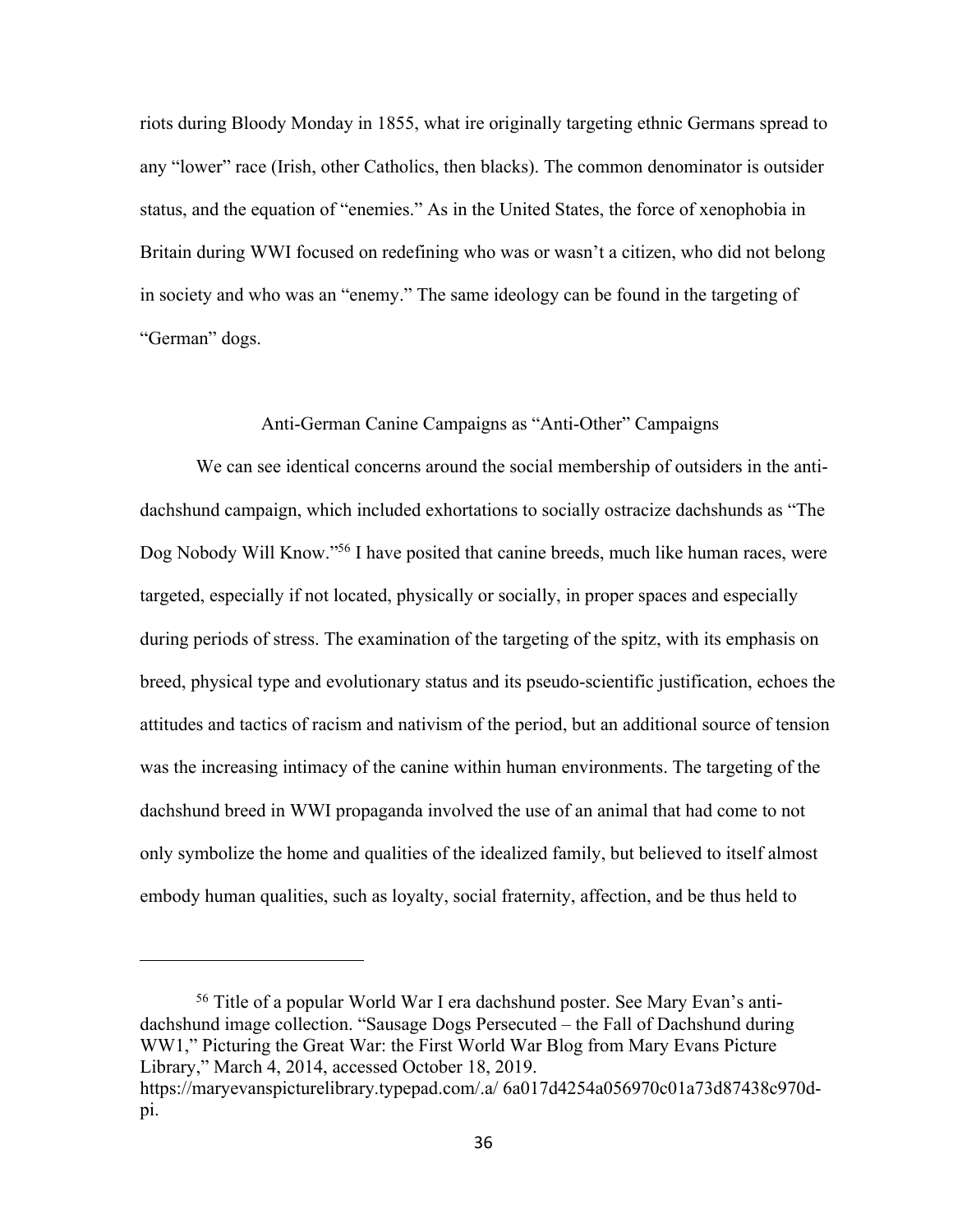human expectations of patriotism and trustworthiness. The reaction against the dachshund was not that of revulsion against a degraded animal but the justified treatment of an alien enemy and non-citizen. The dogs were not themselves seen as alien enemies, improperly placed among good society, but were made the embodiment of subgroup of people now deemed as such.

As seen in the targeting of the spitz, the anti-dachshund propaganda campaign shows direct imposition of minority status, or a kind of race identification, based on breed. It also exposed the same tensions over belonging, social markers, and fear of alien elements that marked racialization of humans and rejection of humans not properly located, physically or socially, much like the German-Americans who refused to fully assimilate and who kept many alien traditions/identities, or in Britain of Germans and other minority groups who, as "others," did not belong and could not claim proper membership in society. These tensions were at their highest during periods of stress, such as the xenophobia, anxiety and fear that developed during WWI, emotions that were easily manipulated by a new science of propaganda. Propaganda, targeted campaigns against specific breeds, accompanied by official sanction/government assistance, can be seen emerging hand-in-hand in breed specific campaigns, and is a response not to dangerous dogs but to dangerous minorities. Such campaigns appear to establish social membership and its opposite, "otherness," where the targeted breeds were no longer pets but instead served as proxies for suspected outsiders.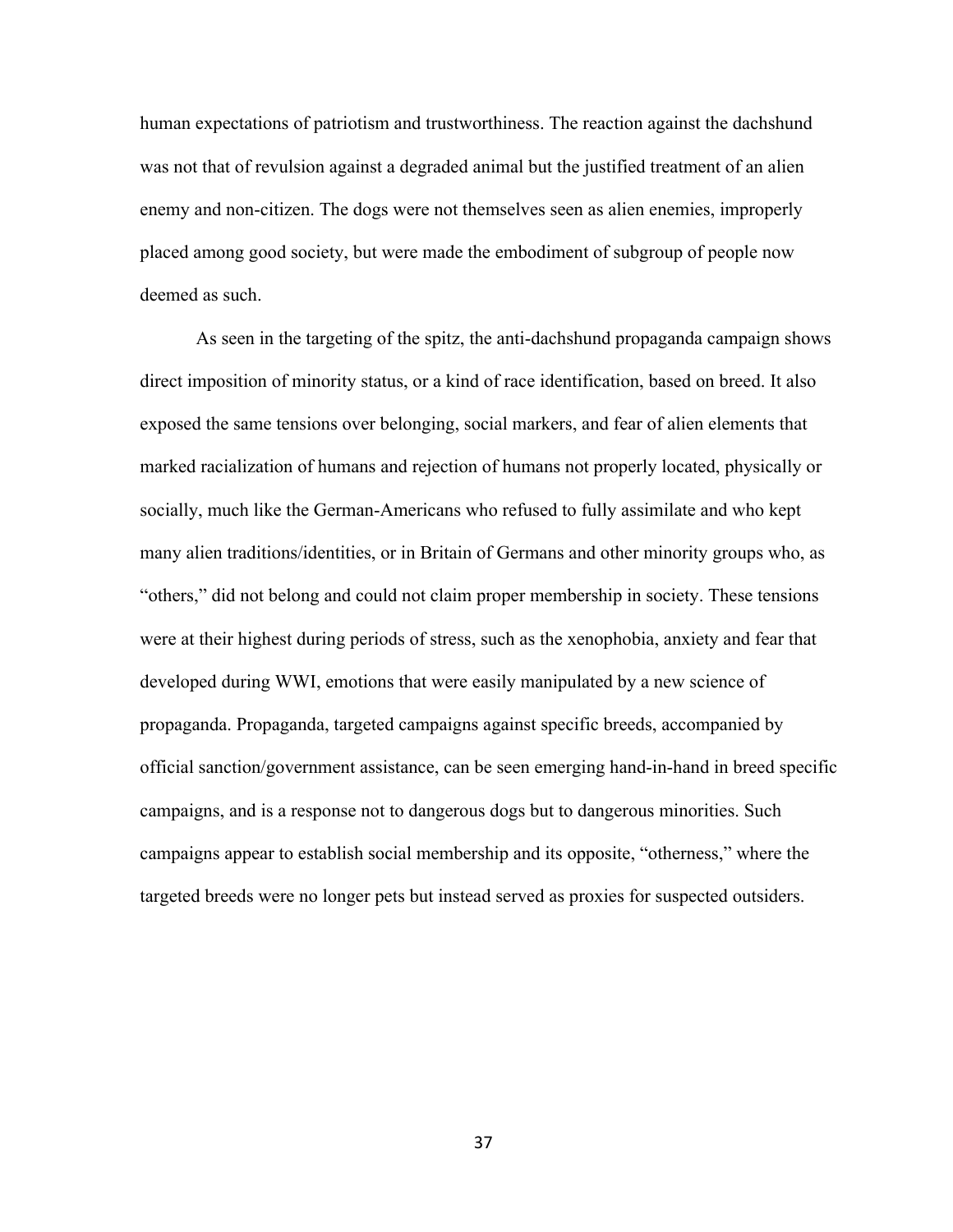## Chapter 5

## Pit Bull Breed and Blackness

The "Pit Bull Panic" of the 1980s and 1990s coincided with negative social focus on black people and black culture as "criminal" and "other," and an examination shows that such stereotypes were imposed upon the breed itself. The change in status of the canine, increasingly members of the human family and themselves humanized, may have played a part in how these alignments were formed and how pit bulls could be considered to carry "blackness" or even be held responsible for their associations and uses. The emerging dynamics of canine identity also coincided with, and may have factored in, new forms of racializing/otherizing of minorities, such as via animal treatment and social placement below animals. These forms of racializing/ otherizing are justified on a modern methodology of determining minority status as not based solely on supposed animalistic qualities or position on the evolutionary ladder, but increasingly on status of membership in society, as compared to outside of society, i.e. as a contagion of social harm. Pit bulls were depicted as carriers of social harm, and how they fared was based on whether they remained pets and "man's best friend," or were identified with blackness.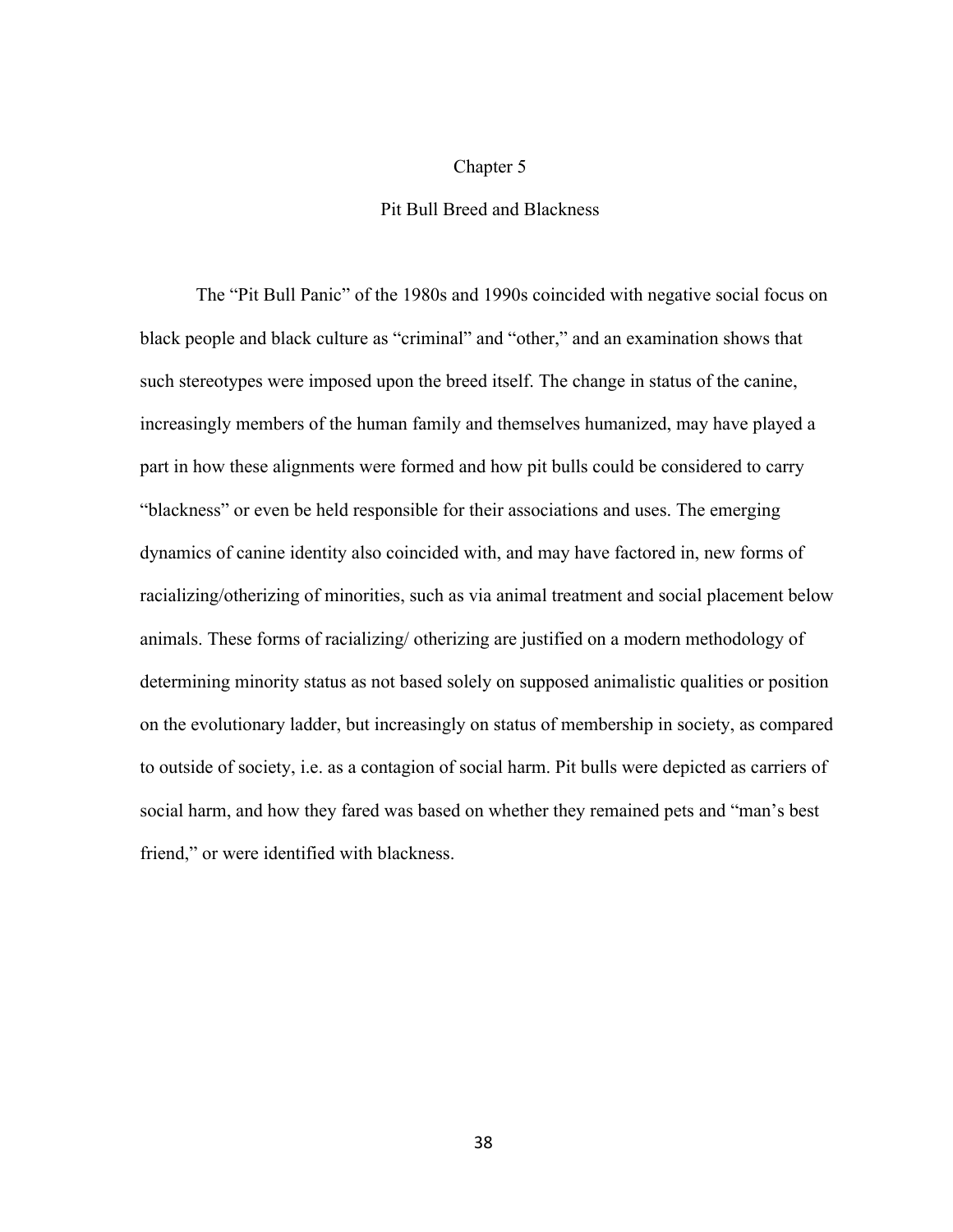#### History of the Pit Bull and Racial Identity

Pit bulls are known as a breed of canine signified by a compact and stocky body, broad chest and head, muscular haunches and wide mouth.<sup>57</sup> Originally the breed had been bred in Europe as ratters, to control livestock, and for use in dog fighting. After importation to the U.S., they were commonly used by settlers in Western territories as guard dogs, and they continued to be used for dog fighting, which, with the rise of Christian/rationalist ethics and its dictates over stricter use of animals, paired with the evolution of canine status to pet, was gradually outlawed. By early in 20<sup>th</sup> century, pit bulls were used as a symbol of America, even referred to then as "America's Dog."<sup>58</sup> Characterized as brave and loyal,<sup>59</sup> they featured in the World War I propaganda that castigated dachshunds. Pit bulls starred on post cards, in pictures, comics and in the movies as war heroes, often in uniform.

They were also the dogs of the "everyman," a popular, non-fancy breed for working Americans.<sup>60</sup> By the late twentieth century, pit bulls were a popular pet in the black

<sup>&</sup>lt;sup>57</sup> Pit bulls are not technically one breed, but a group of "bully" breeds including the Staffordshire bull terrier, the American pit bull terrier and its offshoot the American Staffordshire terrier, and the more recent American bully. Some of these breeds are recognized by the American Kennel Association or its rival, the United Kennel Club, and thus have various levels of legitimacy, but the breed as popularly conceived and treated by government agencies, courts and media encompasses a physical prototype and a set of physical markers of bully dogs (see State v. Anderson, referenced below, for how use of physical markers is used to define dogs as "pit bulls"). For the purposes of this paper we will examine them as a single breed.

<sup>&</sup>lt;sup>58</sup> Per Erin Tarver in her article "The Dangerous Individual(s) Dogs," "Interestingly, as Colin Dayan points out, this 'breed'-specific danger is a comparatively recent development, as Staffordshire Terriers were, in the early twentieth century, depicted as prototypical American pets, appearing everywhere from RCA and Buster Brown ads to The Little Rascals (Dayan 2010)

<sup>59</sup> Bronwen Dickey, *Pit Bull: The Battle over an American Icon* (New York: Vintage Books, 2017), 68.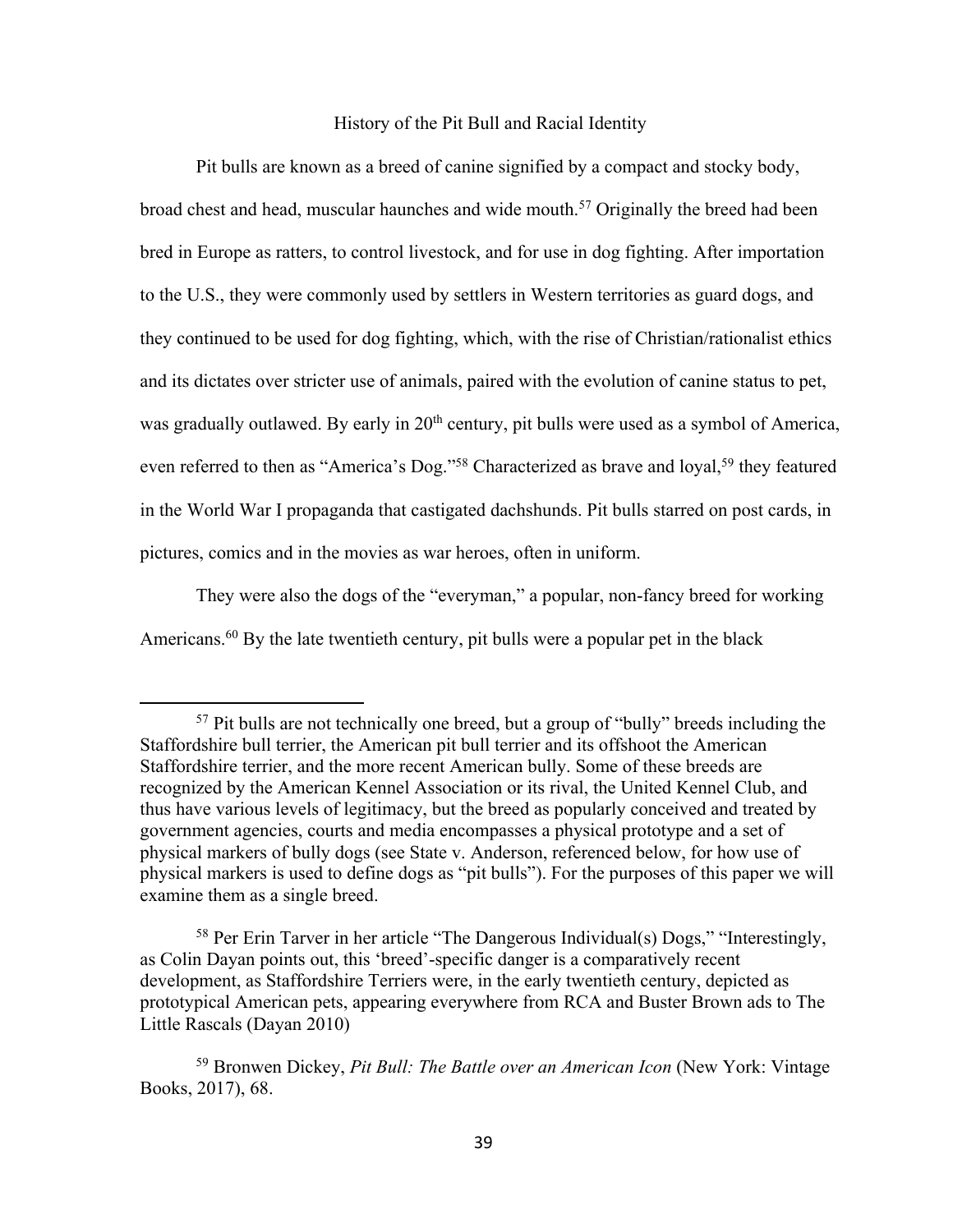community. Associated with black hip hop music, celebrity owners such as the rapper Pit Bull, and the increasingly popular "sport" of urban dogfighting, pit bulls and blacks would become progressively intertwined as protagonists in a "black crisis," as perceived and disseminated in the media. Tension and legislation over this "black crisis," fixated on supposed black criminality and cultural pathology. Media focus on the black community as a source of crime, as well as promiscuity, family dysfunction and a host of other social problems, was joined by legislative efforts to fix this social blight brought on by black character.

Although not officially part of this initiative of legislation towards the black community, the suppression/legislation and eradication of the pit bull has been interpreted by some as part of the desire to control the danger of black culture. Through this process, pit bulls acted not only as a proxy for blacks but were themselves characterized with what was perceived as black dysfunction. The result was a virulent campaign against pit bulls that saw vitriol, fake science, hasty legislation and official condemnation virtually across the breadth of the U.S. and in Britain (and beyond). An examination of the targeting of pit bulls as a public safety campaign shows the intersections of old factors such as race, belonging and alien status as well as canine placement within society, and new factors such as pathologized otherness and the humanizing of canines to the extent they serve as targets of minority bias.

<sup>60</sup> As noted by Dickey in an interview with *Global Animal*, "The dogs were really popular during WWI and the Depression, when there was this nostalgic feeling around the average blue collar working Joe. That's always been the demographic the dogs were most popular with. They were seen as all-American, no frills, everyday dogs." "The Truth about Pit Bulls: The Most Feared and the Most Misunderstood," *Global Animal*, accessed January 27, 2020, https://www.globalanimal.org/2016/07/08/the-truth-about-pit-bulls-the-mostfeared-dogs-may-also-be-the-most-misunderstood/144120/.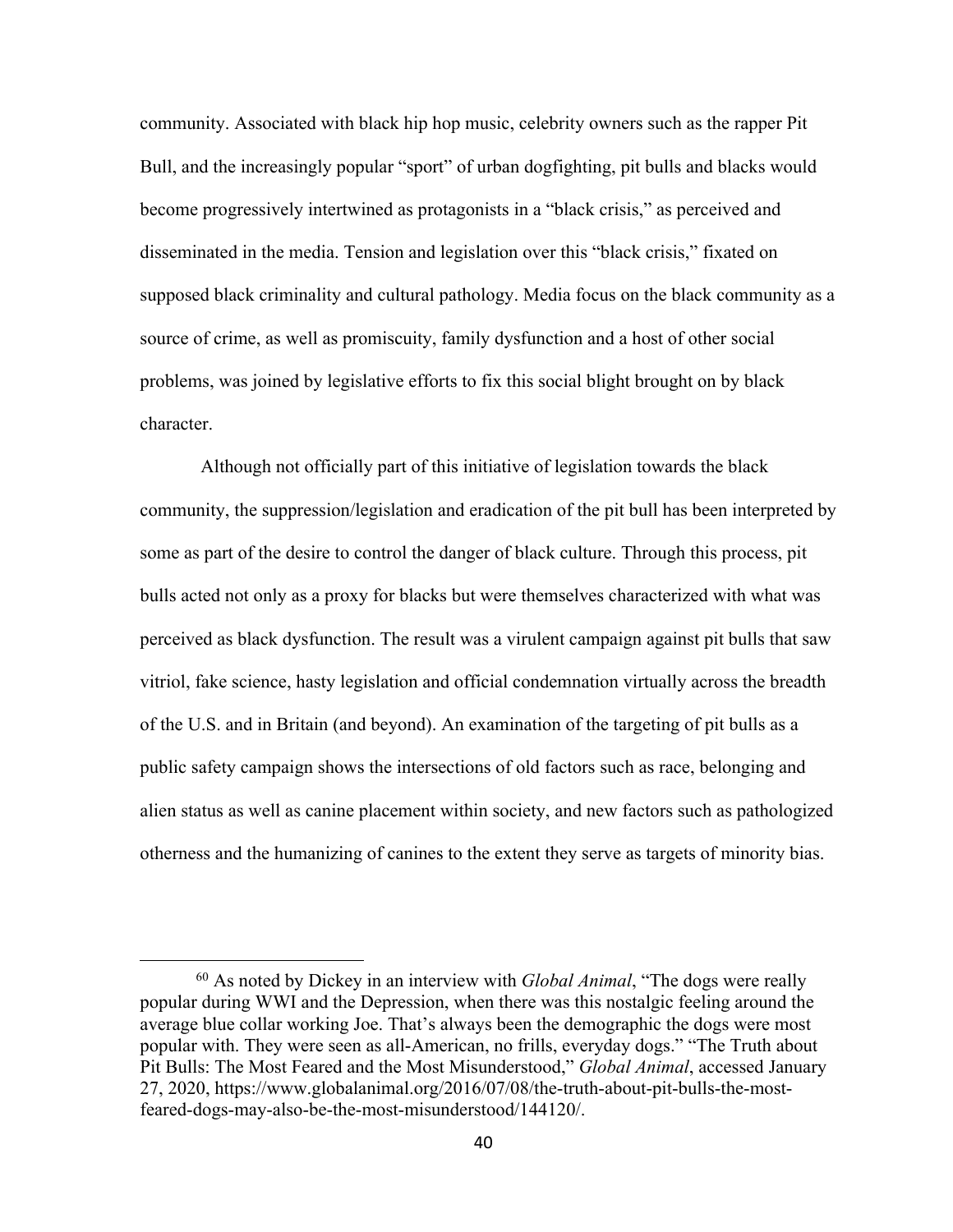#### An Examination of Blackness and Canine Status

Any discourse into the ideas of otherizing and racialization of minorities, must examine closely the history of the human groups involved. As the specifics of minority image and oppression are important in examining breed discrimination campaigns, it is necessary to start with the details of how these people were otherized, how they were or are perceived by the media and by the government: such reflects on the breed campaigns and situates a targeted breed in social context. Dachshunds were direct proxies for the German "enemy," but it is only in looking at the history of the U.S. and Europe that we find that the Germany enemy was not only the foreign government and citizens of Germany, but the specter of ethnic German-Americans, outsiders, who drove the ire of American citizens in the campaign against dachshunds. In examining the pit bull panic, a closer examination of the campaigns against blacks, who were first criminalized, then otherized, made abnormal and made into contagions, allows us to follow the process that targeted pit bulls.

#### Blacks as Criminals and their Neighborhoods as Areas of Dysfunction

As examined in numerous articles, the criminalizing of blacks began in the 1990s as an economic depression caused by globalization and loss of factory jobs that severely increased unemployment, poverty and homelessness.<sup>61</sup> Rising economic and resource disparities disproportionately impacted black communities, where unemployment was two to

<sup>61</sup> See Yvette Caslin's article "Heroin Epidemic is Brutal Punishment for White Privilege and Implicit Bias,"on the effects of economic depression and perceptions and treatment of the black community during the drug epidemic. Yvette Caslin,"Heroin Epidemic is Brutal Punishment for White Privilege and Implicit Bias," Rollingout, May 17, 2017, accessed December 28, 2019. https://rollingout.com/2017/05/17heroin-epidemic-is-brutalpunishment-white -privilege-bias/.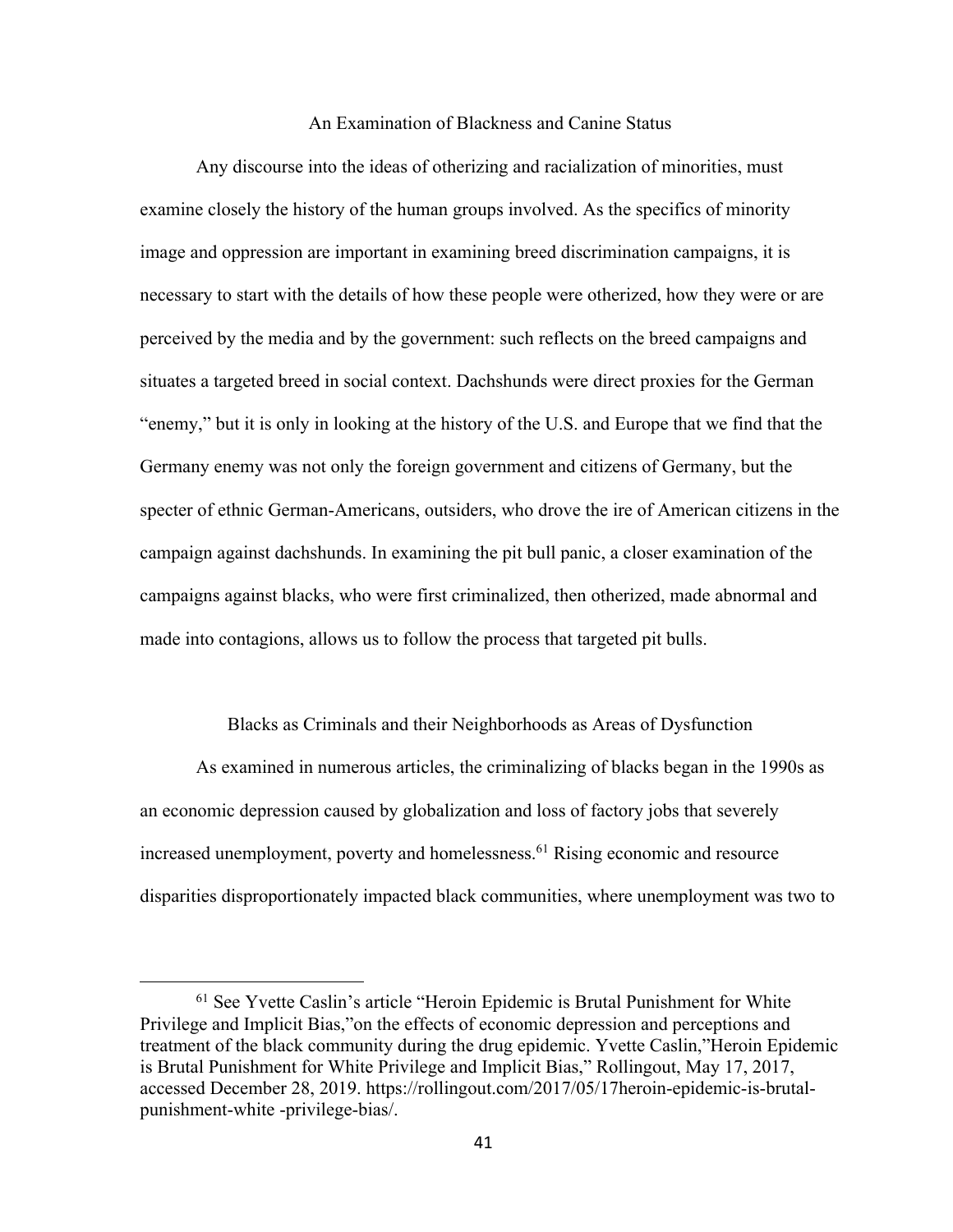four times greater than amongst white peers.<sup>62</sup> Known outcomes of poverty and the despondency related to it, such drug trade and drug and alcohol use, robberies, sex trade work, graffiti, and gang involvement, increased across the nation. Added to the economic depression was the beginning of an intense crack cocaine use epidemic, which was a nationwide phenomenon in cities and suburban locales, but black communities were seen as central nuclei of these problems,

The popular conception, and media portrayal, was of the epidemic as a black problem.<sup>63</sup> This fed into stereotypes of blacks as more greatly disposed to drug use, criminality and family dysfunction. Numerous, often punishing initiatives were launched to address problems ascribed to the black culture, which resulted in skyrocketing incarceration rates among blacks, particularly men.<sup>64</sup>

Areas inhabited by blacks were often referred to as "the projects," "hoods," or "ghettos," racially charged designations that deemphasized these neighborhoods as places with homes populated by families. The stigma was most severe in areas with housing seen as "black." Monique George, New York Chapter Director of at Community Voices Heard, in

<sup>&</sup>lt;sup>62</sup> Drew DeSilver, "Black Unemployment Rate is Consistently Twice That of Whites," Pew Foundation Research Center, August 21, 2013, accessed August 28, 2019, http://www.pewresearch.org/fact-tank/2013/08/21/through-good-times-and-bad-blackunemployment-is-consistently-double-that-of-whites/.

 $<sup>63</sup>$  In reporter Dan Weikel's article on racial profiling and drug prosecutions, the Los</sup> Angeles U.S. attorney confirmed such patterns: "Los Angeles U.S. attorney Nora M. Manella said in an interview that race has nothing to do with the pattern of prosecution. But she acknowledged that federal agents have focused their resources in minority communities, where the crack trade is believed to be the most prevalent and violent. 'It would be irresponsible to do otherwise,' she said." Dan Weikel, "War on Crack Targets Minorities Over Whites," *Los Angeles Times*, May 21, 1995.

<sup>64</sup> Weikel, "War on Crack Targets Minorities Over Whites," *Los Angeles Times.*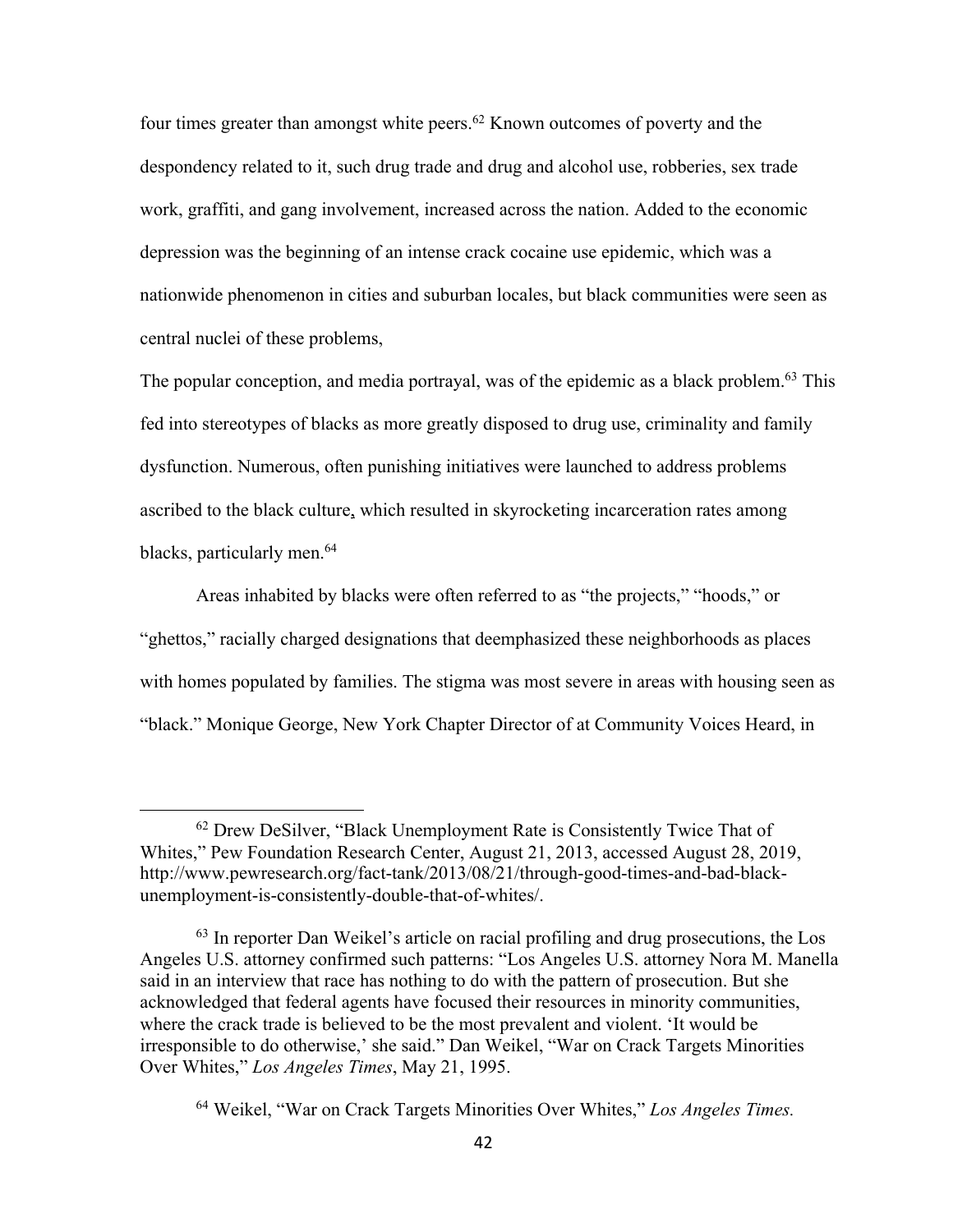her 2007 op ed, "Housing Discrimination, Gentrification and Black Lives: We Call These Projects Home," opined on the stigma, "Is it because when one thinks of public housing, they're led to think of images of crime and decaying buildings? Is it because the stigma that black people only live in the "projects" and "don't pay no rent" has created ugly stereotypes that have become all too common?"65 Black housing was often not seen as housing. The result was that black neighborhoods came to be seen as both centers of, and originators, of blight.

#### Creation of "Black Pathology"

As blacks were criminalized, they were also pathologized. Innate dispositions of blacks rather than economic hardship, lack of resources, prejudice and degradation were focused on as problems of the black community. "Welfare Queens" were supposed examples of laziness created by welfare assistance, "wilding" by black youths, as examples of randomized and senseless violence born by poor parenting, public housing dependency as a product of lack of initiative and will power, and crack addiction as examples of stereotypical black propensity to drug use – a stereotype that resulted in a geometrically higher conviction rate for blacks charged with drug use/possession as compared to whites charged for the same crime. <sup>66</sup>

<sup>65</sup> Monique George. "Housing Discrimination, Gentrification and Black Lives: We Call These Projects Home," *Huffpost*, February 17, 2017, accessed November 14, 2019, https://www.huffpost.com/entry/housing-discrimination-ge b 6701758.

<sup>66</sup> Ekow Yankah, Yeshia University's School of Law Professor, states, "Thirty years ago, America was facing a similar wave of death, addiction and crime… African-Americans were cast as pathological. Their plight was evidence of collective moral failure, of welfare mothers and rock-slinging thugs and a reason to cut off all help… the only answer lay in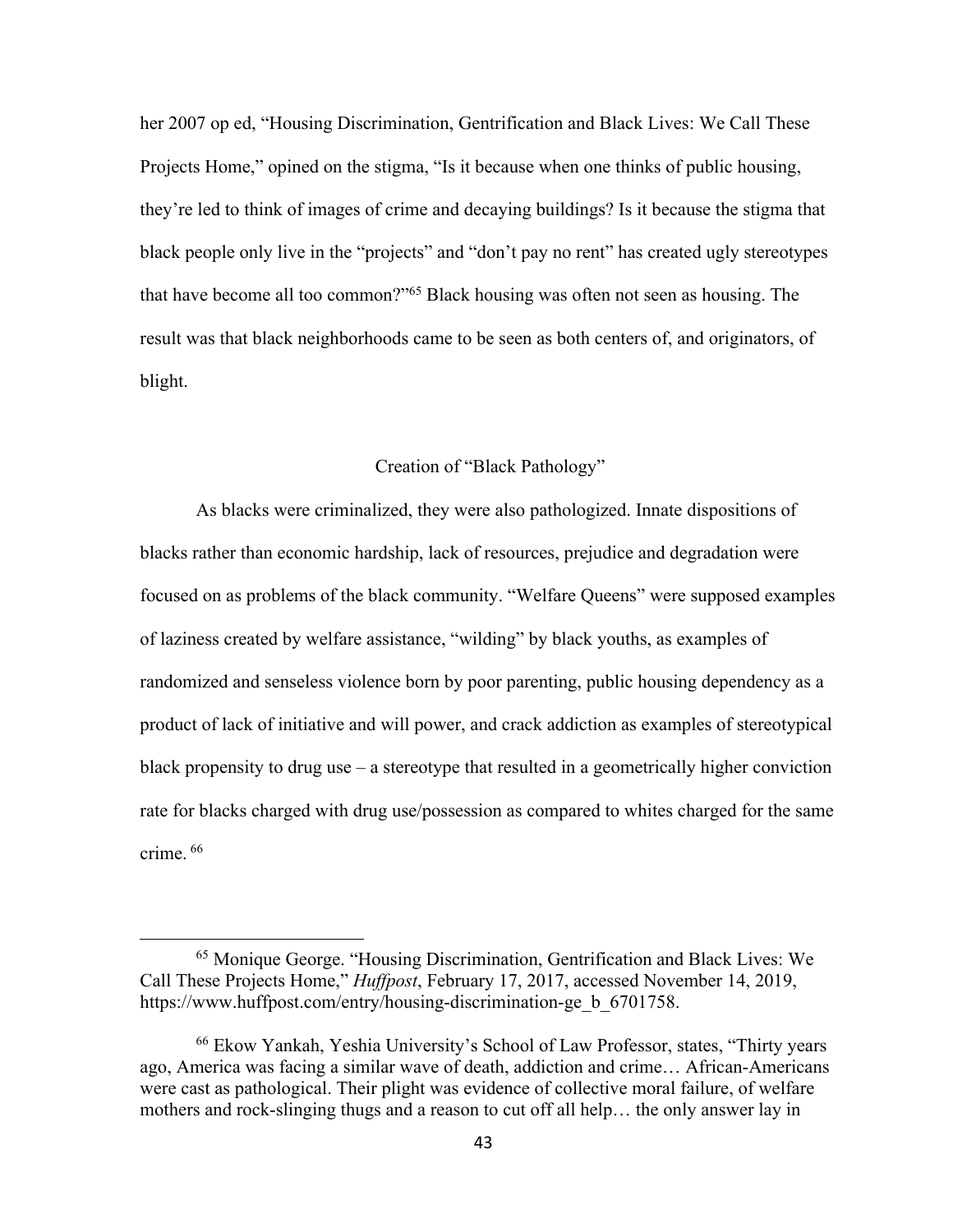During this period of demarcating blacks out from proper society, traditional animalization abounded in rhetoric about blacks. The period of the pit bull panic/black crisis saw throwbacks to the use of racialization via animal imagery. The most overt example was "wilding," supposed rampant criminal attacks by packs of juvenile blacks, reports on which created a media frenzy and public hysteria,<sup>67</sup>stoking fears within the white community. As noted by Michelle Alexander in her piece for *The Nation*, "Why Hillary Clinton Doesn't Deserve the Black Vote," in reviewing the then First Lady's political speech made in 1986,

"For example, she (Clinton) used racially coded rhetoric to cast black children as animals. 'They are not just gangs of kids anymore,' she said. 'They are often the kinds of kids that are called 'super-predators.' No conscience, no empathy. We can talk about why they ended up that way, but first we have to bring them to heel."<sup>68</sup>

Black youth were pathologized as a type of animal, canine in form, but unnatural in character: unfeeling, insensate to their own pain or pain of others, aggressive and naturally violent. These characterizations were mirrored in the portrayal of the pit bull breed popular in their increasingly stigmatized communities.

cordoning off the wreckage with militarized policing." Caslin, "Heroin Epidemic is Brutal Punishment for White Privilege and Implicit Bias."

<sup>67</sup> Speaking of the most notorious "wilding" case, the "Central Park Jogger," Elizabeth Hinton noted, "Ultimately, the hysteria surrounding the Central Park Jogger case gave rise to new language about black-youth crime and to new laws that cause more children to stand trial as adults than at any other time in American history." Elizabeth Hinton, "How the 'Central Park Five' Changed the History of American Law," *The Atlantic*, June 2, 2019, accessed November 3, 2019, https://www.theatlantic.com/entertainment/archive/2019/06/ when-they-see-us-shows-cases-impact-us-policy/590779/.

<sup>68</sup> Michelle "Why Hillary Clinton Doesn't Deserve the Black Vote*,*" *The Nation*, February 10, 2016, accessed January 26, 2020, https://www.thenation.com/article/archive/ hillary-clinton-does-not-deserve-black-peoples-votes/.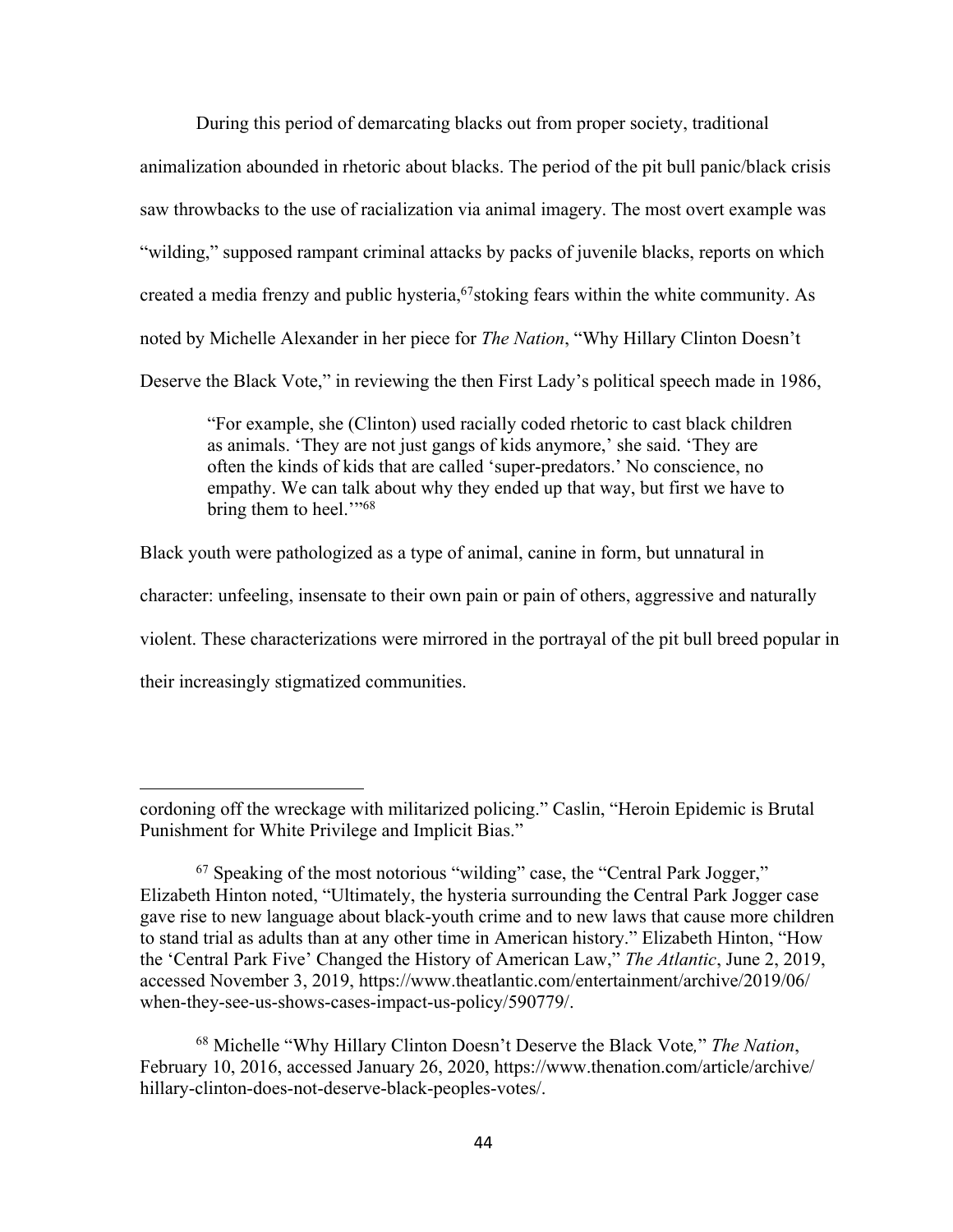#### Pit Bulls in Black Communities

Pit bulls were popular in black and latinx neighborhoods by the 1980s. They had been a common breed through the 1950s but other, often fancier, breeds such as Labradors, Collies and Setters had eclipsed them. Their rise in popularity amongst blacks and Latinx during the 1970s and 1980s may be lie in their historic association with military service and American military might,<sup>69</sup> equating them with a macho, "tough" persona. Their stocky build and history of use in dog fighting also added to this image. According to Dickey, in *Pit Bull: The Battle Over an American Icon*, a campaign against the vestiges of dog fighting which focused on the pit bull may have inadvertently promoted them as superior guard dogs.<sup>70</sup> The 1980s saw the pit bull's popularity spike in black and communities, mainly as pets.

## Pit Bulls as Black

As had happened previously in times of stress, the malignant feelings towards a minority community were materialized in the scapegoat figure of a specified canine breed which was an aberration among canines, just as in racist theories there were aberrant races among men. $71$ 

 $69$  See Heidi Nast's study of the Pit Bull and racism in dog fighting in "Pit bulls, Slavery, and Whiteness in the Mid- to Late-Nineteenth Century US: Geographical Trajectories. Primary Sources."

<sup>&</sup>lt;sup>70</sup> According to Dickey, an anti-dog fighting campaign by the Humane Society emphasized the pit bull as a combatant in the deadly sport in which smaller canines were often victimized. "The Truth About Pit Bulls: The Most Feared and the Most Misunderstood," *Global Animal*, accessed January 27, 2020, https://www.globalanimal.org/2016/07/08/the-truth-about-pit-bulls-the-most-feared-dogsmay-also-be-the-most-misunderstood/144120/.

 $71$  The use of breeds as symbols of different races is longstanding, and historically breeds and race were often conflated. States Nast, "The idea of race and breed co-evolved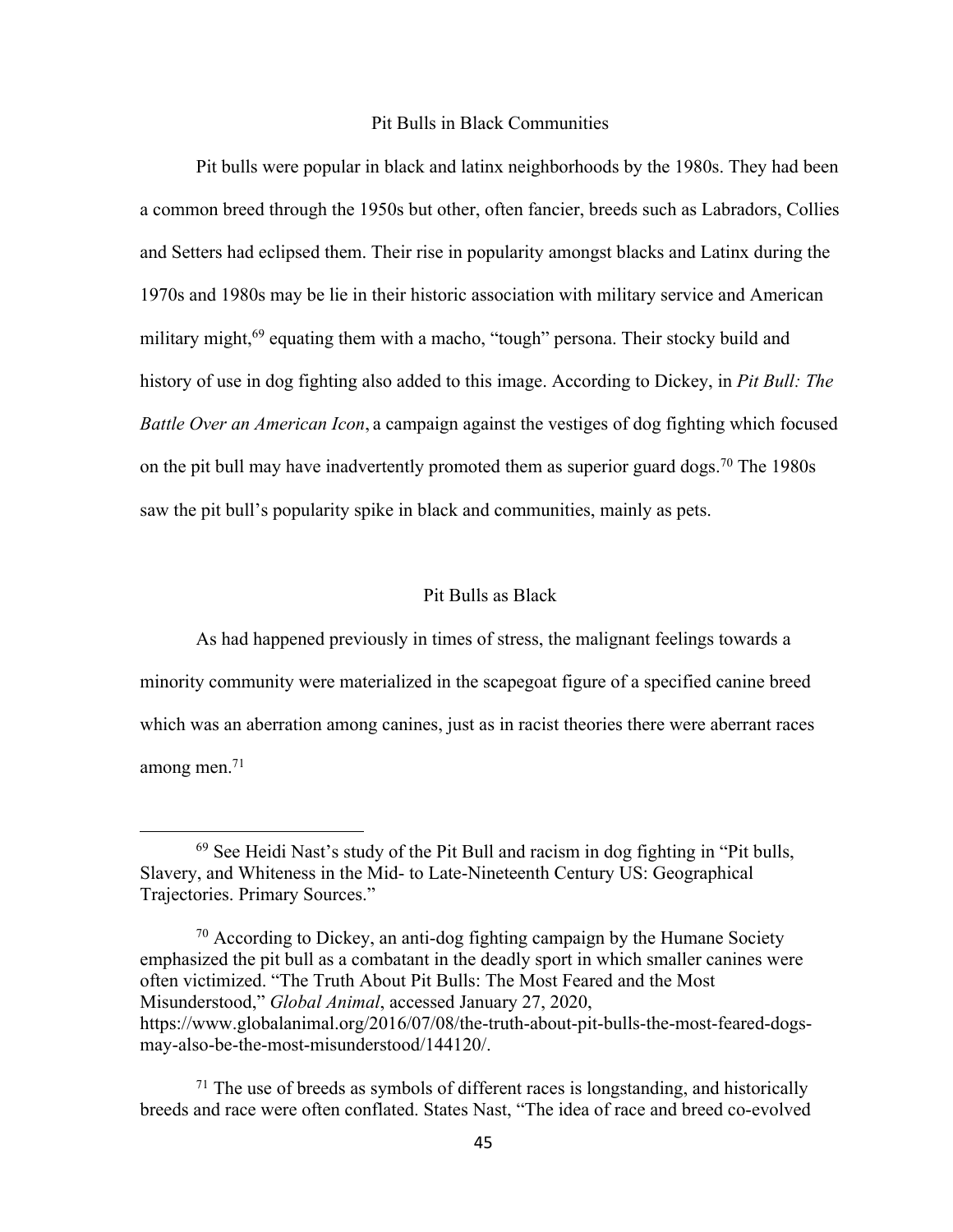As a popular breed in the improper spaces of poor and working-class minority black and latinx communities, pit bulls were made proxies for black men in anxiety over black culture, and emphasis was put on the pit bull's physical and characteristic qualities as associated with black people. Similar to the historic use of comparative physiology and phrenology to confirm racial and nativist ideology, pseudoscience was used to identify supposed qualities of the pit bull that marked it out as an abnormal canine breed.<sup>72</sup>

Reaching back to old stereotypes of blacks, the media emphasized the innate aggressive and primal nature of the pit bull breed using imagery and language in comparisons that overtly or covertly referenced black people.73 Supposedly abnormal physiology of pit bulls, such as broad, "thick" skulls, broad snouts/noses, muscular torsos and muscular haunches,  $74$  were the same references used in pseudo-science to mark black people as

<sup>73</sup> Notably, black people were not unaware of the crossover of stereotypes. As observed by reporter Yasmin Nair, "The link made between savage beasts or dangerous animals and black humans is as old as the history of enslavement. As the actor Michael B. Jordan memorably phrased it: "Black males, we are America's pit bull. We're labeled vicious, inhumane, and left to die on the street." Yasmin Nair, "Racism and the American Pit Bull," *Current Affairs*, https://www.currentaffairs.org/2016/09/racism-and-the-american-pitbull.

through various nineteenth-century discourses, including those related to supremacist endeavors. The suturing of the ideas was initially accomplished through the work of the amateur (and highly prolific) British scientists, Francis Galton… half cousin of Charles Darwin… who coined the term 'eugenics' in 1883." She continues, "He and many proponents of eugenics in the U.S., Britain, France, and Germany hence spoke interchangeably of race and breed." Nast, "Pit bulls, slavery, and whiteness,"142.

 $72$  Abnormal physicality as noted in Hearn v. Overland Park, in which an appeals court confirmed "The appearance of these dogs typifies strength and athleticism. They can climb trees, they have extremely strong jaws and biting power, and they tend to clamp onto something and not let go." Hearn v. Overland Park (1989), 244 Kan. 638, 722 P. .2d 758 (1989).

 $74$  Researchers note anthropoid features marking blacks as inferior to whites (examples as detailed in the Encyclopedia Britannica) such as "short flat snub nose"; (d)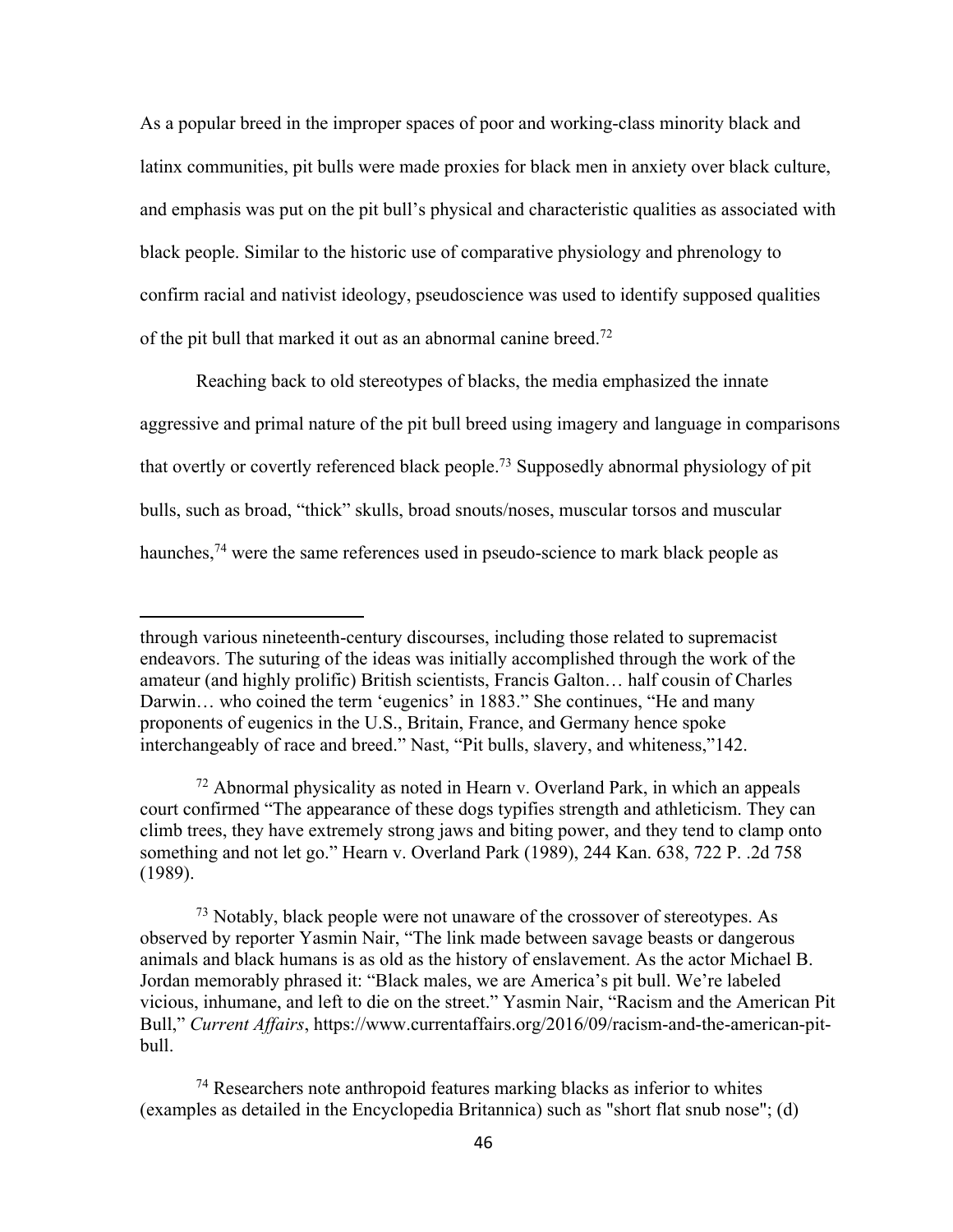different from supposedly evolved races, that is whites, and closer to the animal state. The notion of extreme athleticism, unusual muscularity is a stereotype of blacks as typified in the concept of "natural athletes," and harks back to slavery-era notions of notions of blacks as natural workers and built for hard labor. Such notions of extreme muscularity and power were now was applied to pit bulls, marking them as different from other breeds and as specifically dangerous in their physicality.<sup>75</sup> The stereotype of pit bulls as insensate to pain mirrors the myth of black people's supposed limited ability to feel pain, which has been documented by researchers Plous and Williams, in their article, "Racial Stereotypes From the Days of American Slavery: A Continuing Legacy."<sup>76</sup> This stereotype was common during the slavery era and, as Plous and Williams show, continue to modern times, even if often subconsciously.

With the advent of the "black crisis," pit bulls were mythologically endowed with outsized physical characteristics similar to, and sometimes intersecting those attributed to black slaves, such as supernatural strength and extreme endurance. Pit bulls were now also pathologized with characteristics mirroring those levied at supposedly out-of-control blacks: unfeeling, insensate to their own pain or pain of others, aggressive and naturally violent. Erin Tarver associated the fear and media coverage of wilding with the attempts to legislate the black community, and proposes a substitution was made in the legislation of pit bulls.

<sup>&</sup>quot;thick protruding lips"; (e) "exceedingly thick cranium." S. Plous and Tyrone Williams, "Racial Stereotypes from the Days of American Slavery: A Continuing Legacy," *Journal of Applied Social Psychology*, 25, (1995): 796, doi: 10.1111/j.1559-1816.1995.tb01776.x.

<sup>75</sup> The State of Florida v. Donna Lynn Peters and Joy Ivy Shupnick, 534So.2d 760 (FlaApp 3Dist. 1988).

<sup>76</sup> Plous and Williams, "Racial Stereotypes," 796.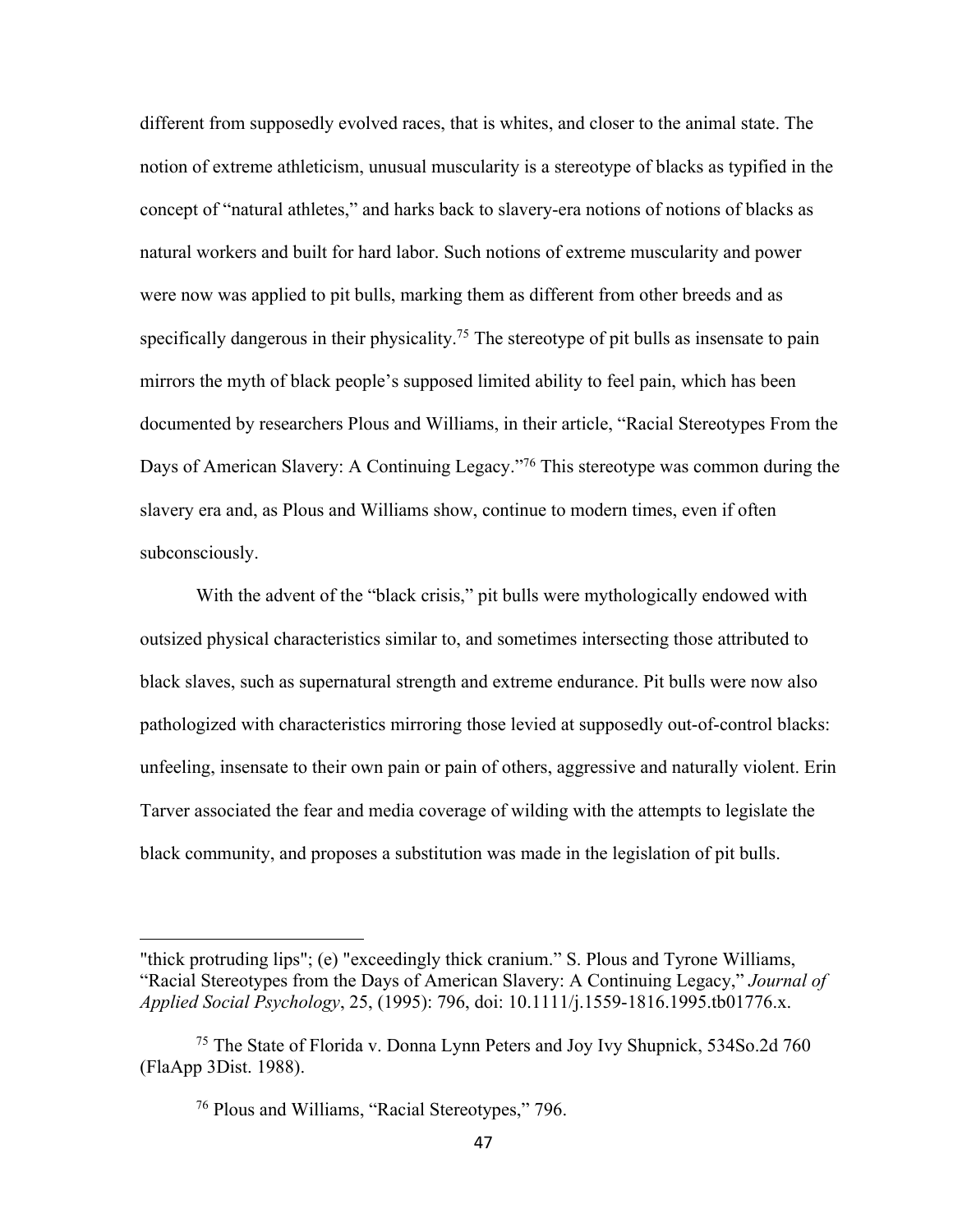"Interestingly, during the same period as the uptick in media reporting on pit bulls and their owners, journalists popularised the use of a new term, 'wilding' to describe the criminal violence of 'packs' (or sometimes, 'wolfpacks') of black and Latino youth (Welch, Price and Yankey 2002). A metonymic feedback loop thus comes to characterise the relationship between pit bulls, blackness and the perception of criminality – a relationship which, if Robin James is correct, functions at least in part to set these dogs up as a proxy for the black men that municipalities would like to legislate against, but cannot (James forthcoming)."77

The danger of such extreme and unnatural physicality created a theoretical need for extreme reaction, in the name of protecting society. One example of supernatural abilities associated with pit bulls was their biting ability. Widely reported to be of phenomenal power and featuring a supposed "locked jaw" mechanism, the pit bull's bite supposedly required killing a dog in order to break its hold. This media campaign, with reports of pit bull supernatural physicality, and limited sensate feeling, led to the myth that the breed, once in attack mode, could not be stopped through the usual means of controlling a dog: commands, treats, affection, collaring, manual intervention or anything less than shooting. This approach of supposed "forced" extreme and often mortal suppression of pit bull physicality may be found to have similarities to the same approach towards black people deemed to be "acting out," requiring similar extreme suppression, often mortal.78 We see a shared criminalization, with negative consequences for those targeted, both blacks and pit bulls, especially those in black neighborhoods.

<sup>77</sup> Tarver, "Dangerous Individual(s) Dog," 10.

<sup>78</sup> "Why Do U.S. Police Keep Killing Unarmed Black Men?" BBC News, May 26, 2015, accessed September 12, 2019, https://www.bbc.com/news/world-us-canada-32740523.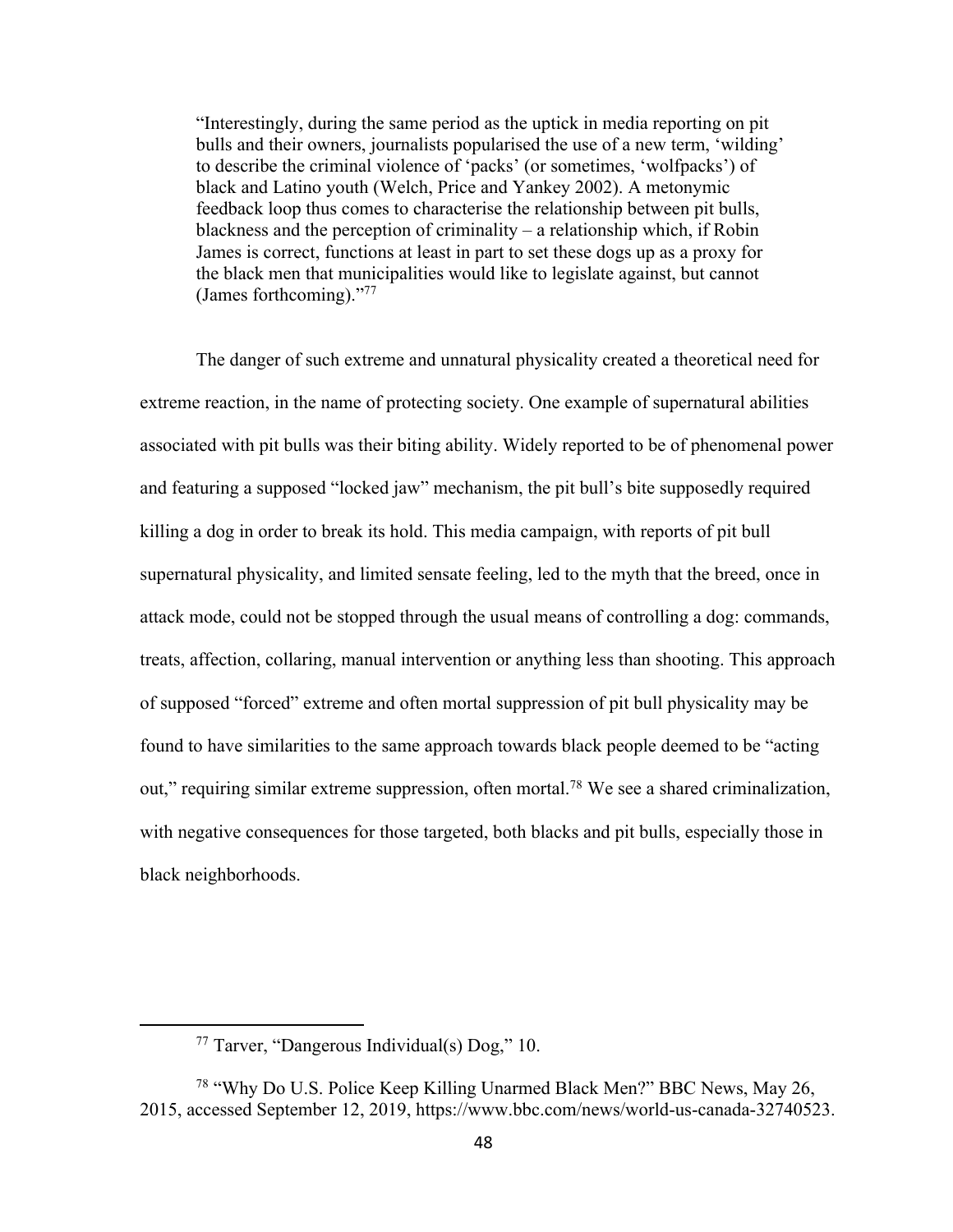## Chapter 6

Breed Discrimination Campaign against the Pit Bull: A Criminal Campaign

An examination of the anti-Pit Bull campaign of the 1980s and 1990s will show a parallel trajectory of stereotyping, pathologizing, sensationalizing by the media, and criminalizing via resulting government policymaking, of pit bulls as experienced by the black community during the economic recession and drug epidemic of that period.

## Pathologizing and Criminalizing the Pit Bull

As noted, beginning in the mid-1980s, pit bulls were increasingly targeted in media coverage and for legislation in a blanket campaign that had many of the qualities of the war propaganda of World War I in its depth and sensationalism. As with the anti-dachshund campaign, the effect was the targeting and scapegoating of a minority during a period of social stress. But while the anti-dachshund campaign was a coordinated effort between government and media in the name of patriotism, the anti-pit bull campaign was less a coordinated effort and more a reaction based on latent racism that allowed for media sensationalism and heavy-handed government initiatives aimed at certain people and their dogs. Thus, coverage on pit bulls during the black crisis was notable not only for its breadth across the nation, but its use of questionable science and hyperbolic statements of pseudoscientific "facts" in the vein of scientific racism and stereotypes existent since slavery. It also focused on qualities depicted as unique to pit bulls as a breed, as compared to all other breeds, a kind of racializing/otherizing of pit bulls.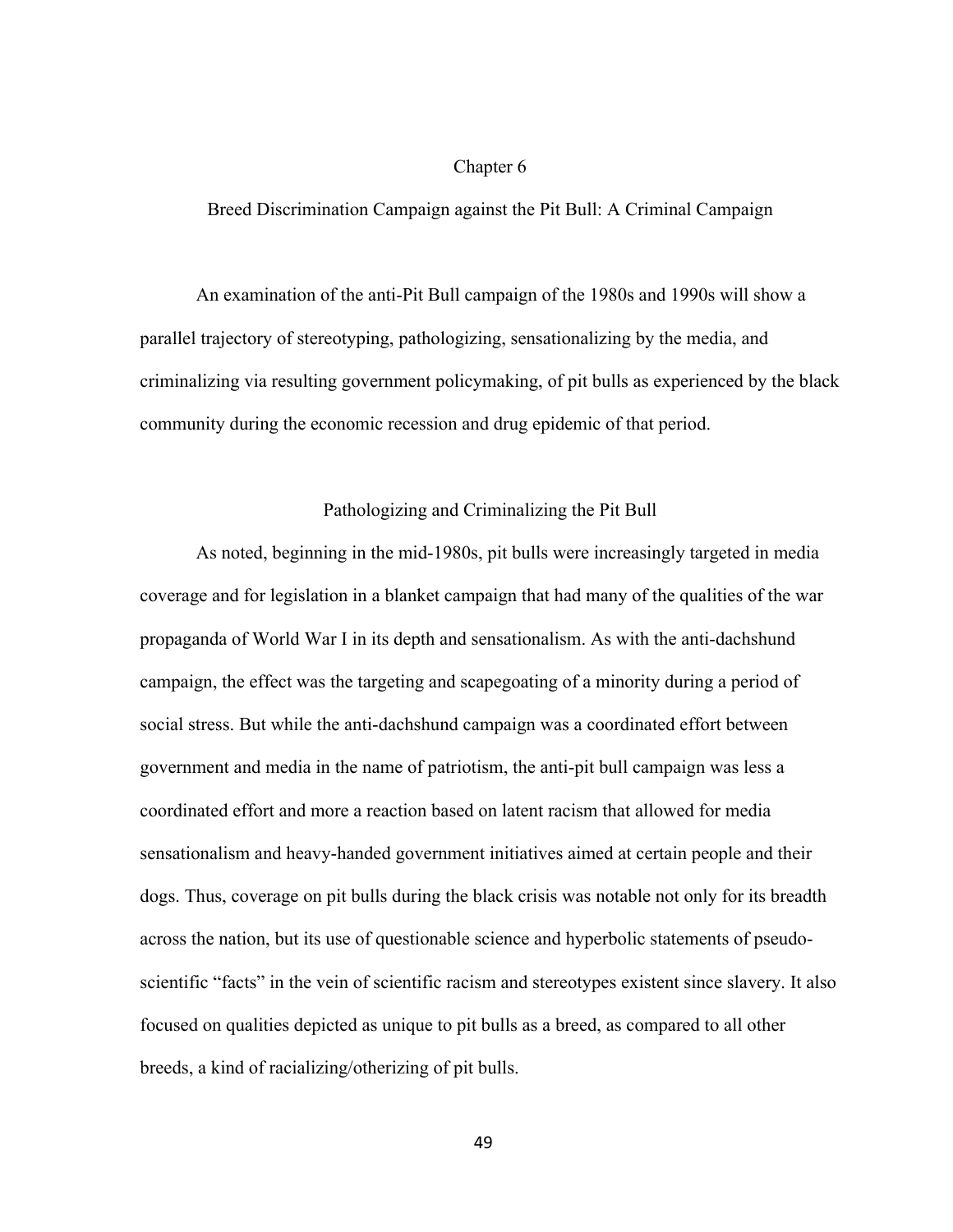# Pit Bulls as Portrayed in Media Coverage

Media coverage created and disseminated a new demonized image of the pit bull in sensationalized stories that depicted the pit bull as the bearer of antisocial elements and that mirrored the sensationalized press on the perceived black crisis. The intensity of the coverage and the resulting "unprecedented legislation" against pit bulls, is noted by Ann Schiavone in her article in the *Animal Law Review*, "Barking Up the Wrong Tree." Reviewing media in 1987, amidst national concerns such as a tense stand-off between the U.S. and the Soviet Union, as well as the televised Iran – Contra hearings, media headlines were focusing on pit bulls: "Communities across the US are being told they are under attack, not from foreign governments or terrorists, but from dogs in their community, specifically dogs known as 'pit bulls.' During that month, no less than four major national magazines featured stories sensationalizing the danger of these dogs that supposedly prowled the street of their neighborhoods, ready to attack at a moment's notice, unexpected and unprovoked."<sup>79</sup> The media's involvement in the anti-pit bull campaign spread the campaign nationwide (and occurred internationally: Britain passed the Dangerous Dog Act in 1991, and similar legislation was seen in France) and fueled the public's growing fear. Notes Judy Cohen and John Richardson in their 2002 article "Pit Bull Panic"80 commentating on the role of the media to establish truth for the public: "They are, no doubt, in part influenced by media accounts. The general public also looks to the media for information to warn them of dangers that they need to avoid (De Becker 294-5)."

<sup>79</sup> Ann Schiavone, "Barking Up the Wrong Tree: Regulating Fear, Not Risk," *Animal Law Review* 22, no. 1 (2015): 10.

<sup>80</sup> Judy Cohen and John Richardson, "Pit Bull Panic," *Journal of Popular Culture* 36, no. 2 (2002): 290.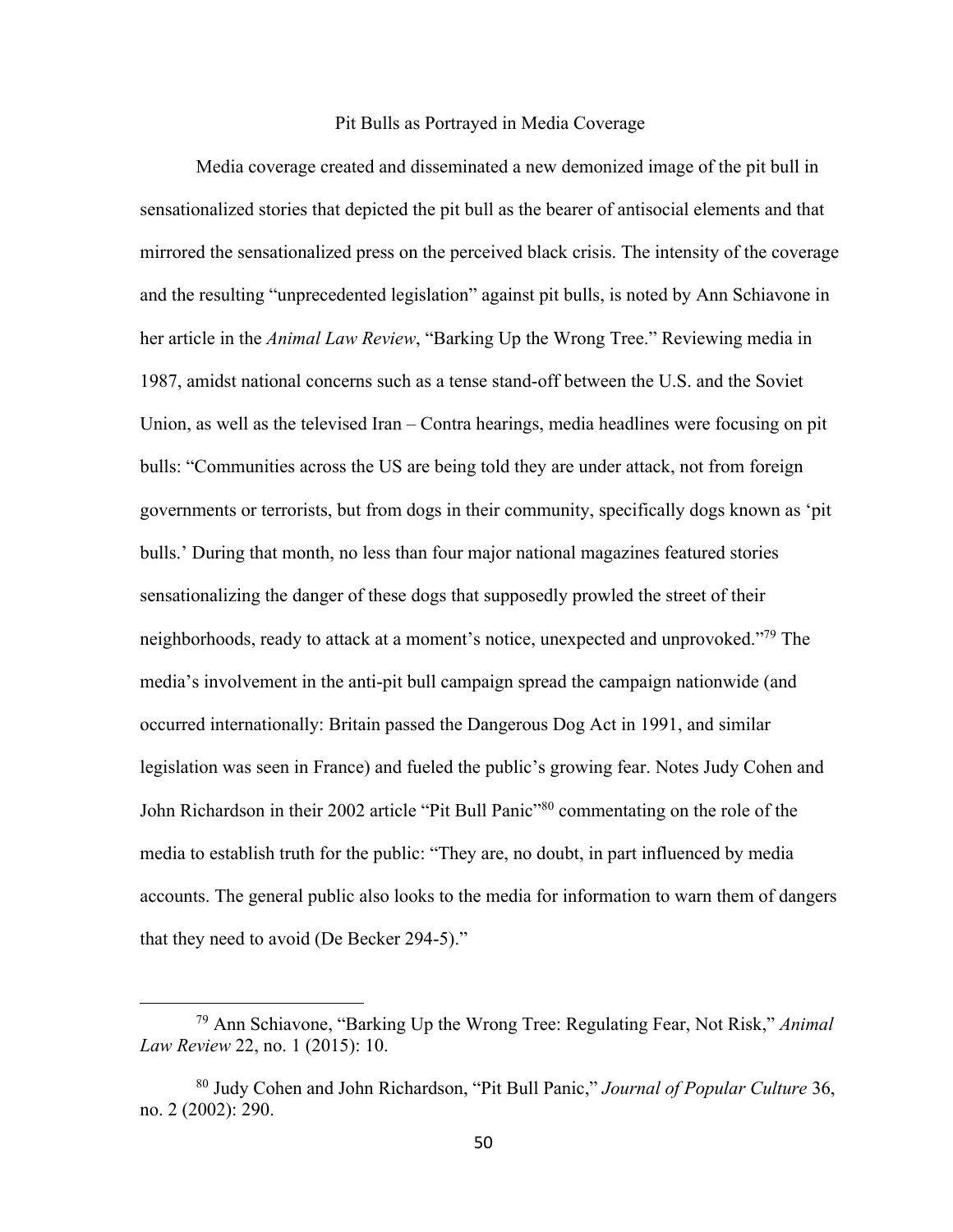The authors note the biased media coverage had a concrete effect on public perception of pit bulls and legislation regarding them. They note, "The Pit Bull has been portrayed in the past one and a half decades as 'the archetype of canine evil, predators of the defenseless. Unpredictable companions that kill and maim without discretion. Walking horror shows bred with an appetite for violence (sic)' (Verzemnieks B6). This news coverage has had profound effects. Pit Bull ownership brings with it consequences not associated with most acquisitions. 81 Cohen and Richardson examine "How the press misleads," using various techniques, language and imagery<sup>82</sup> however they make no connection to minority bias. However, they do note that in addition to intensive media coverage, the subject of ownership was a factor in how the dogs were portrayed in the many news stories which covered the "pit bull crisis." They note, "Of the 72 stories that the *New York Times* published on Pit Bulls between 1987 and 2000, 26 (over one third) covered Pit Bull attacks on people. Twenty-two stories covered legislation restricting Pit Bull ownership; nine described Pit Bull owners, who are portrayed as the dregs of society."

#### Pit Bulls and Government Action and Legislation

This media coverage was authenticated by pronouncements by experts and government officials, and then legitimized in ordinances and court findings. Schiavone noted, "The types of ordinances passed is numerous and varied as the communities that passed them. Some laws require registration and restrict breeding of certain breeds in the

<sup>81</sup> Cohen and Richardson, "Pit Bull Panic," 285.

<sup>82</sup> Cohen and Richardson, "Pit Bull Panic," 291.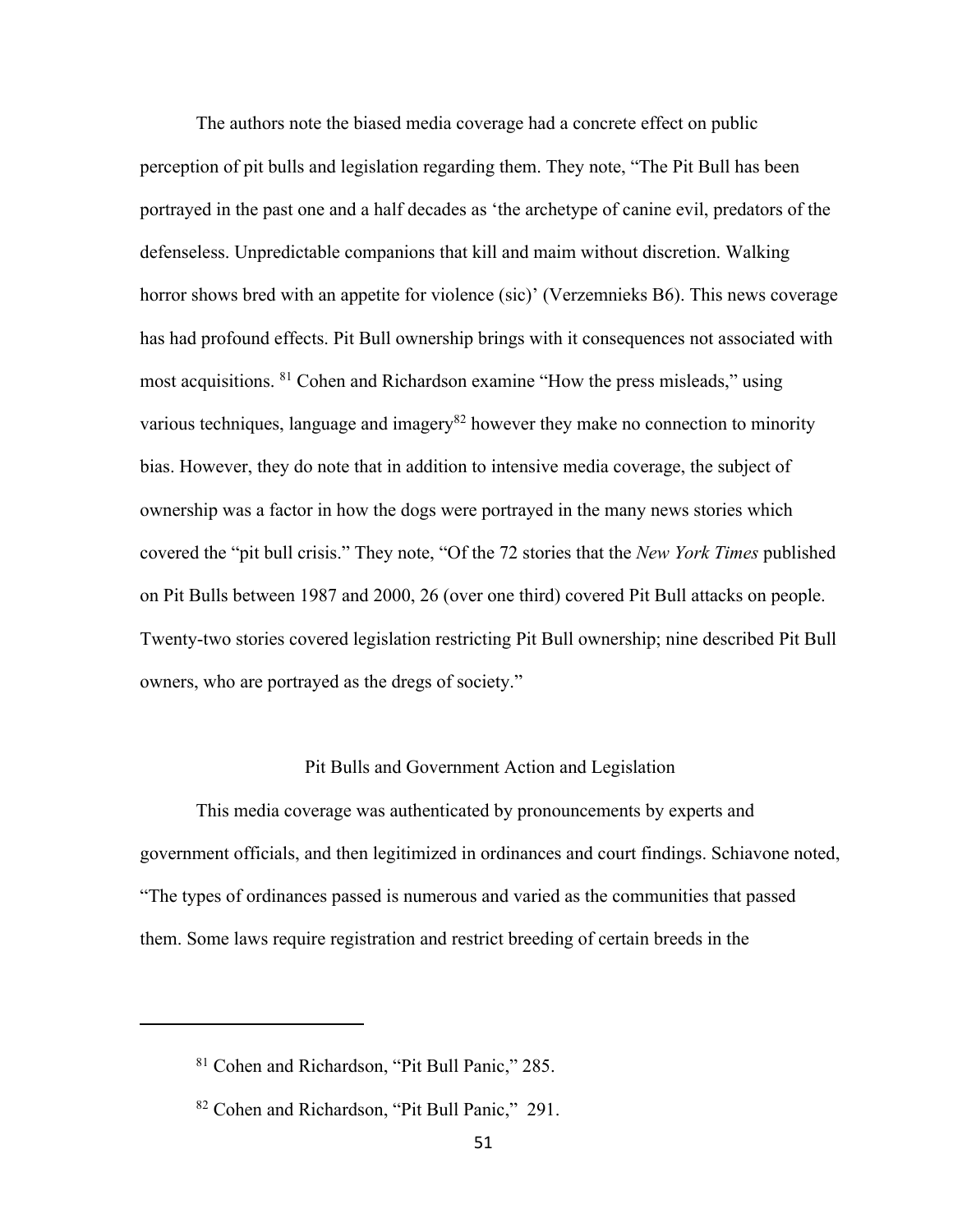jurisdiction. Others outright ban ownership of keeping of certain breeds, while others place restrictions on ownership in creative ways, such as requiring all dogs of certain breeds to be muzzled and leashed when outside, requiring certain fence heights or materials, or even requiring the tattooing of restricted breeds kept in the jurisdiction. Many localities require special insurance or permits. Often municipal laws will combine two or more of these requirements.<sup>83</sup>

The media was joined by those claiming expertise in pit bulls, including medical professional whose background was in human medicine, and who used shaky scientific methodology or misunderstood basic facts about the pit bull breed.<sup>84</sup> Notes Bronwen Dickey in *Pit Bull*, "The majority of medical journal articles written about pit bulls were authored by physicians" not qualified to speak on "matters of animal anatomy, health or behavior. Over time, their research reflected the strong bias of the media, in some cases directly citing the popular press (rather than veterinary professionals) for "facts" on canine science. The claims made in these journals then fueled the same media myth machine they had drawn their information from in a sort of closed feedback loop, not unlike the dubious link between spitz dogs and rabies that prevailed among physicians in the 1870s." Dickey notes a number of

<sup>83</sup> Schiavone, "Barking Up," 24.

<sup>&</sup>lt;sup>84</sup> Dickey notes one of the first and most influential of these studies published in the journal *Pediatrics*, which concluded that pit bulls made up disproportionate number of dog bite-related fatalities according to their overall numbers compared to the number of such fatalities. Here, the study's authors failed to account for the several canine breeds that count as pit bulls, thus undercounting the population of pit bulls by over 95%. States Dickey, "Pinckney and Kennedy's erroneous paper was the first to indicate pit bulls as being 'disproportionately" responsible for human deaths. It would be cited in eighty-two other scientific journal articles and legal opinions." Dickey, *Pit Bull*, 174.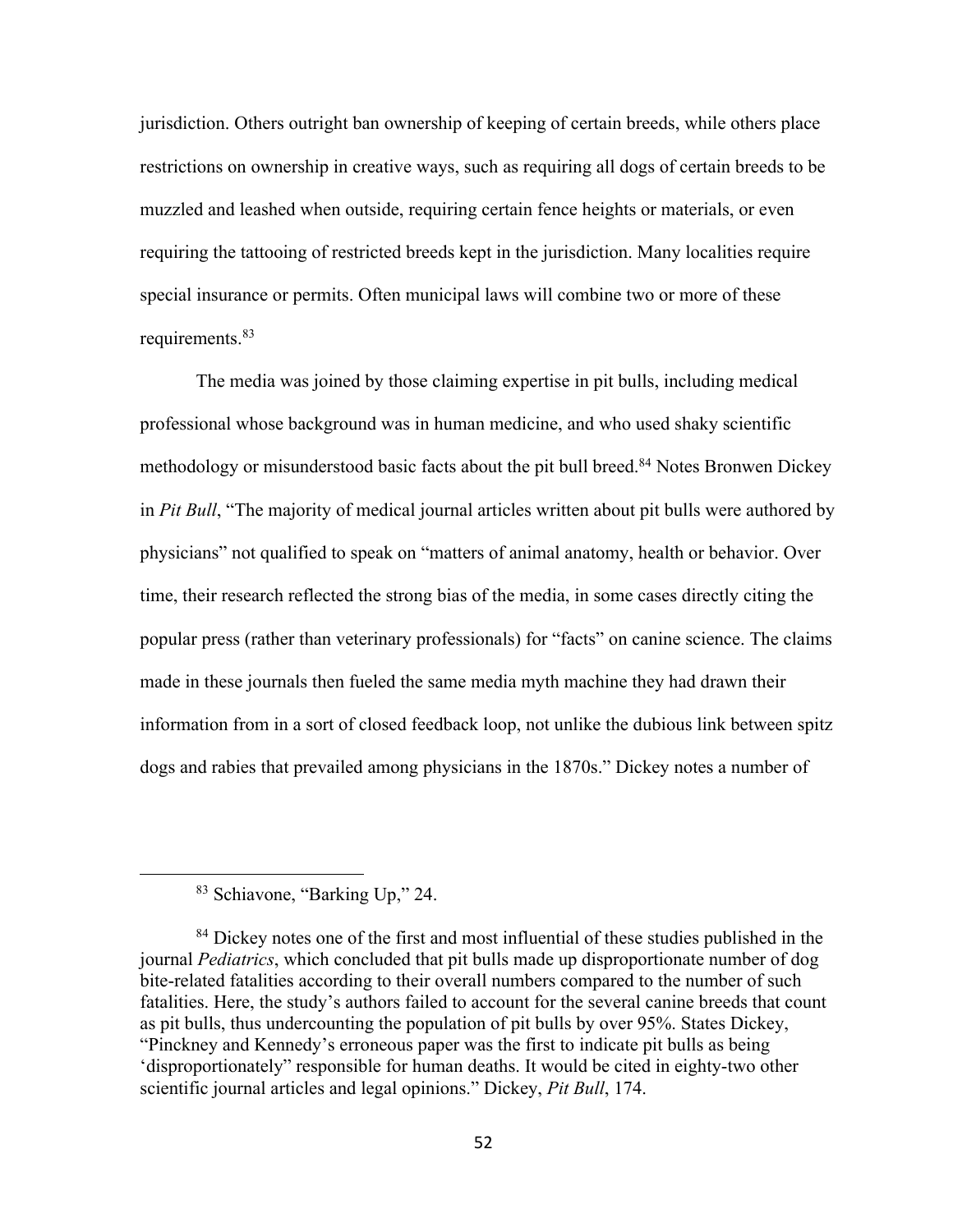medical journals<sup>85</sup> cited the inflammatory Sport Illustrated article which detailed the supposed special damage done by pit bull bites, which have not been backed by scientific evidence.

Thus "scientific" proof of the pit bull's uniqueness and malignancy as a breed was based on pseudo-science methodology, as described by Dr. Rory Coker, "The emphasis (of pseudoscience) is not on meaningful, controlled, repeatable scientific experiments. Instead it is on unverifiable eyewitness testimony, stories and tall tales, hearsay, rumor, and dubious anecdotes. Genuine scientific literature is either ignored or misinterpreted." In the case of supposed scientific claims made about the pit bull breed, even scientific journals made declarations based on anecdotes, rumors and stereotypes. Such declarations lent legitimacy to increasingly extreme and unsubstantiated claims about the danger of pit bulls. These included their supposed unnatural physicality such as the assertion that pit bulls have a powerful "locked jaw,"86 assertions that a pit bull bite is a "force of 2,000 pounds per square inch," and that pit bulls' nervous systems are impervious to pain.<sup>87</sup> These declarations were used as the basis for ordinances aimed at pit bulls. In State of Florida v. Peters, pit bulls were described as possessing

"massive canine jaws (which) can crush a victim with up to two thousand pounds (2000) of pressure per square inch – three times that of a German

<sup>85</sup> *Texas Medicine* (1988), *The Journal of Trauma* (1989), and others. Dickey, *Pit Bull*, 185.

<sup>86</sup> In Toledo v. Tellings, Dr. I Lehr Brisbin, University of Georgia, asserted, "The few studies which have been conducted of the structure of the skulls, mandibles and teeth of pit bulls show that, in proportion to their size, their jaw structure and thus its inferred functional morphology, is no different than that of any breed of dog." Toledo v. Tellings, 2006-Ohio-975. http://www.sconet.state.oh.us/rod/docs/pdf/6/2006/2006-ohio-975.pdf.

<sup>87</sup> The State of Florida v. Donna Lynn Peters and Joy Ivy Shupnick, 534So.2d 760 (FlaApp 3Dist. 1988).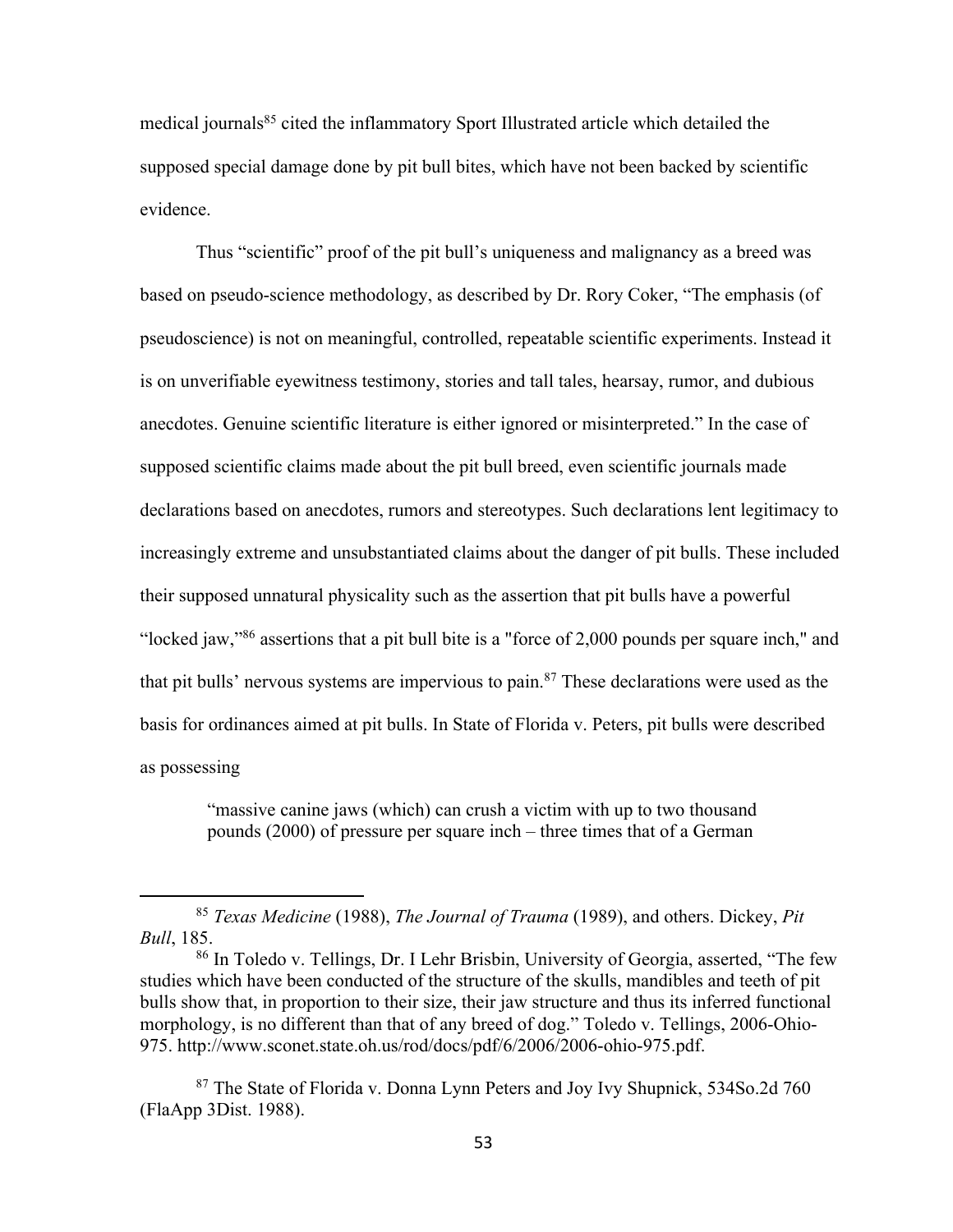shepherd or Doberman pincher, making the pit bulls jaws the strongest of any animal, per pound."

In Vanater v. South Point,  $88$  the court cited extreme traits unique to pit bulls, descriptions echoed from the headlines, or based on journal publications which did not use measurable scientific methodology, including unusual "weight pulling ability…a history of frenzy, which is the trait of unusual relentless ferocity or the extreme concentration and fighting and attacking…,the ability to be extremely destructive and aggressive… highly tolerant of pain… great biting strength… undying tenacity and courage…" and that they are "highly unpredictable." The claims of imperviousness to pain were repeated in State v. Peters<sup>89</sup>: (Pit bulls have) "a high (in)sensitivity to pain," and a "natural tendency to refuse to terminate an attack once it has begun."

In Singer v. Cincinnati,<sup>90</sup> the evidence presented at trial establish that pit bull's "possess inherit characteristics of aggression, strength, viciousness and unpredictability not found in other dog breeds." That pit bulls were inherently different from canines in general was emphasized. In State. v. Anderson*, <sup>91</sup>* assertions were made that "the pit bull possesses certain distinctive behavioral features which differentiate it from other dog breeds," and the difference was often in character: "Unlike dogs who bite or attacked nearly to protect a person or his property and then retreat once the danger has passed, pit bulls besiege their victims relentlessly, until severe injury or death results."

<sup>88</sup> Robert R. Vanater v. Village of South Point, 717 F.Supp.1236 (D. Ohio 1989).

<sup>89</sup> State v. Peters 534 So. 2d 760 (Fla. App. 1988).

<sup>90</sup> Singer v. Cincinnati, 566 N.E.2d 190, 57 Ohio App 3d 1 (1990).

<sup>91</sup> State. v. Anderson*,* 57 Ohio St.3d 168, 172 (1991).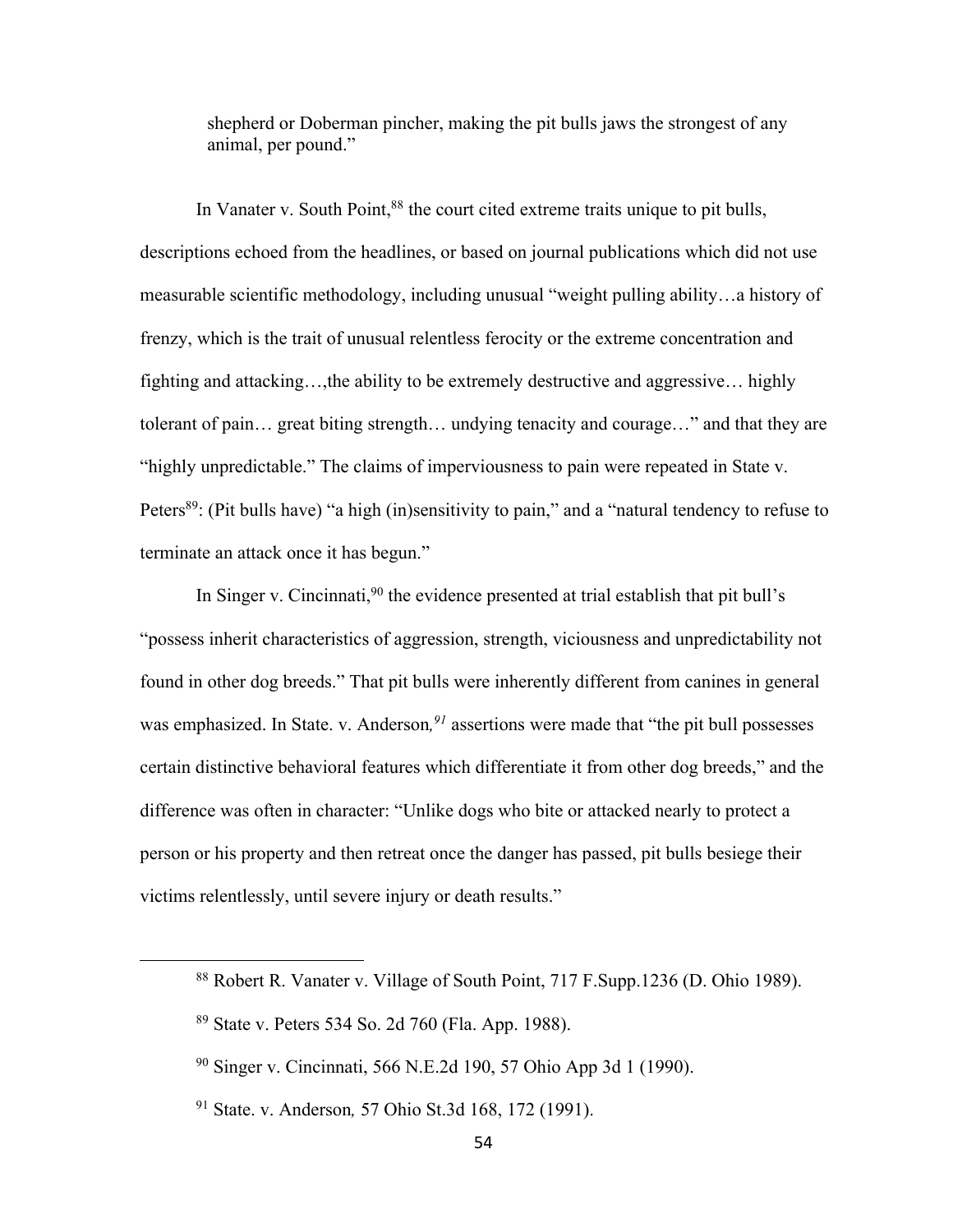Claims about pit bulls' physical abilities and inability to feel pain were also eventually debunked, but not before being so widely disseminated that they are still commonly believed. As noted after expert testimony in Toledo v. Tellings, <sup>92</sup> pit bulls were found to have normal musculature and strength levels akin to other breeds or mixtures of their size and build: "Despite the pit bull's reputation for body strength, in weight pulling competitions, many other breeds do well or better. A pit bull's musculature is no different than other strong, well-muscled dogs, such as Saint Bernards, bull mastiffs, Rottweilers, and malamutes." When reliable organizations refuted claims against pit bulls, the information was rarely covered by the media. As Cohen and Richardson noted, "the American Temperament Test Society ranked Pit Bulls fourth highest out of all breeds for reliable good temperament...."<sup>93</sup>

Finally various authorities reported on the supposed abnormal bite strength of the pit bull, despite studies like those conducted by the American Temperament Society which found that pit bull bite strength was akin to other dogs, an assertion also backed by Dr. I. Lehr Brisbin in Toledo v. Tellings, who cited skeletal studies of pit bulls that found their bite strength in the normal range and likely less than some other popular breeds. But this information was not widely disseminated by the media. Instead the media continued to focus on pit bulls' other unnatural attributes: their immunity from pain, their supernatural strength, and their mindless endurance.

 $92$  Toledo v. Tellings, 2006-Ohio-975 (2006).

<sup>93</sup> Cohen and Richardson, "Pit Bull Panic," 288.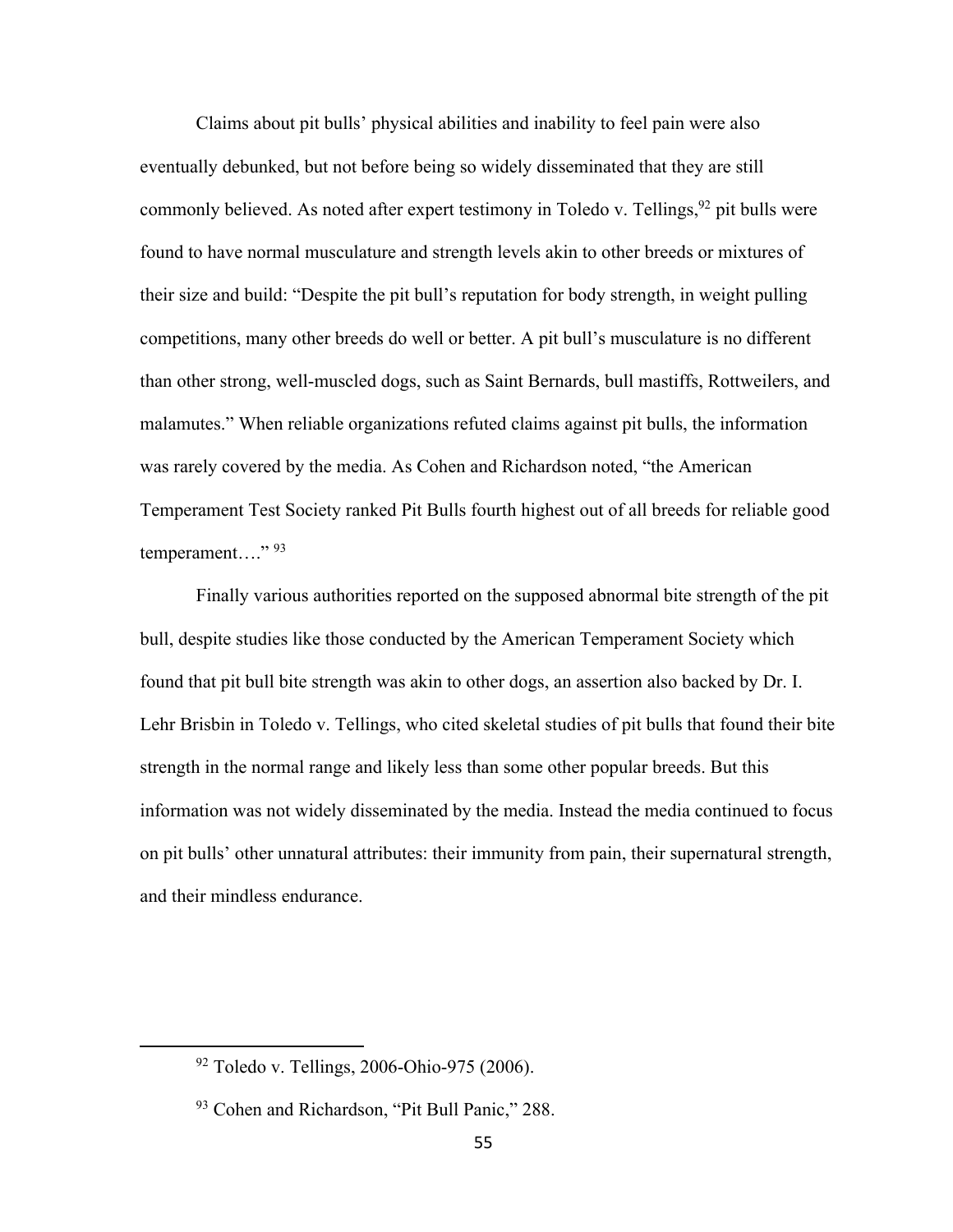#### Results of "Pit Bull Panic" Campaign

The insurance, housing, fencing, and muzzling requirements meant pit bulls lost social status and many of the social markers canines now generally held as near-humans. The anti-pit bull media campaign created the aura of a legitimate public health safety issue of a breed that had been existent in the U.S. for nearly 200 years. Some animal welfare organizations such as PETA began to automatically euthanize pit bulls who came into their custody. Local shelters turned pit bulls away, or refused to adopt them out, which inevitably led to more euthanizing. <sup>94</sup> This was also reflected in the number of police shootings of pit bulls. <sup>95</sup> In effect, the breed became increasingly illegal. <sup>96</sup> As it stood outside social norms for dogs, the pit bull's identity became more controversial and multi-faceted, reflecting the changing identity of the canine within human society.

<sup>94</sup> Ibid, "Pit Bull Panic," 290.

<sup>&</sup>lt;sup>95</sup> Police shootings of pit bulls widespread across the nation, engendering specific legislation on dog training. Quoting Deputy Chief Richard Chiarello of the Round Lake, Illinois Police Department in 2007, "Our officers are not immune to what they see on the news about dogs. They realize (pit bulls) as a threat that can cause a great bit of harm." "Cops Kill Family Pet during Drug Search," *Chicago Tribune*, March 16, 2007. https://www.shroomery.org/forums/ showflat.php/Number/6676237

<sup>96</sup> Cohen and Richardson "Pit Bull Panic," 283. "In some places, Pit Bull ownership is not even allowed; in fact, ownership is banned in 75 communities in the United States."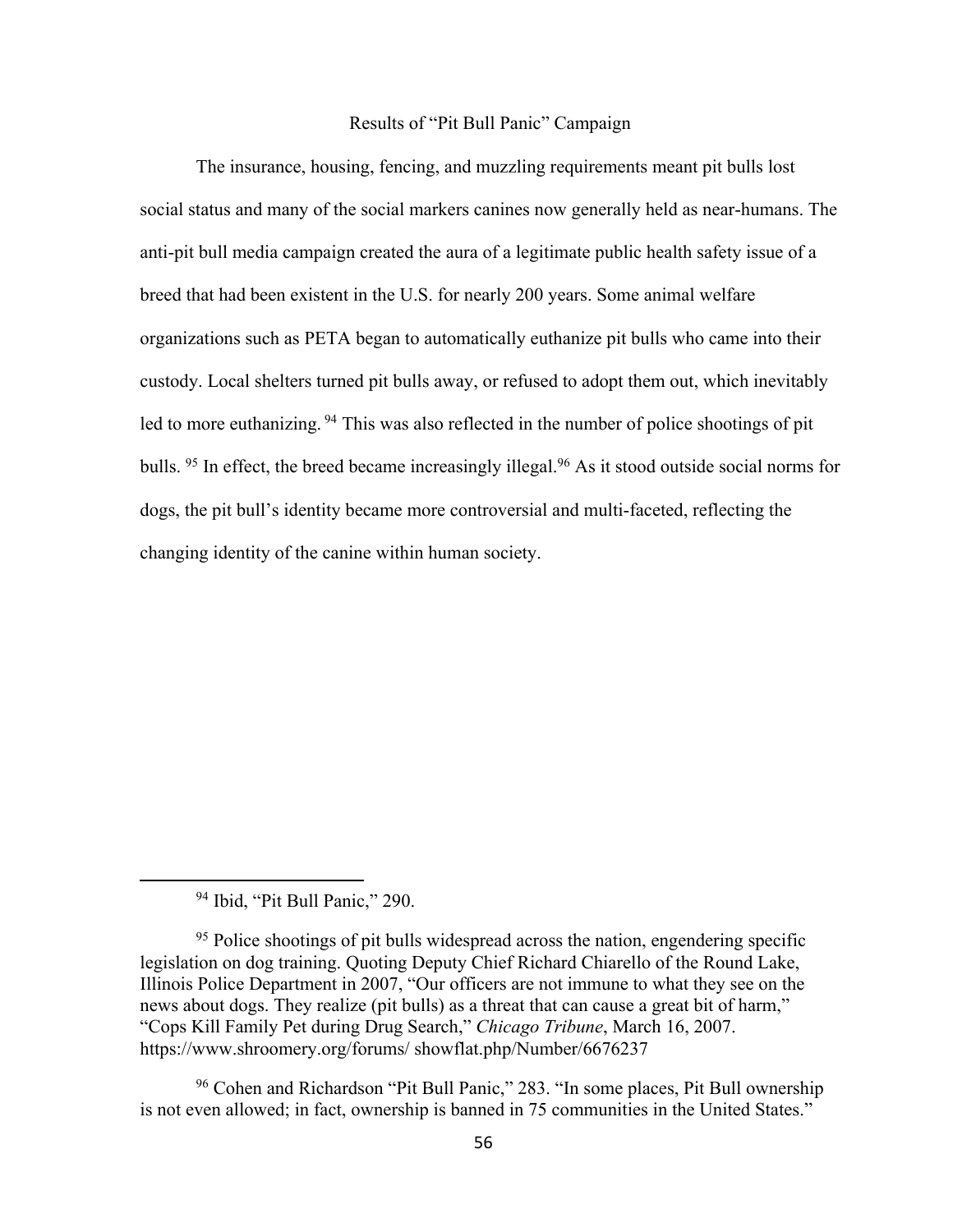## Chapter 7

## Examination Pit Bull Identities Reflecting Canine Humanization

During the pit bull panic, the breed began to take on alternate identities to pets, some of which were formerly distinctly human identities such as improper neighbor and coconspirator. Examining these, we can see a common thread reflecting the continued evolution towards a more humanized canine figure, even as pit bulls suffered under discrimination.

#### Pit Bulls as Proxies

In the vein of classic animalization, pit bulls acted as proxies for black men during the black crisis. As noted by Tarver and other researchers, much of the sensationalism of media coverage and the subsequent legislation, restricting their movement, requiring insurance or bonds, banning them from housing, and muzzling them, was an expression of white desire to contain supposed black criminality and abnormality.97 As pit bulls were a favored pet in the black community, these restrictions had real life effects on black owners and their dogs. As discussed by Schiavone, then and today many low-income owners are forced to give up their pit bull pets, or risk losing their housing, being subject to fines, paying extra for licensing and insurance, etc., effects that people of means can easily escape. <sup>98</sup> Those in highly scrutinized and canvassed areas such as ghettos, those in areas where housing is public housing, much of which ban pit bulls, and those in areas where police are likely to stop and question civilians,

<sup>&</sup>lt;sup>97</sup> Schiavone, "Barking Up," 75.

<sup>98</sup> Cohen and Richardson, "Pit Bull Panic," 297.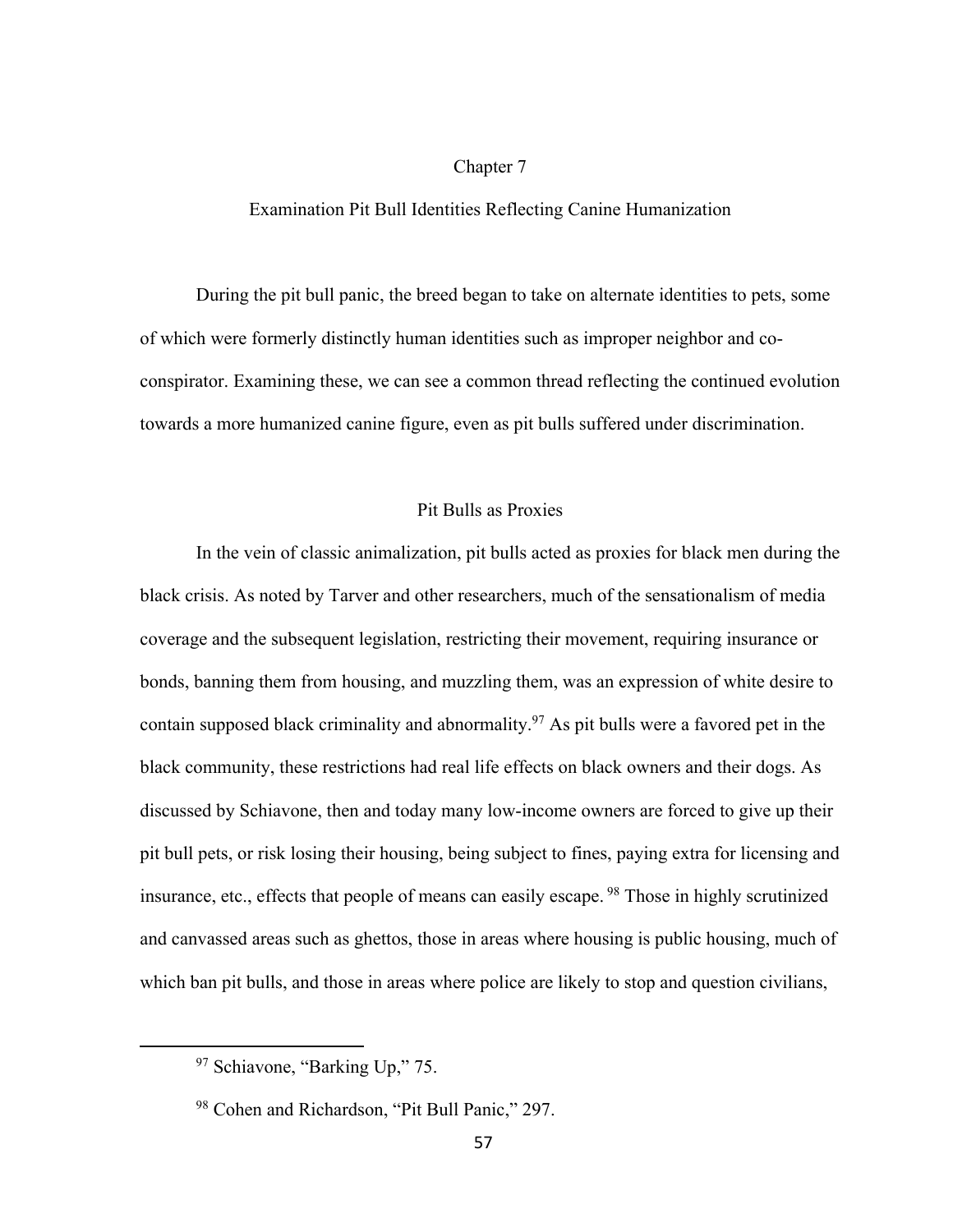find keeping a pit bull onerous or impossible. Cohen and Richardson suggest that pit bulls may act as proxies in deflating social tensions with parties that cannot be confronted directly, noting, "Drug lords and street gangs are hard to control, but their alleged mascots, Pit Bulls, maybe easier to control, through legislation or, on a more extreme level, vigilantism."

## Pit Bull as Moral Threat

The breed's promoted reputation only exacerbated a cycle that created pit bulls as attack dogs. Schiavone describes a process wherein a popular dog is involved in a few incidents and the result is a cycle of negative media coverage and social hysteria, feeding one on one another, but she stresses that the cycle is not primarily based on public safety from dog attacks on humans. Rather, Schiavone theorizes, the cycle is a "Moral Panic," a reaction to a perceived menace that endangers the community morality. The focus for moral panic theory, as detailed by Dickey in *Pit Bull*, was an "other," whose practices or existence became the subject of intense, unsubstantiated claims, hysteria and violent social rejection. States Dickey, "(London School of Economics Professor) Stanley Cohen first laid out his theory of what he called "moral panic…a sudden swell in "fundamentally inappropriate" hysteria about a novel, obscure or previously ignored phenomenon that causes members of a society to fear not just for their personal safety but also for their entire way of life. Cohen believe that moral panics arise during times of increased social tension, when serve as psychological distractions from much more frustrating and intractable issues, like poverty, unemployment, or racial unrest.

Not surprisingly, often the targets of moral panics were racial or ethnic minorities:

"Moral panics cohere around the wrongdoing of what Cohen called 'folk devils," or members of a social group who can be easily portrayed first as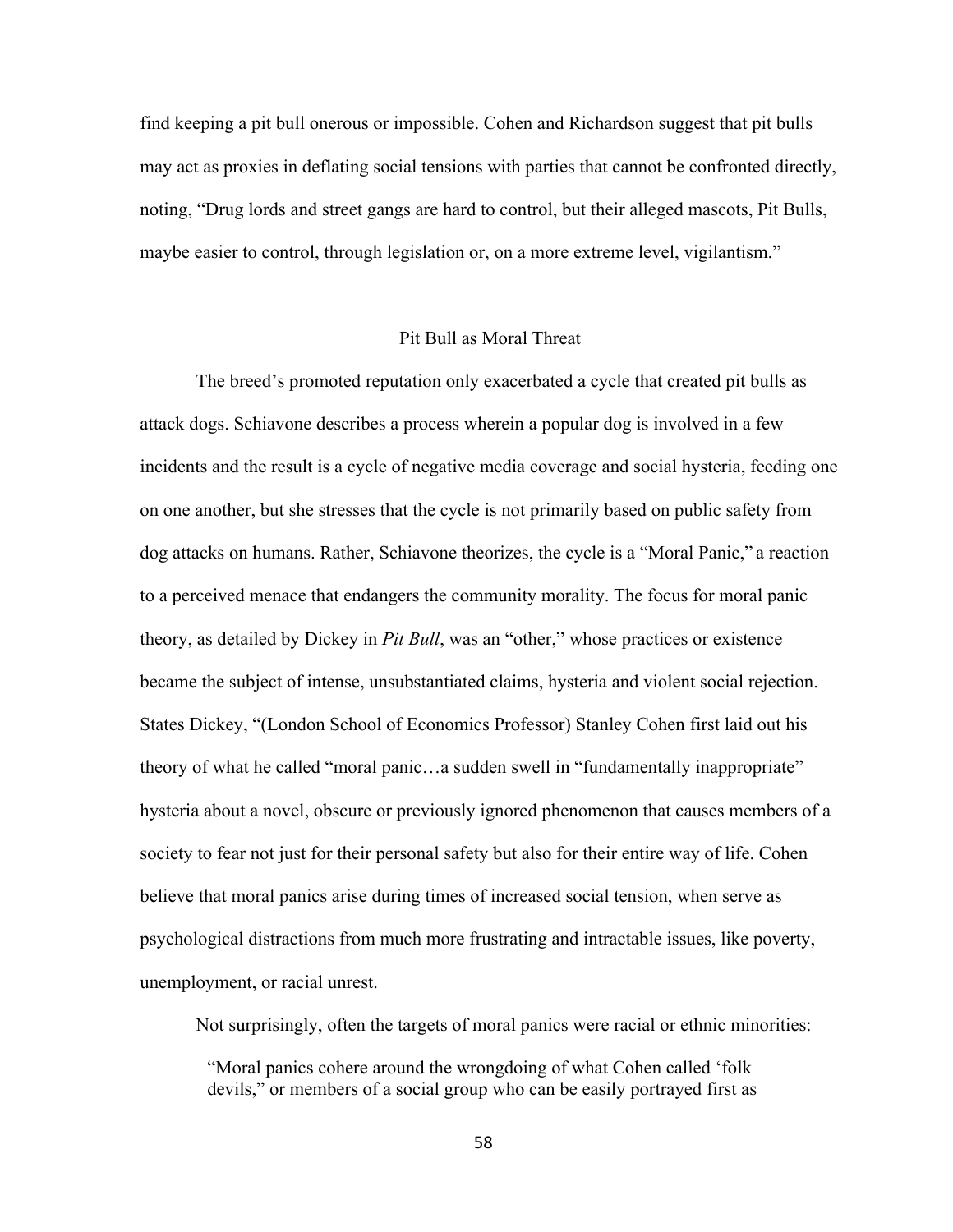different, then as deviant. Any group can come under scrutiny, as long as its members can be framed as cultural 'outsiders' whose actions pollute and threaten the lies of good, decent people. Religious, ethnic, and political minorities are almost always the easiest target."<sup>99</sup>

Moral panics, Schiavone concurs, occur when a group or segment of society becomes fearful of a "perceived moral threat," one "that somehow attacks or undermines the group or societal values." The social values that Schiavone refers to often involved rejection based on race or origin, coded as good and bad people and good and bad locations/neighborhoods, although the author does not acknowledge such bias. From "Barking up the Wrong Tree," Schiavone notes the media coverage which sensationalized the new position of pit bulls:

"That same week, *Time* gave us a vivid description of what we should fear: ferocious pitbulls can be seen any day with their drug – dealer owners on the corner of ninth and Butler Street in North Philadelphia. The dogs, with names like murder, Hitler and Scarface, wear metal – studded collars concealing crack and cocaine and the day's proceeds. They are equally visible on Chicago's west and south side, where teenage boys have taken to brandishing their fearsome pit bulls just as they would a switchblade or a gun."100

Shiavone does not note the distinct racial undertones of this news item, despite the story's focus on the location of pit bulls in primarily black or black/latinx neighborhoods (North Philadelphia, the South side of Chicago and the West side of Chicago<sup>101</sup>). While Schiavone's "moral panic" theory does not touch on race as a factor, she does note the

<sup>99</sup> Tarver, *Pit Bull*, 185.

<sup>100</sup> Schiavone, "Barking Up," 11.

<sup>101</sup> In 2009, the census found the South Side of Chicago to be 93% black. In 2010, the West side of Chicago was 44% black and 34% Latino/Hispanic, and that year in North Philadelphia, blacks comprised 72% of the population. "Fact Sheet: Zip Code Tabulation Area 60619," U.S. Census Bureau; "West Side of Chicago," Wikipedia, accessed January 3, 2020, https://en.m.wikipedia.org/wiki/West\_ Side\_Chicago; "West Philly History," University of Pennsylvania, accessed January 30, 2020, westphillyhistory.archives.upenn.edu.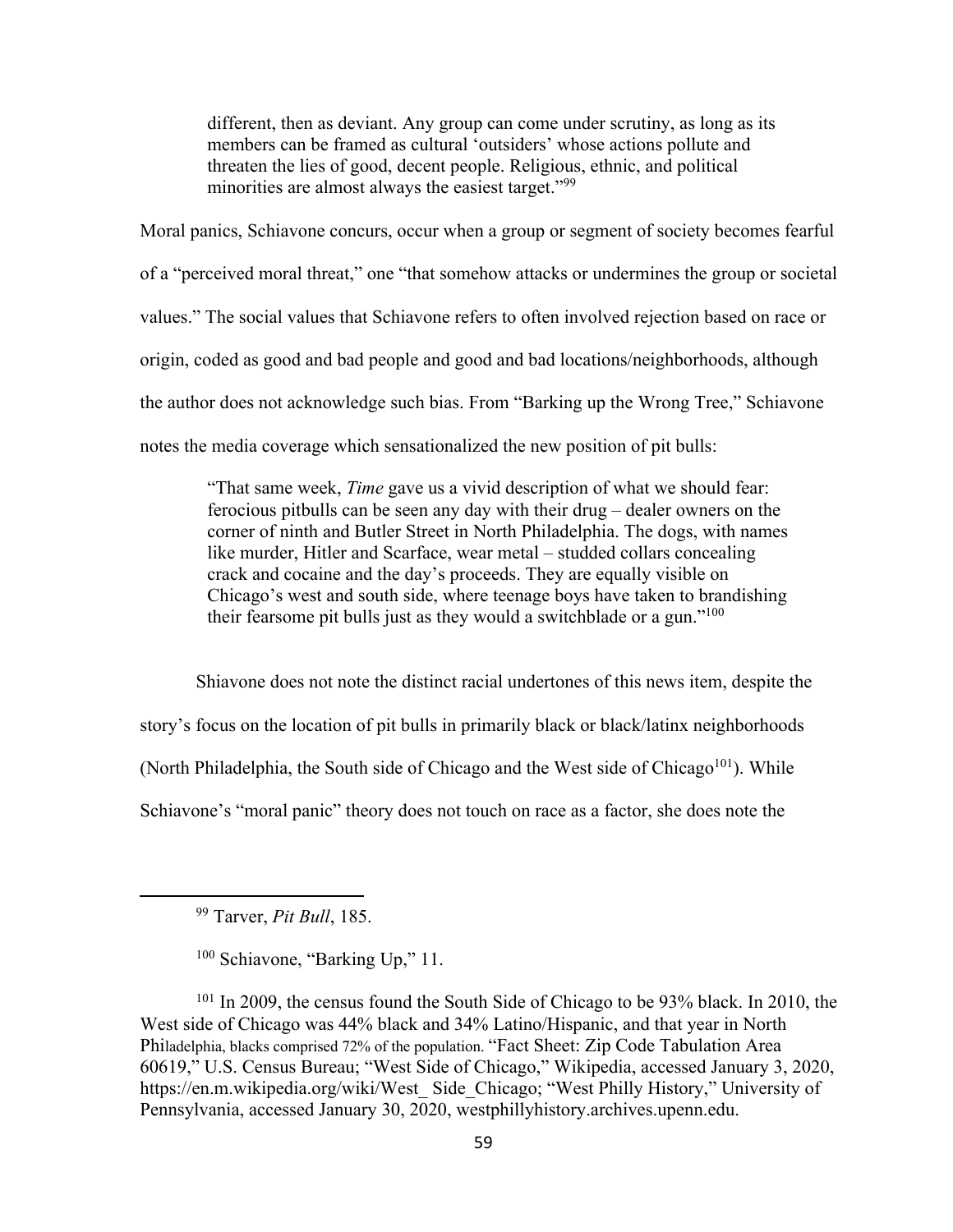singling out of the "other" in society: "Because the perception of these dogs is one of "counterculture" and the "other "in society, people have been more willing to allow "that breed" of dog to be banned, because that breed, as symbolized by its most common owners, is morally corrupt. $102$ 

# Pit Bull as "Other"

Schiavone notes past instances of various breeds being vilified: "In the early 20th century, the Carly and the St. Bernard were vilified. By the 1920s the German Shepherd dog had begun to get a bad reputation until its use as a police dog overcame the initial prejudice, but by World War II, the Doberman pincher, often pictured with Nazi henchmen, solidified its place is public enemy number one."103 However, the Doberman Pinscher was not subjected to a campaign of either abuse or legislation. As noted by Schiavone, the German Shepherd breed's reputation improved with its use as a police dog, but she fails to note that the time period also coincides with the shedding of the ethnic heritage by most German-Americans following the anti-German sentiment of World War I, a process which helped the dachshund breed recover its social standing during that same era. In looking at these instances of breed discrimination, there is lack of evidence of these breeds as targets of active blanket campaigns involving media or government intervention. Schiavone notes that despite a history of that breed vilification, none led to breed specific laws (BSL), and, in her words, "unprecedented" ordinances: "It is only recently, since the mid-1980s, that this cycle has led communities to pass breed-specific laws, banning or severely curtailing the ownership of

<sup>102</sup> Schiavone, "Barking Up," 70.

<sup>103</sup> Schiavone, "Barking Up," 20.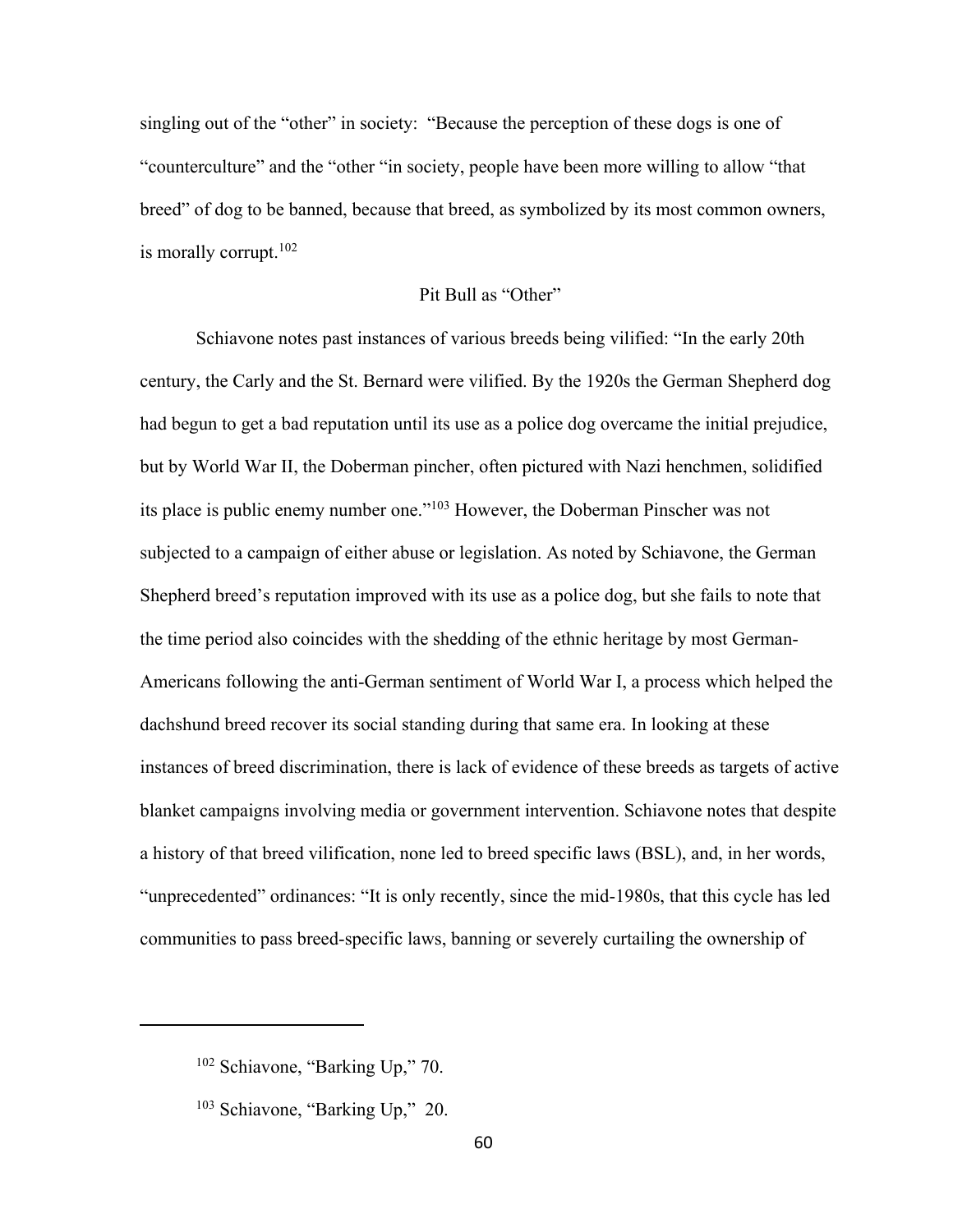certain breeds." The period of the mid-1980s coincides with the beginning of criminalization and pathologizing of the black community via media sensationalism and government legislation.

In examining the gap, we can find that where anti-breed campaigns have occurred, there has usually been association with minority groups, particularly once dogs were allowed intimate status in human society. Even an association with a foreign enemy, as Schiavone notes of the Doberman pincher's association with Nazis during World War II, did not subject the breed to the abuse or legislation that the dachshund experienced for their association with a minority "other" within the society, as German Americans were seen. The specter of an alien, one outside of proper society appears to have driven these breed discrimination campaigns. However, with the pit bull panic, a breed appears to have not only served as a proxy for a minority, but as a target for anti-minority bias as a minority figure itself.

#### Pit Bulls as Contagion

Further in the vein of the changing process of racialization/otherizing, and the ability of canines to take human positions in society, are the canines' vulnerability to taking on the racial/other bias directed at human minorities. Erin Tarver's examination of pit bulls and criminality as a contagion, "The Dangerous Individual('s) Dog: Race, Criminality and the 'Pit Bull'" is based on Michel Foucault's theory of contagious criminality for minorities located within certain downtrodden areas. Tarver examines the treatment of pit bulls, racism, and dog fighting in light of this theory of contagion, which involves the use of criminalization as a means to otherize minorities, thus establishing specific mechanisms of "normalizing" to establish what constitutes society. States Tarver,

61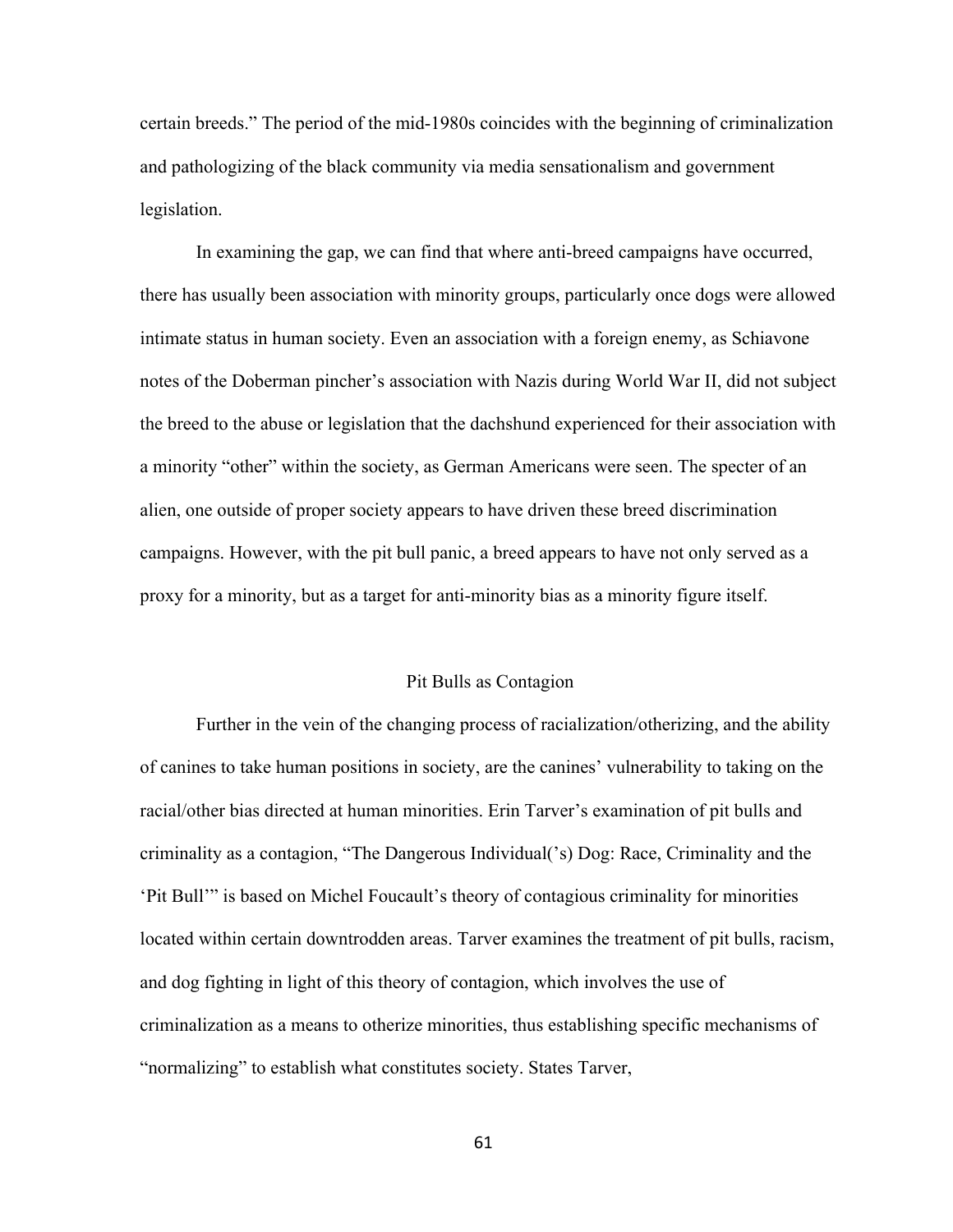" …Foucault suggests, the drive to uncover some undetected latent criminality or danger that can be subsequently understood as causally connected to some particular criminal violation is part and parcel of a discourse of normalisation that is not content to merely punish crimes or discipline criminals – *but instead, which is concerned to identify such unsavory elements in order to protect the health of 'good society'* (my italics)."104

As Tarver notes, the use of public health and safety campaigns as a means to identify, stigmatize and contain minority elements of society has been examined by Foucault and other social researchers as an effective way to racialize groups by the "production of race."105 Where these 'dangerous' elements resided harks back to original concerns over proper location and placement in society. The designated space for racialization and contamination during the 'pit bull crisis' was the ghetto, where humans "caught" the contagion of blackness. Notably, following this logic we see a canine breed also "catching" the character and outsider status of "blackness." Race is here defined as an abnormality that pit bulls are able share with humans.

## Pit Bulls as Improper Neighbor/Improper Element

Tarver finds that, per Foucault's theory of contaminated space, the taint of the "ghetto" was given as both the reason and the cause for the breed's bad character. These sprung from the supposed criminality of a space and a minority group within it. Notes

<sup>104</sup> Tarver, "The Dangerous Individual(s) Dog," 277.

 $105$  Says Tarver, "Ellen K. Feder has persuasively argued that this normalising investigation, which is 'aimed at . . . the individualising of a group against whom the population needs protection' (Feder 2007: 66), continues in earnest in the contemporary United States through federal programs whose aim is to identify individuals 'at risk' for violence – and moreover, that these biopolitical initiatives are crucially instrumental in the 'production of race' (Feder 2007: 62)."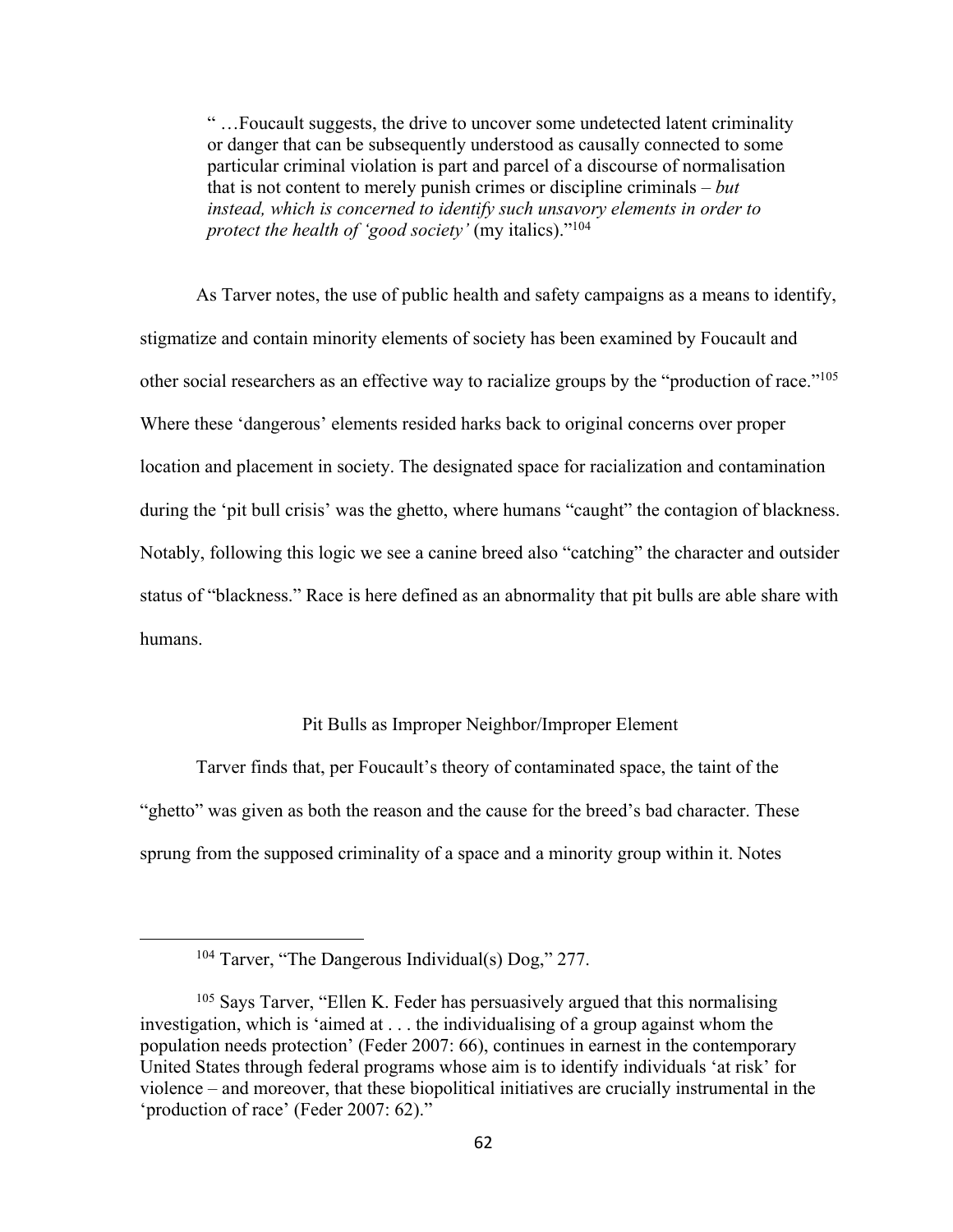Tarver, "the extent to which 'the ghetto' as racialised space is pathologised as a zone of danger. This danger is not only the 'danger' of the so-called 'bad neighborhood' through which white folks avoid walking or driving (Mills 1997), but a danger of criminalised contagion that, it is suggested, infects its inhabitants, making of them potential criminals or deviants."106 Foucault theorized that minority neighborhoods served to both identify members of the targeted group, and as a defined space for the destruction of such group by isolating and leaving them to results of the social ills, where such ills were deemed the result of their own innate criminal pathology. Thus, the space of a ghetto itself serves as a tool for racialization (and otherizing based on nationality); pit bulls were tainted by their association with the ghetto, in addition to their black owners, and I assert that the mechanism which allowed pit bulls to take on minority identity, or contamination, was their change in status in society.

As we follow the thread of increasing near-human status for canines, we can note that an important factor in the contamination of pit bulls was this unique status. Their presence in ghettos alone was not enough to contaminate them with the criminality/abnormal pathology of the ghetto, despite Tarver's assertion that, "The zone of dangerousness thus may be carried not only in the bodies of individuals or populations, but in the environments, artifacts, practices – and animals – associated with them."<sup>107</sup> We see that Pit bulls had to have presumed human facets/status in order to take on black pathology/criminality. Cats, birds and

<sup>&</sup>lt;sup>106</sup> Tarver, "The Dangerous Individual(s)  $\text{Dog}$ ," 6.

 $107$  Tarver, "The Dangerous Individual(s) Dog," 8.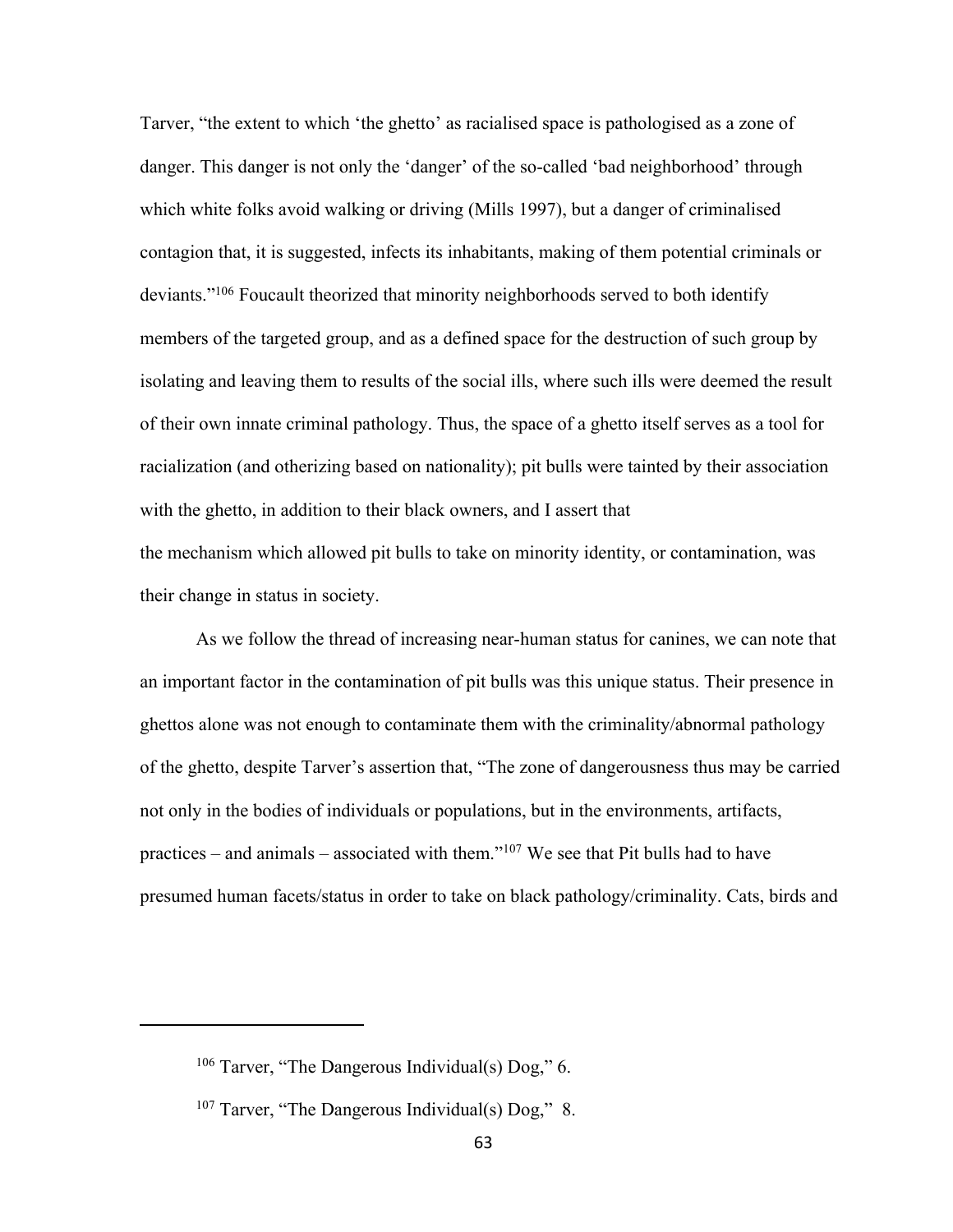other species within the designated area of ghetto, however, were not tainted with black pathology.

Pit bull status as near humans in contaminated spaces shaped the public campaign against them. The redirection of mechanisms of prejudice from a human target based on race to a canine target based on breed, exposes the complicated and shaded status of canines – now beings who could be associated with a pathologized space, geographically and culturally. As the ghetto became a sphere from which the rest of the public had to be protected, the pit bull was another contaminated member of the sphere. The pit bull was not simply symbolic of the ghetto or of black people but was viewed both a protagonist and victim of black pathology, as black people were often simultaneously viewed as protagonists of black criminality and victims of their own nature.

#### Pit Bulls as Co-Conspirators

The use of pit bulls in dog fighting tied them to criminality, including gambling and animal abuse. In the self-proclaimed rational and morally-uplifted identity of the white bourgeois class, dog fighting represented irrational cruelty towards animals, as opposed to "legitimate" use of animals in practices such as mass farming, hunting and foie gras production. (all of which take a toll on the animal as it is turned into "product"). It was deemed an unacceptable practice which placed participants, canine and human, outside the bounds of proper society.

Pit bulls were simultaneously portrayed as victims of dog fighting, and as active participants whose innate nature and physicality made their use in dog fighting rings near

64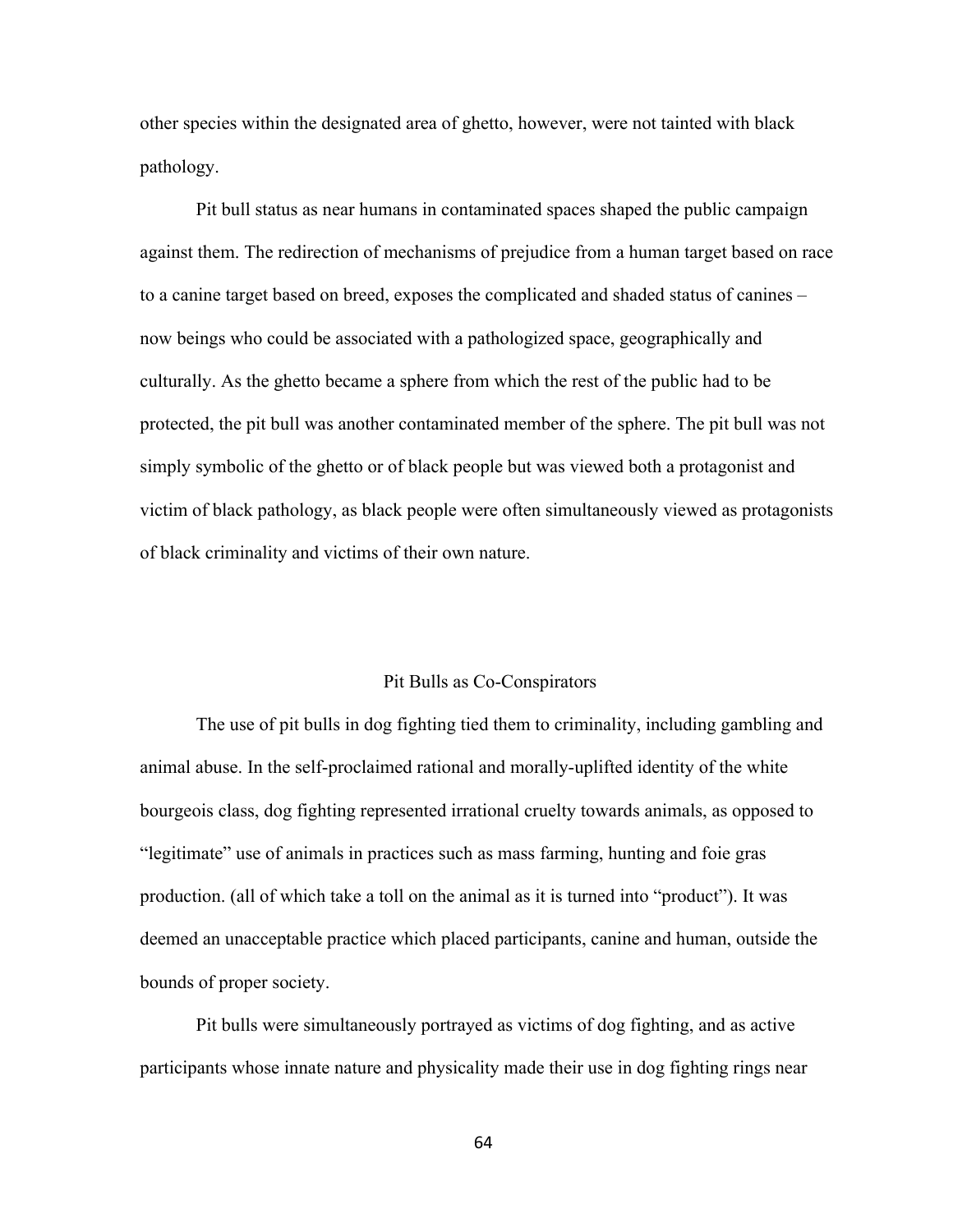inevitable. Meanwhile fighters and "bait dogs" of other breeds were seen exclusively as victims. As dog fighting was seen as a black "sport," pit bulls were classed with blacks as coparticipants in a taboo activity. As noted by Dickey of media imagery of pit bulls protecting crack houses and criminals from police, "implied that the pit bull was … a demented marionette used by the crack dealer, who in turn was described as an urban "predator," who sought out the weak and the vulnerable. By fending off police, pit bulls were portrayed as crack-dealing "accomplices" who abetted the rapid growth of the drug trade. To see just how closely the terms "crack cocaine "and "pit bull" were linked in the media, one need look no further than the Google Ngram Viewer, which charts word frequencies in published materials. From 1986 to 1990, the two terms followed a curve that is almost identical."108

As discussed, an emerging difference between the pit bull panic and historic incidents of breed discrimination is the pathologizing of a canine in the same vein as humans, and the placement of canines into human categories. Canines now could be treated as criminals and were often portrayed as complicit in crimes against them, and more importantly, against society, in breaking social barriers and violating social norms. As noted by Tarver, the policy of criminalizing dog fighting was not to protect the dogs, but to protect good society. She states:

"The image of the dogfight is fraught with meaning that goes beyond an interest in treating animals ethically. Indeed, examination of animal cruelty law and policy would suggest that the welfare of individual dogs is not, on the whole, the primary object of concern: as Colin Dayan points out, such policy routinely calls for the extermination of even those dogs that resemble fighting ones (2010)."<sup>109</sup>

<sup>108</sup> Dickey, *Pit Bull*, 185.

 $109$  Tarver, "The Dangerous Individual(s) Dog," 9.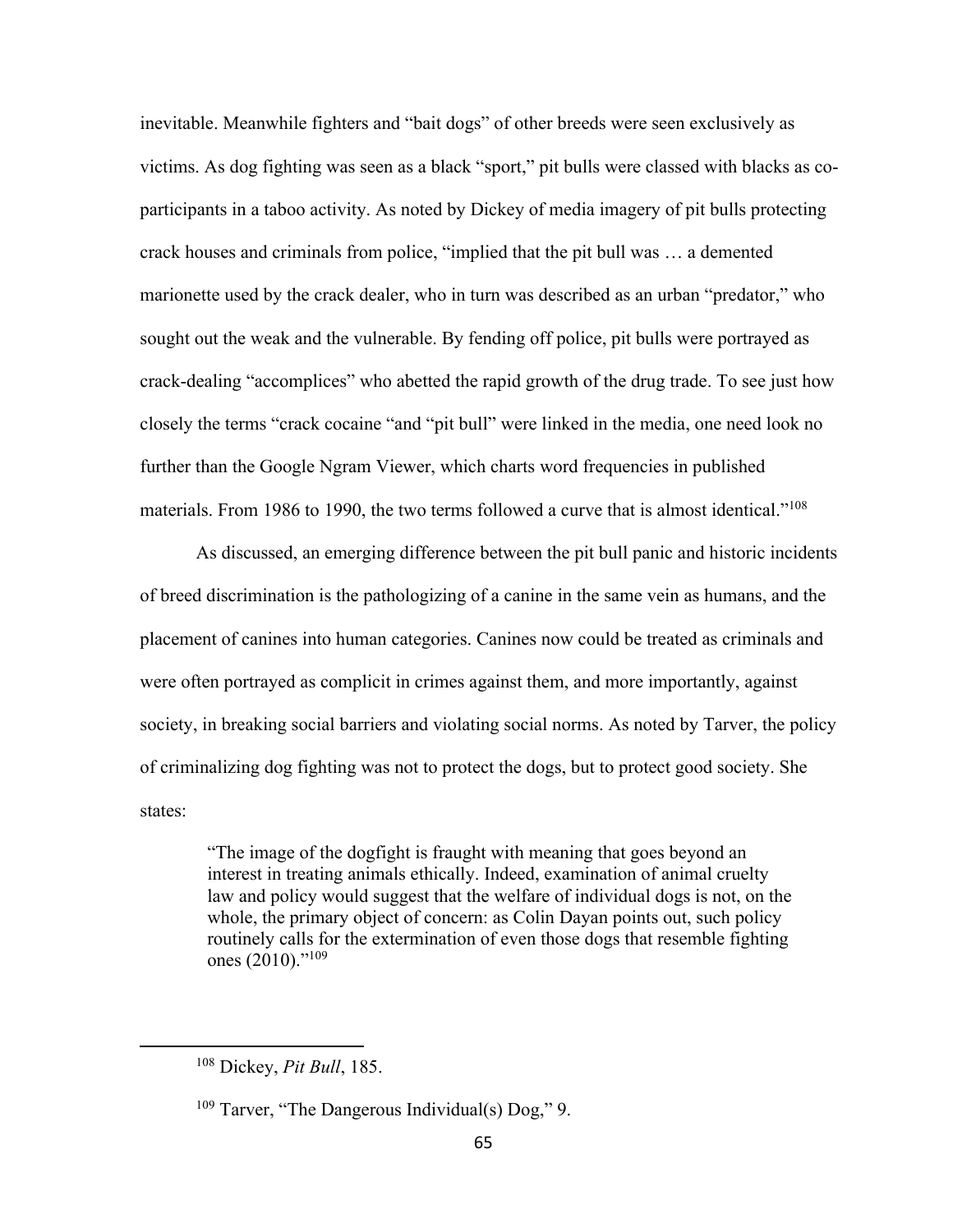Tarver, speaking on the infamous Bad Newz Kennels case which saw the kennel's owner, NFL quarterback Michael Vick face not only criminal charges but social censure for dog fighting, says "The concomitant revulsion toward both dogfighting and 'pit bulls' suggests an expression of fear of a perceived threat to normative whiteness, insofar as these 'dangerous' dogs are figured as carriers of the contagion of racial abnormality."

Like humans, pit bulls can take on criminal identity and racial abnormality. Although the role filled by pit bulls is a negative one, it is nonetheless one of a human identity, an identity that other animals cannot share with human groups. Alligators cannot be criminals, even if they are dangerous to humans, and cats, birds and hamsters do not carry racial abnormality. All remain firmly in the world of the animal, where they may be used for racialization/othering of humans by makings of comparison, and they may be used as proxies for acts that cannot be imposed/perpetrated on humans. But they cannot act as humans. While its own animal state is a factor in its use in racism and nativism, and the use of animals to racialize or otherize remains in force, this unique attribution of canines intersects with racialization/othering as it has been historically practiced and challenges the usual boundaries of the animal/human divide. The result is new placements on the perceived evolutionary ladder and new forms of racializing/othering.

66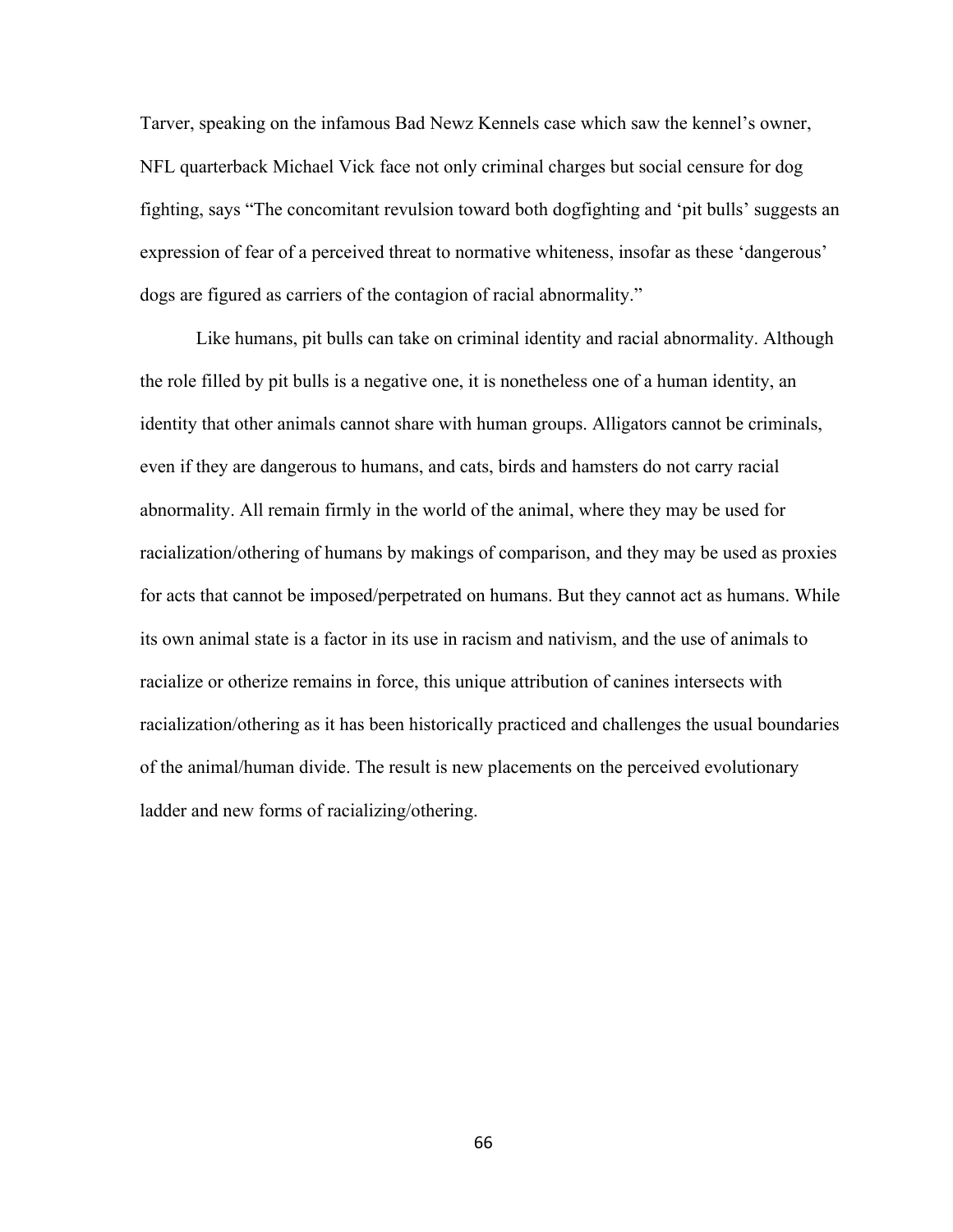## Chapter 8

## The Humanized Canine Identity in Dog Fighting

A further examination of the controversy over dog fighting, the crime most associated between pit bulls and blackness, reveals how identity for both a breed and the humans associated with it, bears in how the controversy plays out. Social researchers have noted that canines can be labeled with human traits, but I theorize that dog identity is a further development of the canine's placement within society, the home, and the family. Tarver and other social researchers acknowledge that pit bulls can act as carriers of blackness, a connection that speaks not just to the bias that stereotypes black people, but to the status of canines in human society; an animal that not only stands in proxy for a targeted minority, but one that can also carry human traits, act as receptacles for human-to-human bias, and be held to human standards of behavior, is not just perceived as an animal. The changing status of pit bulls impacted how otherizing occurred and its use in targeting minorities. Examining reporting over dog fighting, we can find that media used dog fighting to highlight the supposed abnormal nature of pit bulls and the criminal associations of blacks, ghettos and pit bulls, especially as contrasted with white normality. But the elevated status of canines effected how such portrayals were perceived and outcomes for pit bulls as a targeted breed.

Race in in Dog Fighting Origins and the Historic Practice of Animalizing According to Heidi Nast in her study of race and dog fighting, "Pit bulls, Slavery, and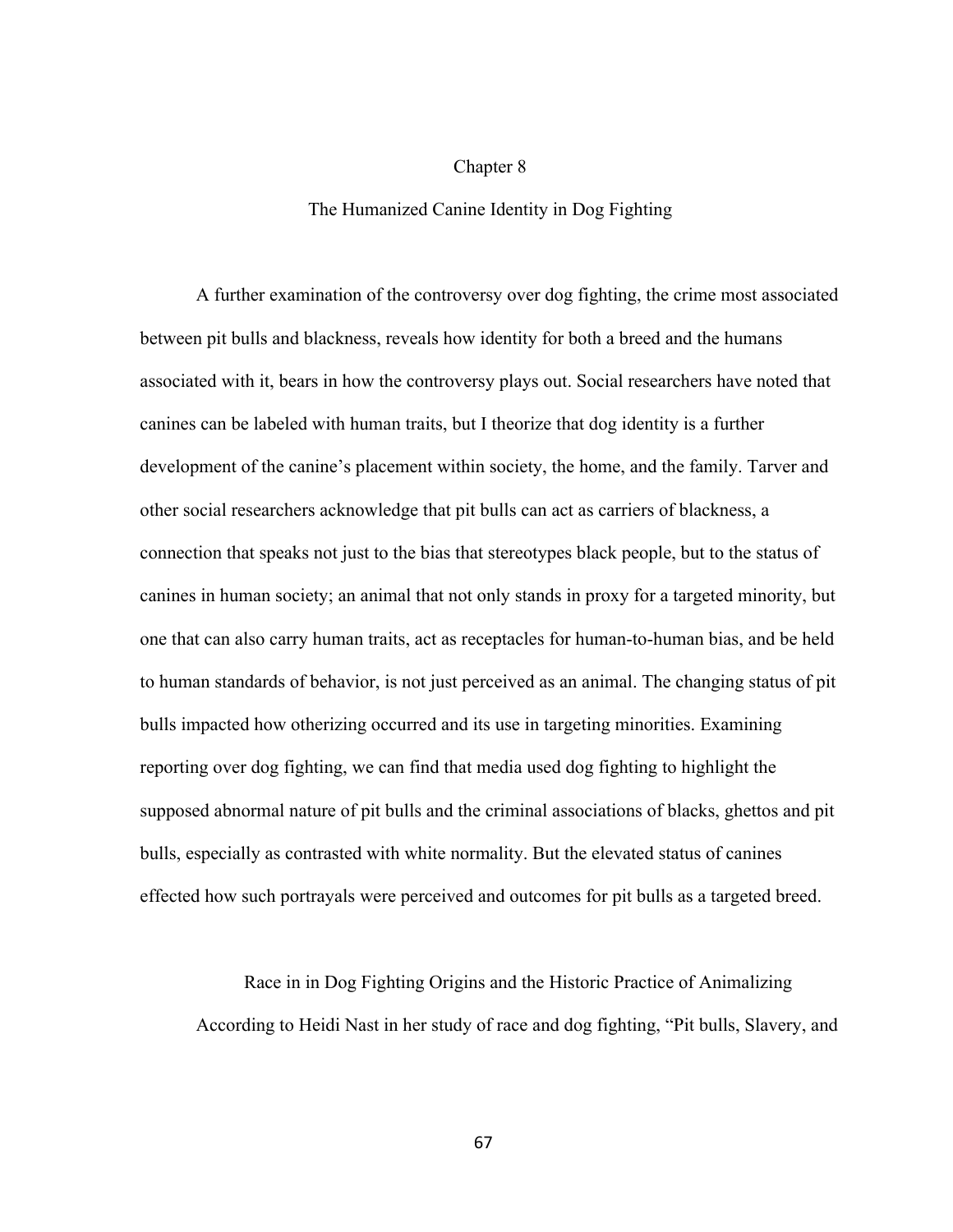Whiteness in the Mid to Late 19th century US,"<sup>110</sup> dog fighting has been portrayed by the media as originating in the black community, but in fact has its roots specifically as a white sport in creation and practice. She notes that pit bull breeding and dog fighting had traditionally been a past time of white men in Britain, who brought pit bulls to the U.S. in the nineteenth century,<sup>111</sup> where they introduced dog fighting as a strictly segregate sport, one that was often used to, in Nast's words, establish "race purity" through the emphasis on selective breeding, inherited markers, homogeneity, and strict segregation of the sport as a white event. This connection with racial superiority, she asserts, continued into the twentieth century with the pit bull being used as a symbol of Western military imperialism, from post cards to posters.<sup>112</sup> The spectacle of dog fighting thus had racial overtones, and Nast notes that in the early twentieth century the dogs were sometimes set up to "fight" black men. These were instances of traditional animalization that positioned black men as animals, in the act of supposedly pitting one animal against another.

Thus, Nast finds the contemporary storyline of dog fighting to be a creation of modern media, one made with racializing intentions. She states, "…'White' media… imply that dogfighting is something carried out mostly by men of color," although she notes its

<sup>110</sup> Heidi J. Nast, "Pit Bulls, Slavery, and Whiteness in the Mid to Late 19th century US: Geographical Tied to Trajectories, Primary Sources," *Critical Animal Geographies, Politics, Intersections and Hierarchies in a Multispecies World* (London: Routledge, 2015): 128-129.

<sup>&</sup>lt;sup>111</sup> Nast, "Pit Bulls, Slavery and Whiteness," 127.

<sup>112</sup> Nast, "Pit Bulls, Slavery and Whiteness," 138. Nast notes, "After the U.S. join the war in 1917, a new postcard was issued depicting the dog in the US Navy uniform, an army division that President Theodore Roosevelt had expanded as part of his imperial ambitions…."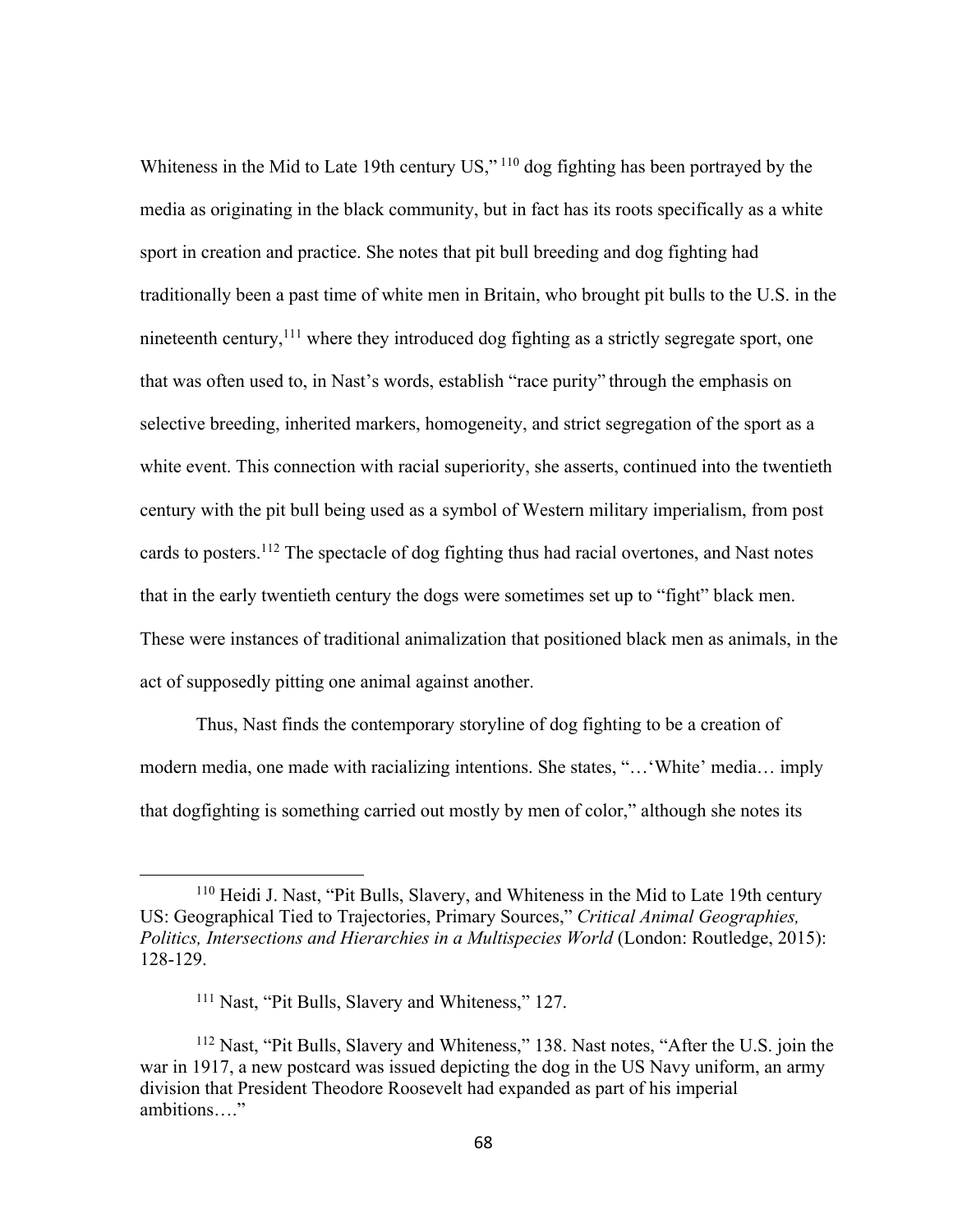continued practice in many areas of the U.S. by white people. Nast also finds racial overtones in the contemporary condemnation of dog fighting, where she finds the concern is on supposed animal welfare, but the target is black men and their character. As she notes, black men who utilized the pit bull in ways other than as pets in the 1980s and 1990s were doing so for economic and physical survival<sup>113</sup>, not because of any inherent cruelty on their part or cultural mal-adaptions. Nast asserts that in this, the dogs were being used in ways similar to their use by white working class in the nineteenth century, i.e., for economic betterment. In the contemporary depiction of dog fighting, associated by the media only with black men and with abnormal character despite its long and varied geographical and culture history, Nast finds racist othering of black men as outside of white "humane" normality.

## Dog Fighting and Modern Otherizing by Animal Treatment

To value animals in their own right, over the personhoods, or the culture, of a minority group, has been suggested as a modern mechanism for racializing and otherizing minority groups. Although incidents of tensions over animal value over human value have been found before, the basis of those tensions were often based on animals' economic value. <sup>114</sup> As anti-cruelty laws were gradually established from the Regency period onward, there was controversy over animals' receiving greater legal protections than some subgroups of

<sup>113</sup> Nast, "Pit Bulls, Slavery and Whiteness," 139.

<sup>114</sup> In *A History of Attitudes and Behaviors toward Animals in Eighteenth- and Nineteenth-Century Britain*, Rob Boddice refers to the tensions between landless farm hands and increasingly valued specially bred animals expressed itself in working class ire towards these animals and rites of animal cruelty to release these tensions, the archtype of which was public bull baiting. Such baitings were seasonal events, with a valuable bull supplied by the lord of the manor or other high status member of society. Bulls were tormented to death.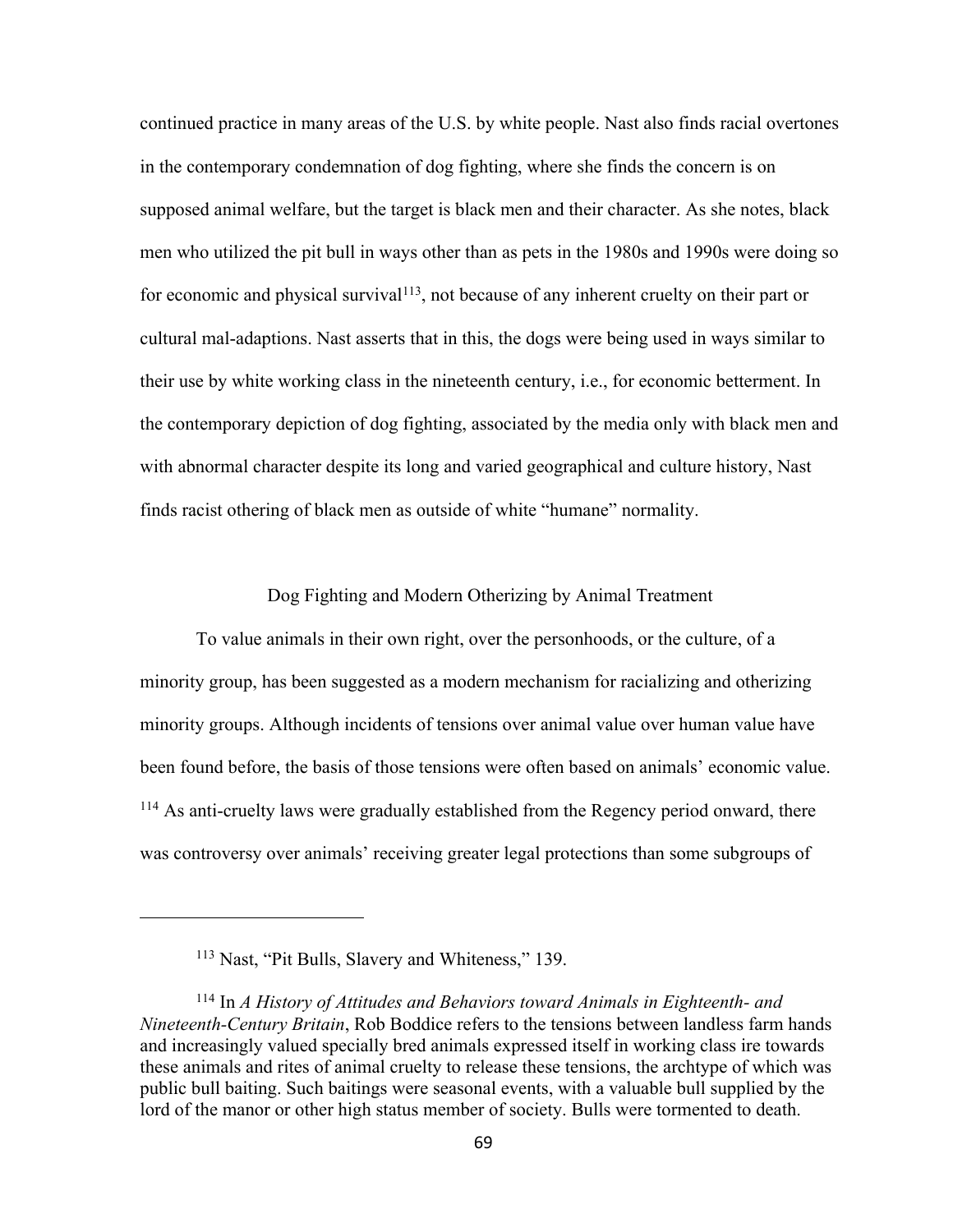human. However, this cannot be equated with a repositioning of canines and other animals over humans, or as humans themselves. Instead it reflected the patriarchal structure of society, which dictated how and who should be protected under the law.

In Monica Flegel's work, ""Bend or Break": Unraveling the Construction of Children and Animals as Competitors in Nineteenth- Century English Anti-Cruelty Movements,"115 she details the controversy in the nineteenth century of animals receiving some legal protections, when children had none, to the extent that the RSPCA was called upon to advocate for a child unprotected under any other standing except as an "animal." However, what might appear to be a repositioning of human and animal was instead an assertion of the patriarchal ideal. Animals were considered in need of protection, especially from abuse by lower-class persons, under the guidance of society's evolved elite. In contrast, to propose that children needed protection from their own parents, i.e., their guardians and superiors, was a violation of hierarchical society and the idealized home. As workers were also considered charges of their benevolent employers, workers too theoretically needed no legal protections, and did not deserve additional rights. Thus, the lack of minority or class protections at the time did not reflect a repositioning of society based on an animal's own value, which was well-established in the social and religious cosmology as beneath Man's.

However, an examination of the controversy of dog fighting finds questions of animal treatment that center on the animal's innate value, rather than that of a minority, and reflect changes in animal, particularly canine, value. Researchers Glen Elder, Jennifer Wolch, Jody

<sup>115</sup> Monica Flegel, ""Bend or Break": Unraveling the Construction of Children and Animals as Competitors in Nineteenth- Century English Anti-Cruelty Movements," *Journal for Critical Animal Studies*, Issue 1 (2009): vii.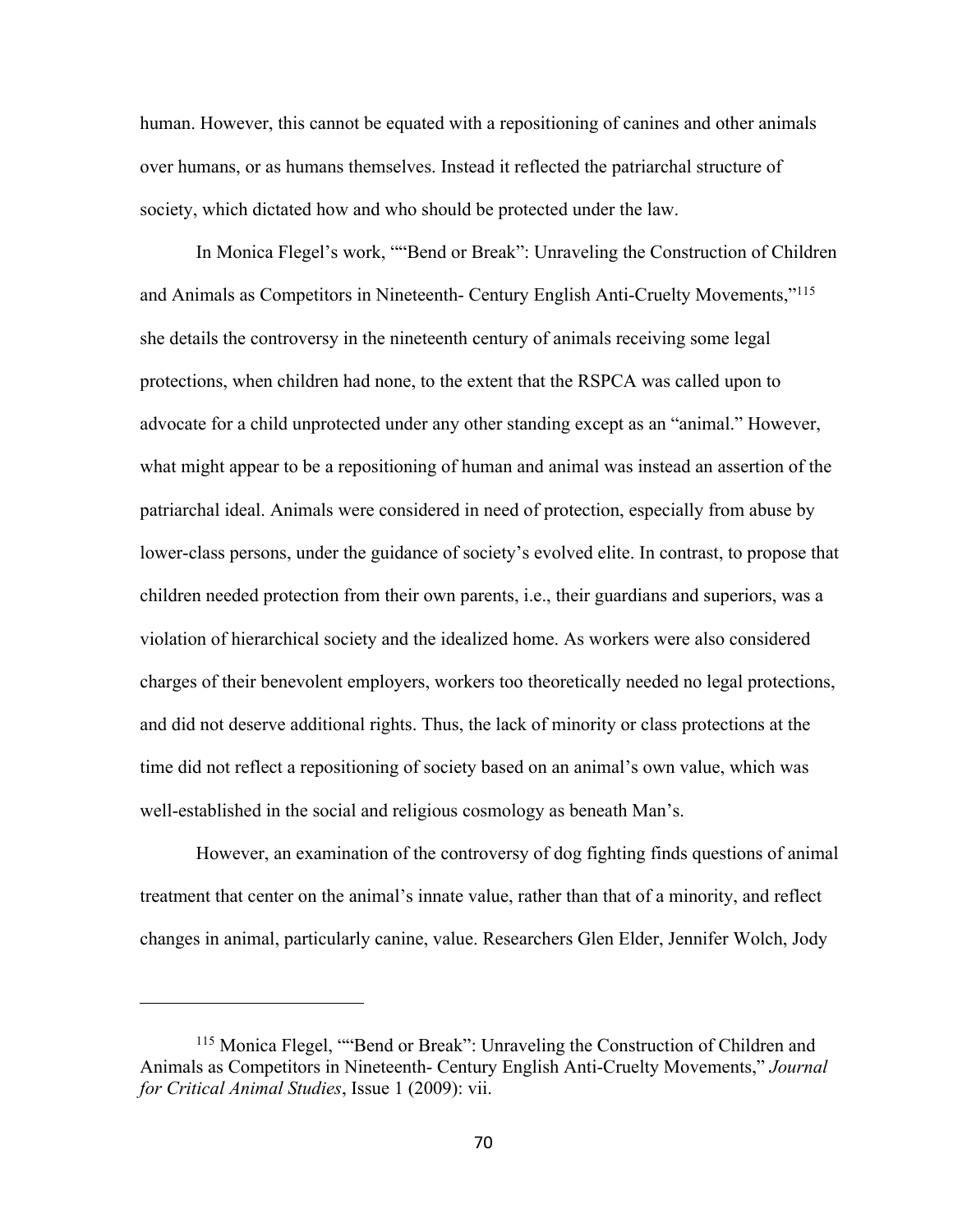Emel, in their work, "Race, Place and Bounds of Humanity,"116 find animal treatment as practiced by minorities can be used as a means of racializing and otherizing. State the authors, "Animal practices are a powerful basis for creating difference and hence racialization – they serve as defining moments in the social construction of the human-animal divide...."<sup>117</sup> " This construction of normalcy places supposed white values as the standard of normalcy: "animal practices, interpreted as "out of place" by dominant groups, position subalterns groups at the very edge of humanity. These groups are racialized and dehumanized through a complicated set of associations that measure their distance from civilization and the ideals of white America."<sup>118</sup>

Of the role of dog fighting, they note, "dog-fighting among youth in inner-city communities of color, can place all people of color on the far side of the human-animal boundary. When problematic practices occur in racialized and marginalized places, such as the ghetto, the prospects of racialization on the basis of animal practices rise higher."119

## Dog Fighting and Placement on Social/Evolutionary Ladder

Nast concludes that this process was used in the pillaring of NFL quarterback Michael Vick, who was charged with owning an illegal dog-fighting business in 2007. The use of dogs for gambling events, where injuries were inflicted upon them, the stark living

<sup>119</sup> Elder, Wolch, and Emel, "Race, Place and Bounds of Humanity,"199.

<sup>116</sup> Glen Elder, Jennifer Wolch, and Jody Emel, "Race, Place and Bounds of Humanity," *Society and Animals*, Volume 6, Number 2 (Cambridge: White Horse Press, 1998).

<sup>&</sup>lt;sup>117</sup> Elder, Wolch, and Emel, "Race, Place and Bounds of Humanity,"184.

<sup>118</sup> Elder, Wolch, and Emel, "Race, Place and Bounds of Humanity,"185.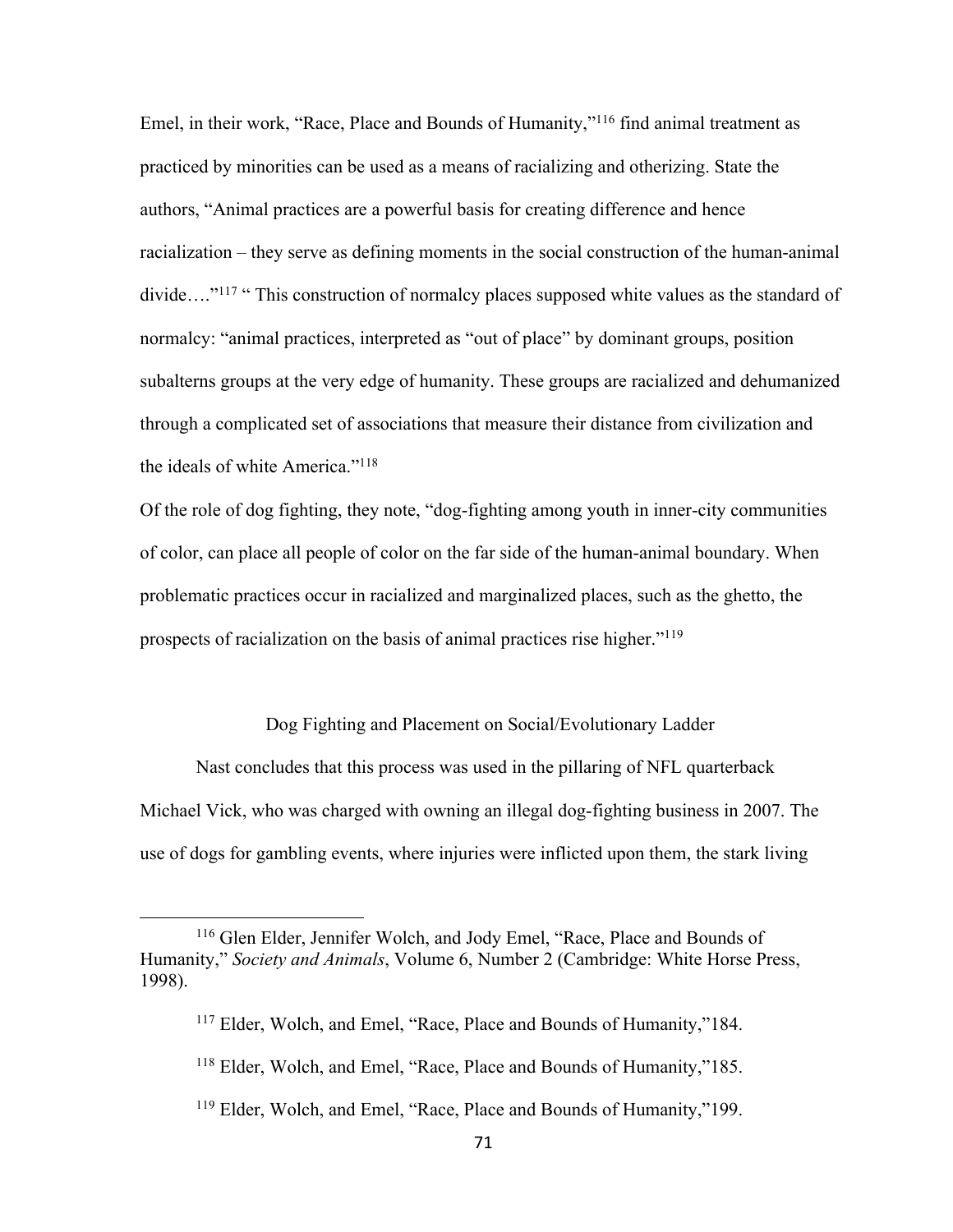conditions they were kept in, and the killing of dogs not useful in the ring, were all transgressions of proper treatment of canines that broke social codes and placed the dogs' keepers outside of proper society. Nast maintains this placement was inevitably tied to race, where Vick's and other black men's role in dog fighting allowed them to be characterized by race, again as abnormal or demonic. She states, "The condition of the dogs was used as proof that there was monstrous, and unsympathetic figure whose fundamentally depraved nature led him to a love a blood sports (brought 2013; Massey 2012). In doing so, the media drew on centuries of racist depictions of black men as uncivilized, in this case, lower than the dogs that had once been used against them." $120$ 

Here Nast asserts two race-based narratives emerging from the rescue of pit bulls from dog fighting – one narrative for blacks as demon-like participants in the dogs' cruel victimization, and thus lower in status on the evolutionary and social ladder than the dogs themselves, and the other narrative of rescue as a white peoples' endeavor, one showing mercy and proper social values, and thus placing whites higher in status on the evolutionary and social ladder. She states, "Following Michael Vick's arrest, the media instead of tended to the innocence and a proper state of the dogs as proof of the moral decrepitude of Vick and others in his dog-fighting circles. The media also showed great interest in documenting the white heroism of state and nonprofit actors involved in various exercises of rescue. A slew of stories hence ensued about adoptions and rehabilitation, whiteness becoming bathed in a light of moral goodness."121

<sup>120</sup> Nast, "Pit bulls, Slavery and Whiteness,"140.

<sup>&</sup>lt;sup>121</sup> Nast, "Pit bulls, Slavery and Whiteness," 141.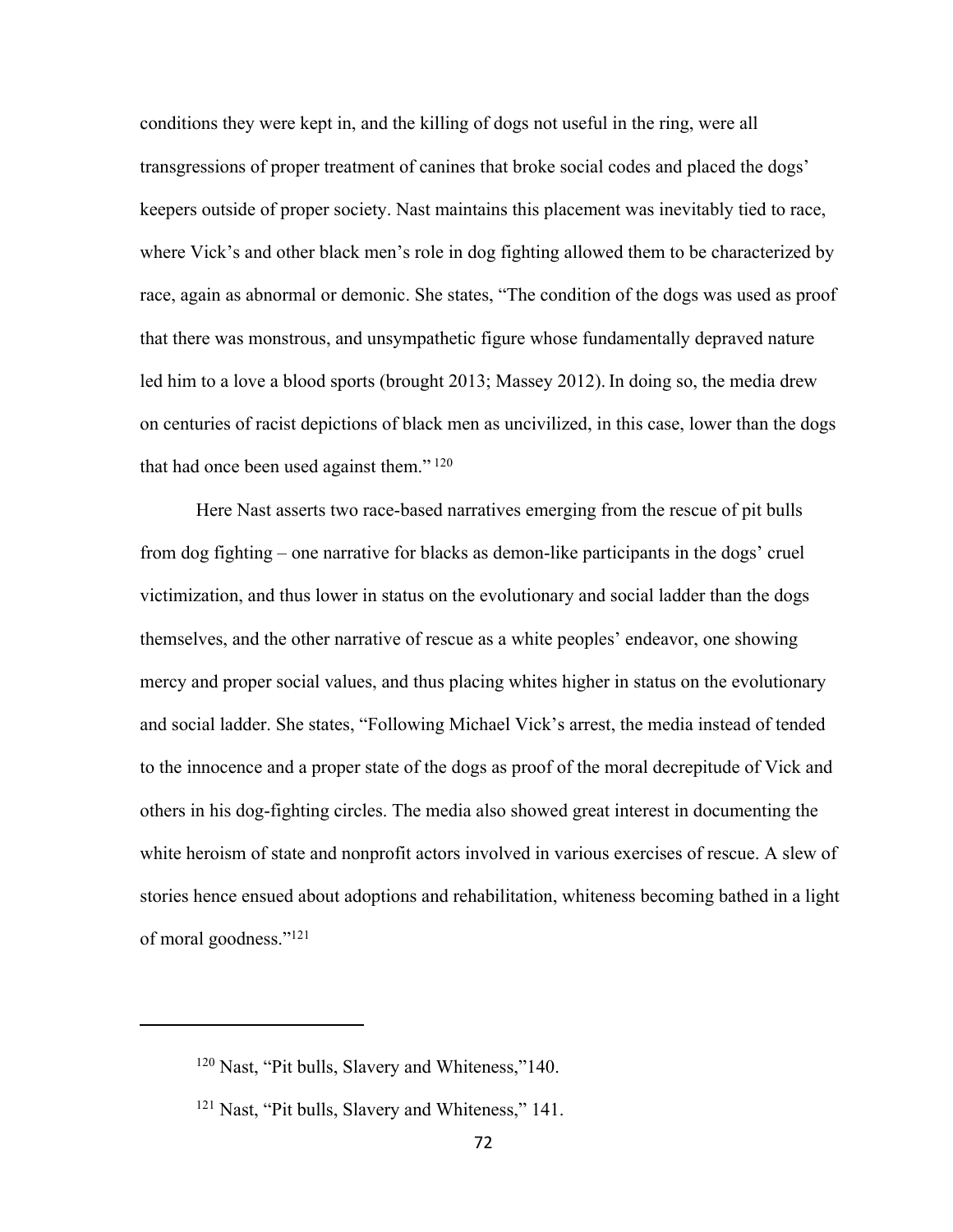The use of humane animal treatment to establish white identity as morally superior and based on Christian ethics and Western rationality, is historic and has been discussed. The identity of whiteness, particularly in the context of "proper society" (i.e. not poor or lowerclass) was a factor in the gradual outlawing of dog fighting as not in keeping with white western morality. However, Erin Tarver asserts that when whites are involved in the use of animals, even their abuse, then animal mis-use was not categorized as improper. She states, "It is, however, telling to note the difference between Americans' general response to the cruelty of dogfighting, and the cruelty of, say, the making of foie gras, the cruelty involved in its production is never met with the level of outrage on the part of the general public produced by the Vick dogfighting case – indeed, it often not registered as cruelty at all." $122$ 

#### Pet Status and Proper Use of the Dog

Here Tarver considers the difference between duck-abuse and dog abuse but does not note its underlying reasoning; being mean to a duck is just considered cruel whereas dogabuse is considered a crime against basic humanity, because dogs are considered legitimate members of human society. In contemporary Western society, even strays or occupants of animal pounds are considered pets, within society, but ones who need to be placed in homes, proper households and given their appropriate social markers (leashes, licenses). Again, these geographic locations, physical and social, are critical for the social role given to canines, and laws, ordinances, institutions, significant government budget allocations and charitable

<sup>122</sup> Tarver, "The Dangerous Individual(s) Dog," 280.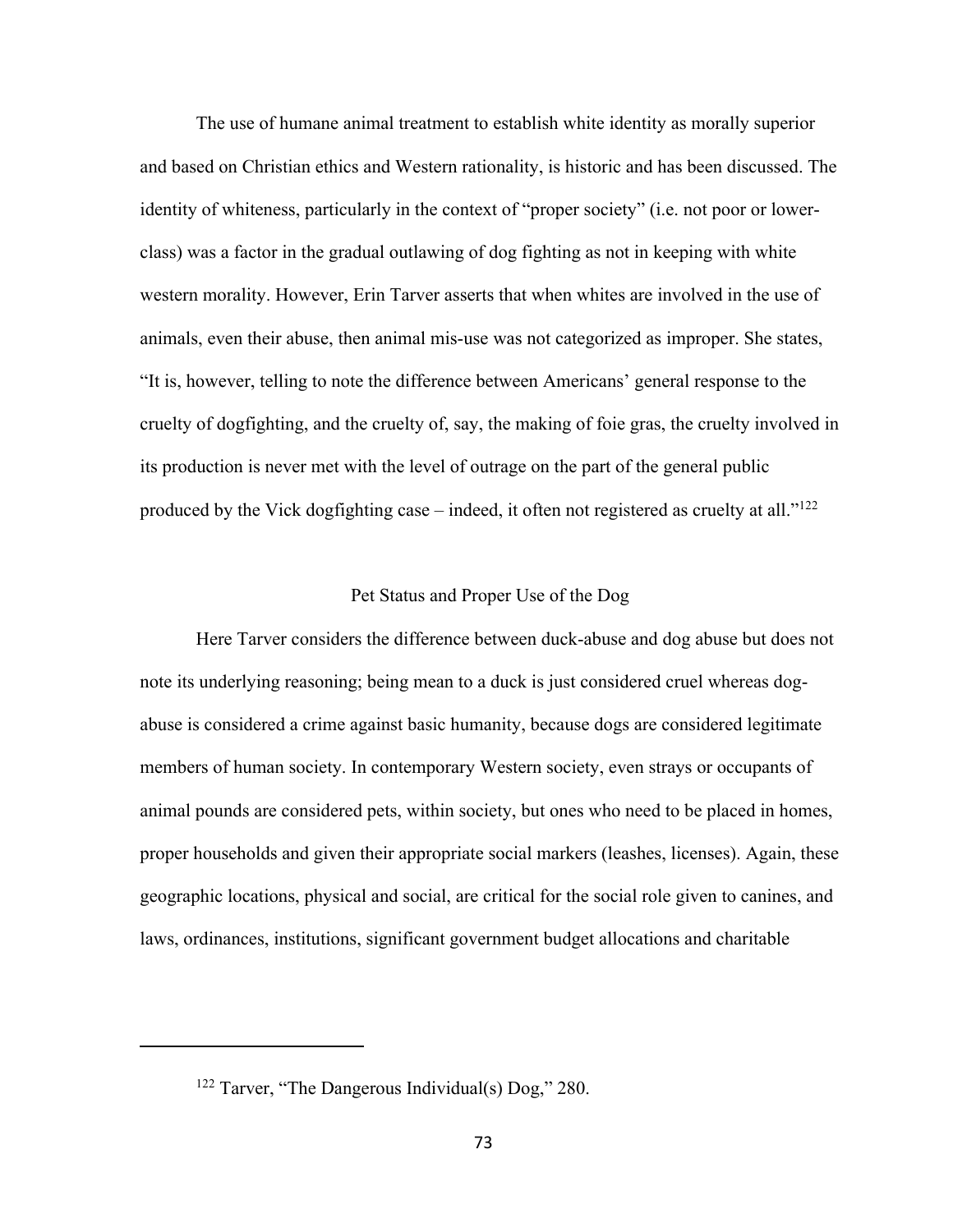endowments exist to accomplish this end.<sup>123</sup> Pivotally, dogs who cannot be placed in a home or permanently institutionalized are, controversially, euthanized, rather than be left ownerless/homeless and as social outcasts, which is considered more inhumane. The social goal is for all dogs to be pets, and they are considered so unless powerful factors, such as an anti-breed mania, occurs to remove a dog from pet status.

The result is general tension over any misuse of dogs. Tarver suggests that animal practices useful to society, especially the dominant white group, normalizes practices which could also be considered cruel but are not because they are not tainted by association with supposedly infected minorities, i.e., white people's use/mis-use of animals is not considered abusive because it is done by white people. This position aligns with Nast's viewpoint. However, simply being associated with whites does not remove the controversy of use of canines outside of the definition of pet.

There are numerous examples of outrages over different uses of canines involving white people – such as greyhound racing and dog sledding, both of which are considered potentially abusive and result in canine fatalities.<sup>124</sup> Both activities have been the subjects of protests and legal action. From Nast's statements as to the "innocence" of rescued former

<sup>123</sup> In fiscal year 2018, the operating expenses of the American Society for the Prevention of Cruelty to Animals was \$178,549,000. Estimated amount spent by all humane organizations annually is \$2.5 billion.

https://www.aspca.org/sites/default/files/aspca audited financial statement 2018.pdf; "Pets by the Numbers (2014)," Animal Sheltering, https:// www.animalsheltering.org/page/petsby-the-numbers.

<sup>&</sup>lt;sup>124</sup> Numerous charities and animal rights organizations have advocating ending both activities after canine deaths. For example, the recent article by Matta Busby, "Charities call for end to greyhound racing after 1,000 deaths in a year," *The Guardian*, June 16, 2019. https:// www.theguardian.com/sport/2019/jun/16/charities-call-for-end-to-greyhound-racingafter-1000-deaths-in-a-year.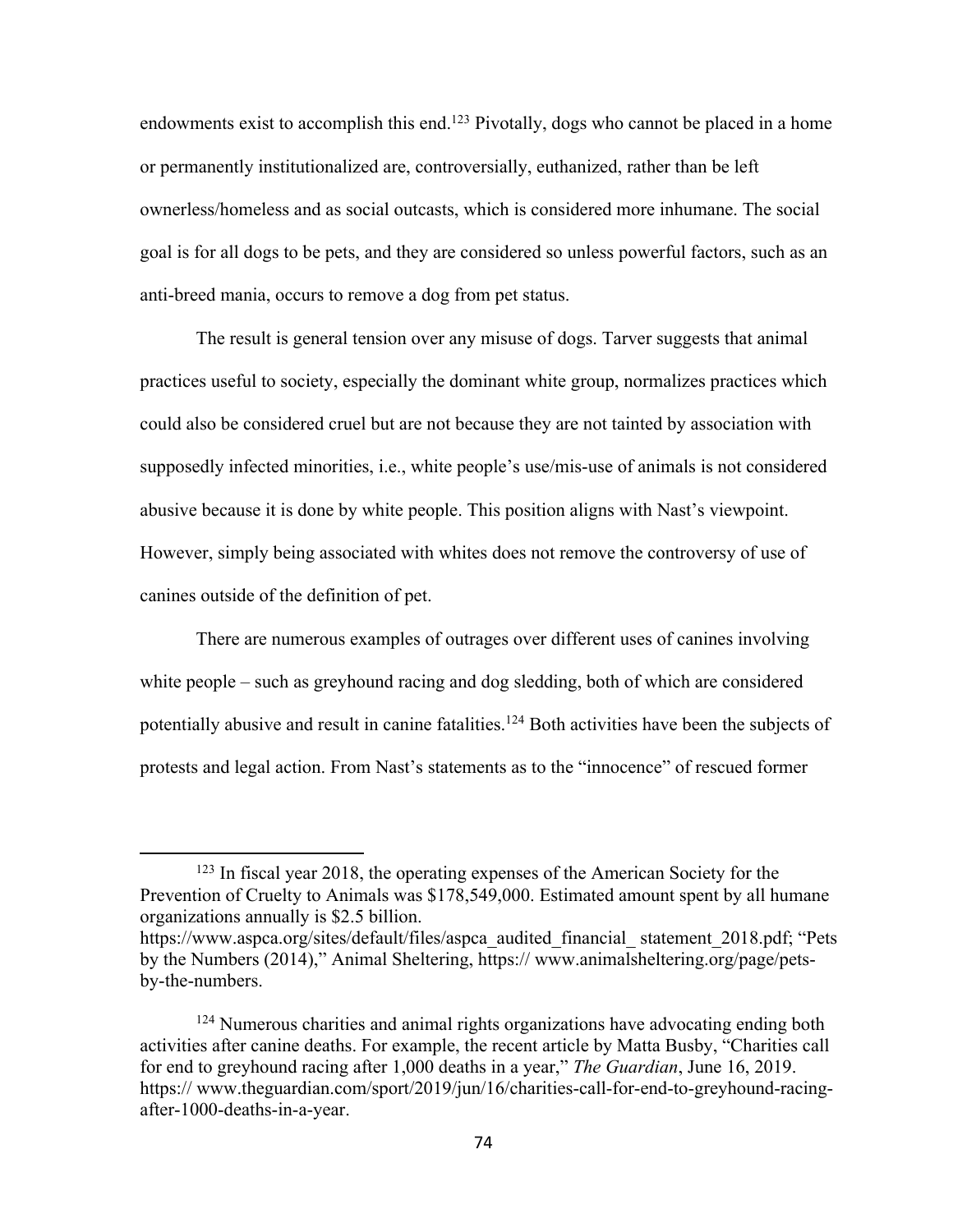dog-fighting pit bulls, they are clearly aligned with their white rescuers. In other words, they are identified as misused pets. This is a diametrically opposite viewpoint of the pit bull fighting dog as a social menace and subject of mania and public safety campaigns. What explains this divergence of viewpoint of the pit bull? I assert that the lynch pin for the pit bull's depiction and treatment is the pit bull's *own* identity: is the pit bull a pet, or is it "black?" If the dog is a pet, it is being mis-used, and if it is "black," then it is responsible for its own use/mis-use.

# Dog Identity as Pet or Black in Dog Fighting

The divergence of narratives on pit bulls used for or rescued from dog fighting is based on their identity; in short, when pit bulls are pets, their use in dog fighting is outside of the construct of pets, and they are victims and "innocents." There were historic factors that stripped a dog of pet status, such as loss of social markers like proper geographical placement in housing and in neighborhoods, and placement in proper households, i.e. "real" homes with "real" pet owners, and as discussed, many such markers were denied pit bulls because they were owned by black individuals or families living in in black neighborhoods. Whether loss of social markers alone would have been enough to strip pit bulls of pet status is unproven/unseen, but it likely made them more vulnerable to being mischaracterized. When pit bulls were associated with sensationalized coverage of black crime and drug use, their placement in society, i.e., around "good" people, became highly contentious. However, sentiment over dog fighting is even more radicalized, because it is tangled with questions over whether pit bulls are essentially criminal, abnormal and pathological, coded words that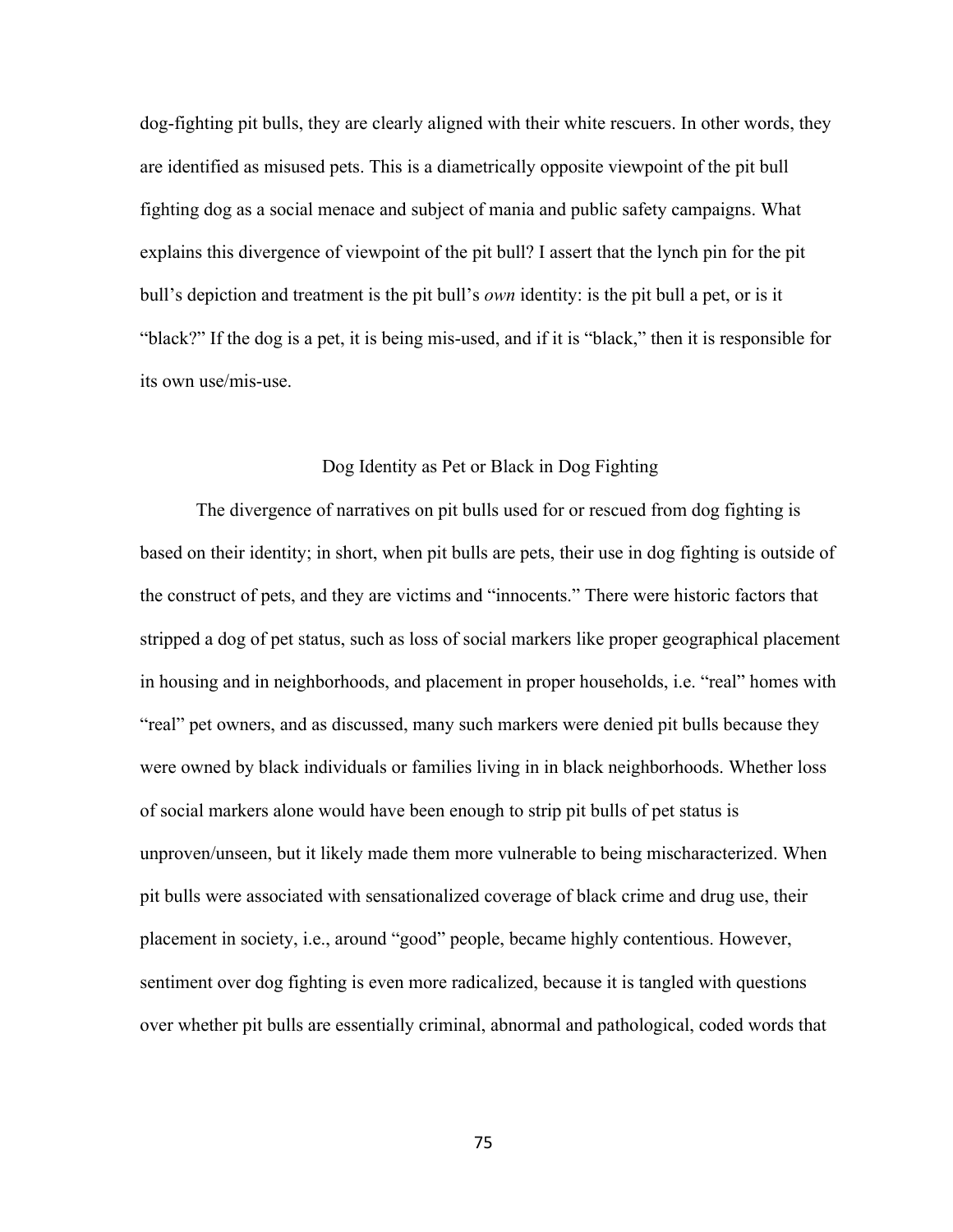equate to blackness. When pit bulls were considered tainted with blackness, they were deemed a social menace, especially to white, supposedly "normal," society.

Examining the breed specific campaigns that have been examined against the spitz, the dachshund and the pit bull, their basis is the supposed safeguarding of such normality. As noted by Schiavone, Tarver and others, such public safety campaigns are ineffective and not truly aimed at minimizing threats to public health, but rather threats to the public good, i.e. structure, standing and membership. They are driven by manias centered around normality as belonging, often based on race or ancestry, and they have little to do with animal well-being or actual threats of animal attacks. For example, as noted by Schiavone, other breeds have been labeled as the "worst" or most dangerous breed of the moment<sup>125</sup> yet they have not engendered "manias" or supposed public safety campaigns. Such campaigns are aimed at the "other," the minority. When breeds are associated with minorities during periods of stress, they are vulnerable to being targeted for such campaigns. The more humanized canines become, the greater their capacity to be considered as humans, to be held to human standards, the greater their capacity to be receptacles for human bias.

As Nast notes, there was an uptick in pit bull's reputation once they began to be adopted by whites. When some, primarily white, rescuers decided that pit bulls *were* pets, they promoted them as pets, created programs to educate the public on pit bulls as pets, and fought against the tide of anti-pit bull legislation. Being re-aligned with whites allowed pit bulls to NOT be aligned with blackness, and so resume pet identity. The dynamics that allow pit bulls to resume pet identity also allowed them to take on black identity rather than just

<sup>&</sup>lt;sup>125</sup> Schiavone, "Barking Up," 20.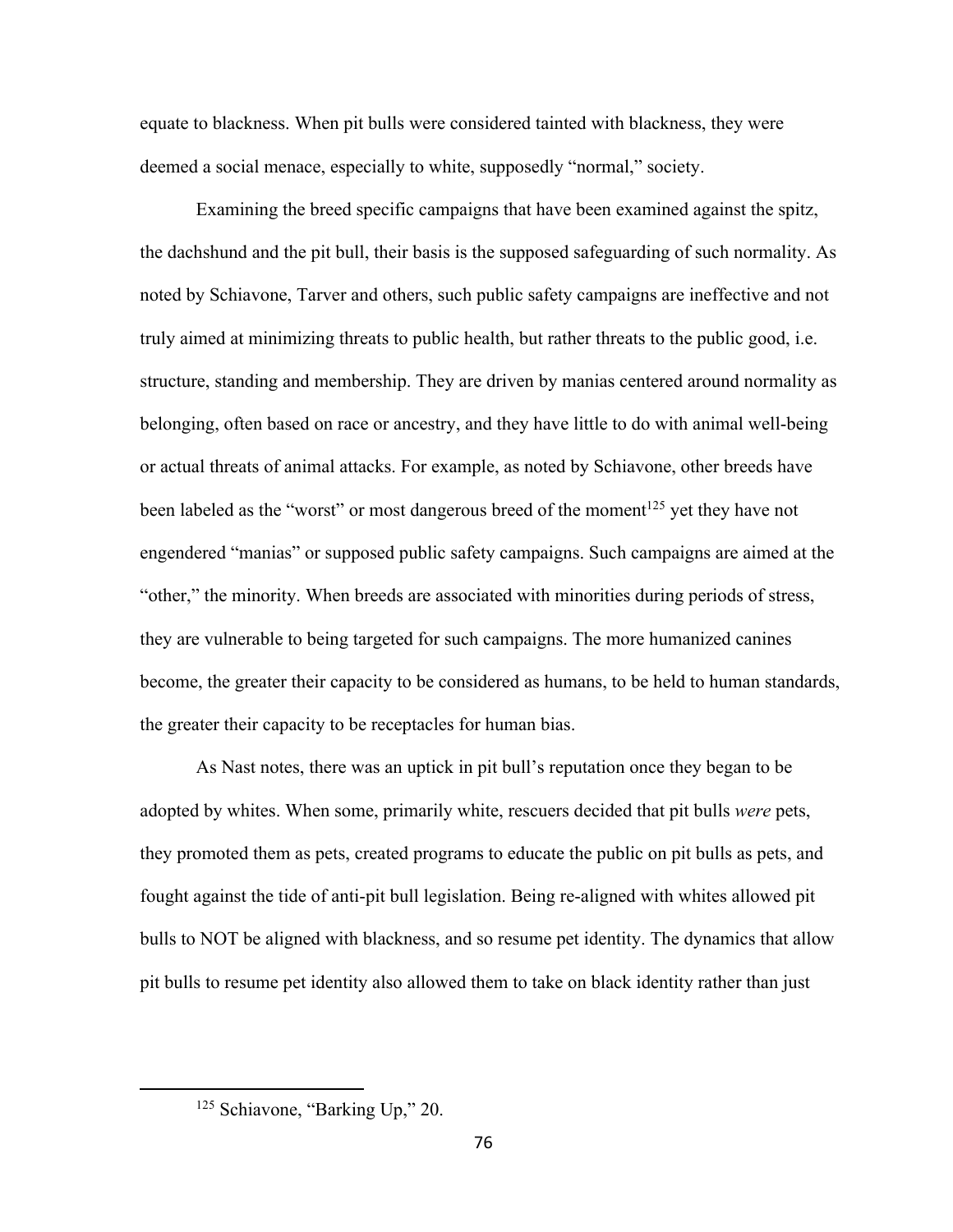being a proxy and scapegoat for this targeted minority. It allowed them to take on human standards of behavior, and to be subject to racial bias.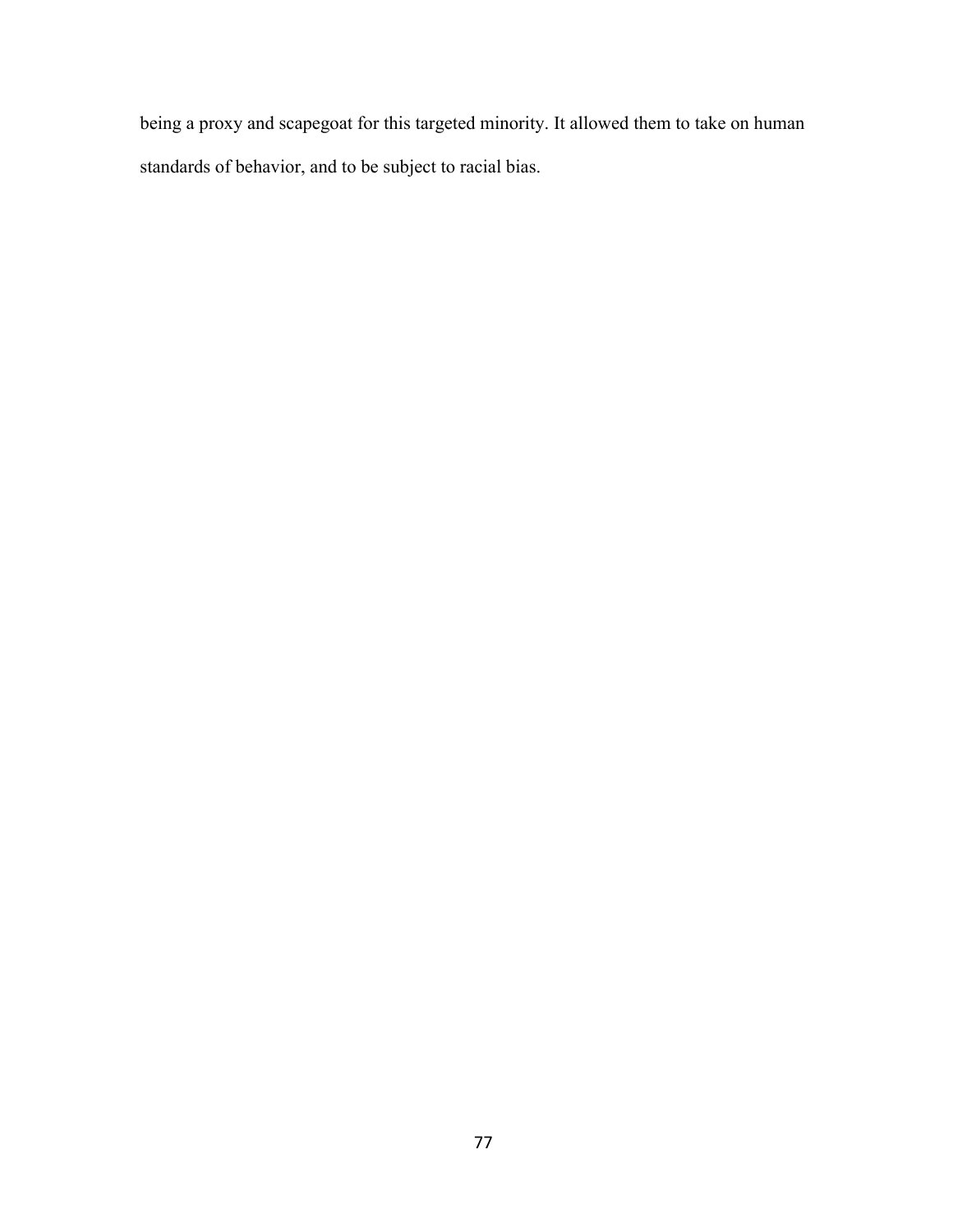### Chapter 9

## Conclusion

We can find common threads between the examined breed discrimination episodes – the Mad Dog Scare, the anti-Dachshund Campaign of WWI, and the Pit Bull Crisis – and they are 1) the association of a breed with minority during a period of social stress, when scapegoating of outsiders is more likely; 2) the use in some measure of a breed as a proxy for some danger outside of proper society; and 3) that they had little to do with actual physical safety of the public, but were framed as for the public good. However, differences in the campaigns are also notable: how canines could be used in these breed-specific campaigns, and how they were perceived, changed as canine status changed. Thus, we must include the canine's cultural history as a factor in such campaigns.

From the possible nativist motivations of the Spitz Mania to the military propaganda campaign against the dachshund, and finally to the pit bull panic, the common thread has been anti-minority bias, whether nativist or racial. But we can see in an examination of these campaigns the development of ideas of animal value, particularly canine value. The ability of the target of the most recent campaign, the pit bull, to take on social identities is a result of this changing social value and humanizing, results in complex and sometimes conflicting notions/social outcomes, such as the criminalizing and even demonizing of pit bulls while their status as dogs made them the object of greater concern and sympathy in comparison to black men. The focus on spitzes as origins of disease certainly brought objections from those who loved dogs, and the persecution of dachshunds also brought objections based on the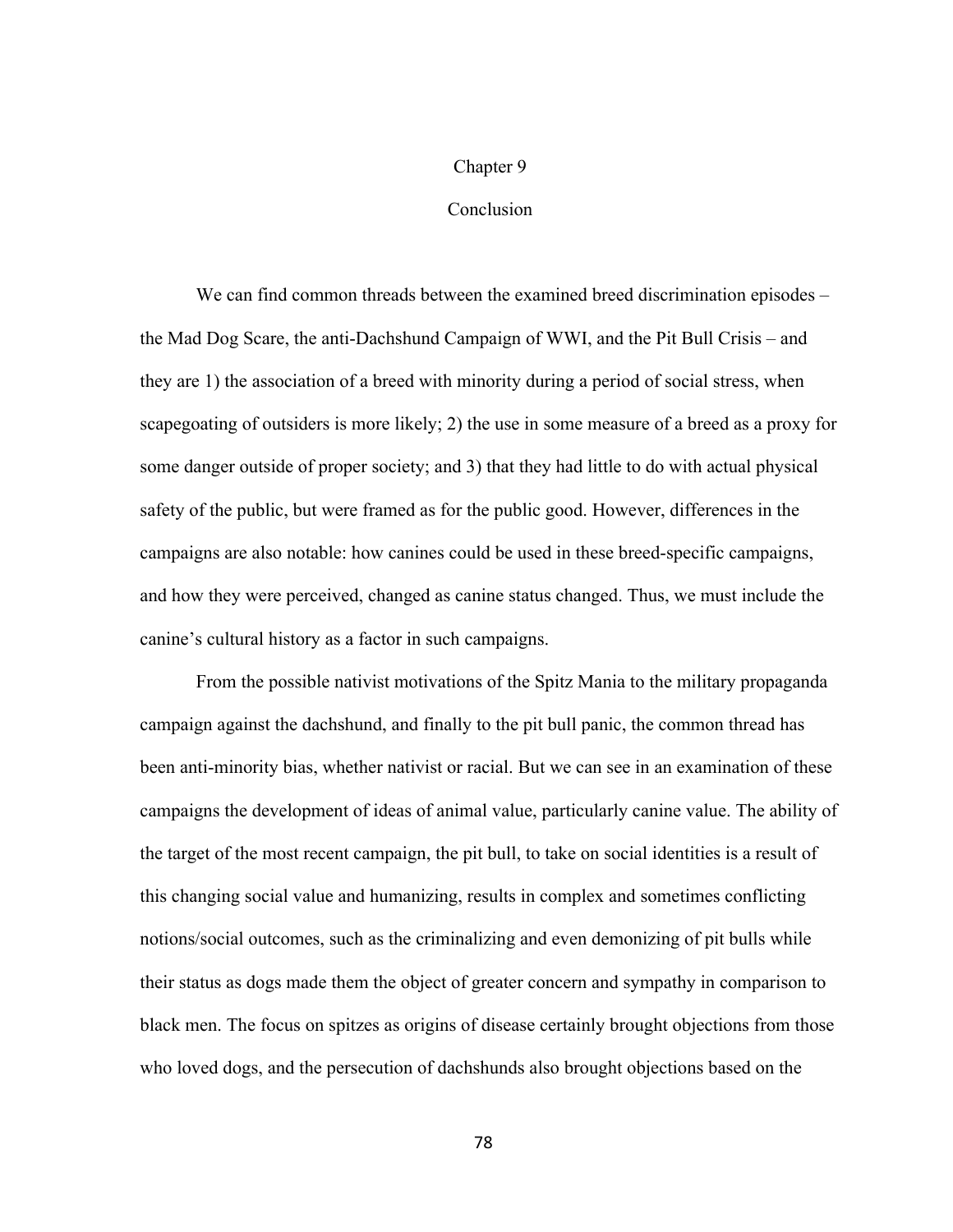violation of dog's role as "man's best friend" and a cherished family companion. The pit bull panic has brought questions of the value of a canine for itself, perhaps even in comparison to a human being, and clarified the pivotal factor of canine identity within context of "normality" and belonging to majority status as a factor in its targeting and redemption.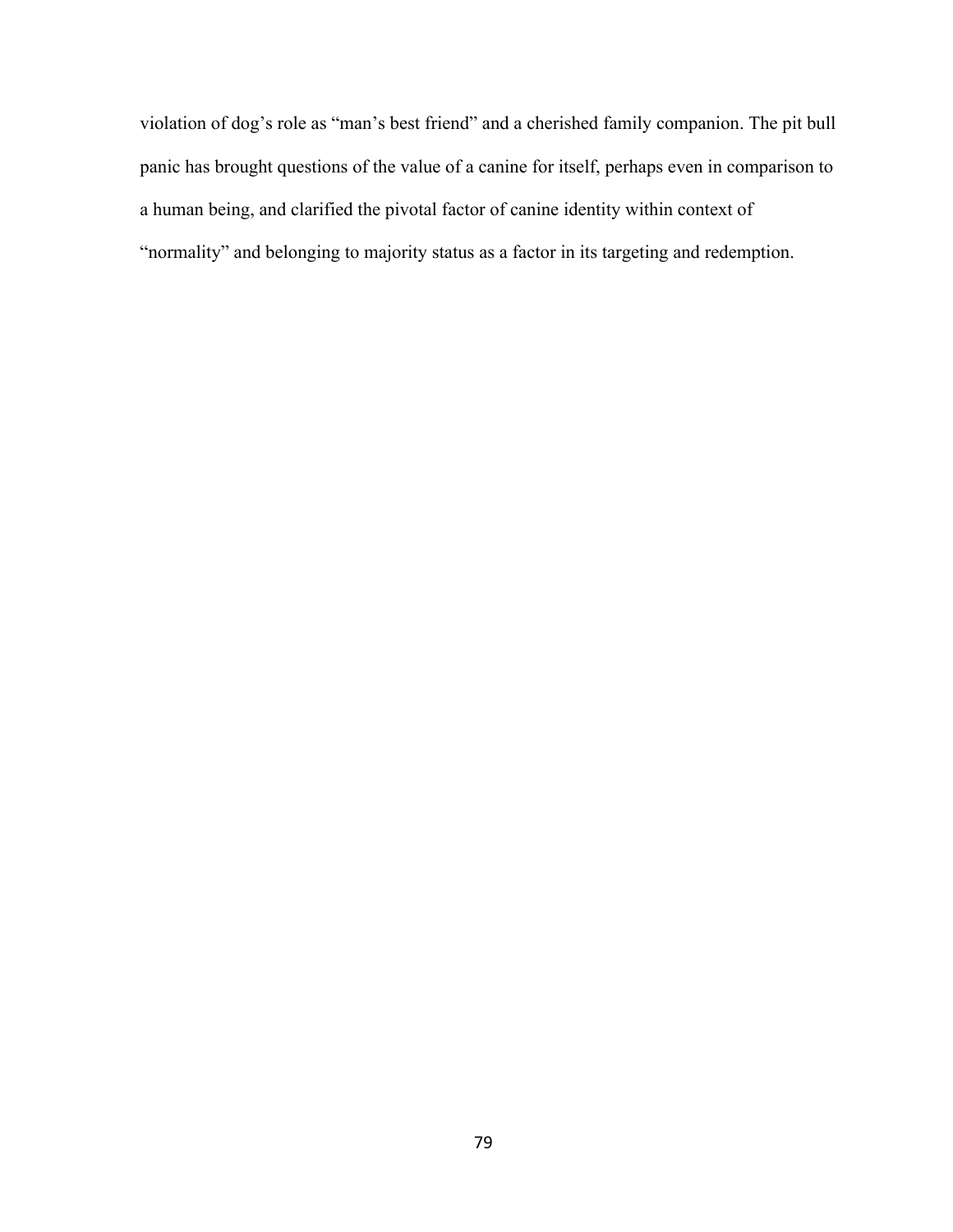## Bibliography

### **Books**

Blunt, Alison and Robyn Dowling, *Home*. Key Ideas in Geography (Series)*.* London: Routledge,

2006.

Boddice, Rob. *A History of Attitudes and Behaviors toward Animals in Eighteenth- and Nineteenth-Century Britain: Anthropocentrism and the Emergence of Animals*.

Lampeter:

Edwin Mellen Press, 2008.

Butler, Frances. *Breeding, Training, Management, Diseases of Dogs: Together with an easy and*

*agreeable Method of Instructing all Breeds of Dogs in a great variety of Amusing and Useful Performances*. Brooklyn: D.S. Holmes, 1877. doi: 10.5962/bhl.title.42846.

Erskine, Lord Thomas. *The Speech of Lord Erskine in the House of Peers, on the Second Reading of the Bill for Preventing Malicious and Wanton Cruelty to Animals*. London: Richard Philips, 1809. https://archive.org/details/b28748165.

Felder, Barbara. "Black Dog, Blood Hounds and Best Friends Black Dogs: African Americans

and Dogs in Nineteenth-Century Abolitionist Literature." In *American Beasts Perspectives on Animals, Animality and U.S. Culture, 1776-1920*, edited by Domink Ohrem, 153-174. Berlin: Neofelis Verlag GmbH, 2016.

Greene, Graham. *A Sort of Life*. London: Bodley Head, 1971.

Howell, Philip. *At Home and Astray: The Domestic Dog in Victorian Britain.* Charlottesville: University of Virginia Press, 2015.

Ignatiev, Ivan. *How the Irish Became White*. New York: Routledge, 1995.

Kellogg, J. H. "The Treatment of Hydrophobia-Rabies." *The Home Hand-Book of Domestic Hygiene and Rational Medicine,* Volume 2, 1891. Accessed January 22, 2020. https://chestofbooks.com/health/general/domestic-hygiene-rational-medicine/The-Treatment-of-Hydrophobia-Rabies.html.

Kerr, Robert*. The Gentleman's House; or, How to Plan English Residences from the Parsonage*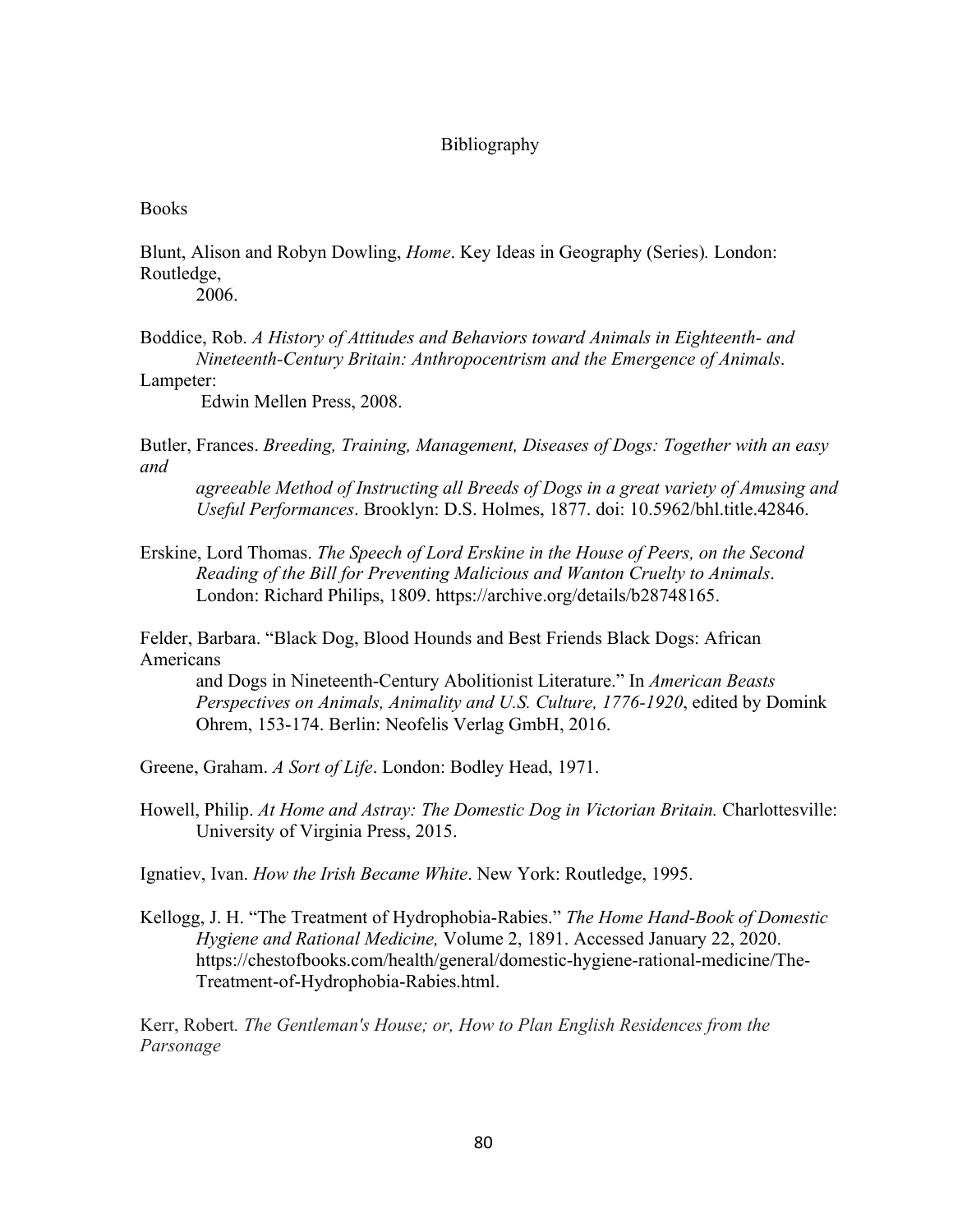*to the Palace*, London: J. Murray, 1865. https://books.google.com/books?id= bYoBNuwB8hAC&printsec=frontcover&source=gbs\_ge\_summary\_r&cad=0#v=one pag e&q&f=false.

Kete, Kathleen. *The Beast in the Boudoir: Pet Keeping in Nineteenth-Century Paris*, Berkeley:

University of California Press, 1994.

Kirkpatrick, Kathryn and Borbála Faragó. *Animals in Irish Literature and Culture.* London: Palgrave Macmillan, 2015.

Kleber, John E. "Anti-German Sentiment during the World Wars." In *Germans in Louisville: A*

*History*, edited by C. Robert Ullrich and Victoria A. Ullrich, 188-195. Charleston, SC: History Press, 2015.

Mackey, Mike. *The Equality State: Essays on Intolerance and Inequality in Wyoming.*  Powell,

WY: *Western History Publications*, 1999.

Marx, Karl, *Capital: A Critique of Political Economy*, Vol. 1. Harmondsworth: Penguin Books, 2010.

Mizuta Lippitt, Akira. *Electric Animal: Toward a Rhetoric of Wildlife*, Minneapolis: University

of Minnesota Press, 2002.

Münsterberg, Hugo. *The War and America*. New York: D. Appleton, 1914.

Mushet, David. *The Wrongs of the Animal World*. London: Hatchard, 1839.

- Nast, Heidi J. "Pit bulls, Slavery, and Whiteness in the Mid- to Late-Nineteenth Century US: Geographical Trajectories; Primary Sources." In *Critical Animal Geographies, Politics, Intersections and Hierarchies in a Multispecies World*, edited by Kathryn Gillespie and Rosemary-Claire Collard, 127-145. London: Routledge, 2015.
- Philo, Chris and Chris Wilbert. *Animal Spaces, Beastly Places: New Geographies of Human-Animal Relations*. New York: Routledge, 2000.
- Redfield, M.D., James W. *Comparative Physiognomy or Resemblances Between Men and Animals*. Clifton Hall, New York: Redfield, 1852. https://archive.org/details/ comparativephysi00redfrich.

Tuan, Yi-Fu. *Dominance and Affection: The Making of Pets.* New Haven: Yale University Press, 1984.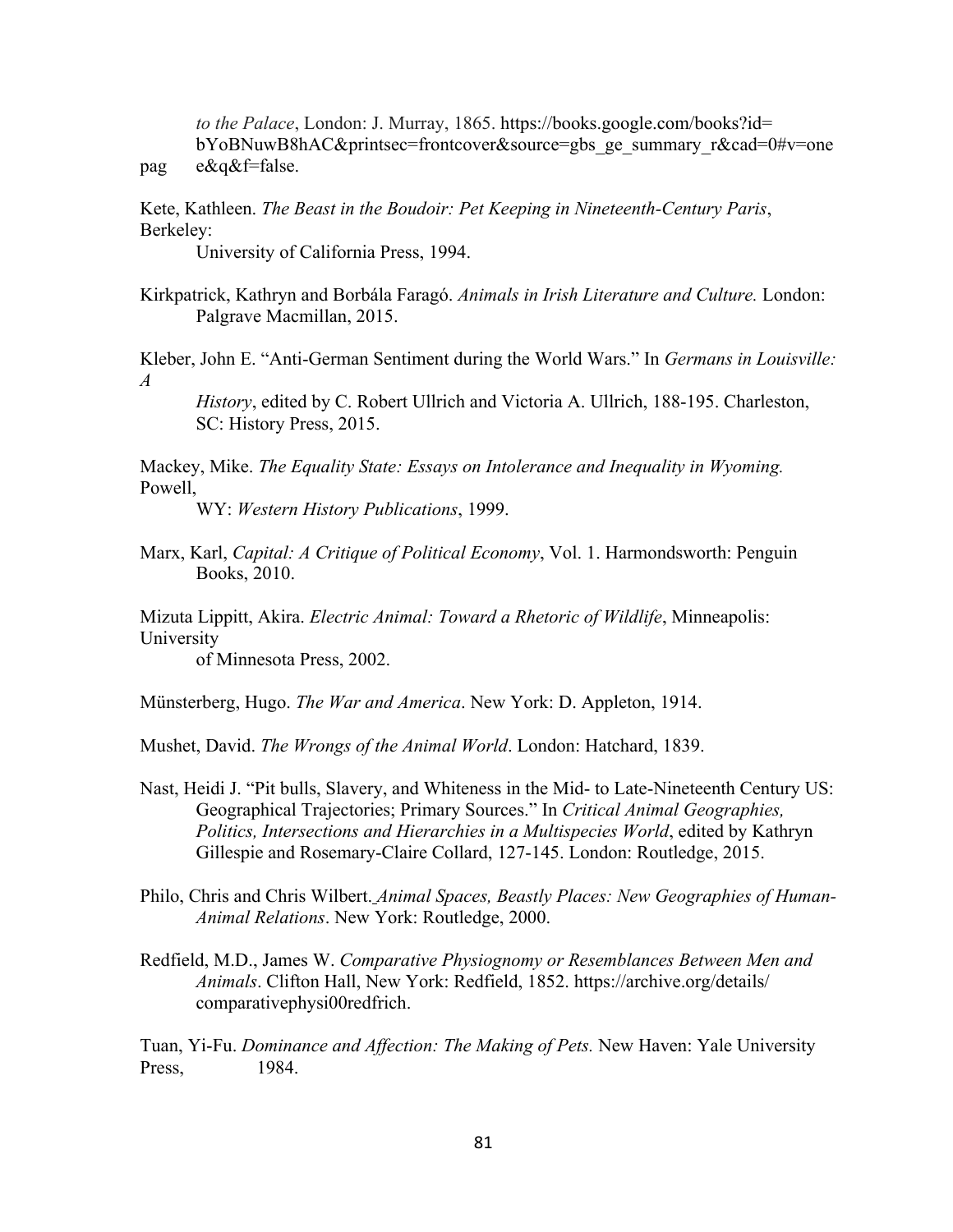Journal Articles

Cohen, Judy and John Richardson. "Pit Bull Panic." *Journal of Popular Culture* 36, no. 2 (2002):

285-317.

- Elder, Glen, Jennifer Wolch, and Jody Emel. "Race, Place and Bounds of Humanity." *Society and Animals*, White Horse Press e-journal, 6, no. 2 (1998): 183-202.
- Flegel, Monica. ""Bend or Break": Unraveling the Construction of Children and Animals as Competitors in Nineteenth- Century English Anti-Cruelty Movements." *Journal for Critical Animal Studies*, Issue 1 (2009): vii, 53-73.

Howard-Smith, Stephanie. "Mad Dogs, Sad Dogs and the 'War against Curs' in London 1760."

*Journal for Eighteenth-Century Studies*. 42, no. 1 (2019): 101-118. doi: 10.1111/1754-0208.12592.

- Plous, S. and Tyrone Williams. "Racial Stereotypes from the Days of Slavery: A Continuing Legacy." *Journal of Applied Social Psychology* 25, no. 9 (1995): 795-817. doi: 10.1111/j.1559-1816.1995.tb01776.x.
- Schiavone, Ann L.. "Barking Up the Wrong Tree: Regulating Fear, Not Risk." *Animal Law Review* 22, no. 1 (2015).
- Tarver, Erin C. "The Dangerous Individual('s) Dog: Race, Criminality and the 'Pit Bull." *Culture, Theory and Critique* (2014): 55-3, 273-285, DOI: 10.1080/14735784.2013.847379.
- Teigen, Philip M. "Legislating Fear and the Public Health in Gilded Age Massachusetts." *Journal of the History of Medicine and Allied Sciences* 62, no. 2 (April 2007): 141- 170. doi: 10.1093/jhmas/jrl016.

Magazine Articles

Alexander, Michelle. "Why Hillary Clinton Doesn't Deserve the Black Vote." *The Nation*, February 10, 2016. https://www.thenation.com/article/hillary-clinton-does-notdeserve- black-peoples-votes/.

Caslin, Yvette. "Heroin Epidemic is Brutal Punishment for White Privilege and Implicit Bias."

*Rollingout*, May 17, 2017, accessed December 28, 2019. https://rollingout.com/ 2017/05/17heroin-epidemic-is-brutal-punishment-white -privilege-bias/.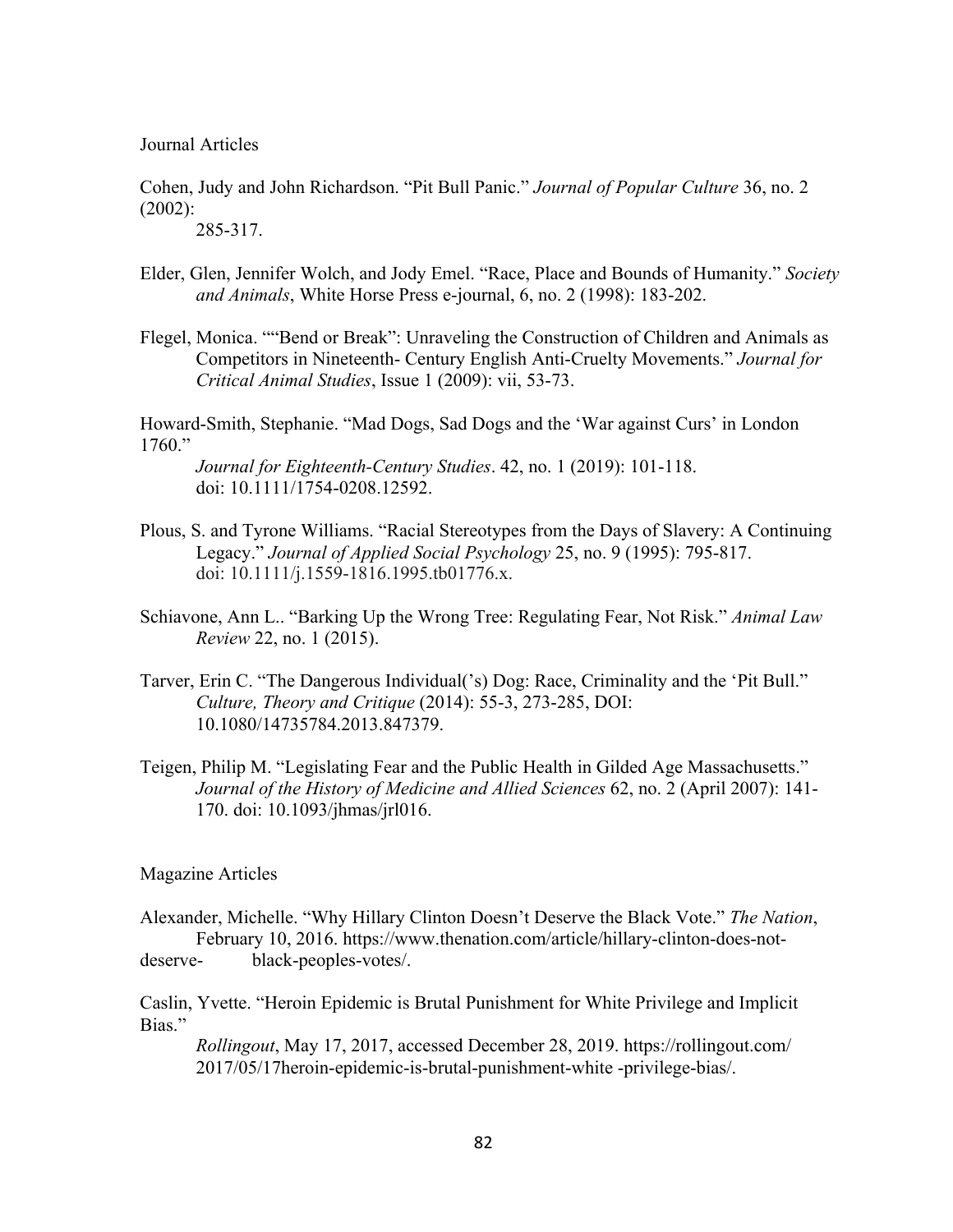Hinton, Elizabeth. "How the 'Central Park Five' Changed the History of American Law." *The*

*Atlantic*, June 2, 2019. Accessed November 3, 2019, https://www.theatlantic.com/entertainment/archive/2019/06/when-they-see-us-showscases-impact-us-policy/590779/.

MacDougall, Kate. "Dachshunds, the Undisputed Kings of Their Castles, No Matter the Size (or

Species) of the Other Residents." *Country Life*, May 15, 2019. Accessed January 25,

2020.

https://www.countrylife.co.uk/out-and-about/dogs/dachshunds-undisputed-kingscastles-no-matter-size-species-residents-196054.

- Nair, Yasmin. "Racism and the American Pit Bull." *Current Affairs*, September 19, 2016. Accessed February 2, 2020. https://www.currentaffairs.org/2016/09/racism-and-theamerican-pit-bull.
- Russel, Charles Porter. "Some Superstitions of Hydrophobia." *Popular Science Monthly* 6 (December 1874). Accessed January 29, 2020. https://en.wikisource.org/wiki/ Page:Popular\_Science\_Monthly\_Volume\_6.djvu/187.

# Newspapers

Busby, Matta. "Charities Call for End to Greyhound Racing after 1,000 Deaths in a Year." *The*

*Guardian*, June 16, 2019. https://www.theguardian.com/sport/2019/jun/16/charitiescall- for-end-to-greyhound-racing-after-1000-deaths-in-a-year.

"Cops Kill Family Pet during Drug Search." *Chicago Tribune*, March 16, 2007. http://www.chicagotribune.com/news/local/chicago/chi-0703160323mar16,1, 2393715.story?coll=chi-newslocalchicago-hed; https://www.shroomery.og/ forums/showflat.php/Number/6676237.

"Death from Hydrophobia.: The Spitz Dog Performs Fatal Work Once More." *New York Times*,

October 5, 1884. https://www.nytimes.com/1884/10/05/archives/death-fromhydrophobia-the-spitz-dog-performs-fatal-work-once-more.html.

"Exit the German Dachshund: Marine Poster Causes German Dog to Be Driven from Streets of Cincinnati." *Jasper Weekly Courier*, August 30, 1918. https://newspapers.library.in.gov/cgi-bin/indiana?a=d&d=JWC19180830.1.2&rspos= 2&e=--1917---1920--en-20--1--txt-txIN-dachshunds-----#.

George, Monique. "Housing Discrimination, Gentrification and Black Lives: We Call These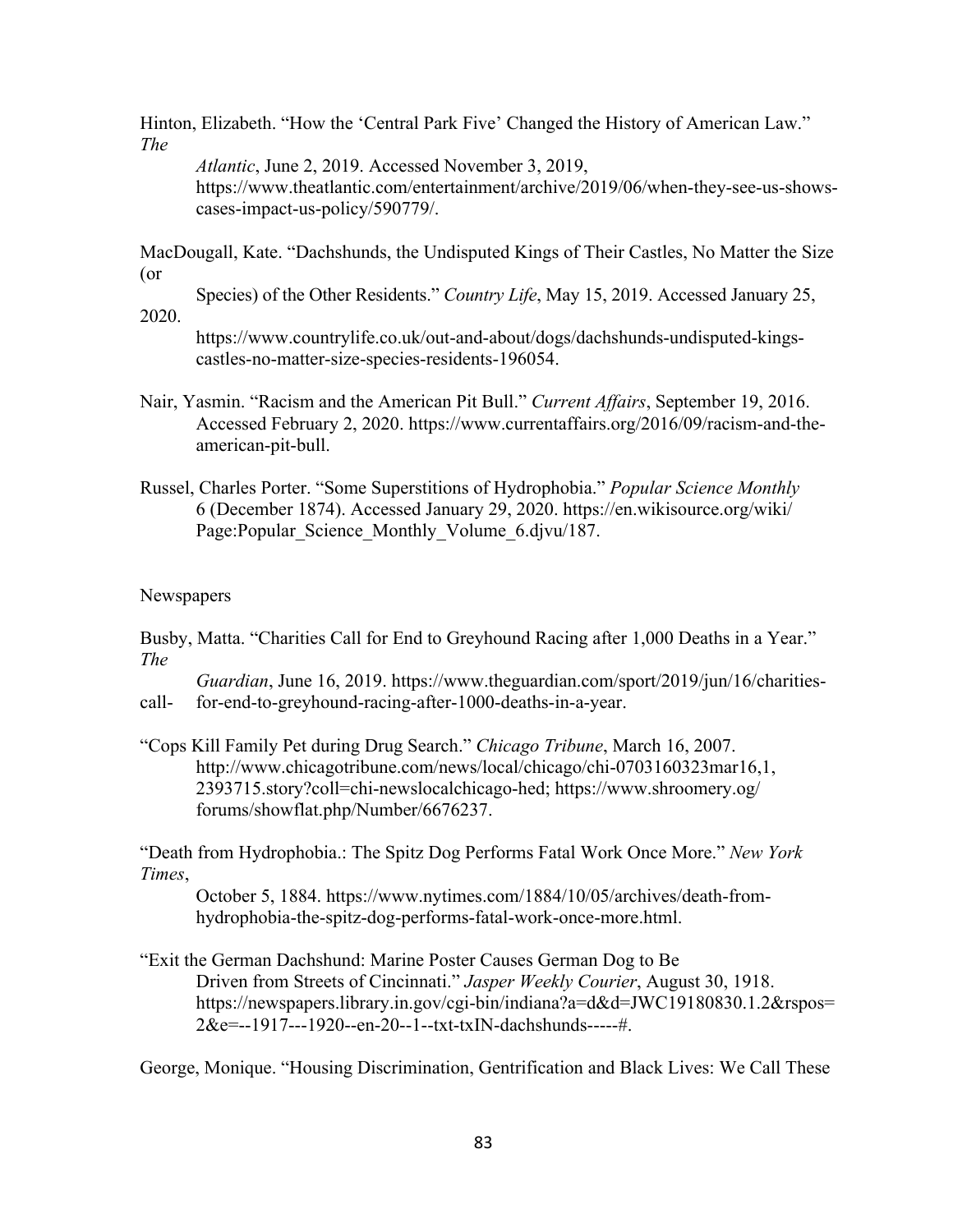Projects Home." *Huffpost*, February 17, 2017. Accessed November 14, 2019, https://www.huffpost.com/entry/housing-discrimination-ge b 6701758.

- Weikel, Dan. "War on Crack Targets Minorities over Whites." *Los Angeles Times*, May 21, 1995.
- "Woman's Cult of the Dog, Number 13: The Dachshund." *Illustrated London News,* April 18, 1914.

https://babel.hathitrust.org/cgi/pt?id=chi.78274165&view=1up&seq=212.

Web Content

American Society for the Prevention of Cruelty to Animals, "2018 Annual Report." https://www.aspca.org/sites/default/files/aspca\_audited\_financial\_statement\_2018.pdf

Demographics of West Side of Chicago. "West Side of Chicago," Wikipedia. Accessed January

3, 2020, https://en.m.wikipedia.org/wiki/West\_Side\_Chicago.

Demographics of South Side of Chicago. "Fact Sheet: Zip Code Tabulation Area 60619," U.S.

Census Bureau. https://factfinder.census.gov/faces/nav/jsf/pages/community\_ facts.xhtml?src=bkmk.

- Demographics of West Philadelphia. "West Philly History," University of Pennsylvania. Accessed January 30, 2020, westphillyhistory.archives.upenn.edu.
- DeSilver, Drew. "Black Unemployment Rate is Consistently Twice That of Whites," Pew Foundation Research Center, August 21, 2013. Accessed August 28, 2019, http://www.pewresearch.org/fact-tank/2013/08/21/through-good-times-and-badblack-unemployment-is-consistently-double-that-of-whites/.

Evans, Mary. "Sausage Dogs Persecuted – the Fall of Dachshund during WW1." Picturing the

Great War: The First World War Blog from Mary Evans Picture Library," March 4, 2014. Accessed October 18, 2019. https://maryevanspicturelibrary.typepad.com/.a/ 6a017d4254a056970c01a73d87438c970d-pi.

"Lap Dog." Wikipedia, edited December 17, 2019. https://en.wikipedia.org/wiki/Lap\_dog.

Lentz, Ed. "Anti-German Sentiment Changed Life in Columbus," ThisWeek Community News,

April 12, 2012. Accessed September 2, 2019. https://www.thisweeknews.com/article/20120412/NEWS/304129641.

"Pets by the Numbers (2014)," Animal Sheltering. Accessed January 3, 2020.